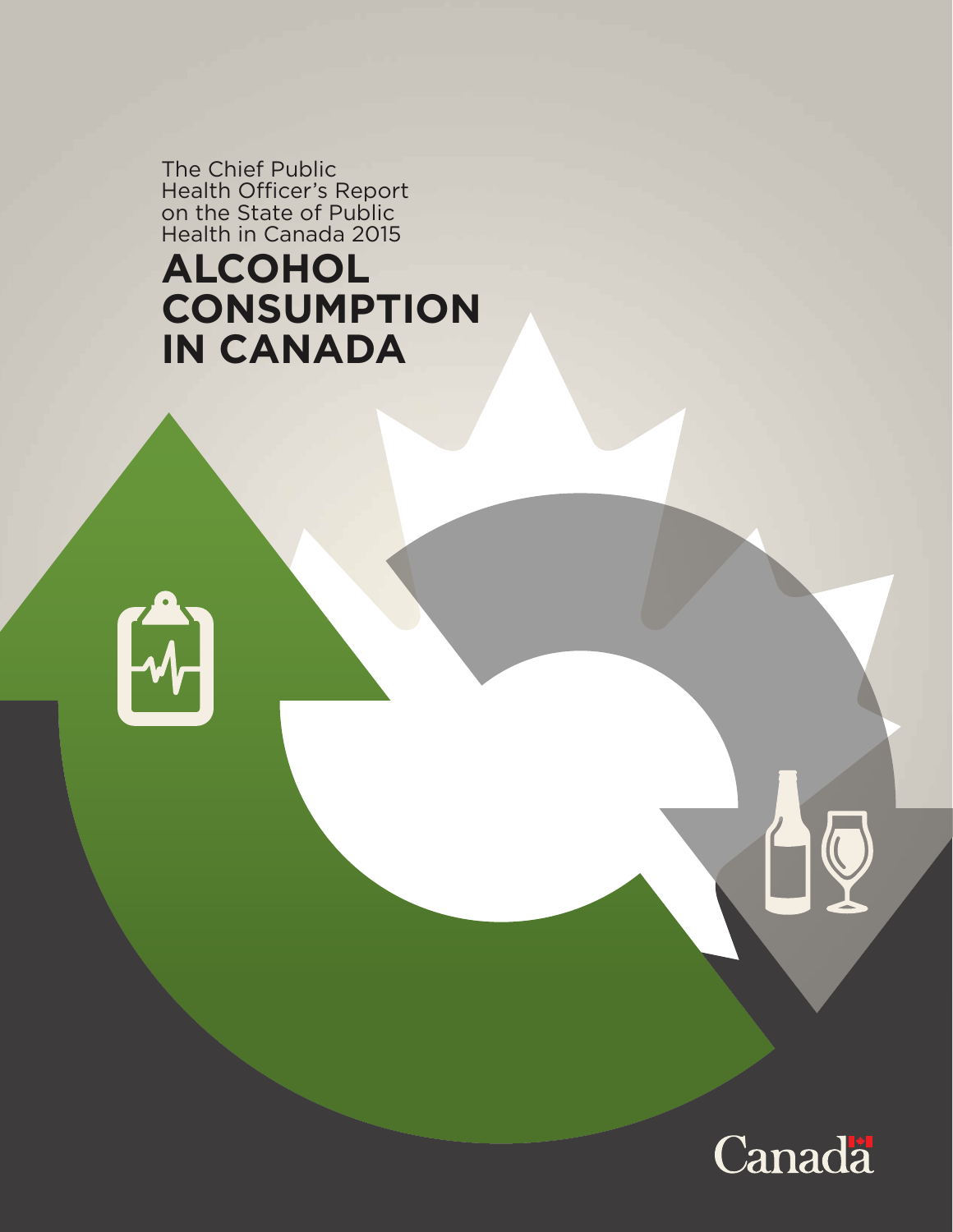Également disponible en français sous le titre : *Rapport sur l'état de la santé publique au Canada de 2015 de l'administrateur en chef de la santé publique: La consommation d'alcool au Canada*

To obtain additional information, please contact: Public Health Agency of Canada Address Locator 0900C2 Ottawa, ON K1A 0K9 Tel.: 613-957-2991 Toll free: 1-866-225-0709 Fax: 613-941-5366 TTY: 1-800-465-7735 E-mail: publications@hc-sc.gc.ca

This publication can be made available in alternative formats upon request.

© Her Majesty the Queen in Right of Canada, as represented by the Minister of Health, 2016

Publication date: January 2016

This publication may be reproduced for personal or internal use only without permission provided the source is fully acknowledged.

Cat.: HP2-10E-PDF ISSN: 1924-7087 Pub.: 150097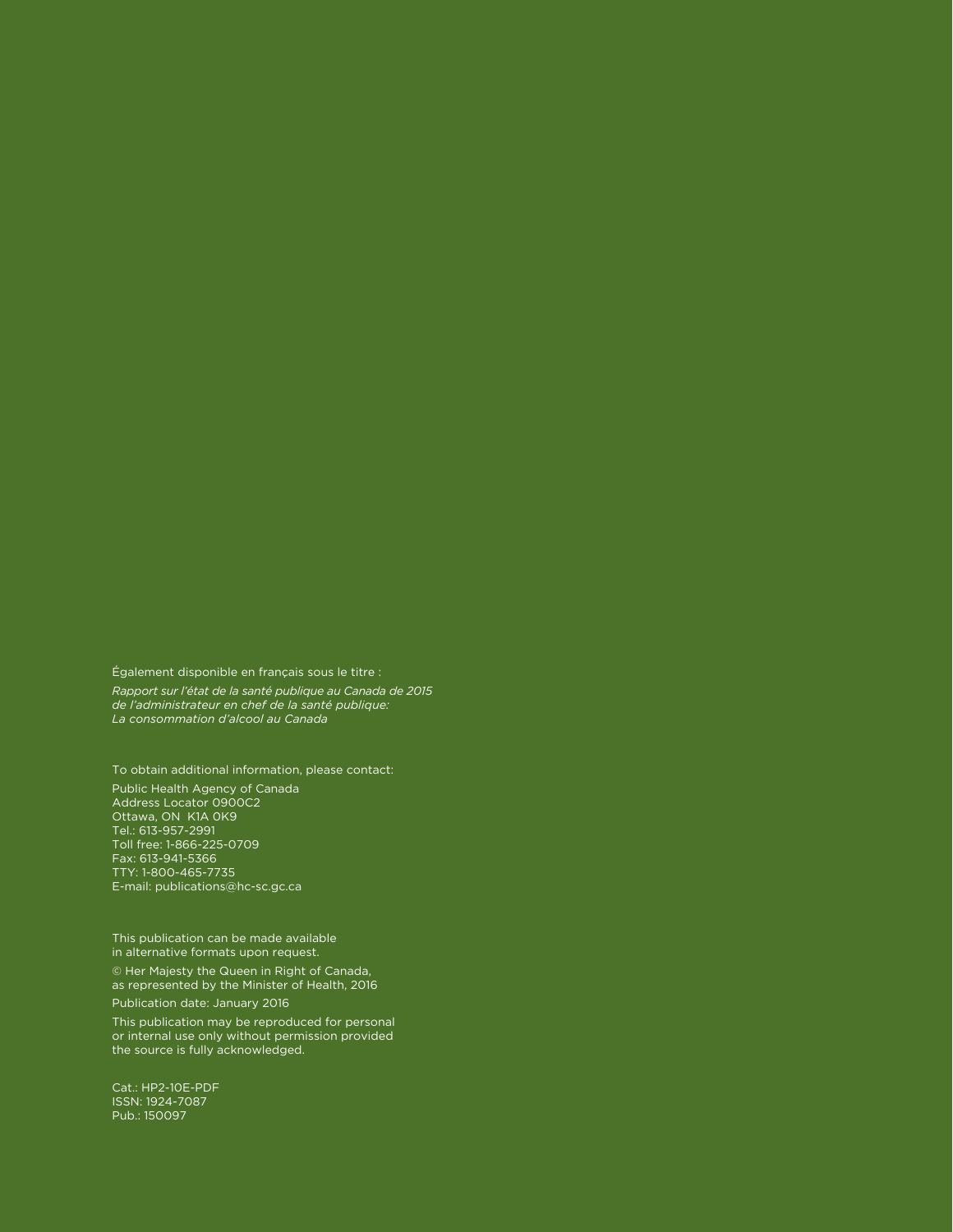## A MESSAGE FROM CANADA'S CHIEF IC HEALT OFFICER

### Alcohol is a socially accepted part of everyday life for most Canadians. Almost 80 percent of us drink.

Many Canadians associate drinking with pleasurable social events such as music festivals, watching sports, parties, and relaxing. Celebrations and milestones like weddings, anniversaries, and awards are often "toasted" with alcohol.

Our society condones, supports, and in some cases promotes drinking such as through "drink of the day" specials, sale prices on certain brands, and associating alcohol with fun and sophistication.

Although handled more like a food in Canada, alcohol is a mindaltering drug and there are health risks associated with drinking. Our low risk drinking guidelines do not mean that alcohol is harmless.

At least three million drinking Canadians risk acute illness, such as injury, and at least four and half million risk chronic conditions such as liver disease and cancer.

Our children grow up seeing alcohol in many aspects of their environment and around 3000 are born with fetal alcohol spectrum disorder each year.

I hope this report will raise awareness and stimulate frank conversations between Canadians, especially with their loved ones, and helps us reflect on how our society deals with this mind-altering drug.

**Dr. Gregory Taylor** Canada's Chief Public Health Officer

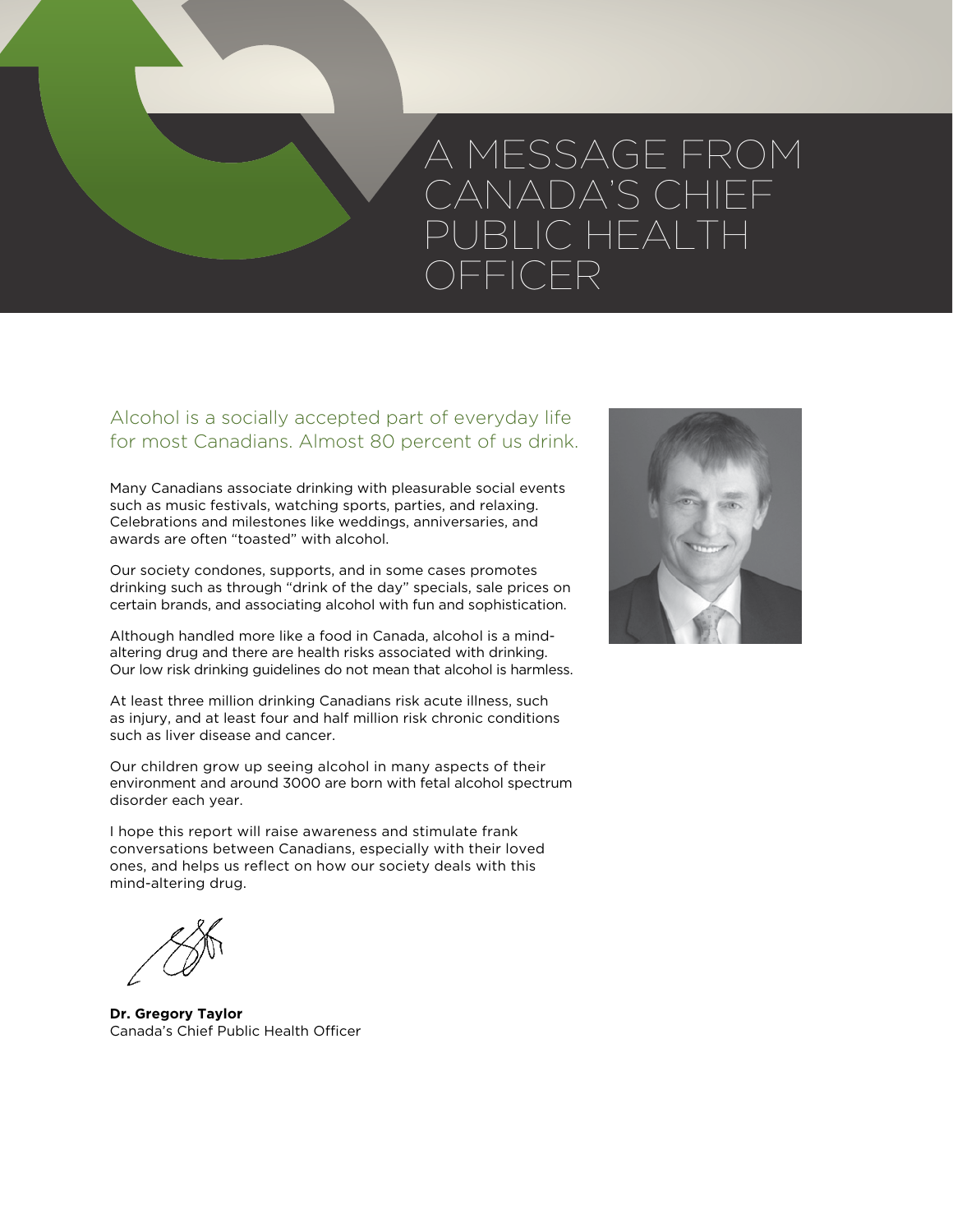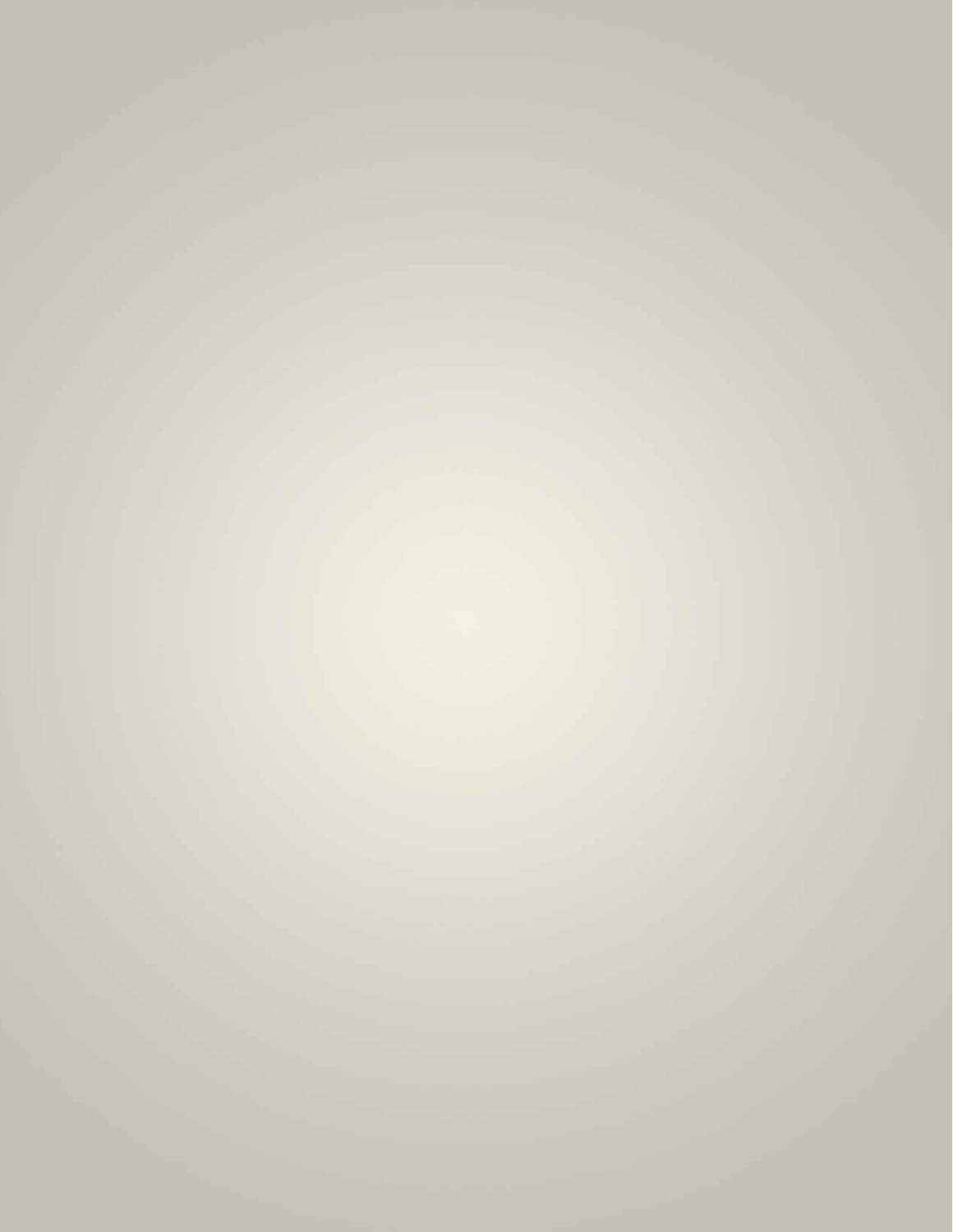# TABLE OF CONTENTS

2 ACKNOWLEDGEMENTS

3 KEY MESSAGES

 $A$  and  $A$  and  $A$  and  $A$  and  $A$  and  $A$  and  $A$  and  $A$  and  $A$  and  $A$  and  $A$  and  $A$  and  $A$  and  $A$  and  $A$  and  $A$  and  $A$  and  $A$  and  $A$  and  $A$  and  $A$  and  $A$  and  $A$  and  $A$  and  $A$  and  $A$  and  $A$  and  $A$  a

TABLE OF THE CONTROL

Contents of the Contents of the Contents of the Contents of the Contents of the Contents of the Contents of th<br>Contents of the Contents of the Contents of the Contents of the Contents of the Contents of the Contents of th

 $\sim 10^{-10}$ 4 WHAT THIS REPORT IS ABOUT

 $\mathcal{L}^{\text{max}}$ 9 IMPACTS ON CANADIANS

## 19

PATHWAYS TO IMPACTS: FROM BRAIN TO BEHAVIOUR

23 INFLUENCING FACTORS

30

POPULATION HEALTH PERSPECTIVE

35 REDUCING HEALTH IMPACTS

40 CLOSING COMMENTS

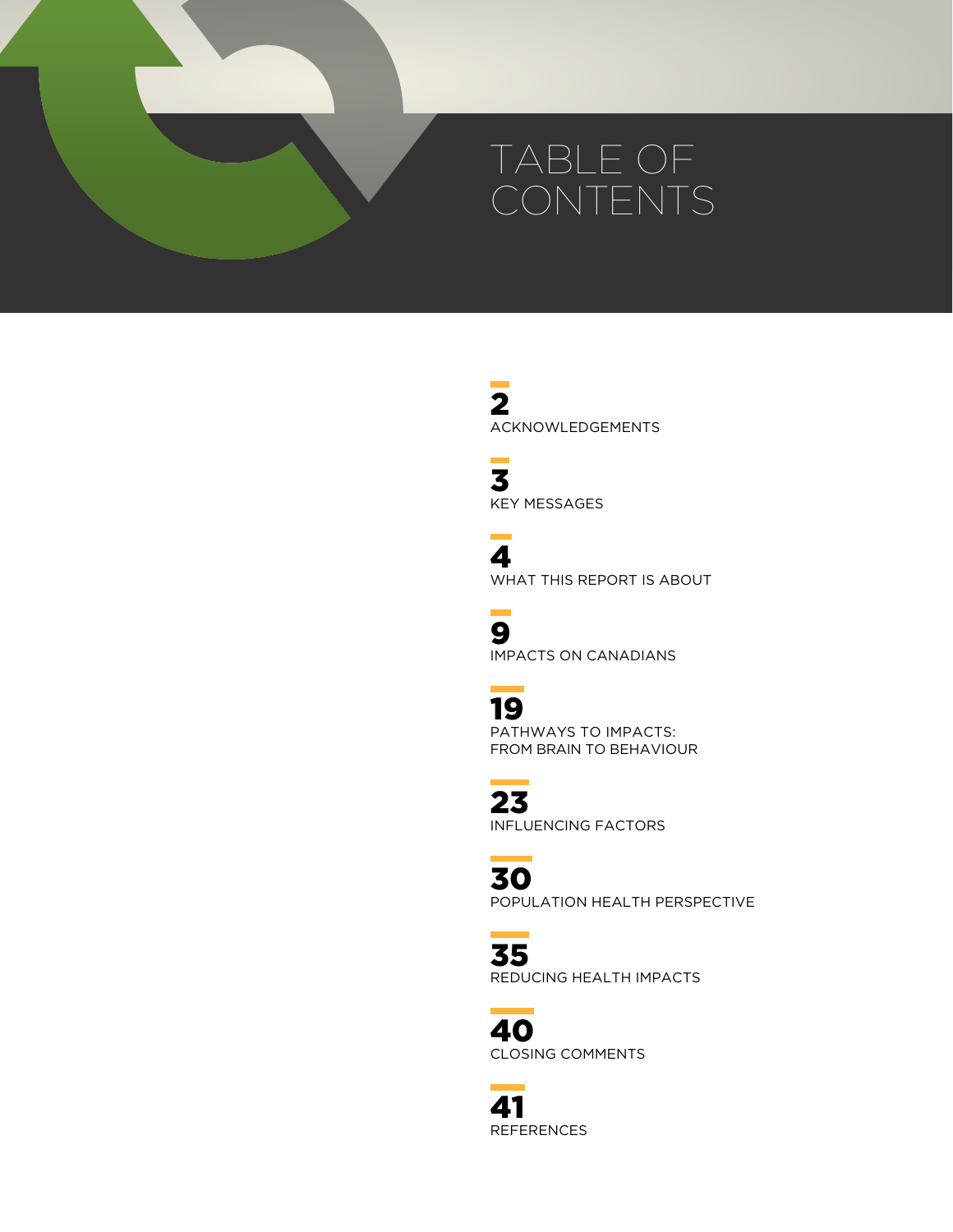# ACKNOWLEDGEMENTS

Many individuals and organizations have contributed to the development of *The Chief Public Health Officer's Report on the State of Public Health in Canada, 2015: Alcohol Consumption in Canada*.

I would like to express my appreciation to the consultants who provided invaluable expert advice:

- David Mowat, MBChB, MPH, FRCPC, FFPH, former Medical Officer of Health, Region of Peel, Ontario;
- Daryl Pullman, PhD, Professor of Medical Ethics, Division of Community Health and Humanities, Memorial University;
- Don Mahleka, member of the Mental Health Commission's Youth Advisory Council and the Children and Youth in Challenging Context's youth advisory committee;
- Jeff Reading, MSc, PhD, FCAHS, Professor, School of Public Health and Social Policy, Faculty of Human and Social Development, University of Victoria;
- John Frank, MD, Director, Scottish Collaboration for Public Health Research and Policy; Chair, Public Health Research and Policy, University of Edinburgh; Professor Emeritus, Dalla Lana School of Public Health, University of Toronto;
- Michael Routledge, BSc (Med), MD, CCFP, MSc, FRCPC, Chief Provincial Public Health Officer, Manitoba;
- Peter Glynn, PhD, Health Systems Consultant; and,
- Tim Stockwell, PhD, Director of the Centre for Addictions Research of British Columbia; Professor, Psychology, University of Victoria.

In addition, I would also like to recognize contributions made by partners and stakeholders who were consulted on the report under tight timelines, including Health Canada, the Canadian Institutes of Health Research, the Council of Chief Medical Officers of Health, the Canadian Centre on Substance Abuse, the Centre for Addiction and Mental Health, the Centre for Addictions Research of British Columbia, Mothers Against Drunk Driving, the Canadian Public Health Association.

I would also like to sincerely thank the many individuals and groups within the Public Health Agency of Canada for all of their efforts and dedication, notably my report unit team, my support staff and members of the 2015 Core Advisory Group.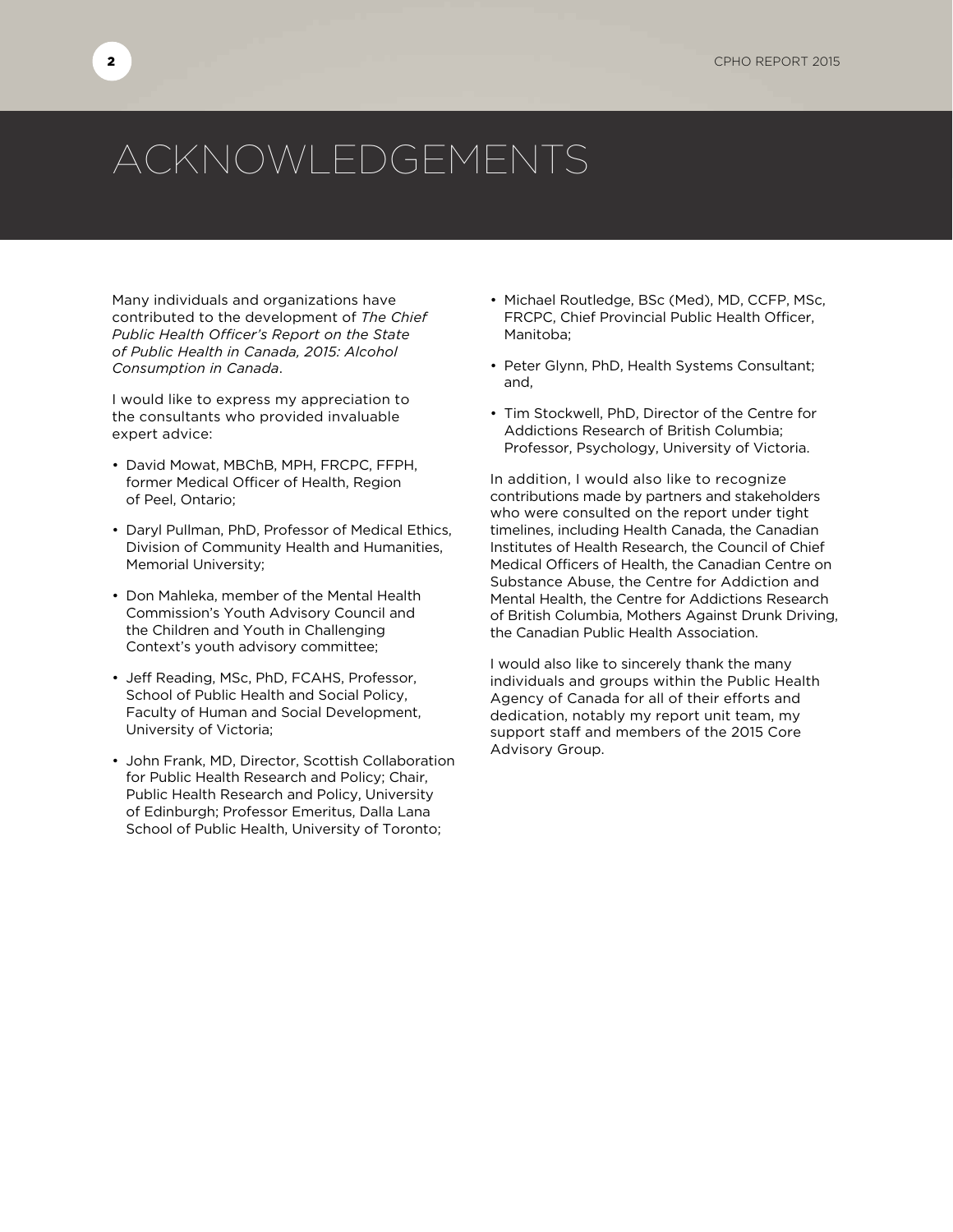## KEY MESSAGES

This report aims to increase Canadians' awareness about the health impacts of alcohol consumption.

- Humans have a long history with mind altering drugs, such as alcohol. Consuming alcohol is ingrained in Canadian culture. In 2013, an estimated 22 million Canadians, almost 80 percent of the population, drank alcohol in the previous year. **At least 3.1 million of those Canadians drank enough to be at risk for immediate injury and harm with at least 4.4 million at risk for chronic health effects, such as liver cirrhosis and various forms of cancer.**
- **Drinking patterns matter how much and how often a person drinks alcohol are key factors that increase or decrease health impacts.** *Canada's Low-Risk Alcohol Drinking Guidelines* provide guidance on risky drinking patterns, including avoidance of alcohol in pregnancy. Low risk does not equal no risk.
- **Social situations, family contexts and messaging influence drinking patterns.** Exposure to alcohol through families and friends as well as through entertainment and advertising can strongly influence people's motives for drinking alcohol and their drinking patterns. For many Canadians, drinking is associated with many positive situations including important celebrations, forming friendships, positive mood and relaxation. However, risky drinking can increase the risk for family conflict, violence, crime including rape and traffic accidents through impaired driving.
- **Our understanding of the dose-dependent health effects of alcohol continues to evolve.**  Recent research questions the health benefits of low to moderate alcohol consumption. Studies suggest that women are at increased risk for breast cancer even at a low level of one drink per day. The International Agency for Research on Cancer's *World Cancer Report 2014* and the Canadian Cancer Society state that **there is no "safe limit" of alcohol consumption when it comes to cancer prevention**.
- Youth are particularly at risk for negative impacts from drinking alcohol. Teenage brains are more vulnerable to the effects of alcohol. **Families, friends and all Canadians who care for or work with youth can play a positive role if they recognize their influence on youth's drinking patterns and support their healthy physical, mental and emotional development.**
- How we deal with alcohol in part defines our society. **Approaches such as a regulated alcohol industry, policies on pricing and taxation, controls on sales and availability and minimum age laws help reduce the impact on Canadians, especially youth.** These approaches vary across the country and may not be realizing their full potential. No single approach can address the large variations in the needs and drinking patterns of Canadians.
- The story of alcohol is complicated. Despite the large of amount of information available, **there are significant gaps in our understanding** of drinking patterns, risk factors, alcohol's impacts on health and the effectiveness of approaches to reduce these impacts.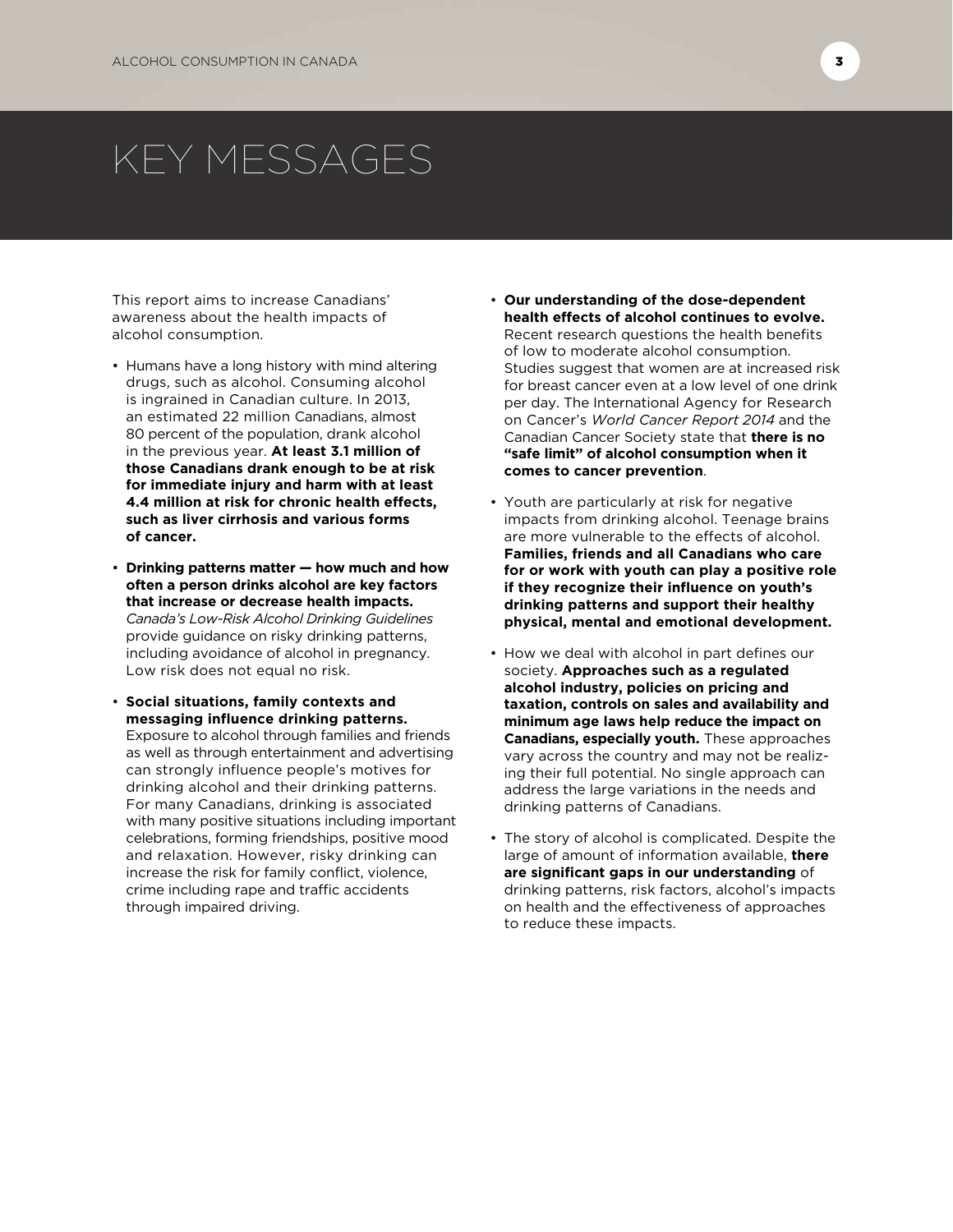## WHAT THIS REPORT IS ABOUT

This report explores how consuming alcohol, a common mind-altering drug, is an important public health issue for Canadians. In 2013, an estimated 22 million Canadians, almost 80% of the population, reported that they drank alcohol in the previous year, a decrease from 2004.<sup>1, 2</sup>

Many Canadians who consume alcohol do so responsibly. However, alcohol consumption is linked to over 200 different diseases, conditions and types of injuries.<sup>4</sup> Of those who choose to drink, a significant number of Canadians (at least 3.1 million) drink enough to risk immediate injury and harm, including alcohol poisoning in some cases. At least 4.4 million are at risk for longer term negative health effects.<sup>1</sup>

Canadians are subjected to mixed messages about alcohol's benefits and harms. Alcohol consumption is a complex public health issue that can have a wide range of health impacts. Various factors contribute to the effects of alcohol, including how much people drink, how often they drink, what they are doing while they are drinking, as well as their underlying state of health.

Mind-altering drugs or substances contain psychoactive chemicals that act on the brain to change thinking, mood, consciousness, and behaviour and whose use can sometimes lead to dependence and abuse. $3$ 

Under the *Food and Drugs Act*, alcohol is identified as a food. However, alcohol contains psychoactive chemicals making it a psychoactive drug or substance in terms of impacts on health. $3$ 

## Why focus on alcohol?

Canadians have a long history with alcohol that has shaped drinking patterns over time. Alcohol is widely available and promoted in Canada.<sup>5</sup> Canadians are exposed to messages and images about alcohol through advertising and marketing of alcoholic beverages and in TV shows, movies and literature, as well as through alcohol retail outlets within their neighbourhood. With the majority of Canadians choosing to drink, people are exposed to alcohol through their friends and family, in their neighbourhoods, at social gatherings and through social media. Generally speaking, increased exposure and access to alcohol are linked to increased drinking.10–36

This report focuses on alcohol consumption at the population level in Canada, in order to raise awareness of the evidence regarding health risks. Canadians take health risks every day. Behaviours like how physically active people are, how many servings of fruit and vegetables or how much salt and fat is in the food people eat and how much alcohol people consume can all carry some degree of health risk. Many people who drink underestimate how much they drink.37–39 Knowing the shorter- and longer-term risks to health may help some Canadians pay closer attention to their drinking and prevent negative impacts on their health and the health of others.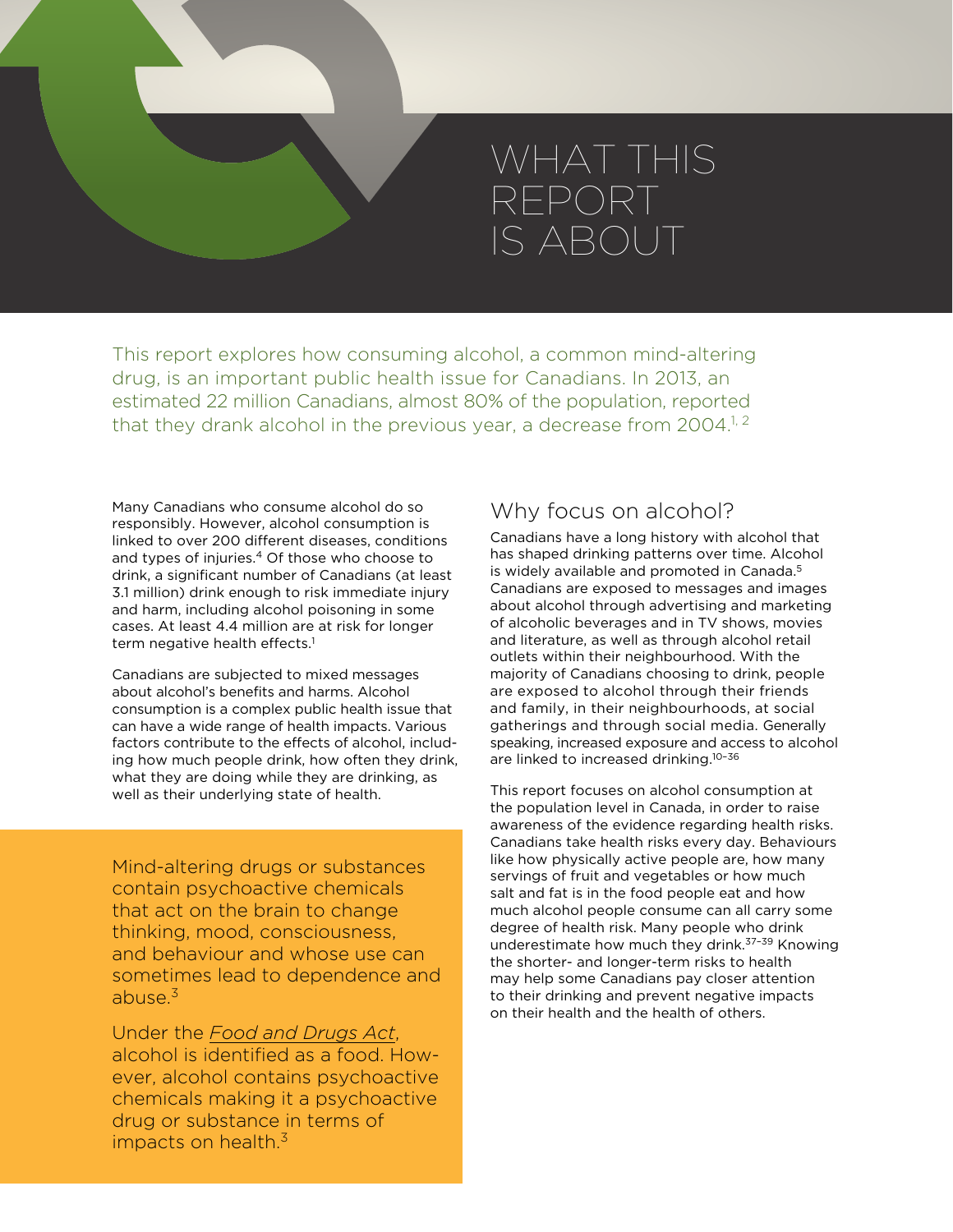

Estimated percentage of Canadians 15 years of age and older in 2013 who consumed alcohol, marijuana and other illicit drugs in the previous year and/or regularly smoke tobacco.<sup>1</sup>

What are Canadians using? Alcohol, tobacco, caffeine, marijuana, cocaine, heroin, hallucinogens, and various prescription drugs are all examples of psychoactive drugs. In Canada, alcohol is the most widely consumed psychoactive drug (see Figure 1)<sup>1</sup> except for caffeine. After water, coffee (which contains caffeine) is the second most consumed beverage in Canada.40

How can **alcohol be harmful**? Drinking alcohol was the third highest risk factor for global disease burden in 2010, moving up from being ranked sixth in 1990. It was also the top risk factor for poor health in people ages 15 to 49 years.<sup>41</sup>

Risky drinking can result in a wide range of negative impacts on society, including increased rates of premature death, disability and disease, impaired driving, reduced productivity, a burdened health care system, and high financial burden to both the

#### **A SNAPSHOT OF ALCOHOL'S IMPACTS ON CANADIANS:**

- **•** In 2002, 4,258 deaths in Canada were related to alcohol abuse, representing 1.9% of all deaths. $6$
- **•** Costs related to alcohol in Canada equalled approximately \$14.6 billion in 2002.6
- **•** From April 2013 to March 2014, \$20.5 billion worth of alcohol was sold in Canada.7
- In 2008, impaired driving was the **leading** cause of criminal death in Canada.<sup>8</sup>
- **•** Among psychoactive drugs, alcoholrelated disorders were the top cause of hospitalizations in Canada in 2011.<sup>9</sup>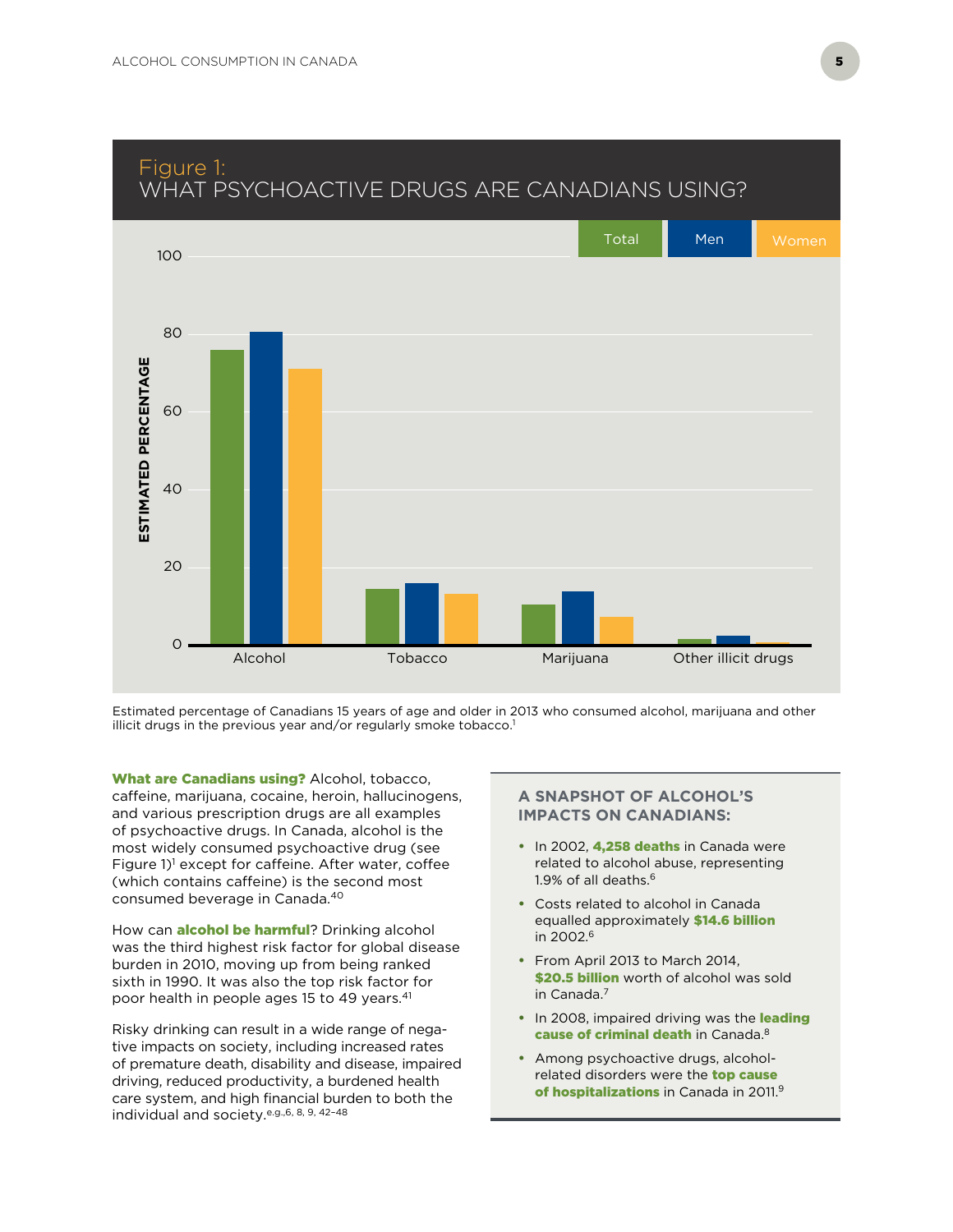## DOSE-DEPENDENT HEALTH EFFECTS



### Table 1: AN OVERVIEW OF THE DOSE-DEPENDENT HEALTH AND BEHAVIOURAL IMPACTS OF ALCOHOL CONSUMPTION

| <b>DIRECT EFFECTS</b>                                                                                                                                                                                                                                | <b>DISEASE AND</b><br><b>CONDITIONS</b>                                                                                                                                                                                                                                                                                                                 | <b>FUNCTIONS AND</b><br><b>SYSTEMS</b>                                                                                                                                                                                                | <b>BEHAVIOUR</b>                                                                                                                                                                                                                                                     |
|------------------------------------------------------------------------------------------------------------------------------------------------------------------------------------------------------------------------------------------------------|---------------------------------------------------------------------------------------------------------------------------------------------------------------------------------------------------------------------------------------------------------------------------------------------------------------------------------------------------------|---------------------------------------------------------------------------------------------------------------------------------------------------------------------------------------------------------------------------------------|----------------------------------------------------------------------------------------------------------------------------------------------------------------------------------------------------------------------------------------------------------------------|
| Risky drinking can cause:<br>• Alcohol use disorders<br>$\bullet$ Amnesia (e.g.,<br>Korsakoff's syndrome)<br>• Memory loss and<br>blackouts<br>• Delirium due to<br>a severe form<br>of withdrawal<br>• Fetal Alcohol<br>Spectrum Disorder<br>(FASD) | Drinking alcohol is<br>linked to:<br>• Other drug use<br>disorders<br>Brain damage<br>• Liver disease<br>• Various cancers<br>• Pancreatitis<br>• Mental health disorders<br>• Suicide<br>• Stomach ulcers<br>Hypertension<br>$\bullet$<br>• Stroke<br>• Cardiovascular disease<br><b>Diabetes</b><br>$\bullet$<br>• Sexually transmitted<br>infections | Drinking alcohol affects<br>the following systems:<br>• Immune<br>• Stress<br>• Memory, cognition<br>• Digestion<br>• Heart, blood, lungs<br>$\cdot$ Brain<br>• Hormones<br>• Muscles<br>• Fertility<br>$\cdot$ Skin<br>• Development | Risky drinking can<br>lead to:<br>• Risky behaviour<br>• Impulsivity<br>• Violence<br>• Injury<br>• Poor memory<br>• Impaired<br>decision-making<br>• Lack of coordination<br>• Poor academic<br>performance<br>• Impaired social<br>and occupational<br>functioning |

**References:** 4, 42, 49, 51–127

At the individual level, alcohol affects a wide variety of biological systems in a dose-dependent manner, leading to impacts on health, well-being, and behaviour over both the short and long term (see Table 1).

For example, the International Agency for Research on Cancer (IARC) of the World Health Organization

Globally, alcohol was linked to over 3 million deaths per year in 2012, slightly more than lung cancer and HIV/AIDS combined.48–50

(WHO) has classified alcoholic beverages, ethanol in alcoholic beverages and acetaldehyde associated with the consumption of alcoholic beverages as carcinogenic to humans. This means that alcohol consumption is capable of increasing the incidence of cancer in a population. It can also reduce the length of time cancer is present but inactive in the body, increase cancer's severity, and increase the number of tumours or types of cancer present.<sup>51</sup>

The IARC's *World Cancer Report 2014* and the Canadian Cancer Society state that **there is no "safe limit" of alcohol consumption** when it comes to cancer prevention.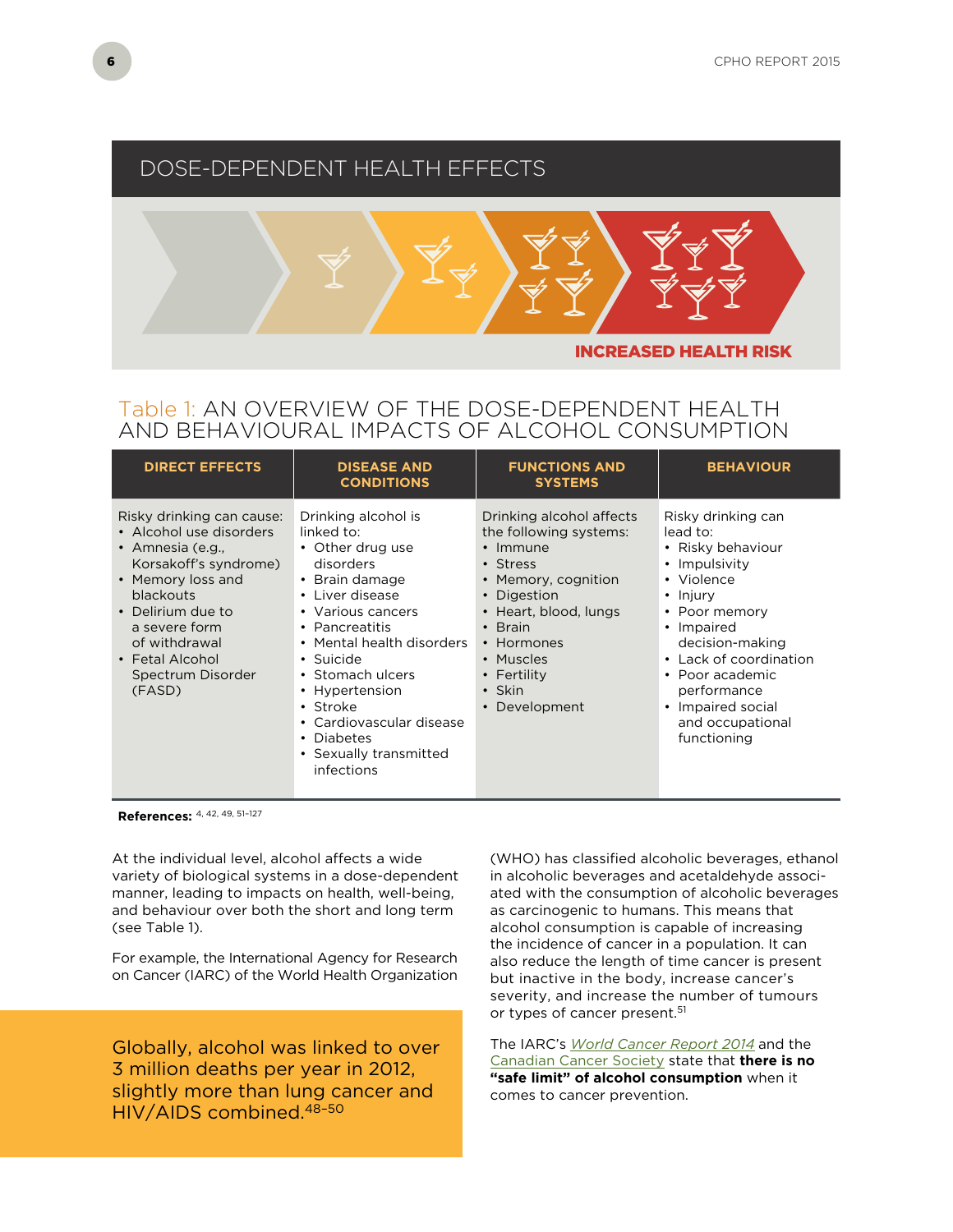Many factors influence how alcohol affects a person's health, including how much and how often a person drinks, that person's specific risk factors, and what they are doing while they are drinking. Although controversial, studies have shown that alcohol may also have beneficial effects. However, benefits are dose-dependent and apply to a select set of diseases, conditions, situations, and segment of the population.<sup>53, 54, 56,</sup> 57, 59, 61, 63–65, 69, 73, 76–80, 84, 87, 89, 90–92 Given that many people who drink underestimate how much they drink,38, 39, 128–130, their perceived potential for

harm or benefit may also be inaccurate.

**Is alcohol consumption the same as alcohol abuse?** No. Paying attention to drinking patterns, knowing what factors contribute to health risks, and recognizing signs can help reduce or prevent health risks, risky drinking, alcohol abuse, alcohol dependence, and alcohol use disorders and their associated harms.



**References:** 4, 42, 46–49, 51–127.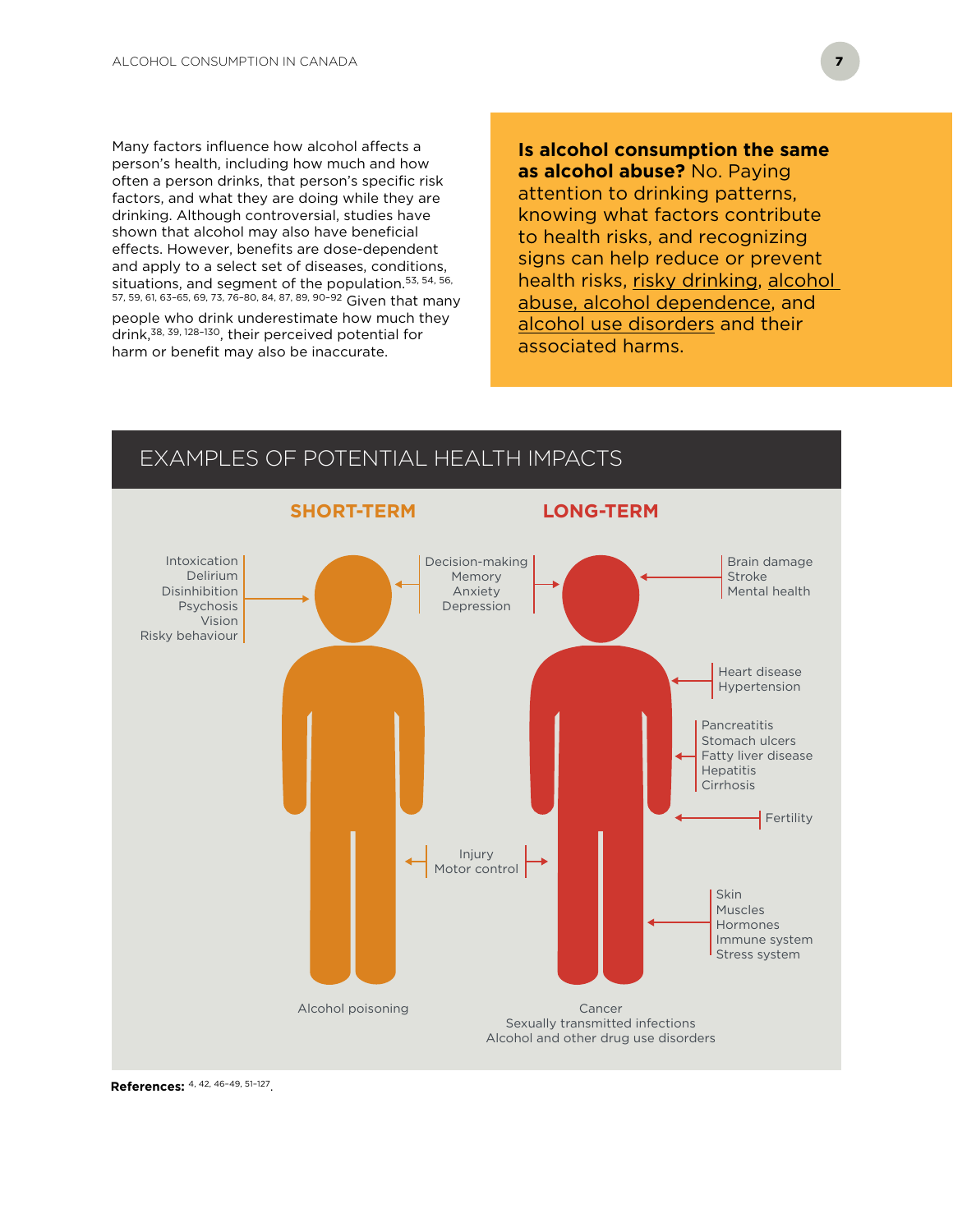# WHAT THIS REPORT COVERS

This report focuses on the health impacts of alcohol consumption, including how they develop and are modified by drinking patterns and risk factors. Included in this report are the following sections:

- 1. Impacts on Canadians explores how much Canadians are drinking and what are the resulting major impacts on health and society, including potential benefits.
- 2. Pathways to Impacts : From Brain to Behaviour outlines examples of how drinking patterns can lead to impacts on the brain and through behaviour.
- **3. Influencing Factors** describes how different risk and protective factors can influence the risks for impacts from alcohol consumption.
- 4. Population Health Perspective provides three examples of specific populations in Canada: youth, women, and Aboriginal populations.
- 5. Reducing Health Impacts provides highlights on how public health can address the issue of alcohol consumption in Canada, with a focus on primary prevention.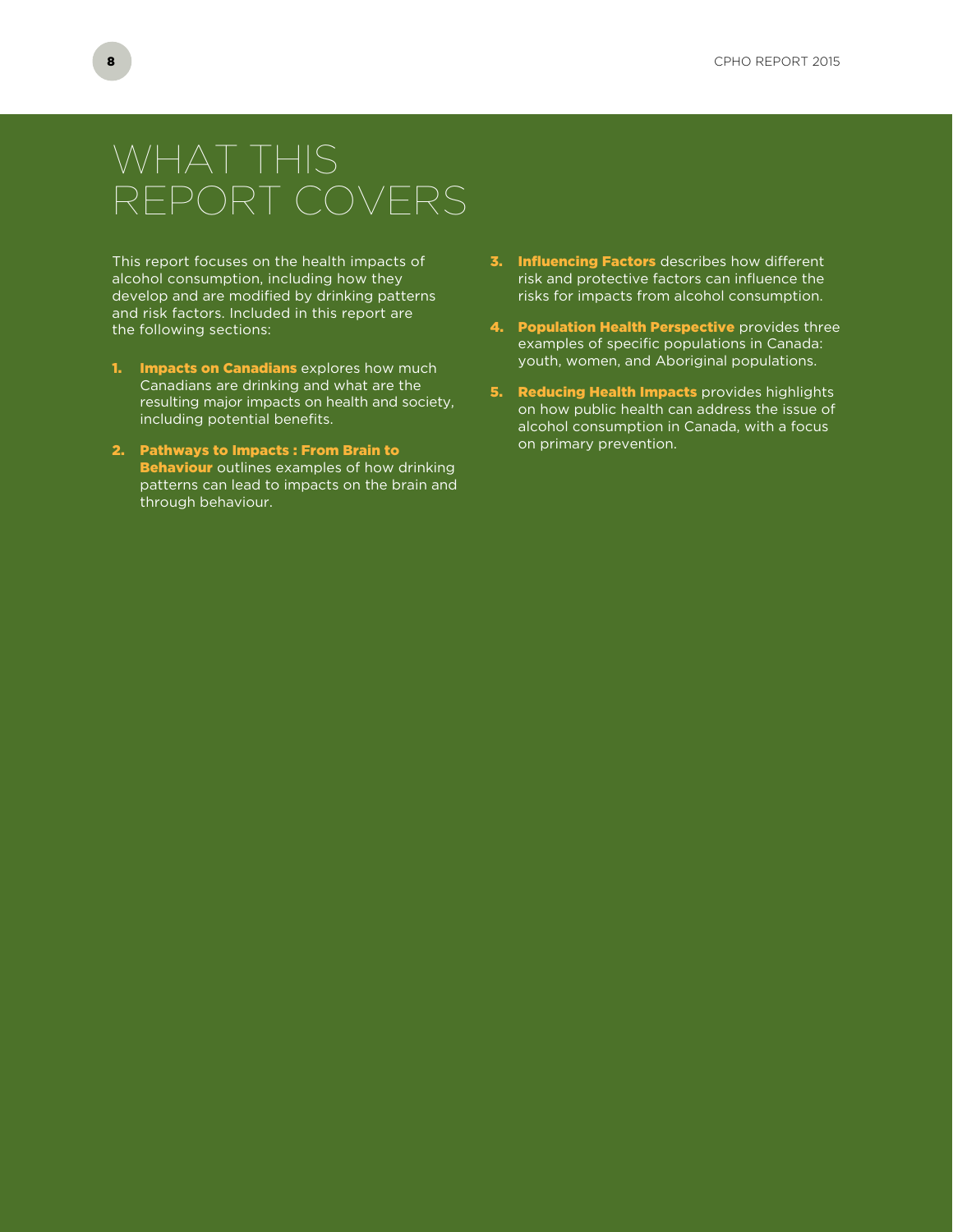## IMPACTS ON CANADIANS

Identifying how much and how often people drink is a first step in understanding consequences, benefits, and harms of alcohol consumption on a particular population. Currently, data on alcohol consumption and related costs and harms, particularly for trends, are limited in Canada. This makes it difficult to capture a true picture of the impact on Canadians.

## Drinking in Canada

In 2013, an estimated 22 million Canadians 15 years of age and older, almost 80% of the population, drank alcohol in the previous year, with the highest percentage of past year drinkers found in 30 to 34 year olds (see Figure 2a). The highest percentage of risky drinkers, based on drinking over the previous week, was found in young adults (ages 20 to 29) (see Figure 2b).<sup>1</sup> These data only capture risky drinking in the week previous to the survey, meaning it is a limited snapshot. $<sup>1</sup>$ </sup>

From April 2013 to March 2014, Canadians bought almost 76 litres of beer, 16 litres of wine, 5 litres of spirits, and 4 litres of other alcoholic beverages per person.7 Proportionally, Canadians drink more beer (51%) than spirits (27%) or wine (22%) (see Figure 3).48

Drinking is more common in men than women, as is risky drinking. For every year between 2003 and 2010, approximately one in three men and one in five women aged 15 years and older who drink reported that they drank risky amounts of alcohol at least once a month. In the same period, approximately 50% of young men and women (ages 18 to 24) who drank reported undertaking risky drinking on a monthly basis.<sup>131</sup>

Risky drinking is currently on the rise among women, especially those 35 years of age and older. In 2013, 56% of women aged 15 years and older reported binge drinking (four drinks or more in one sitting) at least once in the previous year compared to 44% in 2004.<sup>1, 2, 132</sup>

Risky Drinking: The impacts of alcohol are dose-dependent. In 2011, the Canadian Centre on Substance Abuse released *Canada's Low-Risk Alcohol Drinking Guidelines*. These guidelines identify how much is too much: 42

- **•** Drinking more than 15 standard drinks a week for men or 10 a week for women with more than 3 drinks a day for men or 2 for women on most days increases the risk for long-term negative impacts on health.
- **•** Drinking more than 4 standard drinks for men or 3 for women in an occasion increases the risks for short-term injury and harm.

There are no health benefits to alcohol consumption for youth. The potential health benefits from alcohol do not begin until middle age.

The evidence used to develop these guidelines can be found at this link.

Rates of past-year drinking among Canadians aged 15 years and older have been decreasing from 79% in 2004 to 76% in 2013. For Canadians aged 15 to 24, rates of past year drinking dropped from 78% in 2004 to 73% in 2013.<sup>1, 2, 132</sup> An estimated 24% of Canadians — almost 7 million — aged 15 years and older reported that they did not drink in 2013.<sup>1, 2</sup>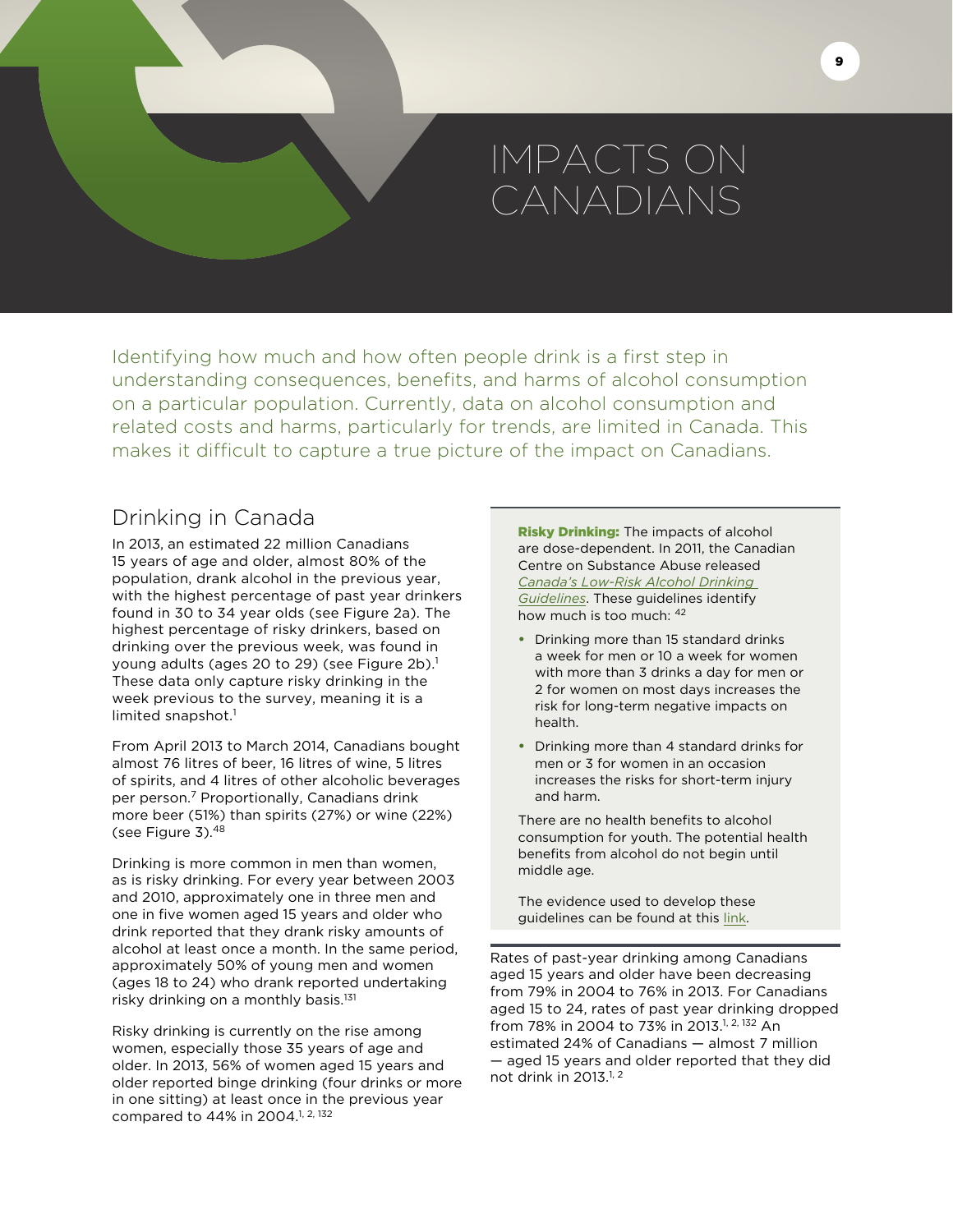

Estimated percentage of Canadians 15 years of age and older who had consumed alcohol in the year previous to a 2013 survey.1



Estimated percentage of Canadians 15 years of age and older who had consumed alcohol **in the week prior to a 2013 survey** in amounts that exceeded the guidelines for risks for short- or long-term impacts.1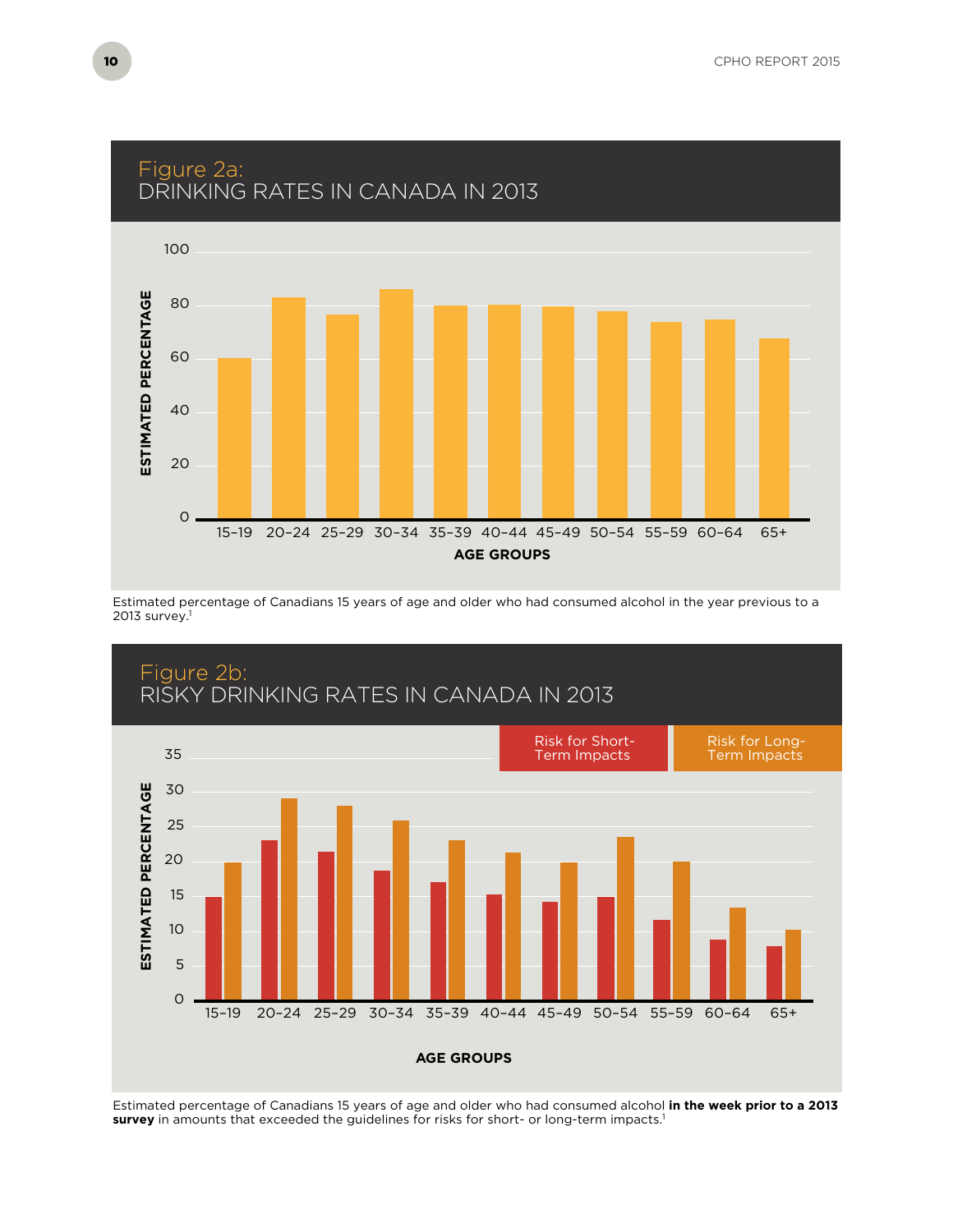#### How much alcohol do Canadians really drink?

Most people tend to underreport how much alcohol they drink. Not only do people tend to underestimate how much they and others drink, they also tend to underestimate how harmful alcohol is.37–39, 129, 133–148 In some cases, drinking on special occasions, which is not well captured by many surveys, can partially explain this discrepancy.149 Some surveys only capture a short period of consumption (e.g., one week), leading to a limited picture of consumption.<sup>1</sup>

Surveys tend to focus on drinking of regulated alcoholic beverages (e.g., beer, wine, liquor), meaning data on consumption of home brew and other sources of alcohol are not captured. Estimates on the proportion of home brew consumed as part of the total consumption of alcohol in Canada vary widely and depend on the source of data used and how data are analysed.150–152

Attempts have been made to account for underreporting.e.g., 37, 129, 153–155 In Canada, under-reporting occurred more often for spirits than for beer or wine. Canadians under the age of 45 were more likely to under-report their alcohol consumption as were low-risk drinkers of any age. Men and women were similar in terms of the extent to which they under-report their consumption of alcohol.<sup>129</sup>

#### How much does alcohol contribute to daily

caloric intake? Unlike many other drugs, alcohol can count towards daily caloric intake (see Table 2).<sup>45</sup> The National Institutes of Health in the United States has an alcohol calorie calculator for a variety of different types of alcohol. For example:

- **•** 1 drink of regular beer (12 ounces) is 153 calories.
- **•** 1 drink of red wine (5 ounces) is 125 calories, while 1 glass of white wine (5 ounces) is 121 calories.
- **•** 1 drink of gin, rum, vodka, whisky, or tequila (1.5 ounces) is 97 calories. This does not account for calories in added ingredients, such as carbonated beverages or juice.

### Figure 3:

TYPE OF DRINK CONSUMED BY CANADIANS IN 2010 (PERCENTAGE OF ALCOHOL CONSUMPTION PER CAPITA IN LITRES)48



Adjusted rates for risky drinking: To adjust Canadian drinking data from 2008 to 2010 for under-reporting, data on drinking over the previous year and sales data were incorporated. These adjusted data suggest that:<sup>155</sup>

- **•** Estimates of the average rates of pastyear risky drinking among Canadians ages 15 years and older who drink rose from **16.7% to 38.6%** for short-term harm and from **6.8% to 27.3%** for long-term harm.
- **•** Most underage drinking and drinking by young adults occurs in bouts of heavy drinking (i.e., exceeding the short-term guidelines) rather than in a low level of drinking spread out over several days.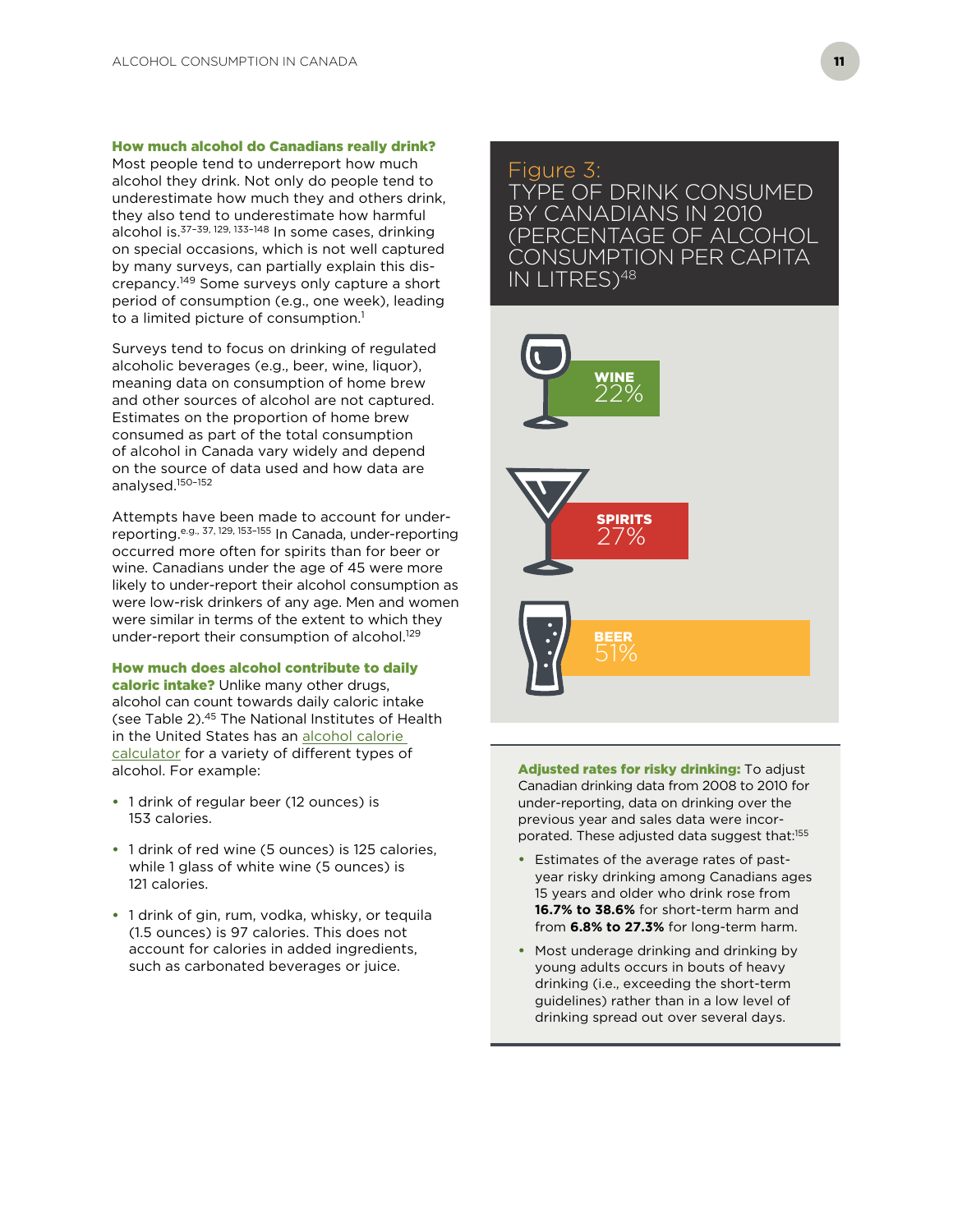## Table 2: EXAMPLES OF HOW DAILY CONSUMPTION OF ALCOHOL CAN CONTRIBUTE TO DAILY CALORIC INTAKE

|                                                                                                                 | <b>CALORIES</b> | <b>APPROXIMATE %</b><br><b>OF RECOMMENDED</b><br><b>DAILY CALORIC INTAKE</b> |  |  |  |  |
|-----------------------------------------------------------------------------------------------------------------|-----------------|------------------------------------------------------------------------------|--|--|--|--|
| For men between the ages of 19 to 50 years who are somewhat active<br>(recommend daily calories: 2600-2700)     |                 |                                                                              |  |  |  |  |
| 4 drinks of regular beer                                                                                        | 612             | 23%                                                                          |  |  |  |  |
| 4 drinks of red wine                                                                                            | 500             | 19%                                                                          |  |  |  |  |
| 4 drinks of white wine                                                                                          | 484             | 18%                                                                          |  |  |  |  |
| 4 drinks of gin, rum, vodka, whisky, or tequila                                                                 | 388             | 14.5%                                                                        |  |  |  |  |
| For women between the ages of 19 to 50 years who are somewhat active<br>(recommended daily calories: 2000-2100) |                 |                                                                              |  |  |  |  |
| 3 drinks of regular beer                                                                                        | 459             | 22.5%                                                                        |  |  |  |  |
| 3 drinks of red wine                                                                                            | 375             | 18.5%                                                                        |  |  |  |  |
| 3 glasses of white wine                                                                                         | 363             | 17.5%                                                                        |  |  |  |  |
| 3 glasses of gin, rum, vodka, whisky, or tequila                                                                | 291             | 14%                                                                          |  |  |  |  |

Note: These calculations are based on recommendations from *Canada's Low-Risk Alcohol Drinking Guidelines* and *Canada's Food Guide*

## Costs of Alcohol in Canada

Costs related to alcohol consumption can be explored through sales and the overall cost to society. Sales can provide an indirect measure of consumption and cost to the individual, while overall cost shows the high financial burden of alcohol in Canada.

Sales of Alcoholic Beverages: Sales of alcoholic beverages can indirectly reflect how much Canadians are drinking. They also show how much Canadians are spending on alcoholic beverages. Sales continue to increase in Canada. From April 2013 to March 2014, Canadians bought \$20.5 billion worth of alcohol, which was 1.1% higher than the previous year. Sales of ciders, coolers, and other refreshment alcoholic beverages accounted for most of this increase, although sales of wine and spirits are also increasing. Beer remains the most popular alcoholic beverage in Canada.7

The alcohol industry ensures that regulated alcoholic beverages are available to Canadians while sales contribute to the Canadian economy. For example, production and sales provide employment while taxes and pricing provide

revenue for provincial and federal governments.156 Net income and government revenue from the control and sale of alcoholic beverages was \$10.5 billion in 2013/2014.<sup>7</sup> In most provinces, revenue from alcohol does not exceed societal costs from drinking.156

**Overall Costs:** The estimated cost of alcohol abuse in Canada in 2002 was \$14.6 billion (see Figure 4).6 This information is dated and the cost has likely changed over time. In fact, more recent data show that the cost of hospitalizations for substance use disorders from psychoactive drugs has been increasing, reaching \$267 million in 2011, over half of which was due to alcohol.<sup>9</sup> These data do not fully capture hospitalizations from alcohol consumption as they are limited to alcohol use disorders.9

Impaired driving also creates a high financial burden, through both law enforcement and damage from accidents. When the health and social costs for deaths, injuries and damage to vehicles are included, costs related to impaired driving (including alcohol and other drugs) were estimated at over \$20.6 billion a year in 2010.<sup>157</sup>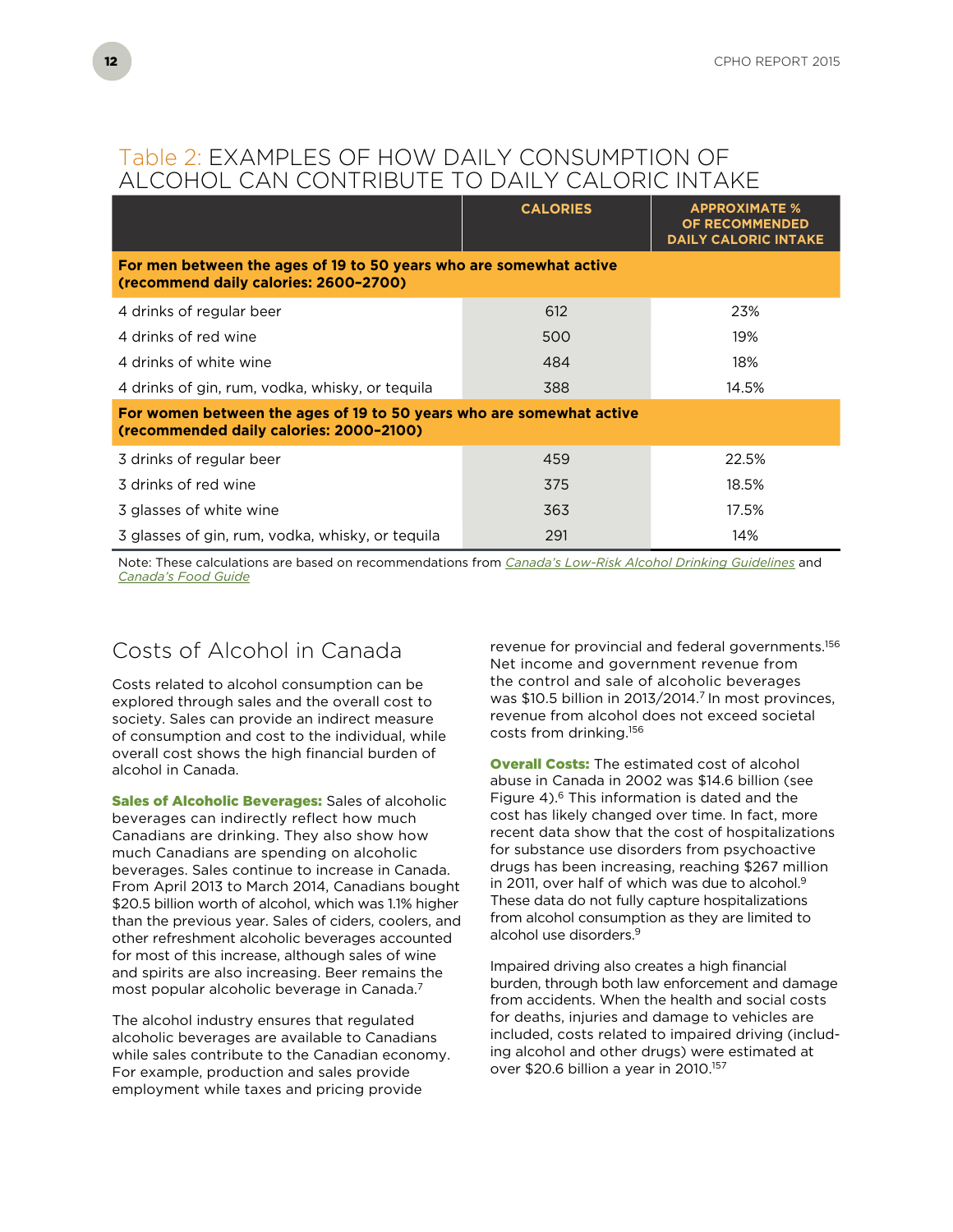## Figure 4: BREAKDOWN OF ESTIMATED COSTS OF ALCOHOL ABUSE IN CANADA IN 20026



## Alcohol-Related Mortality and Morbidity in Canada

In Canada, alcohol is one of the top ten risk factors for disease among all Canadians and the top risk factor for Canadians aged 15 to 49 years.<sup>158</sup> In 2002, 4,258 deaths in Canada were related to alcohol abuse.<sup>6</sup> The majority of these deaths were due to alcoholic liver disease, motor vehicle accidents and alcohol-related suicides.6

In terms of health, consuming alcohol can have long- and short-term effects on the body with each having different underlying, although sometimes overlapping, causes. Drinking can also impact well-being over both the short and long term.

#### Globally, alcohol contributes to: <sup>48</sup>

- **•** 100% of deaths and disability from alcohol use disorders and fetal alcohol spectrum disorder;
- **•** 50% of deaths and disability for liver disease;
- **•** 20-30% of deaths and disability from oral/pharynx cancer, laryngeal cancer, oesophageal cancer, pancreatitis, violence or self-harm;
- **•** 10-15% of deaths and disability from liver cancer, tuberculosis, epilepsy, haemorrhagic stroke, unintentional injuries, falls, traffic injuries, drowning or fires; and
- **•** less than 10% of deaths and disability from breast cancer, heart disease, ischaemic stroke, lower respiratory infections or HIV.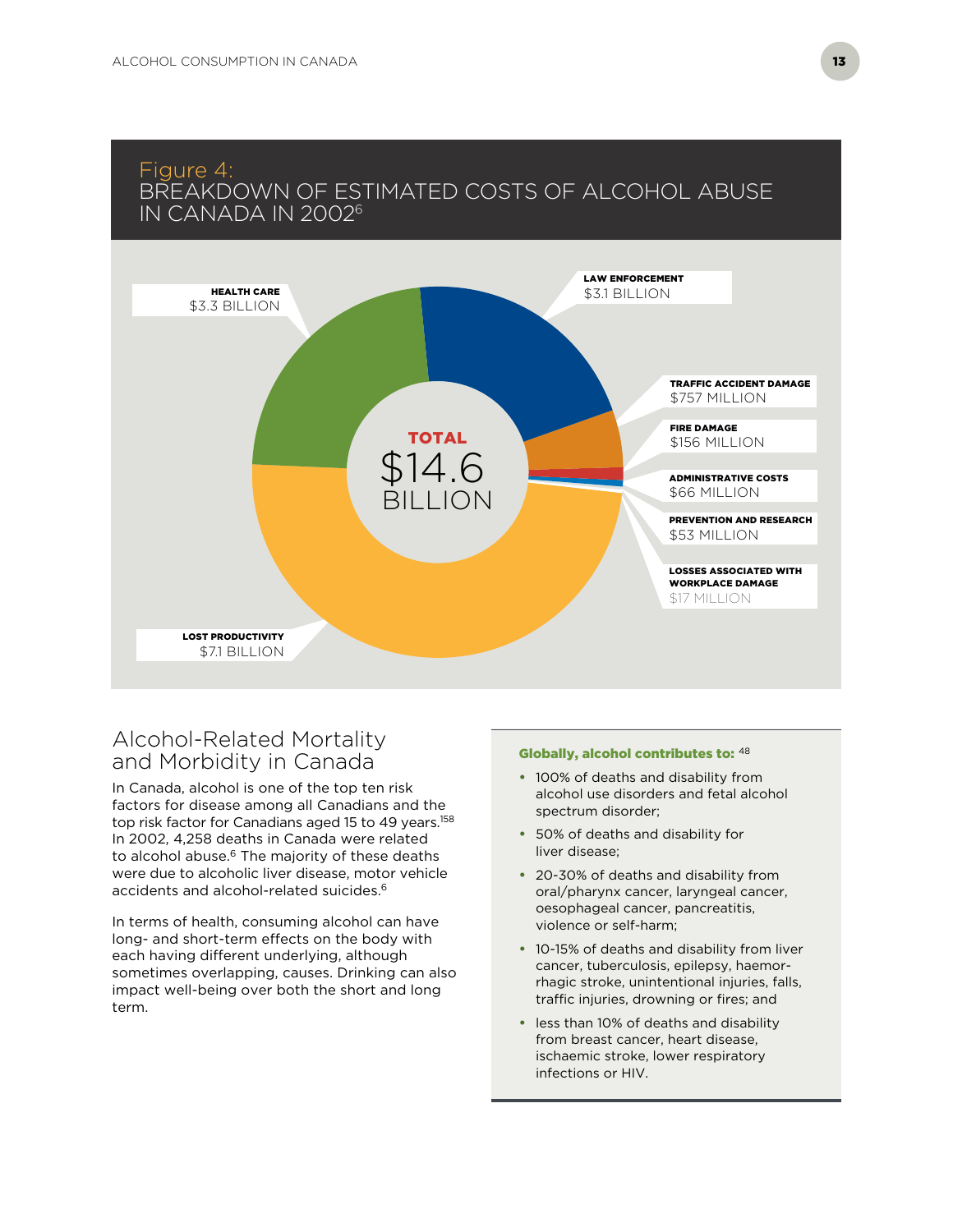### Long-term Impacts

Long-term impacts can be caused by a variety of mechanisms that are usually disease-specific. Outlined below are examples of long-term impacts of alcohol consumption, most of which are dose-dependent:

Alcoholic liver disease: The number of deaths in Canada from alcoholic liver disease has been increasing, from 1,104 in 2000 to 1,535 in 2011.159 Risk factors for developing alcoholic liver disease include dose, frequency of drinking, type of drink, genetics, and the presence of other disorders. 160-162

#### Fetal alcohol spectrum disorder (FASD): FASD

is a lifelong chronic disorder that is the leading known cause of preventable developmental disability in Canada. 163, 164 It is estimated that more than 3,000 babies are born with FASD every year in Canada and that more than 330,000 people in Canada are affected.165, 166 Estimates suggest that 2% to 5% of people in western countries may be affected by FASD.<sup>167</sup> Higher rates have been estimated for some Aboriginal communities in Canada. <sup>168</sup>

Alcohol is a teratogen (i.e., a substance that crosses the placenta in a pregnant woman to the baby and can cause malformation of an embryo) that can permanently affect the development of the fetus, resulting in a child born with FASD. FASD includes physical and central nervous system defects with impacts ranging from mild to severe. The greatest effects are on the brain, resulting in cognitive, behavioural and emotional impacts.169

#### What about binge drinking and long-term health?

The impact of binge drinking (or heavy episodic drinking) on long-term health is a complex and evolving story. Evidence suggests that binge drinking is linked to negative impacts on the liver, the brain, cancer and cardiovascular health. 189-192 In some cases, the impacts of binge drinking are no different than drinking the same amount over a longer period. 193, 194 Binge drinking is also linked to higher rates of behaviours that put people's health at risk (e.g., smoking).189, 193

People with FASD experience difficulties with judgment, planning, memory, impulsivity, communication, and other impairments. As a result, they are at greater risk for experiencing problems at school, mental health issues, problems with alcohol and other drugs, employment challenges, and involvement with the criminal justice system.170

Experts recommend that the safest choice is to not drink any type of alcohol at any time during pregnancy or when planning to become pregnant.<sup>42</sup> This recommendation may be difficult to follow as 50% of pregnancies are unplanned.171 Mothers are also advised to limit alcohol consumption while breastfeeding and plan their breastfeeding schedule to ensure that alcohol is eliminated from their system before breastfeeding.<sup>172, 173</sup>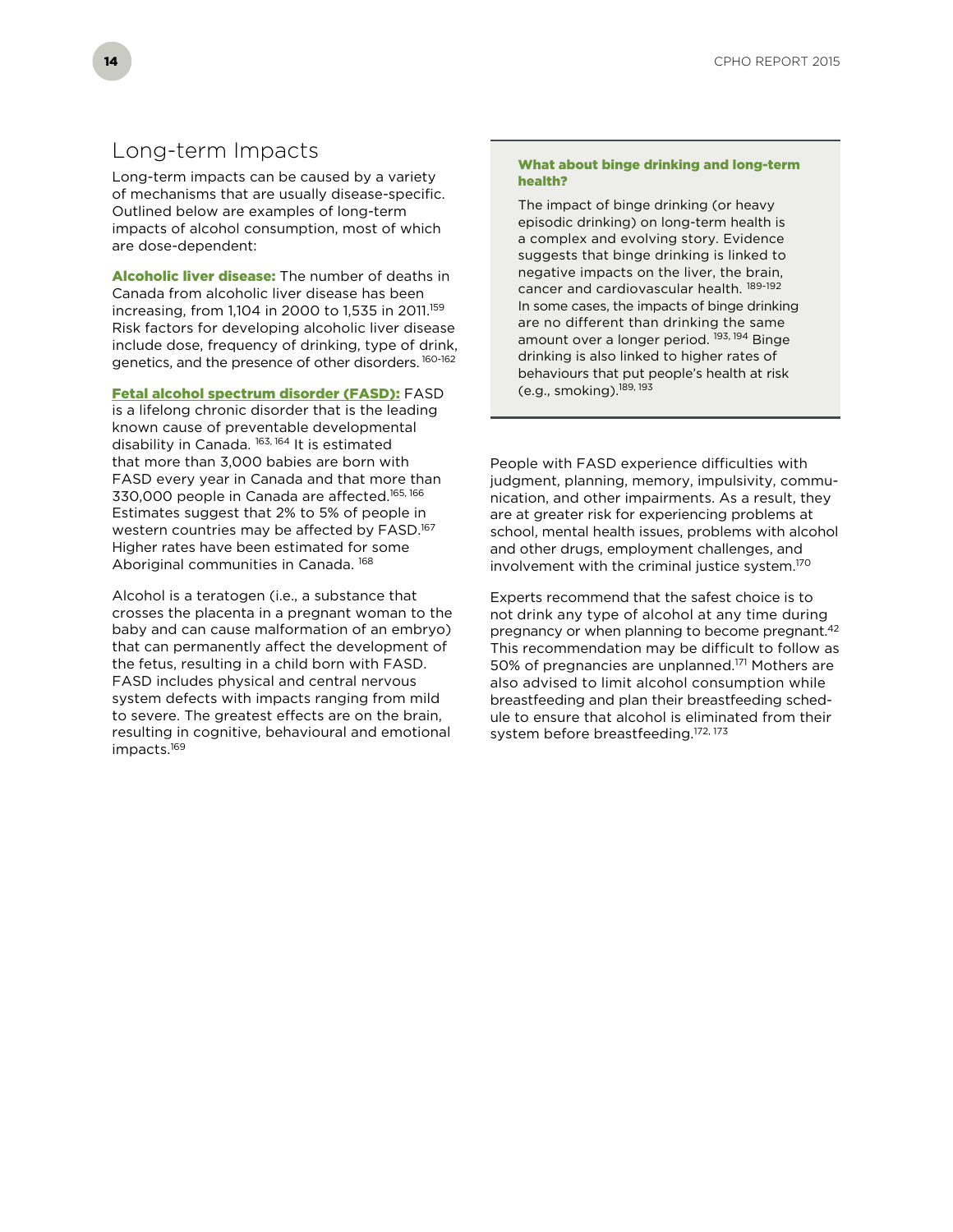Examples of how alcohol consumption leads to disease: 96, 109, 115, 127, 189, 195-199

- **•** Alcohol is toxic for the liver, heart, pancreas and nervous system.
- **•** Alcohol has a dose-dependent effect on the immune system with low doses being beneficial and higher doses being detrimental.
- **•** There are many ways that alcohol might lead to cancer. For example, some metabolic by-products that result from drinking can cause tumours. This effect may depend on genetics.
- **•** Evidence suggests that alcohol impacts various aspects of the cardiovascular system, some being direct (e.g., increased cell death in the heart) and some being indirect (e.g., through damage to the liver).

**Cancer:** Cancer is linked to 30% of all Canadian deaths, making it the leading cause of death in Canada. An estimated 40% of Canadians will develop cancer at some point during their lifetime.174 Alcohol is considered to be carcinogenic and is strongly associated with an increased risk for certain types of cancer such as colorectal cancer, breast cancer, some cancers of the central nervous system, and cancers of the larynx, pharynx, oesophagus, and liver. 4, 48, 49, 52, 72, 82, 83, 88, 175–181

Heavy drinking increases the risk for oral, pharyngeal, and oesophageal cancers by five times, for laryngeal cancer by two and a half times and for colorectal and breast cancers by 50%.182, 183 There are sex differences in these effects. For example, men have a higher risk for alcohol-related colorectal cancer than women. Recent research shows that one drink a day may increase the risk for breast cancer in women.183, 184-188 Every additional drink per day may further increase the risk for breast cancer as does the number of years a woman has consumed alcohol. 183, 184, 186

Cardiovascular disease: Some evidence suggests that the effects of alcohol on the cardiovascular system are dose-dependent. Low to moderate doses can be beneficial in some cases.42, 63, 89, 200 These beneficial effects may not be directly due to alcohol consumption with recent research raising many questions about this association.200-203 Heavy drinking can lead to increased mortality, coronary heart disease, peripheral artery disease, heart failure, stroke, hypertension, and abnormal amounts of cholesterol or fat in the blood.56, 63, 204-206 The effects on stroke depend on type – low to moderate drinking may only protect against ischemic stroke (blood clots) and not other types of stroke, while heavy drinking increases the risk for all types of stroke. 205, 207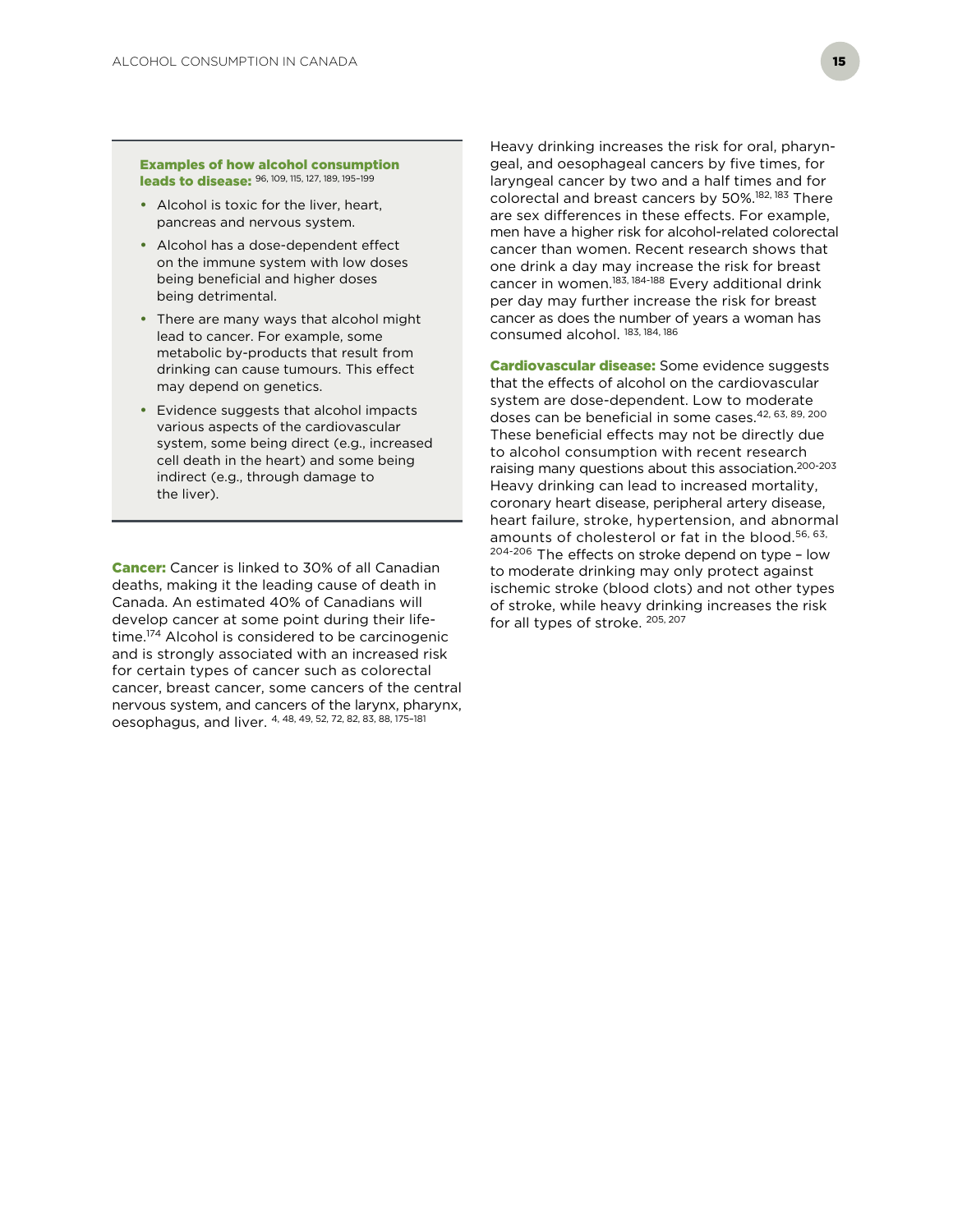## Short-term Impacts

Short-term impacts are often a result of being intoxicated ("being drunk") or drinking enough to impair judgement. In extreme cases, alcohol poisoning can occur. Outlined below are examples of short-term impacts of alcohol consumption:

Alcohol poisoning: When levels of alcohol in the brain are high or toxic enough to have an impact on areas important for essential functions, alcohol poisoning can occur.208, 209 Symptoms include: confusion, stupor, coma, inability to wake up, vomiting, seizures, slowed breathing, irregular breathing, hypothermia, and suppressed vital functions.209 Between 2009 and 2011, an average of 232 deaths per year from alcohol poisoning occurred in Canadians 15 years of age and older.210

**Homicide:** Homicide has been decreasing substantially over time. In 2013, it constituted approximately 0.1% of all violent crimes in Canada, resulting in 505 homicides in 2013.211 Alcohol and other drug use is common in homicides in Canada, for both the accused and the victim. In 2013, an estimated 40% of accused and 32% of victims involved in a homicide in Canada had used alcohol at the time of the crime.<sup>211</sup>

#### Who is drinking and driving in Canada?<sup>1, 8</sup>

- **•** Most people charged with impaired driving are men, but the gap has been closing recently with the rate of women being charged with impaired driving increasing since 2005.
- **•** Rates of impaired driving are highest in the Northwest Territories, the Yukon, and Saskatchewan and lowest in Ontario and Quebec.
- **•** Rates of impaired driving are lowest in metropolitan areas.
- **•** Impaired driving incidents happen most often during weekends and soon after bars close.
- **•** For licensed drivers, rates of impaired driving are highest in 20 to 24 year olds followed by 25 to 34 year olds.
- **•** However, the third highest rate of impaired driving is found in 16 to 19 year olds despite the fact that fewer people in this age group drink than any other age group.

#### What is intoxication?

According to the World Health Organization, intoxication is a condition that results from taking a psychoactive drug. It depends on the dose taken and a person's unique characteristics, such as level of tolerance. For alcohol, intoxication is often called 'being drunk' and can lead to feeling flushed, slurred speech, lack of coordination, euphoria, being more active and talkative, disorderly behaviour, slower reactions, and impaired judgement.

**Impaired driving:** Impaired driving is the leading cause of criminal death in Canada.<sup>8</sup> In 2012, 523 Canadians died in fatal accidents involving alcohol, which is a decrease from 1,296 in 1995.<sup>212, 213</sup> In 2012, this accounted for a third of all fatalities in motor vehicle accidents in Canada.213

The *Criminal Code of Canada'*s section 253 describes the offence of operating a vehicle while impaired and includes a threshold for blood alcohol levels. As levels of alcohol in a driver's bloodstream increase, so does the risk for vehicle accidents.214 Provinces and territories also have legislation and programs to reduce impaired driving.5

Since the 1980s, incidents of impaired driving have decreased substantially. In 1998, there were over 87,000 incidents of impaired driving linked to alcohol. The number of incidents has fluctuated over the years, reaching a low of over 76,000 incidents in 2006 before increasing again to a high of over 86,000 in 2009. More recently, the number of incidents has again decreased to over 72,000 in 2014.<sup>2, 215</sup>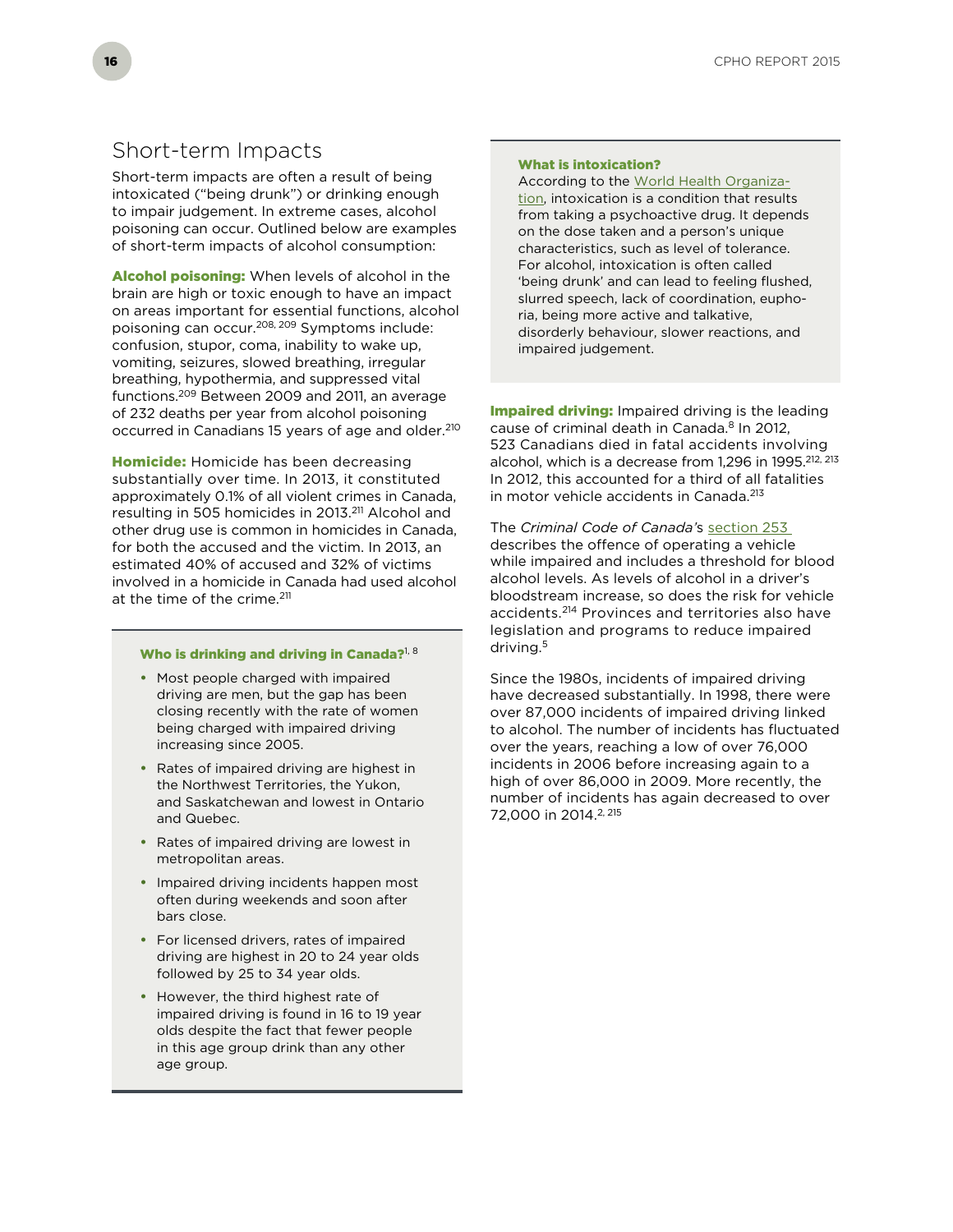### Impacts on Mental Health

Alcohol is a risk factor for several mental illnesses while some mental illnesses precede heavy drinking.216-219 At the same time, many of the risk and protective factors are the same for both, meaning that mental illness and drinking may be driven by other factors.<sup>220</sup>

In Canada, rates of death from alcohol-related suicide are linked to drinking patterns within a population.221 Data from the early 2000s show that approximately 25 to 30% of suicides in Canada were linked to alcohol.<sup>221</sup> However, the link between alcohol and suicide is part of the broader and complex connection between alcohol and mental health.

Alcohol and Families: Problems with drinking tend to run in families due to a complicated interaction among alcohol consumption, genetics, and the social/family environment.246-248 For example:

- **•** The earlier people start drinking, the more likely genetics plays a role in the development of alcohol dependence.<sup>246</sup>
- **•** Children of parents who drank heavily per occasion tended to have their first drink earlier, drink more as they get older and experience more negative life events in adulthood.19, 36
- **•** University students with a family history of problems with alcohol have a higher risk for harm from drinking alcohol.<sup>249</sup>

These intergenerational effects interact to create a complicated web of impact on children and future generations.250

**Depression:** Alcohol and depression are strongly linked.222, 223 Rates of alcohol use are higher in people with depression. Heavy drinking per occasion is linked to an increased risk for major depression, especially for women.222, 224–226 Some evidence suggests that alcohol abuse or dependence could lead to depression.225

Post-traumatic stress disorder (PTSD):

A link exists between alcohol use disorders and PTSD.227–232 Alcohol is sometimes used to cope with the symptoms of PTSD, despite the fact that drinking is associated with the onset of PTSD and the severity of its symptoms.230, 232, 233

Anxiety: Anxiety is linked to alcohol use.<sup>234-239</sup> In the short-term, alcohol can reduce anxiety and panic, but withdrawal from alcohol can increase anxiety.<sup>234</sup> Women are more likely to drink to cope with social anxiety than are men.<sup>240</sup>

Personality disorders: Alcohol is linked to a variety of personality disorders, including antisocial personality disorder and narcissistic personality disorder.241-245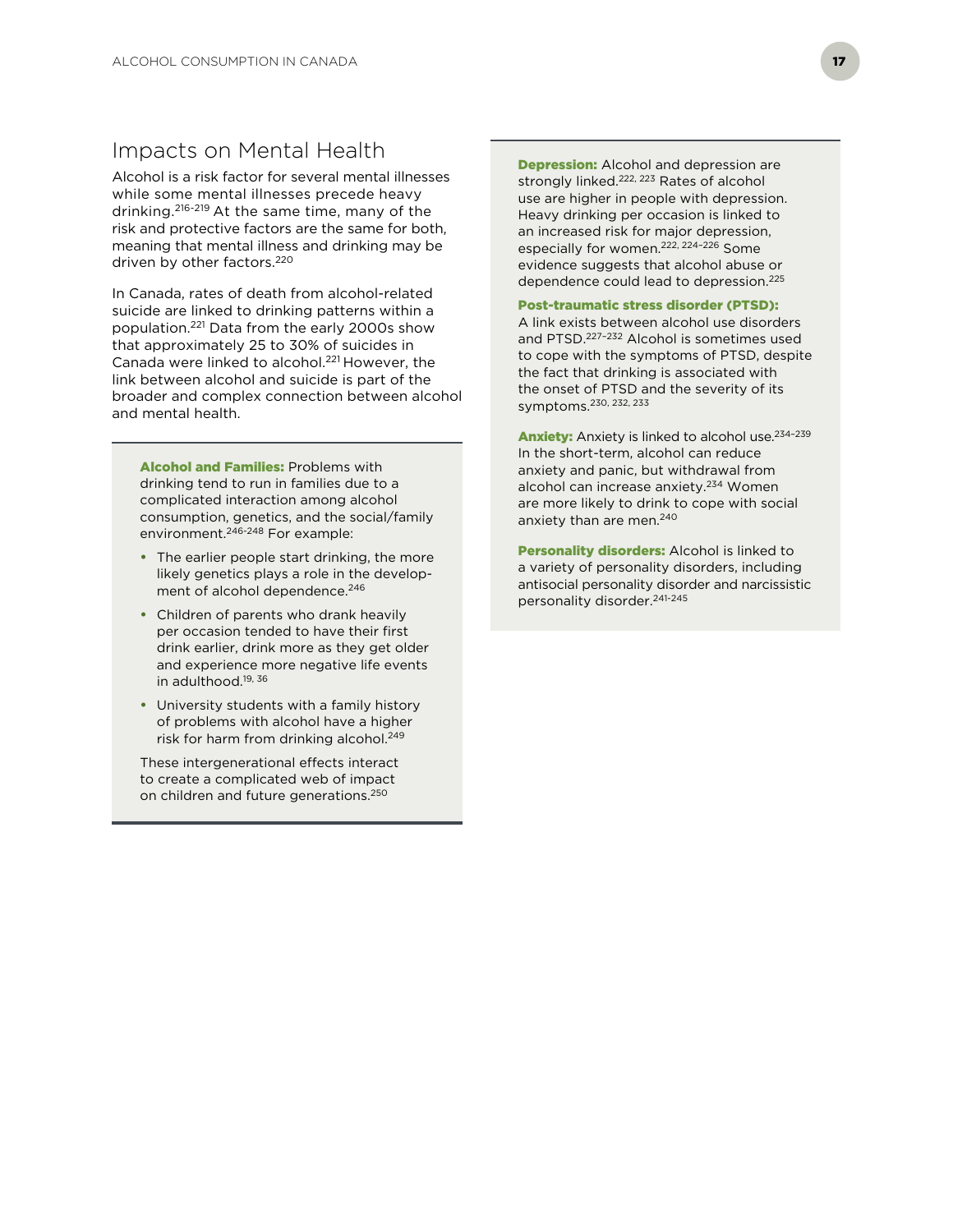### Health Benefits from Drinking Alcohol

Some evidence suggests alcohol may be beneficial for a limited portion of the population, with the effect being most associated with wine.<sup>251-256</sup> Research indicates that youth do not benefit from alcohol at any dose.<sup>42</sup> Low to moderate levels of alcohol consumption have been linked to reduced mortality from some diseases and lower rates of diseases such as diabetes, cardiovascular problems, and cognitive impairments. However, this is a complex story, as some evidence suggests that the benefits from alcohol consumption are not relevant for all individuals, at all ages or in all situations. Benefits could also be due to other factors in some cases or are based on research with methodological issues.53, 54, 56, 57, 59, 61, 63–65, 69, 73, 76–80, 84, 87, 89, 90–92, 256–261

Moreover, risks and benefits can occur at the same time. While low and moderate levels of alcohol consumption maybe beneficial in some situations, one drink more than the recommended amounts can increase the risk for several types of chronic illnesses.42, 184, 186, 187, 262 There are other less risky behaviours that can be adopted to achieve the reported health benefits of low to moderate alcohol consumption, such as a healthy diet and physical activity.e.g., 263–265

**Social Benefits:** Drinking alcohol may also have social benefits, such as being part of some cultural traditions.266 Drinking alcohol is strongly tied to being social, enjoyment and positive social experiences.<sup>31, 32, 267</sup>

Alcohol consumption can be a powerful social motivator that can help form new friendships and strengthen existing ones.<sup>32,</sup> 268, 269 For some people, drinking is associated with positive mood, relaxation and in some cases, positive mental well-being. However, these benefits may be culturally specific and can occur at the same time as negative outcomes on other measures of health.267, 270–271

In addition, it is possible that the benefits are not from alcohol per se, but rather the positive social expectations and experiences associated with drinking.271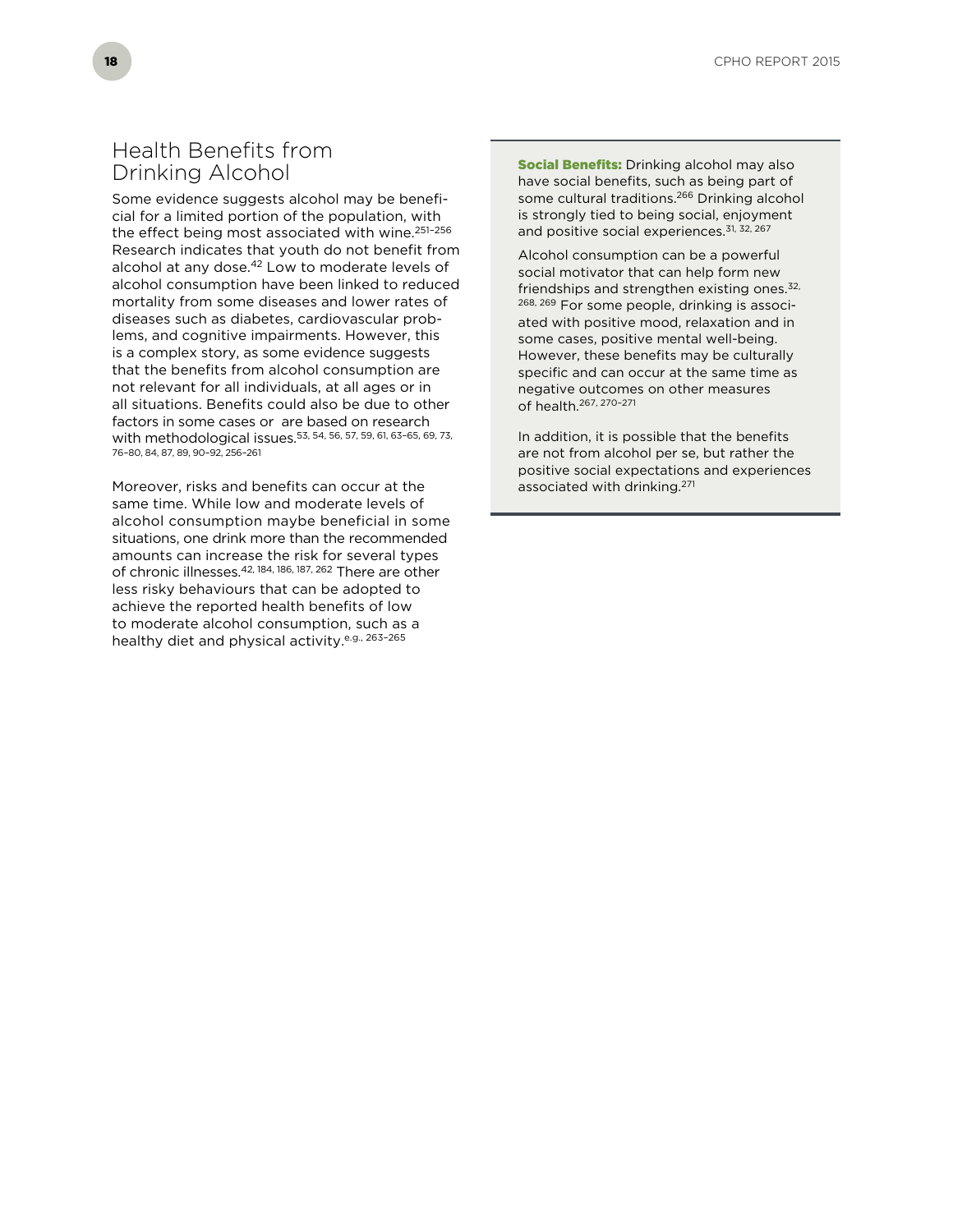

Alcohol can have a variety of direct immediate or short-term effects on biology that can result in impacts on health, well-being, and behaviour. In order to understand how alcohol creates social impacts, it is important to understand drinking patterns and alcohol's pathway from the brain to behaviour.

## Importance of Drinking Patterns

How much and how often an individual drinks are key factors that increases or decreases the risk for impacts from alcohol. Abstinence prevents all direct alcohol-related impacts on an individual. Some negative health impacts are temporary and can be reversed or reduced once a person stops drinking or drinks within recommended guidelines.e.g., 272, 273

Alcohol's impacts are dose-dependent (e.g., volume consumed), but also depend on type of drink and the pattern of consumption over time (e.g., drinking patterns). To that end, experts have developed low-risk drinking guidelines to help Canadians understand how much is too much.42

#### Categories of diagnostic criteria: <sup>274</sup>

- **•** Risky use
- **•** Lack of control over use
- **•** Social and occupational impairment
- **•** Needing more drug over time to have an effect (i.e. tolerance) and/or experiencing withdrawal symptoms

Alcohol use disorders: Alcohol use disorders are associated with heavy drinking, but are not diagnosed by use alone. The Diagnostic and Statistical Manual of Mental Disorders, 5<sup>th</sup> edition (DSM-V) is a diagnostic tool used by health care professionals to diagnose and determine treatment for mental health disorders.274 Previous editions defined problems with psychoactive substances through two distinct categories of abuse (based on risky use and the resulting social and occupational impairments) and dependence (based on resulting health problems, physiological dependence, cravings, lack of control over use, and time spent seeking, using or recovering from use).275 In 2012, approximately 5 million Canadians (or 18 % of the population) aged 15 years and older met the criteria for alcohol abuse or dependence at some point in their lifetime.<sup>276</sup>

The DSM-V defines substance use disorders along a continuum of severity rather than as distinct conditions. For diagnosis, there are a variety of criteria that must be met with severity being gauged by how many criteria a person fits. Substances use disorders are defined for nine groups of psychoactive substances: alcohol; cannabis; hallucinogens; inhalants; opioids; sedatives, hypnotics and anxiolytics; stimulants; tobacco; and, other substances.274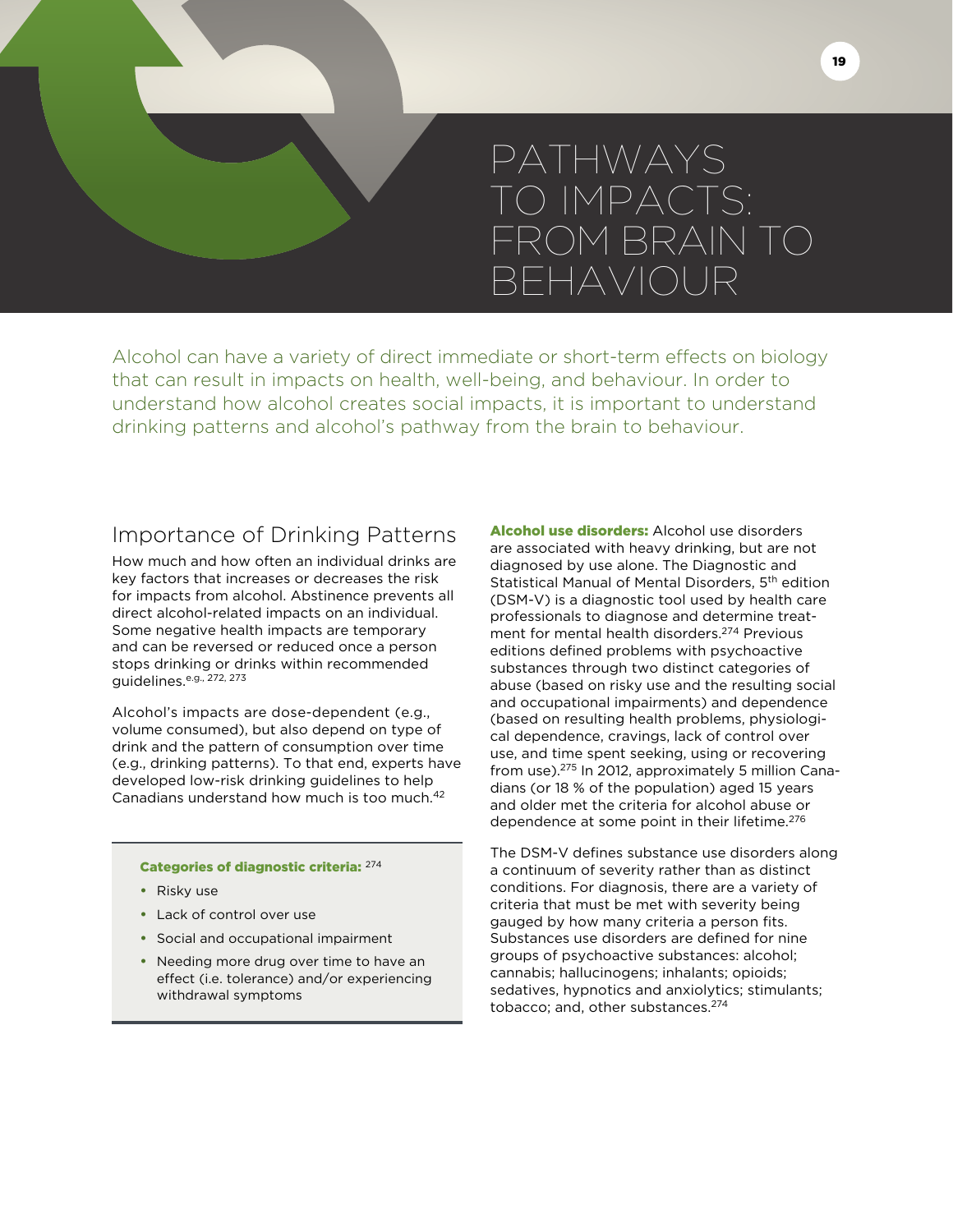### CANADA'S LOW-RISK ALCOHOL DRINKING GUIDELINES RECOMMEND THAT:

#### To reduce risks of short-term injury and harm:

- Women should have no more than 3 standard drinks on any single occasion.
- Men should have no more than 4 standard drinks on any single occasion

#### To reduce long-term health risks:

- Women should have no more than 10 standard drinks a week, with no more than 2 drinks a day on most days.
- Men should have no more than 15 standard drinks a week, with no more than 3 drinks a day on most days.

#### Due to the health risks involved, abstinence is recommended:

- During pregnancy or when planning to become pregnant, and before breastfeeding;
- Before and while driving or using machinery and tools;
- When complications with medications or other drugs are possible;
- When living with mental or physical health problems; and
- Before and during any activities that need judgment, physical skill, balance and endurance.

## WHAT IS A STANDARD DRINK?

#### REGULAR BEER

341 mL = 12 oz 5% alcohol

#### WINE

 $142$  mL = 5 oz 12% alcohol

#### FORTIFIED WINE

85 mL =3 oz 16–18% alcohol

#### HARD LIQUOR

 $43$  mL =  $1.5$  oz 40% alcohol



Youth should delay drinking alcohol as long as possible, at least until reaching the legal drinking age.

#### **Stress and Alcohol**

A healthy response to stress is essential for good health.<sup>283</sup> Drinking alcohol can negatively affect how the body reacts to stress,284–291 which in turn, may underlie some of alcohol's effects on health and well-being.290

## From Brain to Behaviour

As a psychoactive drug, alcohol acts on the brain, leading to changes in behaviour.

Alcohol's effects are dose-dependent and differ from individual to individual. Generally, alcohol initially acts as a stimulant then a depressant.<sup>277</sup> Alcohol interacts with two widespread chemicals in the brain: gamma-aminobutyric acid (GABA) and glutamate. Alcohol stimulates GABA receptors (which are inhibitory) and inhibits glutamate receptors (which are excitatory), leading them to work together to suppress activity in certain areas of the brain.45, 100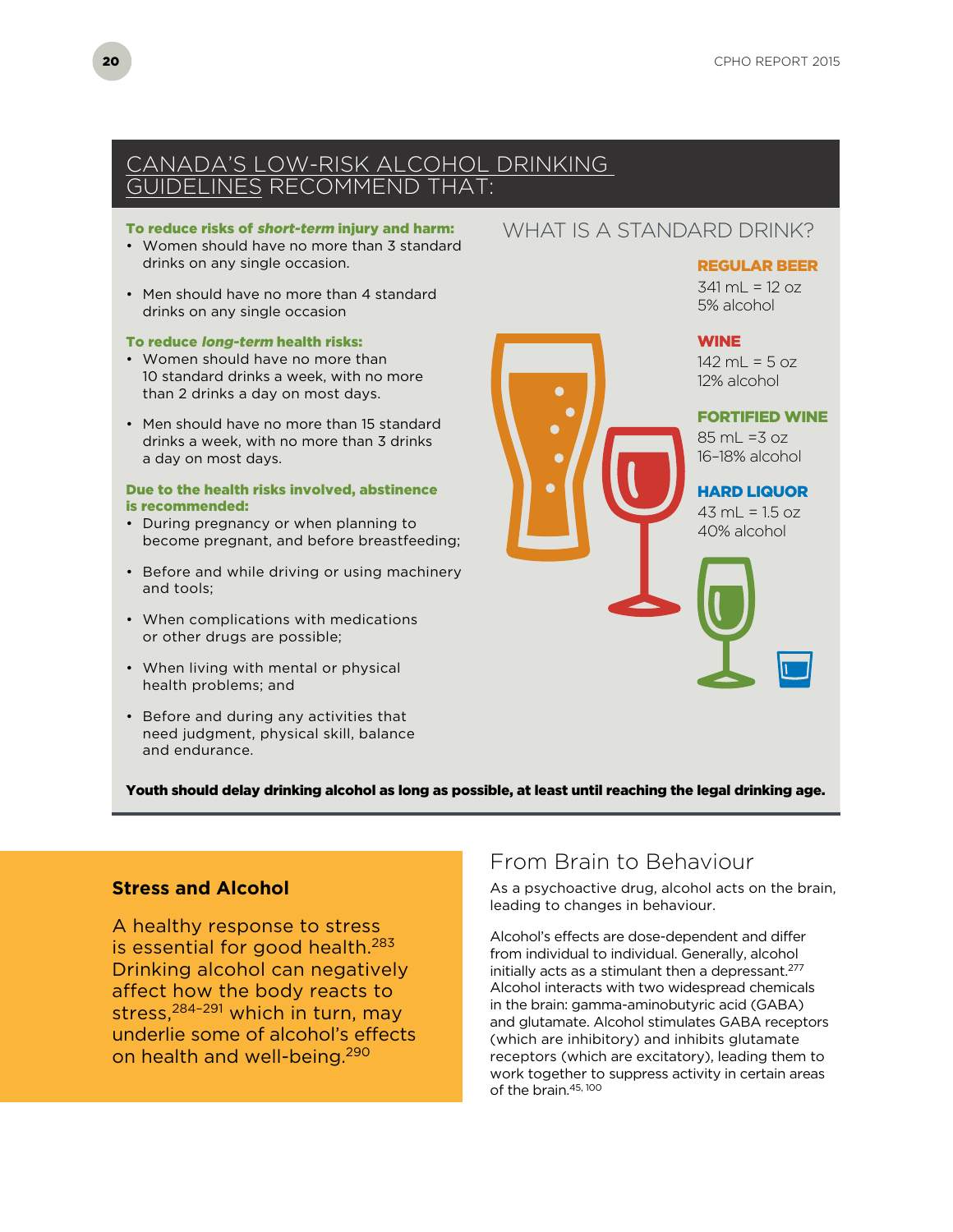## Figure 5: A SCHEMATIC OF THE WIDESPREAD IMPACTS OF ALCOHOL ON RISKY BEHAVIOUR



References: 4, 6, 9, 42–44, 86, 93, 125, 146, 208-210, 214, 295, 309, 311, 312, 315-327.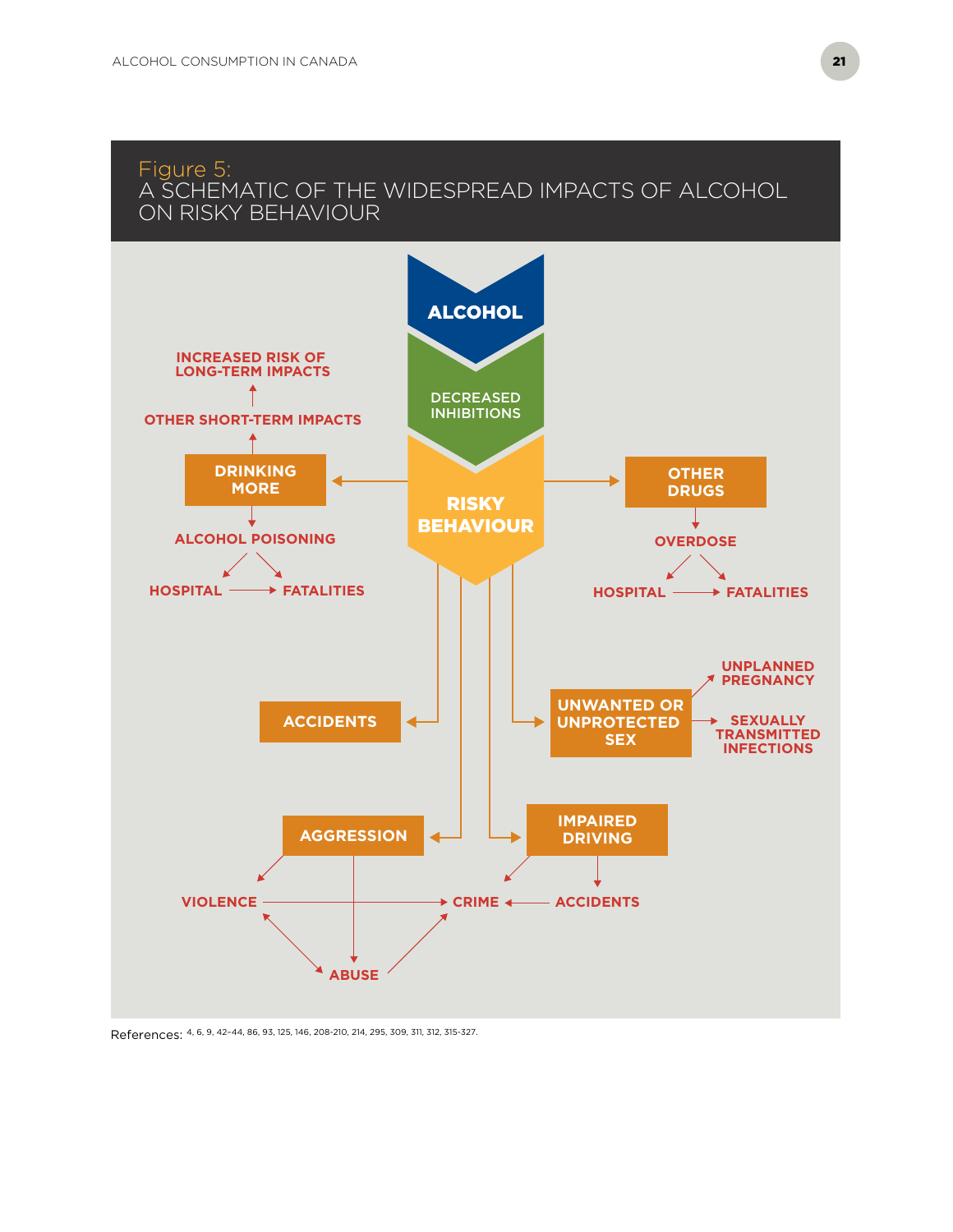Drinking alcohol acts on the brain to create a pleasant feeling and has a reinforcing effect on the brain's reward (dopamine) system with the help of other brain chemicals (e.g., opioids, stress hormones). Alcohol's effect on the reward system is thought to be the mechanism by which addiction to alcohol develops.45, 95, 124, 262, 278-280

Alcohol easily reaches the brain and can adversely affect processes that are essential for healthy brain growth and functioning. At higher amounts, it can also damage a wide range of areas in the brain that are important for learning, memory, decision making, motor control, and emotion.100, 208, 281, 282

### From Behaviour to Social Impacts

Over the short term, alcohol consumption can decrease inhibitions and increase risky behaviour.e.g., 93, 291-293 This can lead to a variety of potential impacts (see Figure 5) including risky decisions such as deciding to drive after drinking or having unprotected sex.93, 295 Drinking patterns are also linked to unwanted sex and rape among students.296–298 Alcohol can be considered a date rape drug.296 Drinking alcohol can also be used to help ease sexual interactions in consensual situations.299

Alcohol dependence can also increase emotional reactivity and lead to an inability to interpret emotions, language and humour.300–302 In some cases, heavy drinking is associated with increased social rejection and smaller, less diverse social networks.303, 304 Families can also be affected by alcohol. For example, how much a person drinks can influence how much their partner drinks.<sup>305</sup> Marital dissatisfaction and divorce can result when one partner drinks heavily.305–307 An increased risk for partner violence, negative interactions, aggression, and child abuse and neglect is also linked to heavy use of alcohol.<sup>248, 307-313</sup>

#### **SUMMARY OF ALCOHOL'S IMPACTS ON BEHAVIOUR**

- **•** Alcohol-induced disinhibition can facilitate risky behaviour which can lead to a variety of negative outcomes such as impaired driving, accidents, rape, sexually transmitted infections, aggression, and violence.
- **•** Alcohol's effect on cognition can affect a person's ability to learn and work effectively, leading to poor academic performance and impaired occupational functioning. In turn, this can lead to dropping out of school or unemployment.
- **•** Alcohol can have a negative impact on relationships with family and friends. Parents, other adults and older siblings can act as role models for children and youth, passing on risky drinking patterns to the next generation.
- **•** Impaired motor skills from drinking alcohol can lead to an inability to drive safely, leading to a higher risk for accidents that can affect the drinker and other Canadians.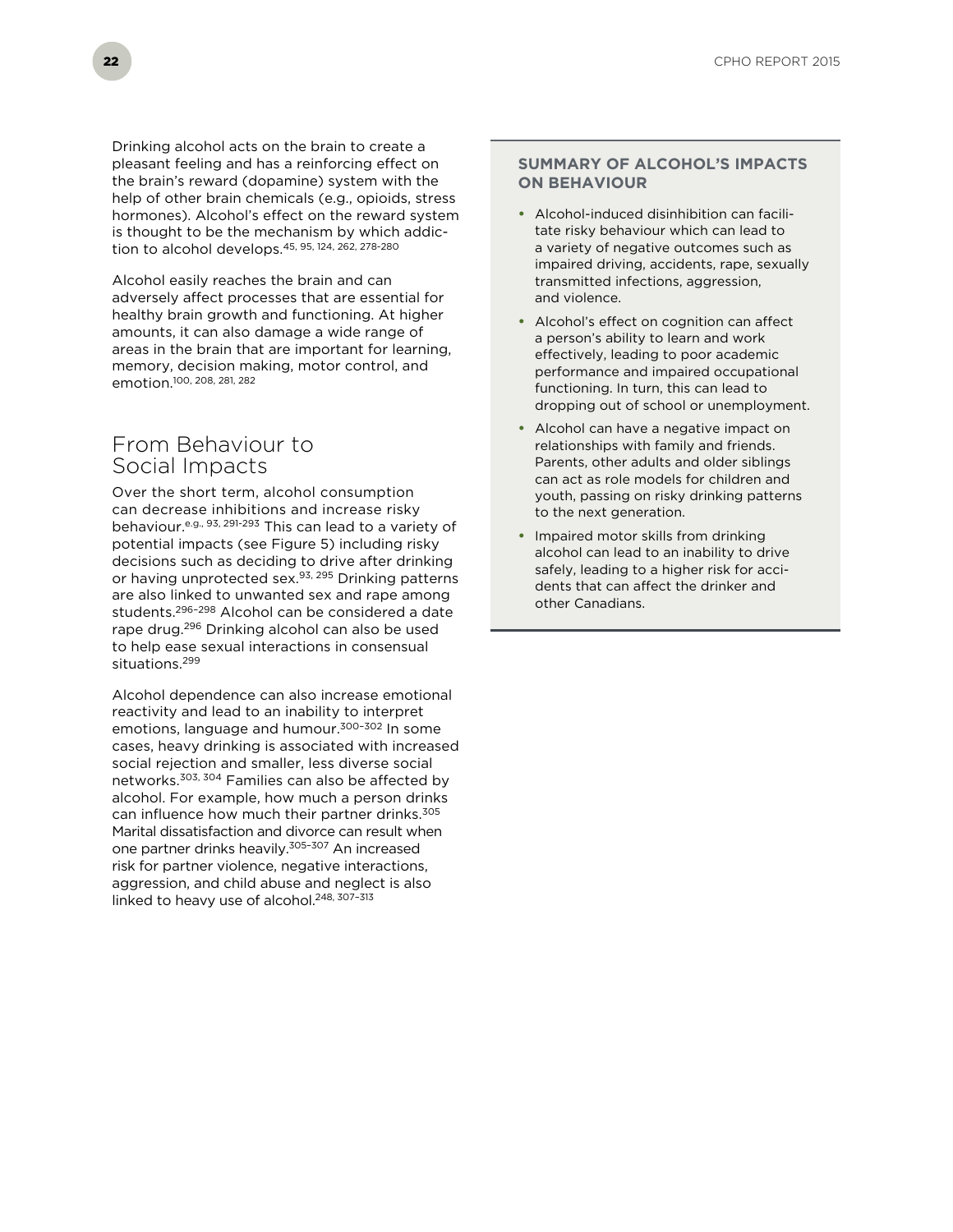# INFLUENCING **FACTORS**

A variety of factors play an important role in whether or not alcohol impacts an individual or population. Some factors are risk factors and some are protective; however, many are linked to the social determinants of health. The social determinants of health play a role in health inequities and help define an individual's or a population's social, economic, and physical environment, as well as an individual's characteristics and behaviours.<sup>328, 329</sup>

**Social acceptability:** When a drug is socially acceptable, people are more likely to use it and pressure others to use it too. Alcohol is an example of a drug that is socially acceptable in some areas of the world despite its risks for harm. Alcohol is most often consumed for enjoyment, to be social, and to celebrate despite awareness of the risks involved.<sup>31, 32, 267</sup> In some situations drinking alcohol is not acceptable, such as when it leads to violence, before and while driving, when underage or during pregnancy.<sup>42</sup>

**Stigma and discrimination:** Despite being socially acceptable, the use of alcohol can also lead to stigma and discrimination, particularly for those who are being treated for alcohol use disorders.304, 334–336 On the other hand, stigma is also attached to abstinence. Non-drinkers can be reluctant to disclose their non-drinking status because of this stigma and in order to be socially accepted.336, 338

#### **HISTORY**

- **•** Humans have a long history and, arguably, fascination with mind-altering drugs, including alcohol.266, 330, 331 Not long ago, alcohol was illegal in many jurisdictions and remains highly regulated in some areas of the world today.48
- **•** Prohibition of alcohol in the early 1900s in North America arose out of concerns for its negative impacts. Based on data from the United States, prohibition of alcohol initially decreased drinking rates. These rates returned to pre-Prohibition levels in the decade following the end of Prohibition.<sup>332</sup>
- **•** Like other psychoactive drugs, alcohol was explored for its medical qualities. More specifically, the idea that moderate drinking could have health benefits started in the  $19<sup>th</sup>$  century.<sup>333</sup> Until recently; however, it was less clear what defined the difference between low- and highrisk drinking.42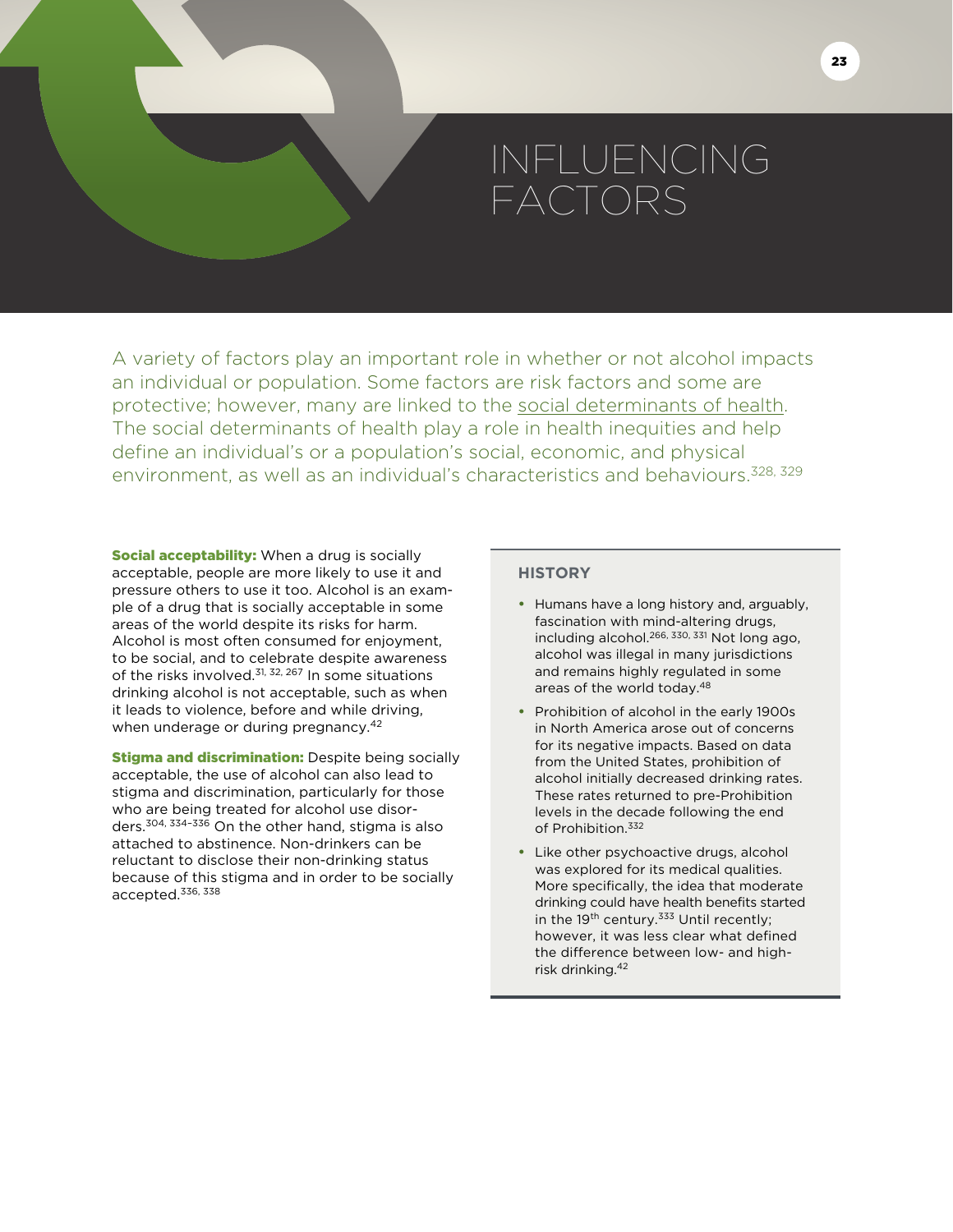#### **CANADA AND THE WORLD48**

From 2008 to 2010, average alcohol consumption per person in Canada was below the alcohol consumption of many developed countries.

#### **Canada**

- **•** Canadians reported drinking 8.2 litres of pure alcohol per year.
- **•** 23% of drinkers drink heavily.

#### **United States**

- **•** Americans reported drinking 8.7 litres of pure alcohol per year.
- **•** 24.5% of drinkers drink heavily.

#### **United Kingdom**

- **•** People from the UK reported drinking 10.4 litres of pure alcohol per year.
- **•** 33.4% of drinkers drink heavily.

## LOCAL CONTEXT

Drinking patterns differ across the world, shaped by the local context of where people live, including: local laws, regulations, and policies related to alcohol; history, cultural and religious beliefs and attitudes; and, the social determinants of health.<sup>31,</sup> 48, 331 In addition, major political, economic and social events can influence a country's drinking pattern.339–341

**Drinking around the world:** Globally, developed countries show the highest rates of alcohol use while eastern Mediterranean countries have very low rates.48 In many developed countries, rates

#### **Australia**

- **•** Australians reported drinking 10.4 litres of pure alcohol per year.
- **•** 13% of drinkers drink heavily.

\* Annual consumption was averaged from 2008 to 2010 and measured in pure alcohol per capita in Canadians aged 15 years and older.

\*\* For these data, heavy drinking was defined as consuming at least 60 grams or more of pure alcohol on at least one occasion in the previous month.

Note: 10 litres of pure alcohol is equivalent to over 580 drinks of regular beer (at 5% alcohol and 341 mL per drink).

of risky drinking are increasing in young people, particularly in young women.342 Other shifts in drinking rates are occurring in different areas of the world. For example, India and China are currently seeing large increases in drinking. These increases are strongly influencing the overall picture of global drinking patterns.48

There are also shifts in alcohol consumption being experienced in the United Kingdom and France, areas of the world with specific stereotypes related to alcohol. In the United Kingdom, rates of binge drinking have been decreasing while in France, rates of binge drinking have been increasing in youth.343-345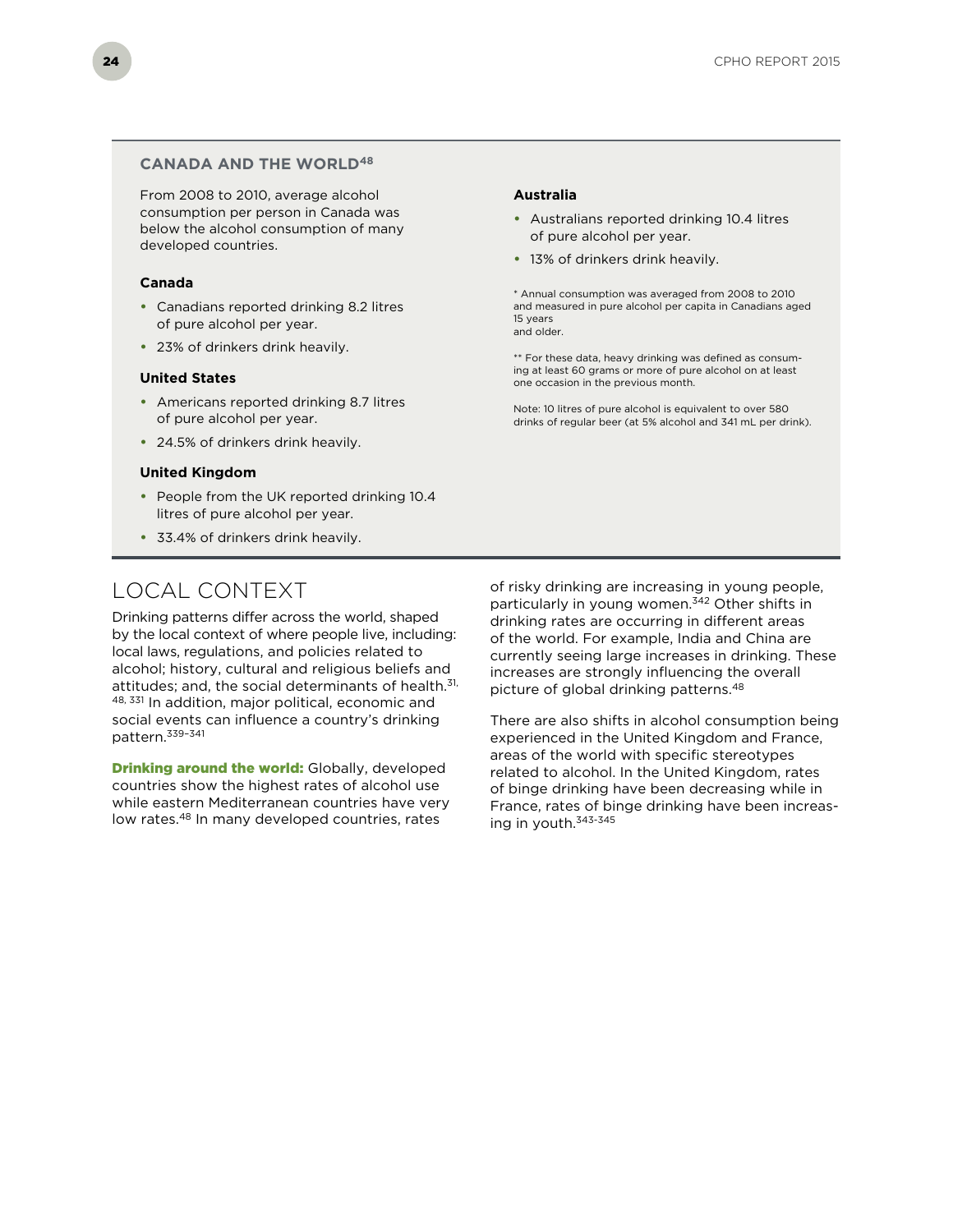## Figure 6:

WHAT PERCENTAGE OF CANADIANS A) DRANK ALCOHOL IN THE PREVIOUS YEAR OR B) UNDERTOOK RISKY DRINKING IN 2013?



Estimated percentage of Canadians 15 years of age and older who had a) consumed alcohol in the year previous or b) consumed alcohol **the week prior to a 2013 survey** in amounts that exceeded the guidelines for risks of immediate impacts or long-term impacts. Data from the territories were not collected.<sup>1</sup>

**Drinking patterns across Canada:** Even within a country, drinking patterns can differ. In 2013, rates of past year use of alcohol were highest in Quebec and lowest in Newfoundland and Labrador. However, rates of risky drinking among drinkers were highest in Newfoundland and Labrador and lowest in Quebec<sup>1</sup> (see Figure 6). Other surveys show that people in the Maritimes drink more

alcohol in a sitting while people in the Prairies drink less, both in terms of amount and frequency. People from Quebec, Ontario and British Columbia drink more frequently and drink most often during a meal.<sup>346</sup>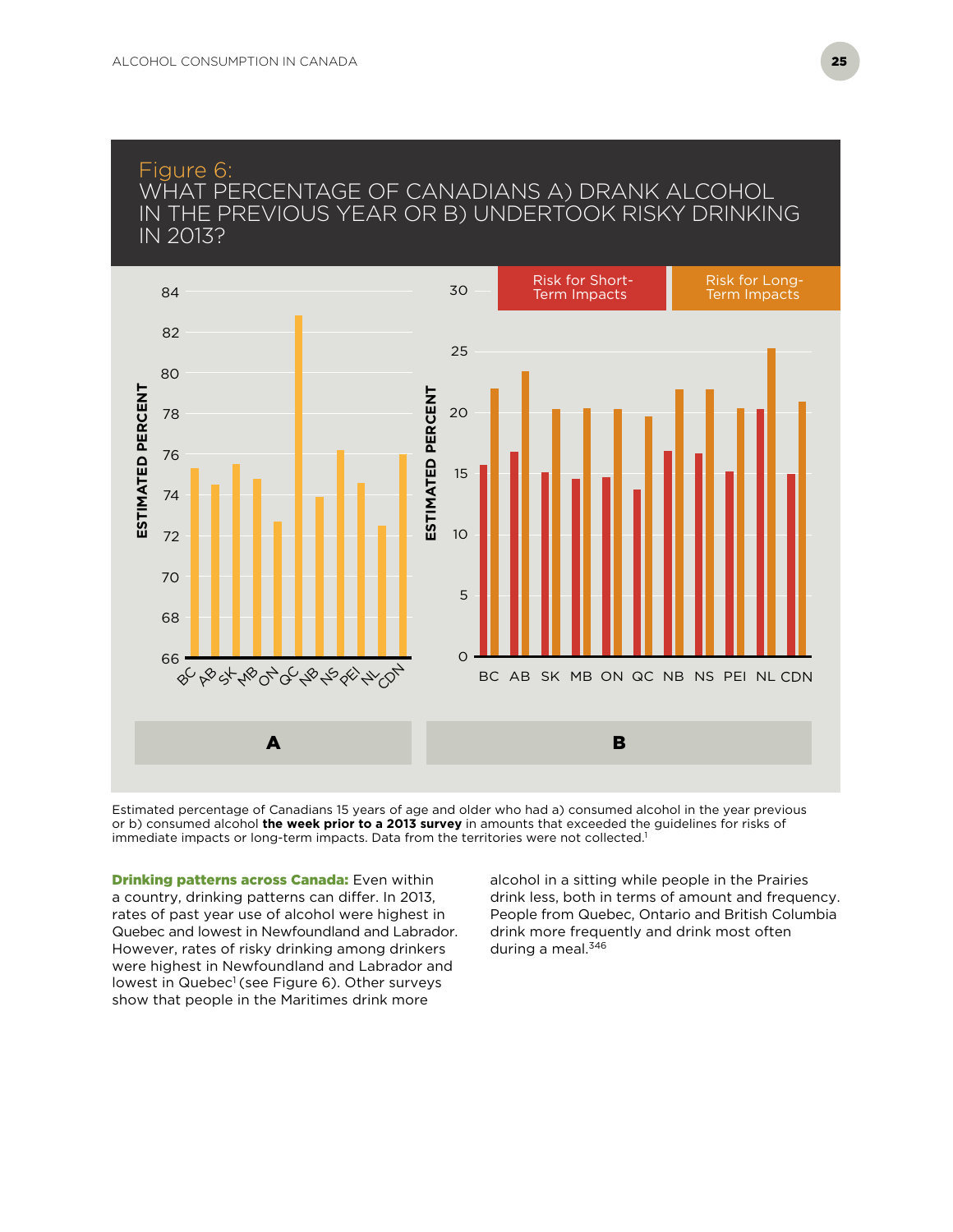Statistics Canada also collects data on drinking that exceeds the guidelines for short-term risks (i.e., 5 drinks or more for men and 4 drinks or more for women on one occasion at least once a month in the previous year). This provides a more comprehensive picture of risky drinking than asking about drinking in the previous week.

In 2014, almost 18% of Canadians reported drinking heavily.347 Ontario and British Columbia consistently had rates below the overall Canadian rate (both approximately 16% in 2014) while data from Nunavut suggest similarly lower rates. The Northwest Territories (32.7%), the Yukon (27.8%) and Newfoundland and Labrador (25.4%) had the highest rates (see Table 3).<sup>347</sup>

### Table 3: RATES OF HEAVY DRINKING IN 2014

|                              | <b>TOTAL</b> | <b>MEN</b> | <b>WOMEN</b> |
|------------------------------|--------------|------------|--------------|
| <b>British Columbia</b>      | 15.8         | 19.9       | 11.8         |
| Alberta                      | 18.9         | 23.1       | 14.6         |
| Saskatchewan                 | 19.5         | 25.7       | 13.3         |
| Manitoba                     | 17.8         | 22.5       | 13.2         |
| Ontario                      | 16.2         | 20.7       | 11.8         |
| Quebec                       | 20.2         | 25.8       | 14.8         |
| New Brunswick                | 21.4         | 27.8       | 15.3         |
| Nova Scotia                  | 20.1         | 24.5       | 15.9         |
| Prince Edward<br>Island      | 16.9         | 21.0       | 13.1         |
| Newfoundland<br>and Labrador | 25.4         | 33.2       | 18.0         |
| Yukon                        | 27.8         | 32.6       | 22.7         |
| Northwest<br>Territories     | 32.7         | 39.1       | 26.3         |
| Nunavut                      | $14.3*$      | $17.4*$    | $11.0*$      |
| Canada                       | 17.9         | 22.7       | 13.2         |

Estimated percentage of Canadians 12 years of age and older in 2014 who had reported drinking heavily on one occasion at least once a month in the previous year. Heavy drinking was defined as drinking 5 drinks or more for men and 4 drinks or more for women.<sup>347</sup> \* Data should be used with caution.<sup>347</sup>

## INDIVIDUAL FACTORS

Drinking patterns not only differ significantly across populations, they also vary widely between individuals. There are several factors that influence how much people drink and their risk for impacts from drinking alcohol.

Motives for drinking define why people drink alcohol. Generally, there are four main reasons why people drink: to be social, to create a positive mood, to cope, or to conform.348-350 Coping and conforming are considered negative motives, with drinking to cope more likely to be associated with alcohol use disorders.<sup>348-351</sup> How alcohol is linked to a person's identity and self-image plays a role in the impact that motives have on drinking patterns.349

Heavy drinking among young adults is often the result of intending to drink heavily. Many factors influence this decision-making process, including social norms and future plans.<sup>352</sup> Factors that occur during a drinking episode can also change how much is consumed, including available funds, behaviour of friends, mood and transportation options.<sup>352</sup>

**Cues** that are unique to an individual and related to alcohol, such as certain friends or specific locations, can increase the need for alcohol as well as the potential for negative consequences.355, 356 How a person feels while drinking can affect their subsequent alcohol use. When heavy drinkers drink alcohol, they experience a more intense stimulating effect and a less intense depressive effect than do light drinkers. This effect was linked to an increased risk of binge drinking among heavy drinkers at a later date and of developing an alcohol use disorder.<sup>357-359</sup>

Different **locations** can strongly influence drinking patterns. Generally speaking, certain locations are associated with drinking and tend to increase the potential for heavy drinking.<sup>360-364</sup> Drinking at locations such as pubs and off-campus housing can lead to more drinking among university students.365, 366 Drinking at a friend's house or in a restaurant is associated with lower levels of drinking among adults.<sup>364, 367</sup> Becoming a parent is related to decreased drinking, which is likely at least partially due to less time spent at locations where heavy drinking is more prevalent (e.g., bars).<sup>364</sup>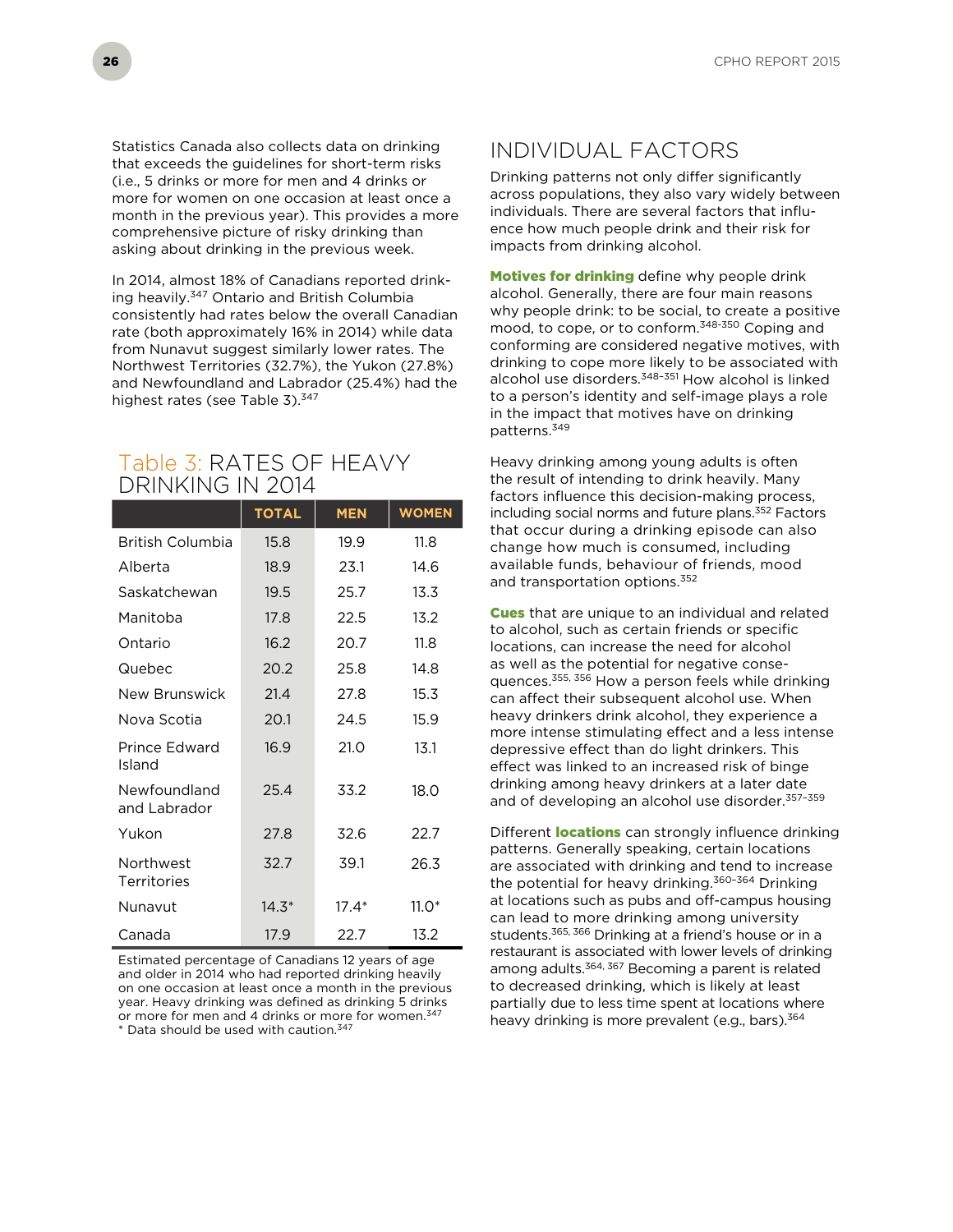**Friends** strongly influence drinking habits. Drinking alcohol is strongly linked to being social. In fact, young people will emphasize positive social experiences associated with drinking to compensate for the negative impacts.267 Drinking patterns within a social network have an important impact on use.26 Having more friends who drink is linked to heavy drinking, although loneliness is also linked to heavy use.<sup>365, 366</sup> Social support can sometimes decrease how much alcohol is consumed.365, 367–370

**Context** is also important - drinking alcohol with meals tends not to lead to the same negative impacts as drinking alcohol at other times.<sup>428, 429</sup> When many people are intoxicated together or drinking games are involved, more alcohol tends to be consumed.<sup>360</sup>

Some **personality traits** have been linked to increased risk for impacts from alcohol. Impulsivity and sensation seeking are associated with increased alcohol consumption. In turn, these traits are linked to increased alcohol-related negative health impacts, including alcohol use disorders.98, 104, 107, 116, 430–435

For some people, **stress** can trigger a need for alcohol as a method of coping, which can create a cycle of stress and alcohol use.<sup>348, 367, 404, 406-411,</sup> 414, 415, 417, 419, 423, 427, 436

## MODIFYING RISK FACTORS

In addition to personal triggers, there are other risk factors that can result in some people being more at risk for negative impacts than others. These include:

**•** Genetics and Epigenetics: Genetics play a strong role in becoming dependent on alcohol,437–442 with some evidence suggesting that genetics contribute approximately 50%.438, 440 Genetics affect the risk for impacts from alcohol through a variety of mechanisms. For example, genes can affect how people metabolize alcohol or the development of personality traits that are linked to alcohol use.<sup>443-445</sup>

Epigenetics looks at how different factors can turn genes on or off and how these changes in gene activation can be passed on to future generations.446 This is still a growing area of research, including for alcohol.447–449 The epigenetic effects of alcohol can be seen

#### **HOW DO EXPECTATIONS INFLUENCE ALCOHOL'S EFFECTS?**

The effects of alcohol are mediated by the expectations of the drinker. People are poor at judging how intoxicated they are, leading to the belief that they are more capable of doing certain activities such as driving safely, than they actually are.<sup>353,354</sup>

Various events that happen over a person's lifespan affect drinking patterns and the risk for impacts from alcohol.93, 305–307, 348–427 For example:

- **•** Poor academic performance
- **•** Problems at school
- **•** Dropping out
- **•** Moving from high school to university/ college
- **•** Unemployment
- **•** Stress at work
- **•** Divorce
- **•** Marital conflict/dissatisfaction
- **•** Partner who drinks heavily
- **•** Stressful life events
- **•** Marriage
- **•** Becoming a parent
- **•** Retirement
- **•** Aging

through the impacts of drinking before conception. For example, heavy drinking during the preconception period by a mother or father can affect the development of their child.<sup>450, 451</sup> Epigenetics also plays a role in a variety of risk factors that influence the use of alcohol such as stress and early development.452–457

**•** Biology: Alcohol is most often consumed as a beverage and enters the bloodstream via the digestive tract. Blood levels of alcohol depend on a person's metabolism and increase when more alcohol is consumed, when people have a higher body fat content, when less food is present in the digestive system and with the use of some medications.45, 100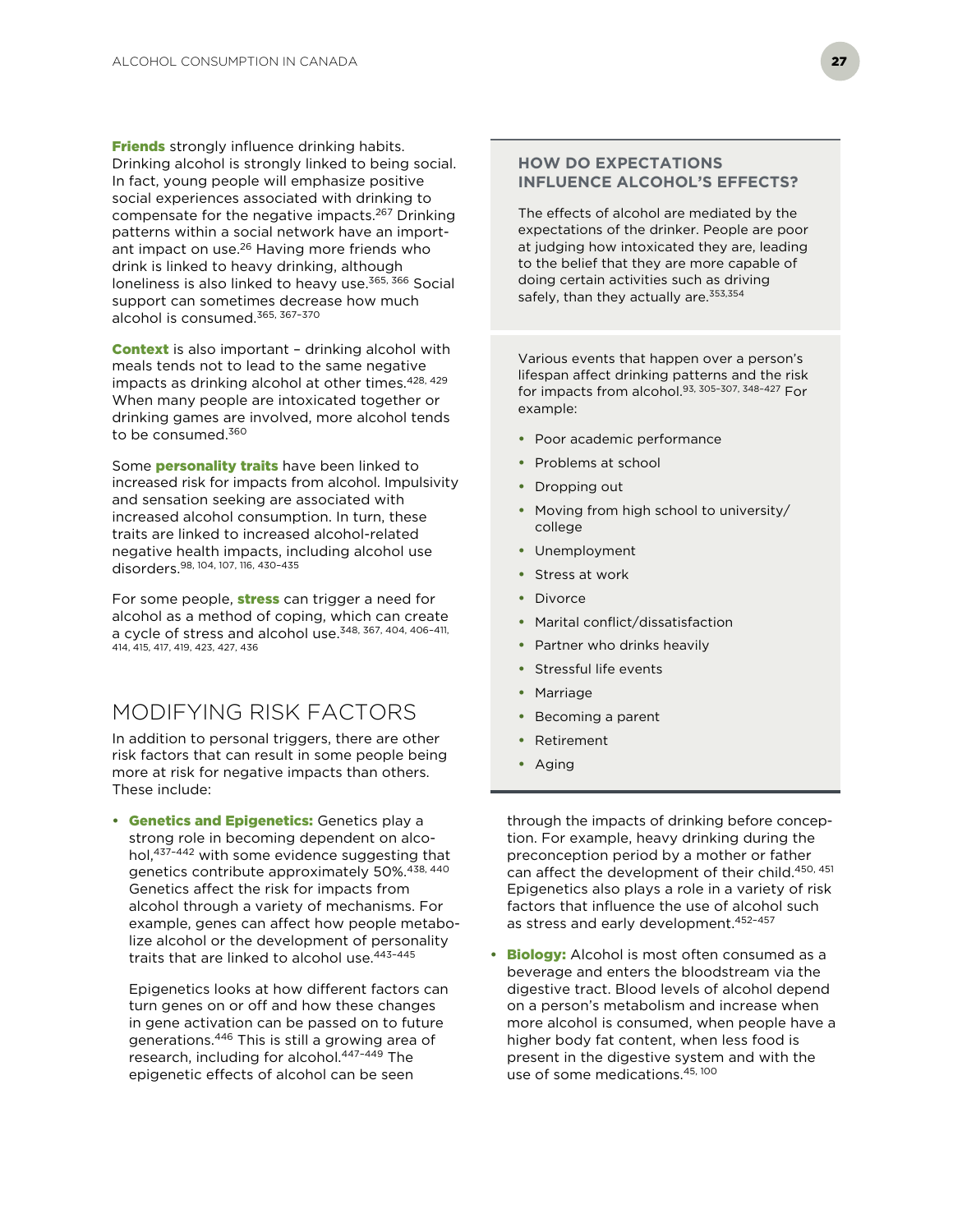**Sex:** Women and men tend to differ in body fat percentage and in how they metabolize alcohol. Reduced amounts of certain enzymes and other sex differences in metabolism lead to more alcohol entering the bloodstream in women than men when the same amount is consumed.<sup>45, 100</sup>

Aging: With age, risks from alcohol may increase as people become more sensitive and less tolerant to alcohol.386, 458-464 As a result, alcohol has a greater impact on people who are older than 65. People tend to drink less alcohol as they age, although this may be changing.465

Stress, depression and life events and transitions linked to aging such as death of a spouse or divorce, loss of social networks, a change in health status or retirement can impact drinking patterns.<sup>466</sup>

**•** Underlying health conditions: Alcohol can exacerbate poor health. Generally, alcohol impairs the immune system, although it does so in a dose-dependent manner.96, 109, 115, 127 Alcohol's impacts on the immune system could make existing health conditions worse.<sup>96, 109, 115, 127</sup> Alcohol also contributes to the development and progression of non-alcoholic fatty liver disease, which is largely caused by obesity.467 It can also hasten the progression of HIV and hepatitis C.<sup>468-473</sup> Alcohol can modify the effectiveness of various medications, including drugs for conditions such as arthritis, diabetes, heart disease, enlarged prostate, high cholesterol, heartburn, indigestion, high blood pressure, infections, depression, anxiety, epilepsy, seizures, attention deficit/hyperactivity disorder, blood clots, nausea, insomnia, and allergies. Other examples include pain killers, cough syrups, anti-cancer drugs and anti-retrovirals.474–476

- **Socioeconomic status (SES):** SES is a factor that is based largely on income, education and employment.477 As a risk factor for problems with alcohol, the link between SES and alcohol is complex and influenced by other factors, such as drinking pattern, age, gender, parental/ childhood SES, neighbourhood characteristics and country of residence.<sup>478-493</sup> In Canada, men and women with high SES are more likely to drink and undertake risky drinking than those with low SES.<sup>342</sup> In general, people with low SES are more likely to experience negative impacts from drinking.490, 492, 493
- **•** Occupation: Beyond its role in SES, employment can modify alcohol's impacts on health. In Canada, different types of jobs were not linked to risky drinking.494 Characteristics of work or the labour market rather than the job per se were more likely to affect drinking patterns. For example, social support, job motivation, and job satisfaction were related to low alcohol consumption. Stress, overwork, long hours, harassment, and job insecurity were linked to risky drinking. Control over decisions was linked to both high and low alcohol consumption.495–506 Factors outside the workplace seem to have a greater impact on drinking patterns than work-related factors.<sup>494</sup>

Certain types of jobs or activities involve a sub-culture of drinking alcohol. For example, alcohol is an integral part of life for musicians, as is job insecurity, stress and the need to socialize for work all of which are linked to risky drinking.507, 508 Alcohol is also a part of sports culture. Student athletes are more likely to drink than student non-athletes, although this depends on time of year (e.g., on- versus off-season), sex, level of competition and type of sport in some situations.<sup>509-519</sup> In addition. students who were fans of sports at college were also more likely to drink and drink heavily.520 There is some evidence that teenagers' involvement in sports may lead to heavier drinking later on.521, 522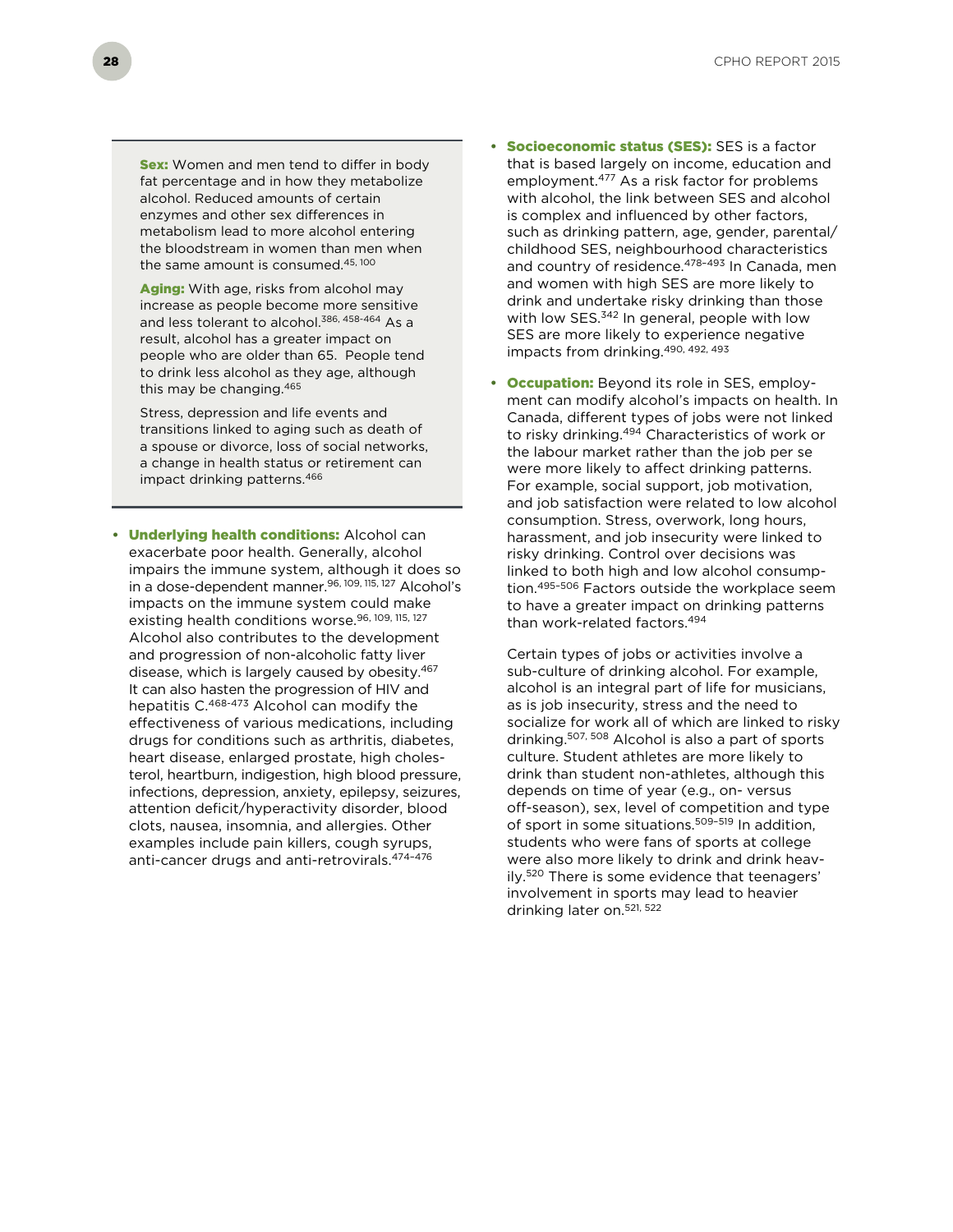- **•** Alcohol and Other Drugs: Drugs are often discussed in isolation, but in reality, some are frequently used together (known as polydrug use). The risks for harm increase with polydrug use.97, 318, 324, 326, 523 For example:
	- **•** Alcohol and caffeine is a combination that is a public health concern, particularly with respect to youth and the use of energy drinks.524, 525 Caffeine and alcohol together may increase the risks for harm from alcohol. People who combine alcohol and caffeine often increase their consumption of alcohol and report feeling less tired and more alert, as well as feeling less intoxicated than they actually are.525–532 Mixing alcohol and caffeine is also often associated with increased risky behaviour.533, 534
	- **•** When combined, alcohol and marijuana can increase motor control problems, leading to higher risks for motor vehicle accidents than the use of either drug alone.<sup>535</sup> This is likely due to the fact that alcohol increases marijuana metabolites in the bloodstream, increasing the impacts of marijuana on behaviour.536, 537
	- **•** Separately, alcohol and tobacco can strongly impact long-term health. Together, they can further increase this impact. For example, the risk for oral and pharyngeal cancers in people who both drink heavily and smoke tobacco is 300 times higher than for people who neither drink nor smoke.<sup>538</sup>

## PROTECTIVE FACTORS

Certain factors can protect against the negative impacts of alcohol, notably reducing consumption. Many protective factors are the same for adolescents as they are for young adults.<sup>539</sup> Attending religious services or activities, being more attached to parents, having high levels of family support, strong family management (e.g., rules, monitoring, consistent discipline, reinforcing good behaviour), having good social skills and sense of morality. social conformity, and being prosocial (e.g., working hard at school, helping at home, being involved in community activities, etc.) are all factors that are linked to reduced drinking among youth and young adults.<sup>539, 540</sup>

 Protective and risk factors are not the same everywhere, with differences contributing to drinking rates and patterns.<sup>541</sup> Some traits, such as self-esteem, can also have an impact on alcohol consumption, although the effect is complex and can depend on drinking motives or context.542, 543

Certain strategies can also help protect against the negative impacts from alcohol, including setting limits, adjusting limits to recognize risk factors (e.g., age, body weight), drinking slowly, alternating between alcoholic and non-alcoholic drinks and eating before and while drinking.544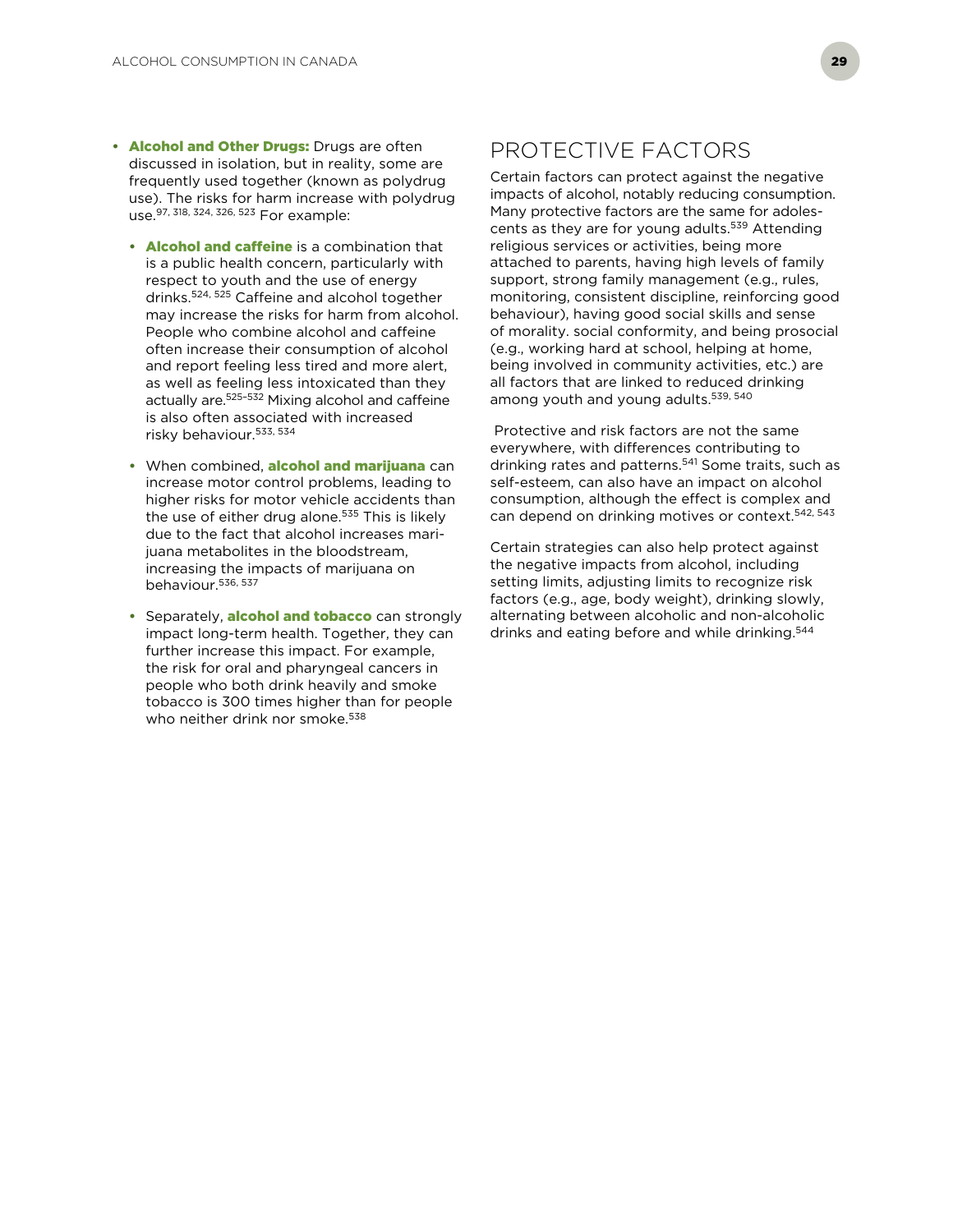

Based on existing information, alcohol consumption is discussed in three specific populations below — youth, women and Aboriginal populations:

## YOUTH

Alcohol is a public health concern for youth because:

- **•** Drinking patterns established during adolescence are important predictors of drinking patterns and their impacts in adulthood. The younger a person starts drinking, the higher their risk for poor health and problems with alcohol later in life.545–555
- **•** Girls may experience more impacts from alcohol on the brain than boys.<sup>556</sup> While drinking rates for girls are lower than for boys, rates of becoming intoxicated are similar.555
- **•** Teenage brains, particularly those of teenage girls, are more vulnerable to the effects of alcohol, resulting in various impacts on developing cognition and behaviour.281, 555–567 How the brain influences drinking behaviour may differ between teenaged boys and girls.<sup>556, 568</sup>
- **•** Youth who drink heavily can have trouble with attention, memory and decision-making and can experience social, emotional, and behaviour problems.559, 565 Problems with alcohol can lead to poor academic performance, dropping out, poorer job possibilities, and social isolation.93, 105, 299, 342, 569–572

**•** Youth are strongly influenced by friends and family. For example, when youth believe that their friends are drinking heavily, they drink heavily too. Also, when friends and parents approve of drinking alcohol, youth are more likely to drink and suffer negative impacts from drinking.571

**WHY DO YOUTH TRY ALCOHOL? 431, 467, 560-564, 568, 573-576**

- **•** Youth tend to be more impulsive, seek out new experiences and take more risks.
- **•** Youth also tend to have trouble with self-control and deal with stress differently than adults.
- **•** Areas in the brain related to decisionmaking, motivation, emotion, and reward are still developing. In fact, brain development continues into young adulthood.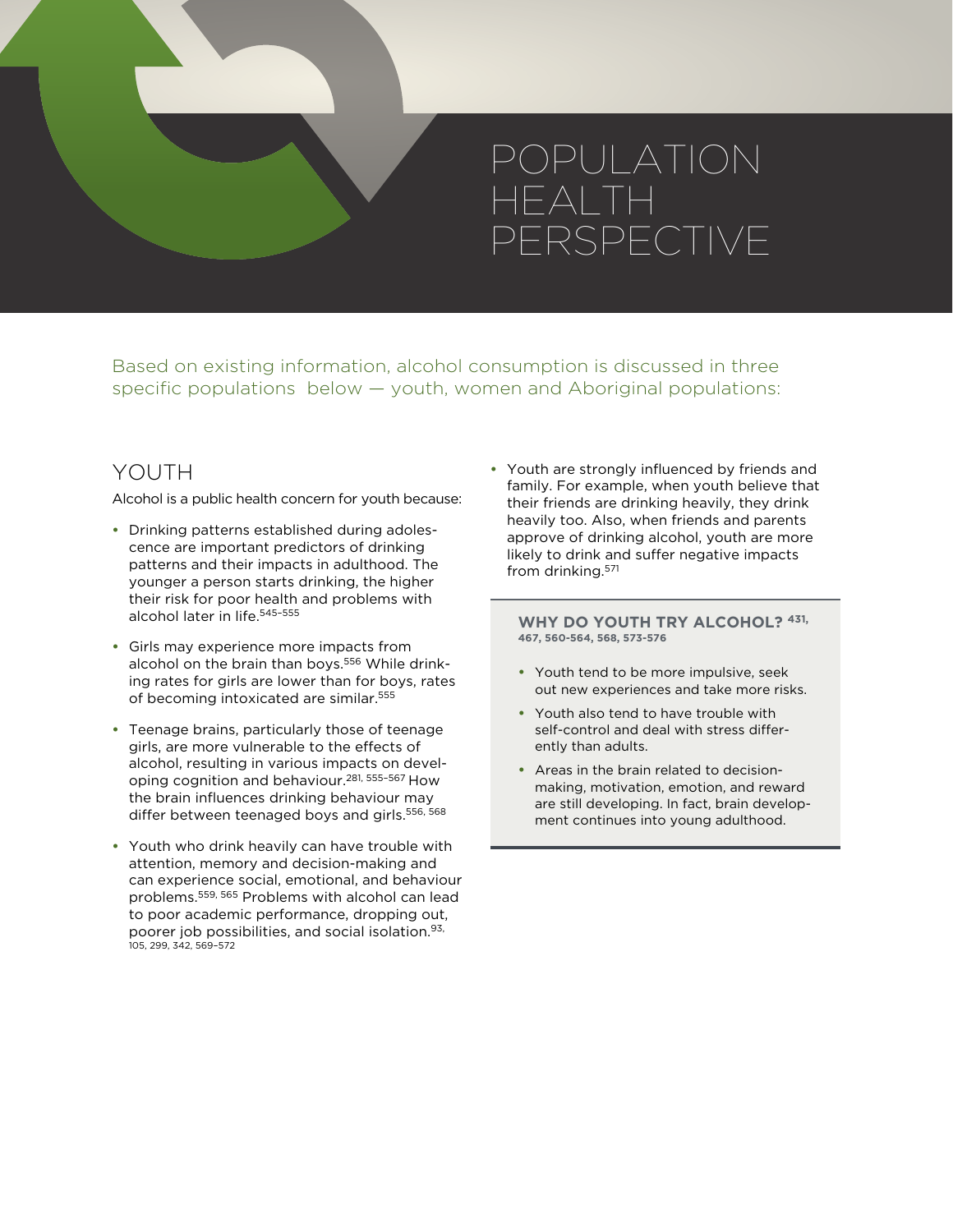Data on Youth and Alcohol Consumption in

**Canada:** The age at which youth take their first drink in Canada has been increasing.599 An estimated 60% of Canadians aged 15 to 19 years drank alcohol in 2013. An estimated 15% of these youth drank enough to exceed the adult low-risk drinking guidelines for acute effects, while almost 20% exceeded the adult guidelines for chronic impacts.<sup>1</sup>

Many Canadians begin drinking before the age of 15. The phenomenon of students binge drinking or "getting drunk" is infrequent in lower grades

and becomes much more common in higher grades (see Figure 7).<sup>555, 599</sup> By grades 10 to 12, almost 60% of teenagers reported having had a drink in the previous year while about 46% reported having undertaken binge drinking in 2012–2013. This is a decrease from previous years. For example, over 70% of students in Grades 10 to 12 reported drinking in the past year with almost 60% binge drinking in 2008-2009.599–601 In 2012–2013, about 50% of youth reported having had their first drink of alcohol between the ages of 12 and 14.602

## Figure 7:

WHAT PERCENTAGE OF STUDENTS A) DRANK ALCOHOL OR B) UNDERTOOK BINGE DRINKING IN 2012–2013?



Estimated percentage of Canadians in Grades 7 to 12 who a) consumed alcohol or b) undertook binge drinking (5 or more drink on one occasion) in the year prior to the Youth Smoking Survey 2012–2013.599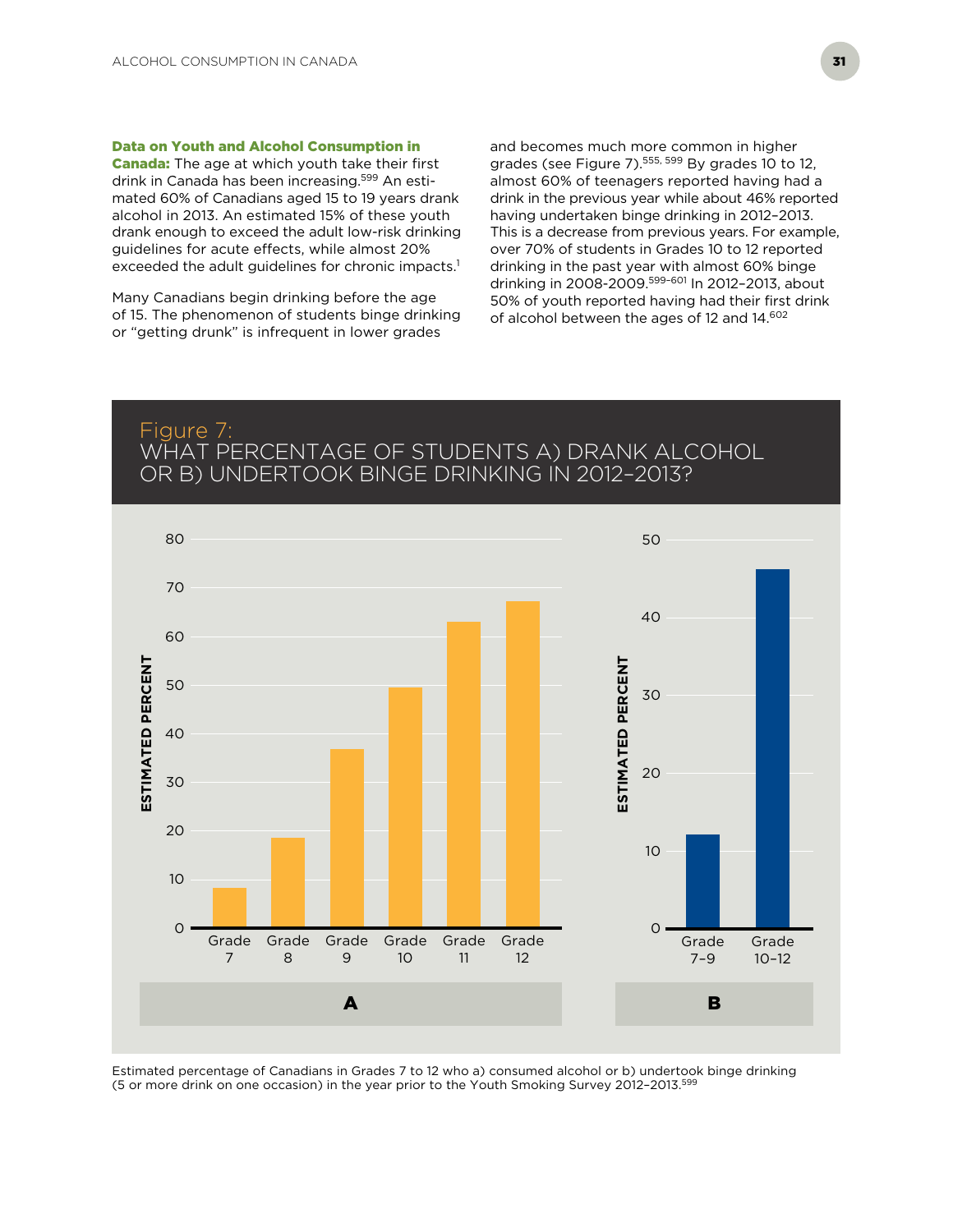Rates of drinking at least once a week by students in Grades 6, 8, and 10 have decreased, particularly for beer. However, rates of becoming intoxicated have been relatively stable since 1994.<sup>555</sup>

In every grade, boys consistently drink more beer than do girls, while consumption of wine, liquor and coolers is more similar across sexes. Consumption of beer increases across grades, while the consumption of wine and liquor is more stable.<sup>555</sup>

About 60% of students in Grades 6 to 10 think drinking "once in a while" carries little to no risk. Regular drinking is thought to be risky by around 80% of boys and 87% of girls in Grades 6 to 10.602 Binge drinking (i.e., drinking 5 or more drinks in a single occasion for boys and 4 or more drinks for girls) in the previous year was linked to more emotional and behaviour problems, particularly in those who undertook binge drinking most often.602

#### **WHERE DOES PARENTING FIT IN?**

- **•** Parents can have a negative influence on their children's future use of alcohol, health and well-being through abuse, neglect, and stress.94, 99, 101, 305, 575-582
- **•** Parental drinking predicts alcohol use in youth.583-585 Parental motives, rules, and attitudes also affect children's drinking.585-590
- **•** Positive family relationships and parenting practices are linked to reduced drinking by teenagers, while negative family relationships, including divorce and family violence, are associated with more or earlier drinking.591-598

#### **KEY FACTS ABOUT STUDENTS AND ALCOHOL: 11, 555, 599, 603–611**

- **•** Rates of drinking increase considerably from lower grades to higher grades and even more so after the transition to university and college.
- **•** Many university and college students experience negative outcomes from their drinking, such as hangovers, fights, and poor academic performance.
- **•** Some students rate negative impacts such as hangovers and blackouts as neutral or positive, which is more likely to lead them to drink more and experience negative health impacts.
- **•** For some students, alcohol can have positive effects, such as making events or celebrations more fun. Positive impacts have a stronger effect on subsequent drinking than negative impacts.
- **•** Drinking games are popular in high school and university/college and can lead to many negative impacts.
- **•** Holidays and special events such as celebrating being legal age to drink, spring break, and athletic events, can increase drinking, even in students who tend to normally drink lower amounts.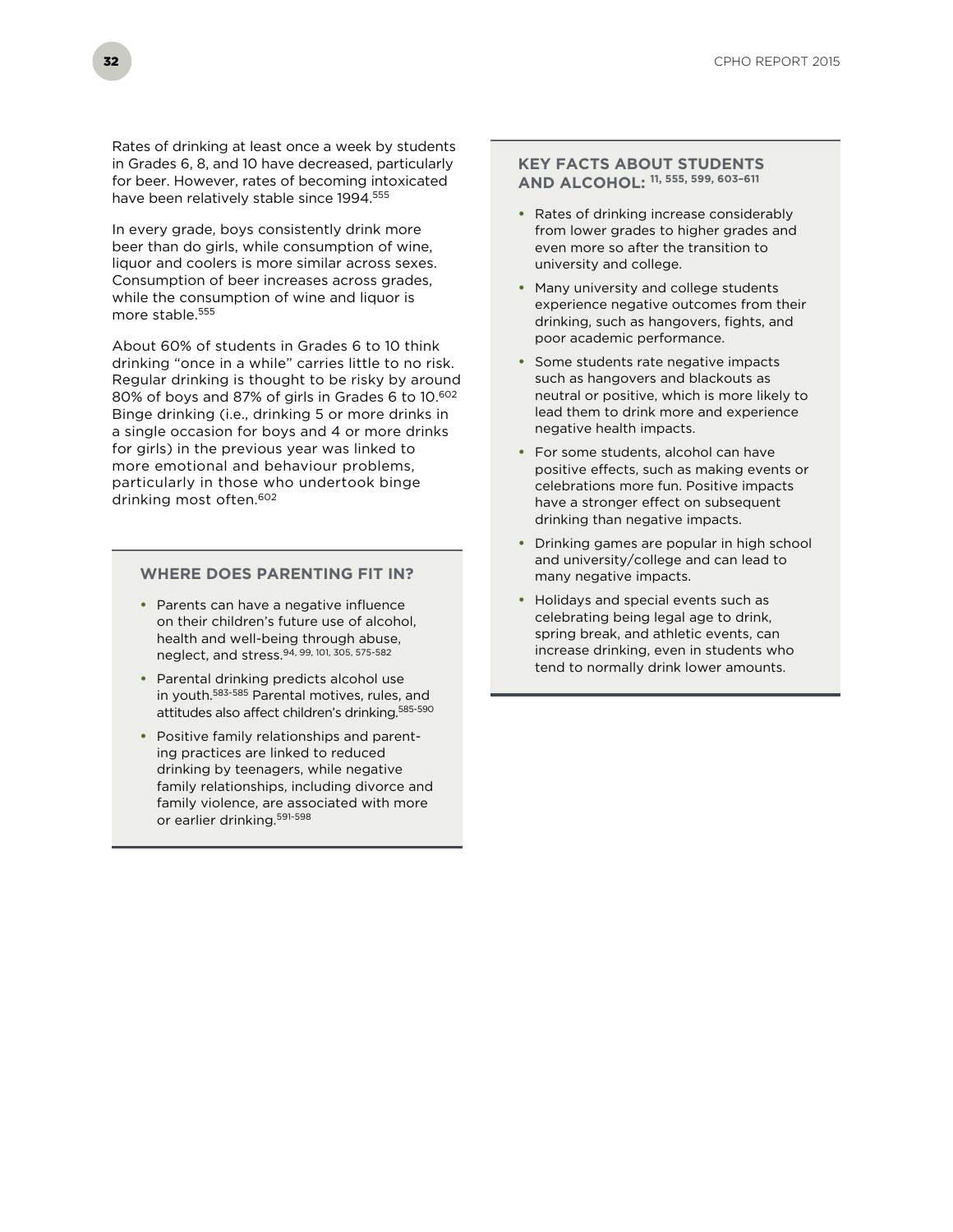## WOMEN

Alcohol is a public health concern for women because:

- **•** As a population, women are less at risk for negative impacts from alcohol because they tend to drink less than men. As individuals, women are more at risk for harm from alcohol due to biological and social factors.<sup>1, 2, 45, 100, 342</sup>
- **•** Because more women are undertaking risky drinking over time, this increases the risk that with time, women will be more impacted by alcohol as a population.<sup>1,2,342</sup>
- **•** Women can be more vulnerable to sexual assault or other violence when drinking beyond their capacity.298, 299
- **•** Alcohol consumption can affect fertility. While moderate levels of drinking are linked to more sexual activity, they may also reduce the ovary's

ability to release healthy eggs (which is essential for conception) in pre-menopausal women.108, 612

- **•** Although the impacts of drinking during pregnancy are well known, over 10% of women in 2006–2007 who gave birth reported they drank while pregnant.<sup>613</sup> Drinking before conceiving can also have detrimental effects on the development of offspring.<sup>450, 451</sup> It is estimated that 50% of pregnancies are unplanned, meaning women may consume alcohol before knowing they are pregnant.<sup>171</sup>
- **•** Alcohol's effects on women may be moderated by the impact of alcohol on hormones. For example, estrogen levels in women increase with every drink of alcohol, although the link between alcohol and estrogen is complex.<sup>112, 117,</sup> <sup>614</sup> These changes in estrogen may be linked to alcohol-related effects on breast cancer and fertility.102, 111, 615–617

# Figure 8: WHAT PERCENTAGE OF CANADIANS A) DRANK ALCOHOL OR B) UNDERTOOK RISKY DRINKING IN 2013?



Estimated percentage of Canadians 15 years of age and older who consumed alcohol a) in the previous year or b) in **the week prior to a 2013 survey** in amounts that exceed the low-risk drinking guidelines.1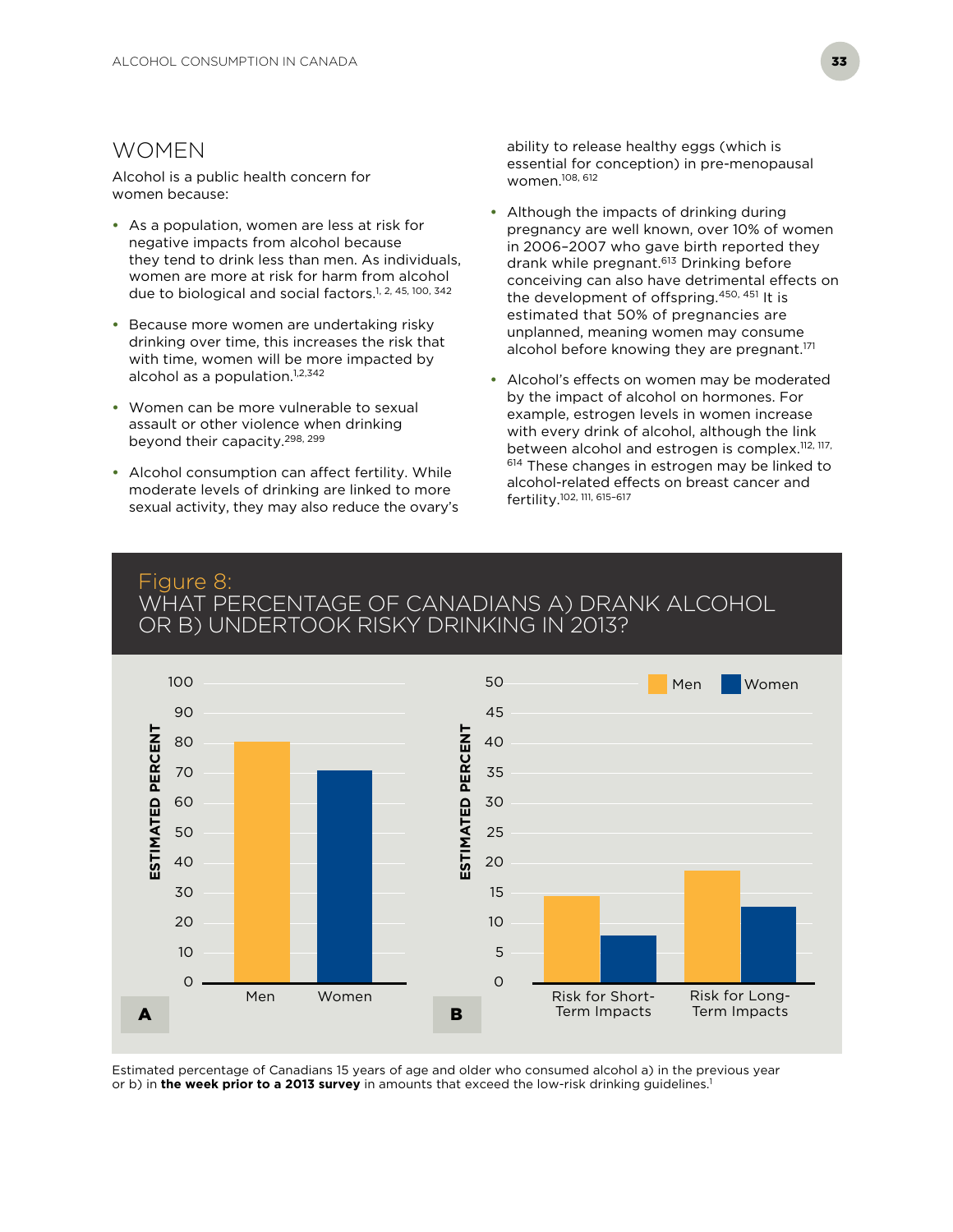#### Data on Sex Differences in Alcohol Consumption

in Canada: In Canada, a higher percentage of men than women drink alcohol both in general and in terms of risky drinking (see Figure 8).<sup>1</sup> However, risky drinking by women in Canada has increased,<sup>1, 131, 132,</sup>  $342$ , particularly in women above the age of 35.<sup>1, 132</sup>

Men tend to begin drinking and undertaking risky drinking at an earlier age than do women,<sup>1, 618</sup>, although women progress more quickly from abuse to physical dependence and to treatment for problem use than men.<sup>619</sup> Men also tend to drink more for the positive effects and social aspects of alcohol than women do.<sup>620</sup>

# ABORIGINAL POPULATIONS

Alcohol is a public health concern for some Aboriginal populations in Canada because:

- **•** Many Aboriginal populations face major challenges that affect their health and wellbeing such as high unemployment, poverty, poor access to education, poor housing, being located far from health services, the displacement of Aboriginal language and culture, and social and economic marginalization.621–629
- **•** In order to address health issues, there is a need to understand how Aboriginal social determinants of health affect and contribute to a holistic view of health. For Aboriginal populations, historically and culturally specific factors play a particularly important role.621, 622, 625

Data on Aboriginal Populations and Alcohol Consumption in Canada: Findings from the First Nations Regional Health Survey (2008-10) indicate that the rate of reported alcohol consumption for First Nations living on reserve is lower compared to the general Canadian population. However, the rate of reported heavy drinking is higher than the Canadian rate. Approximately 35% of First Nations adults living in First Nations communities did not drink in the past year, but of those who did drink, more than 60% drank heavily. First Nations youth living in First Nations

communities are less likely to drink, with approximately 60% saying they did not drink in the past year. For those youth who did drink, approximately 50% drank heavily.<sup>631</sup> In addition, use and abuse of alcohol and drugs was ranked by First Nations on-reserve as the top challenge for community wellness.631

According to the 2012 Aboriginal Peoples Survey, 33% of Inuit 15 years of age and older did not drink in the previous year, although 26% drank heavily.<sup>632</sup> According to the 2007-2010 Canadian Community Health Survey, 27% of Métis aged 12 years and older drank heavily in the previous year.<sup>633</sup>

#### **KEY DETERMINANTS OF HEALTH FOR ABORIGINAL POPULATIONS: 621–623, 625, 627, 630**

- **•** Community readiness
- **•** Economic development
- **•** Employment
- **•** Environmental stewardship
- **•** Gender
- **•** Historical conditions and colonialism
- **•** Housing
- **•** Land and resources
- **•** Language, heritage and strong cultural identity
- **•** Legal and political equity
- **•** Lifelong learning
- **•** Living on- and off-reserve
- **•** Racism and discrimination
- **•** Self-determination and non-dominance
- **•** Social services and supports
- **•** Living in urban and rural areas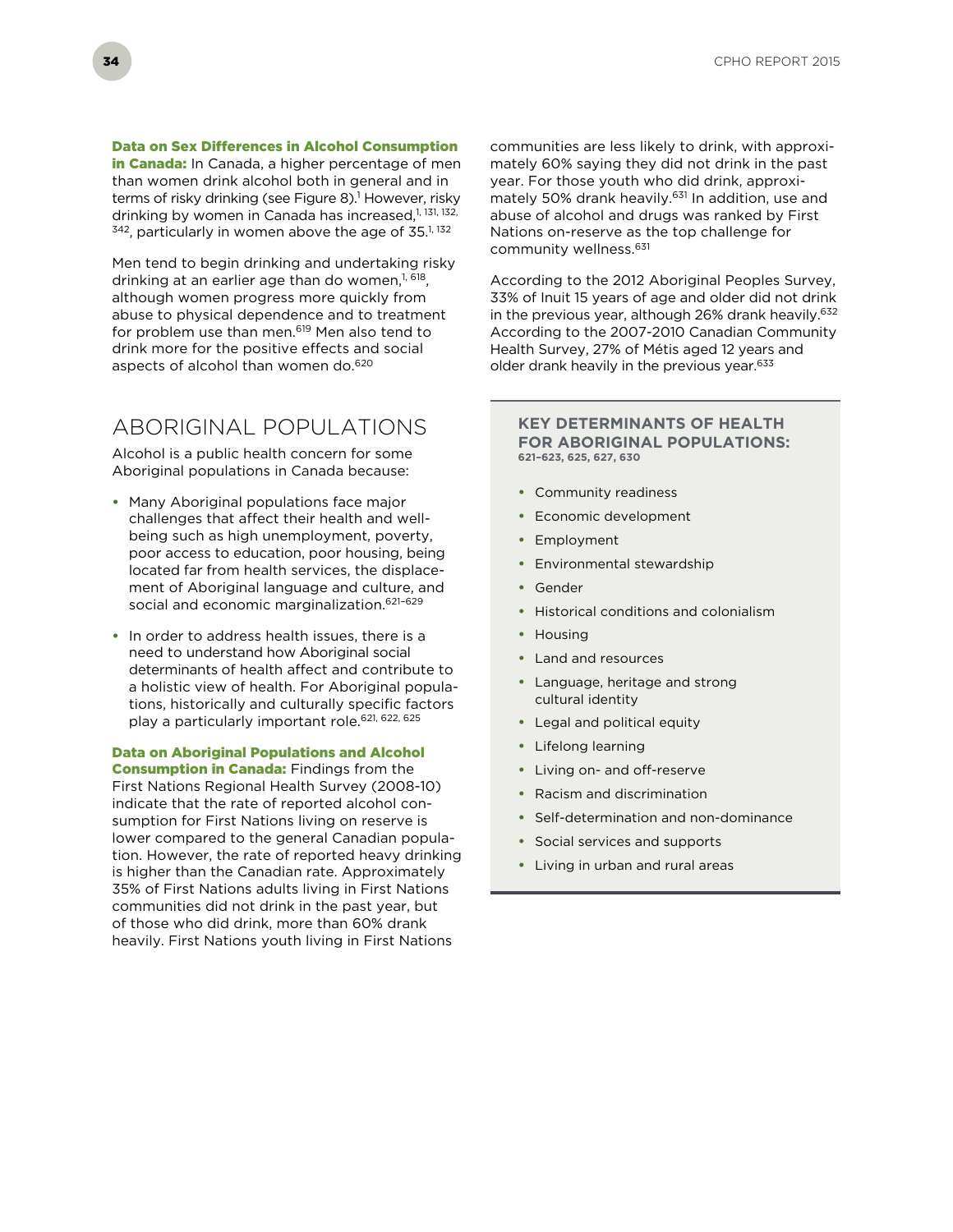# REDUCING HEALTH IMPACTS

Drinking alcohol is ingrained in Canadian culture. Because there are multiple levels and types of influence on drinking patterns (see Figure 9), many actors play a role in promoting responsible drinking and healthy behaviours. Many primary prevention strategies aim to reduce risky drinking and potential negative impacts of alcohol consumption; however, none of these are universally effective. The amount of variability across individuals, communities and societies means that there is no single way to reduce impacts of alcohol use on individuals and populations.<sup>5, 342</sup>

# ADDRESSING INDIVIDUAL FACTORS

Not all factors that influence drinking can be addressed at the individual level. Individuals can reduce their drinking by recognizing factors that influence them to drink and that increase their risk for harm.

Reducing consumption: The amount of alcohol consumed plays a large role in the risk for both short- and long-term impacts.<sup>42</sup> Once an individual determines how much he or she drinks, *Canada's Low-Risk Alcohol Drinking Guidelines* can help determine whether or not the amount consumed is putting the individual and his or her family and friends at risk for harm. Some countries, including the United Kingdom, are currently revising their low-risk guidelines.<sup>634</sup>

Brief interventions for alcohol: Following a screening process, brief interventions aim to target at-risk individuals through personalized feedback and counselling to set goals, find effective strategies to change behaviour, and provide information and guidance. Interventions can range from one short session to multiple sessions depending on the individual's needs. Individuals can be identified for and referred to treatment through this process.635

- **•** The World Health Organization has a variety of resources available on brief interventions.
- **•** The Canadian Centre on Substance Abuse and the College of Family Physicians of Canada have developed a screening, brief intervention and referral guide.

Brief interventions have been noted as an important component for reducing the impacts of alcohol on individuals and act as a bridge between prevention and treatment.635–637 A number of randomized trials in several countries have demonstrated that brief interventions are effective in many settings.<sup>636</sup> Brief interventions can reduce drinking, decrease mortality rates and improve health.638–640

Although brief interventions are effective, social norms interventions (i.e., providing information on how much other people are drinking) are largely ineffective.641, 642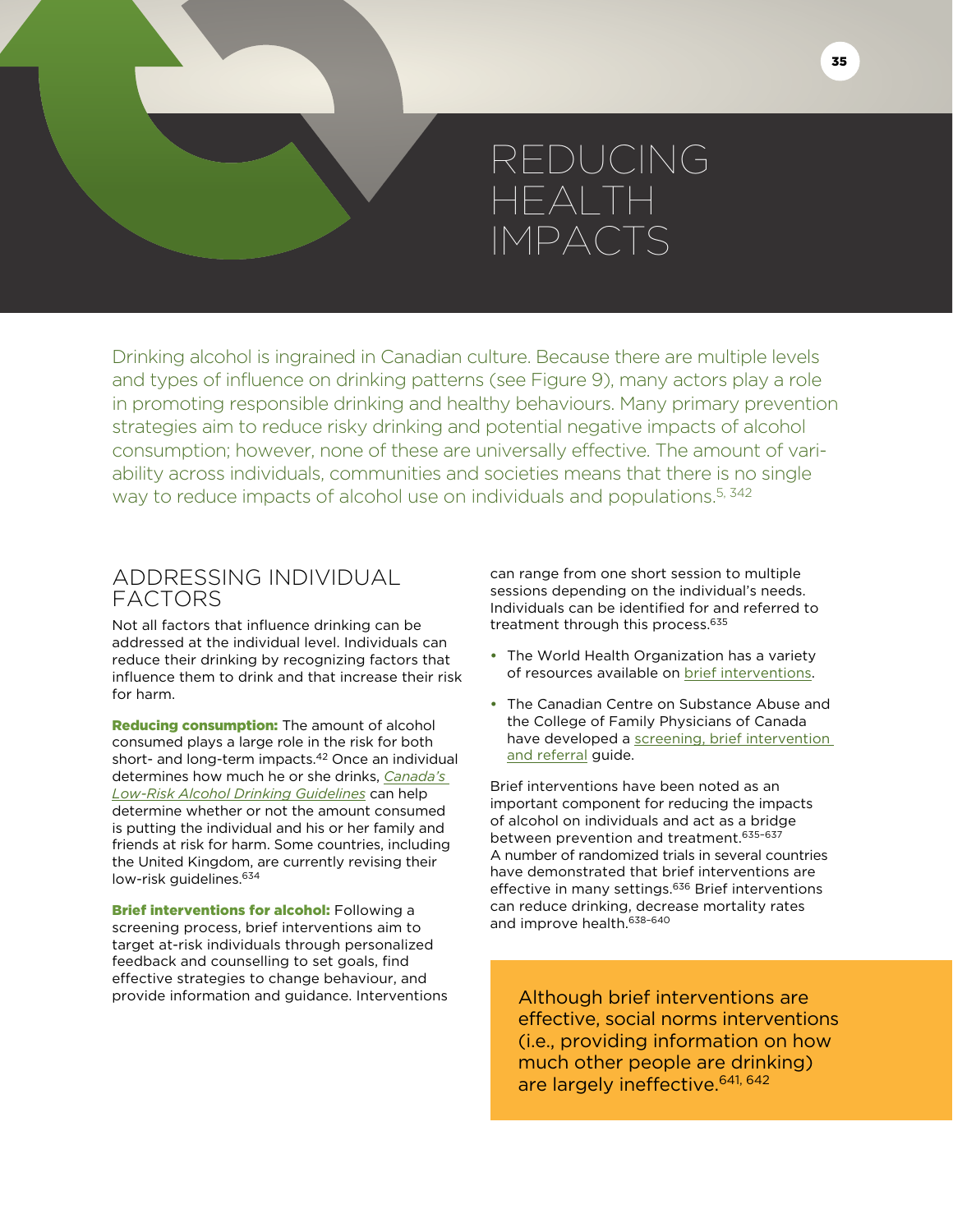Recognizing and addressing risk: Addressing risk factors that influence drinking is an important step in reducing the potential for impacts. For example, why people drink is an important factor in determining what approach would work best for an individual.643 For those who use alcohol to cope

with stress, healthy coping skills and lifestyles can help reduce drinking and related impacts.644–646 Using protective behaviours such as eating before drinking, alternating non-alcoholic with alcohol drinks and pacing drinks, can decrease the negative impacts from alcohol.<sup>647</sup>

## Figure 9: TYPES AND LEVELS OF INFLUENCE ON ALCOHOL CONSUMPTION

#### INDIVIDUAL

#### **Reaction to alcohol:**

- Stimulating
- Metabolism
- Genetics
- Expectations

# **Personality:** • Retiring • Impulsive

- 
- **Sensation seeking**

#### **Life transitions:**

- Going to school
- Finding or losing a job
- Getting married
- Getting divorced
- Becoming a parent
- 
- 
- Coping
- Makes alcohol more rewarding

#### FAMILY AND FRIENDS

#### **Friends**

- Drinking patterns
- Peer pressure
- Behaviour
- Social support

#### **Family:**

- Role models
- Parenting
- Abuse, stress, family violence
- Beliefs and attitudes toward alcohol
- Letting children try alcohol

#### COMMUNITY AND SOCIETY

#### **Availability:**

- Cost
- Ease of access
- Retail outlets

#### **Exposure:**

- Widely promoted
- On tv, on the radio, in movies, in literature
- On social media, websites

#### **Social acceptability:**

- Social expectations
- Acceptable in certain situations
- (e.g., parties, celebrations, university/colleges) • Not acceptable in other situations
- (e.g., pregnancy, before/while driving, when underage, when violence occurs)
- Stigma for those who do not drink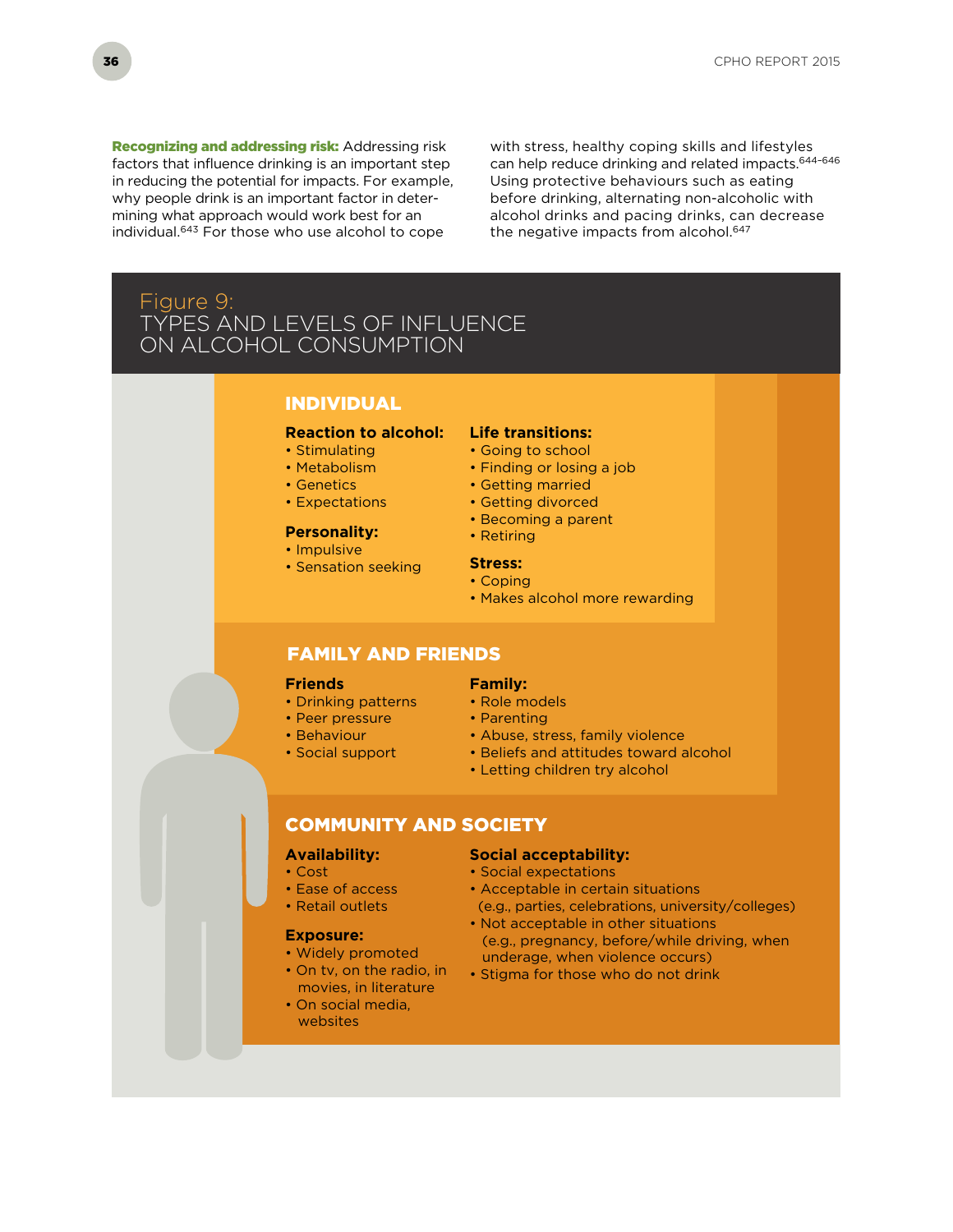Attitudes and beliefs are also important considerations. For example, skills that help youth learn how to say no to alcohol seem only to help youth who already disapprove of drinking.648 Evidence also suggests that changing parental attitudes on underage drinking by making them stricter can reduce heavy drinking in adolescents.649–651 Changing parental behaviour seems to be a necessary component for reducing youth drinking over the long term, particularly for high risk youth.652–655

Other risk factors are more difficult to address. For example, interventions that target personality traits have mixed effects with some showing promise and some being largely ineffective. $656-658$ 

Health professionals can also influence people to recognize their risk for harm from alcohol. For example, educating women of child-bearing age about potential risks from alcohol to their health and the health of their developing baby is important.<sup>659</sup>

### ADDRESSING AVAILABILITY AND EXPOSURE

Laws, regulations and policies aim to keep Canadians safe and help mitigate harm from alcohol by contributing to changing behaviour. They also contribute to variability in drinking patterns across different jurisdictions, including across provinces.<sup>5</sup> Many of these are related to controlling availability. For example:

**•** Pricing and taxation are tools that can discourage people from buying alcohol. As a consequence, this can reduce alcohol-related health and social impacts, including for impaired driving and alcohol-related crime.660–663 Increasing the minimum price of alcohol is one of the more effective approaches that successfully decreases consumption, alcohol-related death and hospital admissions.660, 662–665 Most provinces have introduced minimum pricing; however, policies on indexation and pricing on alcohol content are not well implemented across every Canadian province (data on territories were not analyzed).<sup>5</sup>

**•** Control of sales and availability also reduces the impacts of alcohol use by restricting eligibility to purchase and sell alcohol as well as restricting the number of alcohol outlets and days/hours of sale.666 When alcohol sales are not controlled, there tends to be higher availability, more drinking, more alcohol related problems and increased acceptability of alcohol use.5, 128, 666–673 Currently, alcohol is widely available across Canada.<sup>5</sup> The number of locations that are allowed to sell alcohol in an area is largely decided at the municipal level; however, provinces implement various other means of controlling sales and availability.<sup>5</sup>

**Changing behaviour:** Reducing risky drinking involves a change in behaviour. To change behaviour, it is important to understand:

- **•** what is risky drinking; and
- **•** how to reduce alcohol consumption.

The Canadian Centre on Substance Abuse Canadian Centre on Substance Abuse and Educ'alcool have a variety of tools to help use Canada's Low-Risk Alcohol Drinking Guidelines as well as tips and resources to drink responsibly.

Strategies and tools have been developed to help people reduce their drinking. For example:

- **•** College of Family Physicians Canada and the Canadian Centre on Substance Abuse: Drinking Smart
- **•** The World Health Organization: Self-help strategies for cutting down or stopping substance use
- **•** Centre for Addiction and Mental Health: Saying When: How to quit drinking or cut down

Programs that aim at improving safety at drinking establishments (e.g., Safer Bars Program) show promise in reducing violence and physical aggression.674, 675

Responsible beverage server training is also effective in reducing risky drinking. 676, 677 Examples include SmartServe in Ontario and Serving it Right in British Columbia.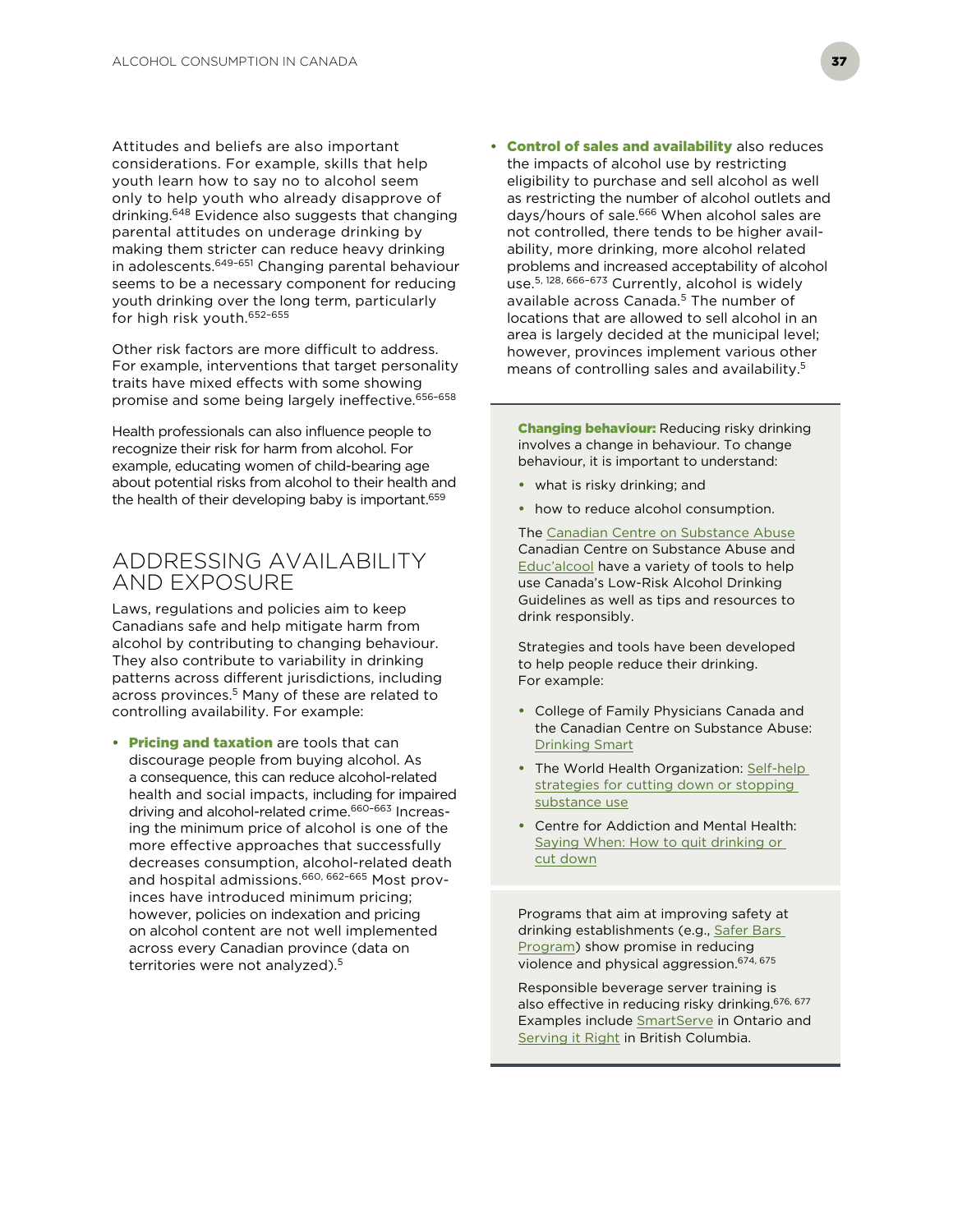- **•** Minimum age laws also restrict availability of alcohol by legally defining at what age people can buy and drink alcohol. When enforced, it is the most effective means of reducing drinking among underage youth.678 Consequently, the impacts of alcohol on measures like mortality, overdoses, injuries, vehicle accidents and use of the health care system are also reduced.679–684 In Canada, rates of fatalities, including from motor vehicle accidents, increase at the minimum legal drinking age, more so for men than women.681 The legal drinking age is 19 years of age in Canada, except in Quebec, Manitoba, and Alberta where it is 18.685
- **•** Alcohol advertising: In Canada, advertising of alcohol is regulated by a variety of federal and provincial statutes and regulations, including the *Food and Drugs Act, Television Broadcasting Regulations* and *Radio Regulations*. Commercial messages are also to observe the *Code for Broadcast Advertising of Alcoholic Beverages*.

There is very limited research on the effects of alcohol advertising on Canadians. Based on research from the United States, evidence has found that alcohol marketing reaches a wide audience, including underage youth.<sup>686-688</sup> Some elements of alcohol ads are particularly appealing to a youth audience and exposure to particular brands do increase the likelihood that youth will drink that brand.687, 689–691 However, research is mixed on if or how alcohol advertising affects drinking patterns. Some results suggest that advertising increases drinking in youth who are already more receptive to this type of advertising or more likely to undertake risky behaviour.<sup>692-694</sup> Other research suggests that there is a dose response to advertising – the greater the exposure to alcohol advertising, the more youth drink.<sup>695</sup> Promoting alcohol also occurs through other means. For example, in the United States, the alcohol industry sponsors a large number of events linked to sports and music. Brands that are popular with youth are more likely to sponsor such events.<sup>696</sup>

**Stigma:** Addressing stigma for both people who do not drink and those who are in treatment is important. For information on addressing stigma, see the Mental Health Commission of Canada.

Safe Alcohol, Safe Drinking: Liquor control boards and commissions and the alcohol industry, including producers, restaurants, bars and night clubs, plays an important role in reducing risks associated with drinking alcohol. The safety of alcohol is regulated by various pieces of legislation, including through the *Food and Drug Act*. 697

In addition, the alcohol industry in Canada works in collaboration with government, non-governmental organizations and other groups to promote responsible drinking. For example:

- **•** Provincial and territorial liquor control boards and commissions support a wide variety of initiatives such as public awareness and education campaigns. For more information on the activities of Canada's liquor boards and commissions, see the Canadian Association of Liquor Jurisdictions.
- **•** Several industry representatives are members of the National Alcohol Strategy Advisory Committee.
- **•** Beer Canada, the Canadian Vintners Association and Spirits Canada provided support for the development of the Canadian Centre on Substance Abuse and the College of Family Physicians of Canada's screening, brief intervention and referral tools.
- **•** Beer Canada is a partner in a variety of responsible use programs and supports a variety of research and knowledge exchange activities.
- **•** The Canadian Vintners Association actively promotes Canada's Low Risk Alcohol Drinking Guidelines.
- **•** Labatt Brewing Company and Anheuser-Busch InBev collaborated to develop Family Talk as a resource for families to help prevent underage drinking.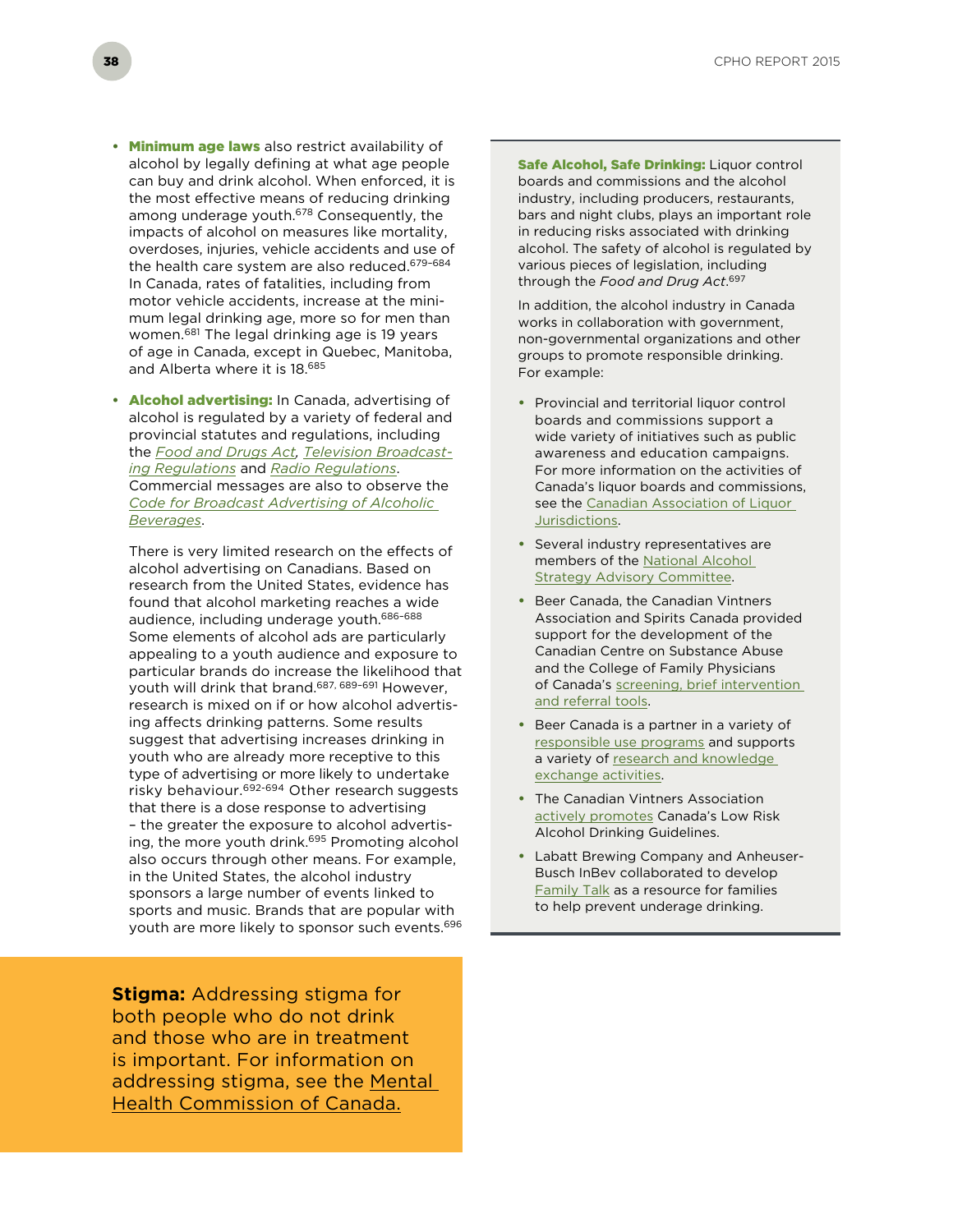# ADDRESSING SOCIAL **ACCEPTABILITY**

Perhaps the most challenging aspect to tackle in terms of reducing the negative impacts of alcohol consumption is social acceptability. Addressing social acceptability must involve action at the individual, family, community, and societal levels.

**Strategies on Alcohol:** Alcohol is a recognized public health issue both globally and within Canada.

- **•** The World Health Organization has developed the *Global Strategy to Reduce the Harmful Use of Alcohol* that outlines ten areas for national action: leadership, awareness and commitment; health services response; community action; drink-driving policies and countermeasures; availability of alcohol; marketing of alcoholic beverages; pricing policies; reducing the negative consequences of drinking and alcohol intoxication; reducing the public health impact of illicit alcohol and informally produced alcohol; and, monitoring and surveillance.
- **•** Developed in 2007 in collaboration with a variety of alcohol stakeholders, *Reducing Alcohol-Related Harm in Canada: Toward a Culture of Moderation* identified a range of recommendations to form the basis of a National Alcohol Strategy.

Awareness campaigns: Developing messages about alcohol that resonate is challenging, making it difficult to create effective awareness campaigns.342 Interestingly, alcohol is one of the few health-related topics where mass media campaigns are rarely effective.<sup>698</sup> Awareness campaigns have had the most success for impaired driving, 698-701, suggesting that specific and tangible topics where messages and actions are clear may benefit most from awareness campaigns.

Awareness campaigns are important for increasing knowledge and changing attitudes, but they do not always change drinking behaviour or the intention to drink.<sup>342, 699</sup> There is a lack of awareness among Canadians about the full impact of alcohol on health. For example, in 2008, almost 70% of Canadians were not aware that alcohol was linked to cancer, while almost half were not aware of its links to heart disease and diabetes.702 Increasing knowledge and shifting attitudes is a key first step in the difficult process of changing societal views on drinking alcohol. This means awareness campaigns are an important component of a multi-faceted approach for reducing the negative impacts of alcohol consumption.

#### Canada's National Alcohol Strategy:

Formed in 2008, the National Alcohol Strategy Advisory Committee (NASAC) leads the implementation, monitoring and evaluation of the National Alcohol Strategy. The committee is co-chaired by the Canadian Centre on Substance Abuse, Mothers Against Drunk Driving Canada, and the Nova Scotia Department of Health and Wellness and consists of experts from across Canada including federal and provincial government representatives, non-governmental organizations, public health including medical officers of health, First Nations, Inuit and Métis service providers, and the alcohol industry.

Progress has been made on a number of the recommendations, including: the development of Canada's Low-Risk Alcohol Drinking Guidelines launched in 2011; staff and server training programs; policies and programs for deterring underage drinking; and, community alcohol awareness campaigns.

In addition to the progress made on the Strategy, the Public Health Agency of Canada and Health Canada have also made progress on addressing fetal alcohol spectrum disorder.

Public health awareness campaigns that either use scare tactics or promote responsible drinking can increase drinking while knowledge of drinking guidelines does not always reduce risky drinking.703–705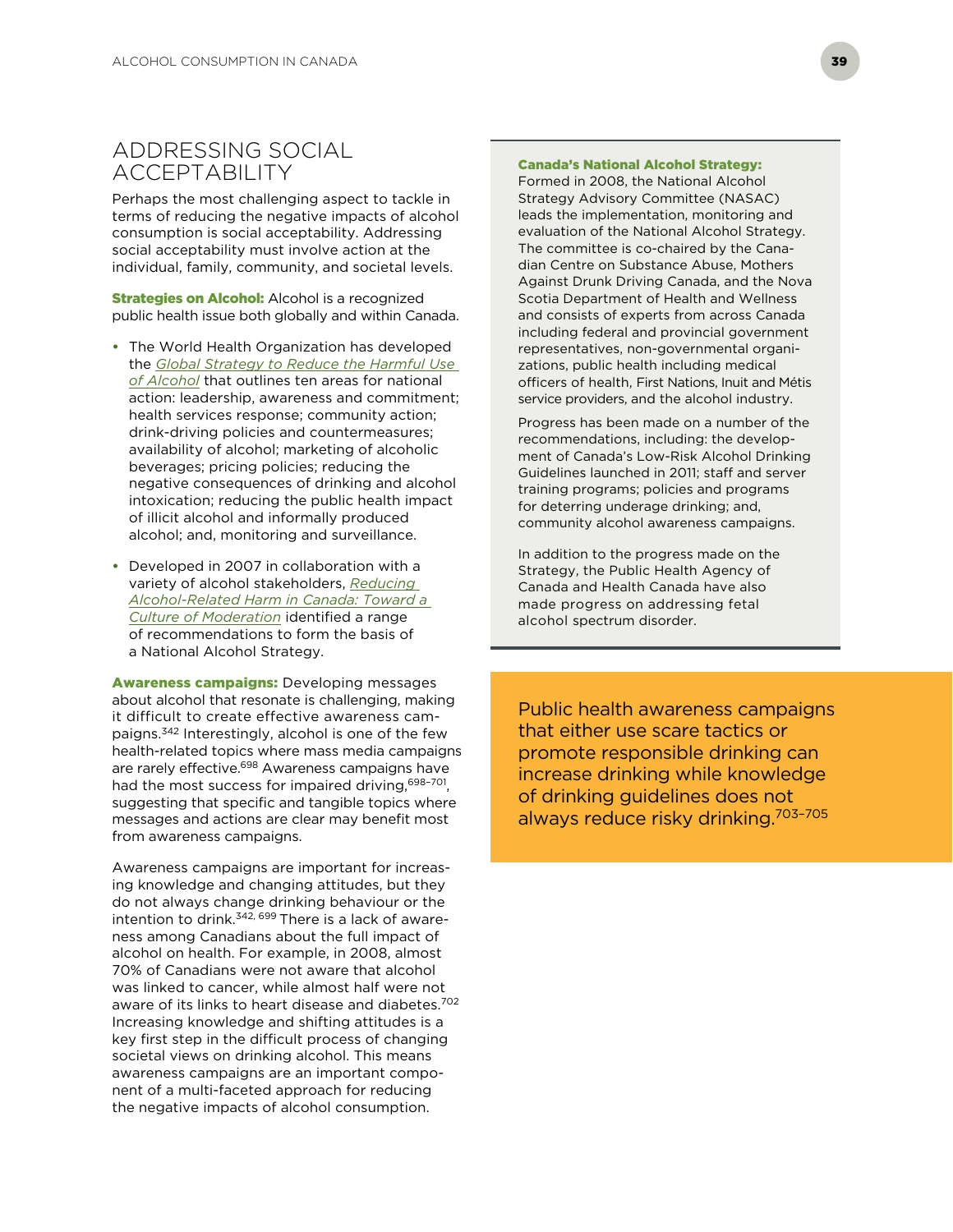

My role as Canada's Chief Public Health Officer is to engage Canadians and this report is meant to support a public health dialogue about drinking and its risks. The evidence gathered in this report provides an overview of public health impacts within our Canadian culture that normalises drinking. Information is organised in a way that recognises that people may choose to read only certain sections as it is web-based.

As noted by the Canadian Public Health Association in their 2011 position paper on alcohol, tackling the problematic use of alcohol requires a combination of factors, including leadership and a broad base of support at all levels.

Since our National Alcohol Strategy was developed in 2007, there is emerging evidence on increased risks of cancers at low levels of drinking and a growing skepticism on alcohol's benefits. Our knowledge and understanding of alcohol consumption, drinking patterns, and the health impacts of alcohol in Canada is inadequate.

I suggest Canadians and our institutions take a closer look at our current approach and reflect if we are doing enough to reduce the harms associated with drinking alcohol.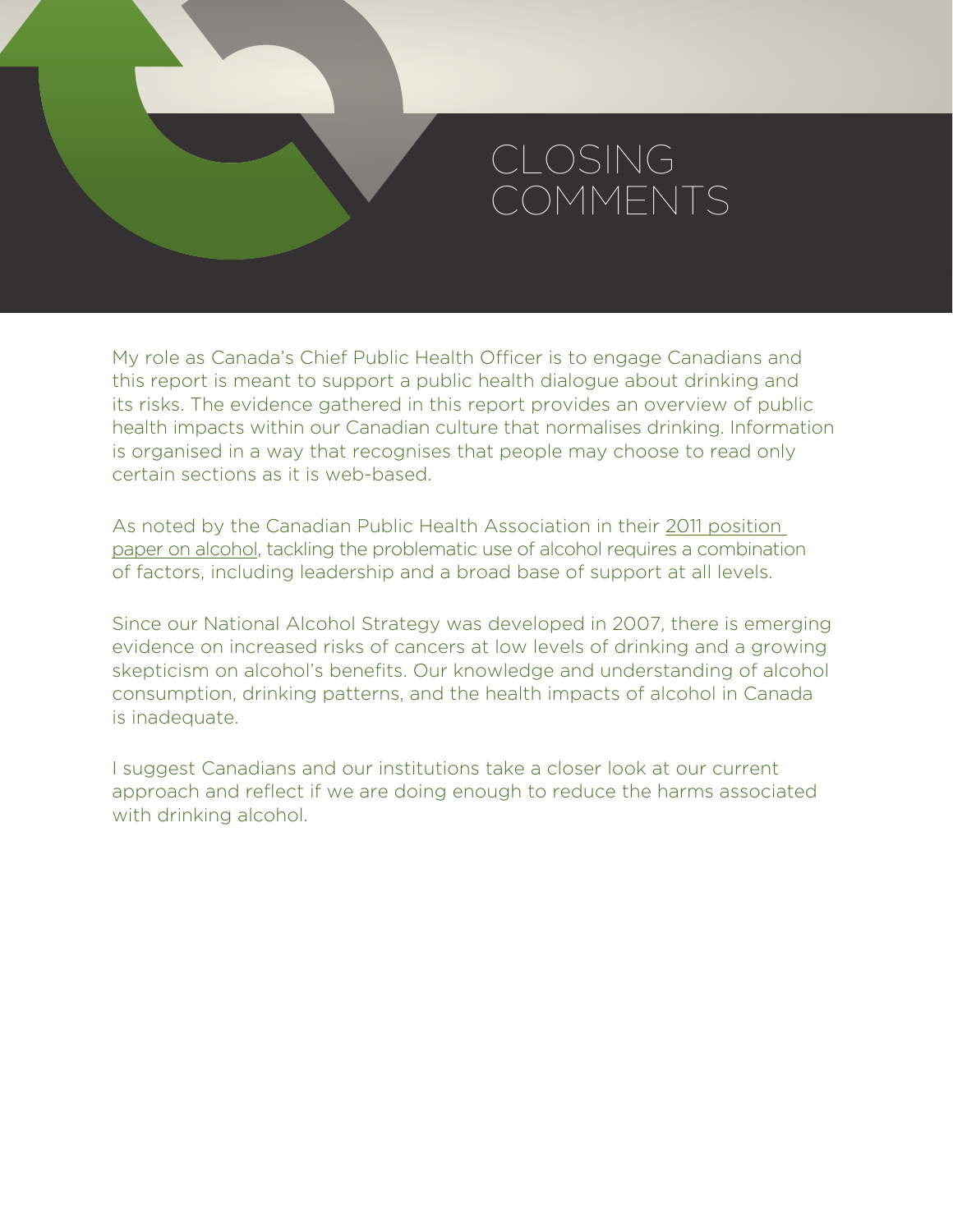# REFERENCES

Data and information for this report were collected using a variety of methods, including key words searches through PubMed and Google Scholar as well as consultations with Canadian public health experts. The most up to date data and information available were used with all research and data cited in this report being from peer-reviewed scientific articles and trusted data sources, such as Statistics Canada. Terminology on drinking, such as heavy drinking, alcohol abuse, alcohol dependence, and alcohol use disorders, were used as appropriate and matched the terminology being used in the research and data being cited. Care was taken not use terms such as alcohol abuse, alcohol dependence, and alcohol use disorders unless relevant as these conditions are clinically diagnosed.

# WHAT THIS REPORT IS ABOUT

- 1. Health Canada (2015). Canadian Tobacco, Alcohol and Drugs Survey, 2013. All computations on these microdata were prepared by the Public Health Agency of Canada and the responsibility for the use and interpretation of these data is entirely that of the author(s).
- 2. Statistics Canada. (2015-09-28). Table 051-0001 - Estimates of population, by age group and sex for July 1, Canada, provinces and territories, annual (persons unless otherwise noted) [Data File]. Retrieved on December 2, 2015, from http:// www5.statcan.gc.ca/cansim/pick-choisir? lang=eng&p2=33&id=0510001.
- 3. The World Health Organization: definition of psychoactive substances. http://www.who.int/ substance\_abuse/terminology/psychoactive\_substances/en/
- 4. Rehm, J., Mather, C., Popova, S., Thavorncharoensap, M., Teerawattananon, Y., Patra, J. (2009). Global burden of disease and injury and economic cost attributable to alcohol use and alcohol-use disorders. Lancet, 373, 2223-2233.
- 5. Giesbrecht, N., Wettlaufer, A., April, N., Asbridge, M., Cukier, S., Mann, R., McAllister, J., Murie, A., Plamondon, L., Stockwell, T., Thomas, G., Thompson, K., Vallance, K. (2013). Strategies to reduce alcohol-related harms and costs in Canada: a comparison of provincial policies. Toronto, ON: Centre for Addiction and Mental Health.
- 6. Rehm, J., Ballunas, D., Brochu, S., Fischer, B., Gnam, W., Patra, J., Popova, S., Sarnocinska-Hart, A., Taylor, B. (2006). The costs of substance abuse in Canada 2002. Canadian Centre on Substance Abuse.
- 7. Statistics Canada (2015). Control and sales of alcoholic beverages, for the year ending March 31, 2014. Ottawa ON: Statistics Canada.
- 8. Perreault, S. (2013). Impaired driving in Canada, 2011. Ottawa ON: Statistics Canada.
- 9. Young, M.M., Jesseman, R. (2014). The impact of substance use disorders on hospital use. Ottawa, ON: Canadian Centre on Substance Abuse.
- 10. Anderson, P., De Bruijn, A., Angus, K., Gordon, R., Hastings, G. (2009). Impact of alcohol advertising and media exposure on adolescent alcohol use: a systematic review of longitudinal studies. Alcohol and Alcoholism, 44(3), 229-243.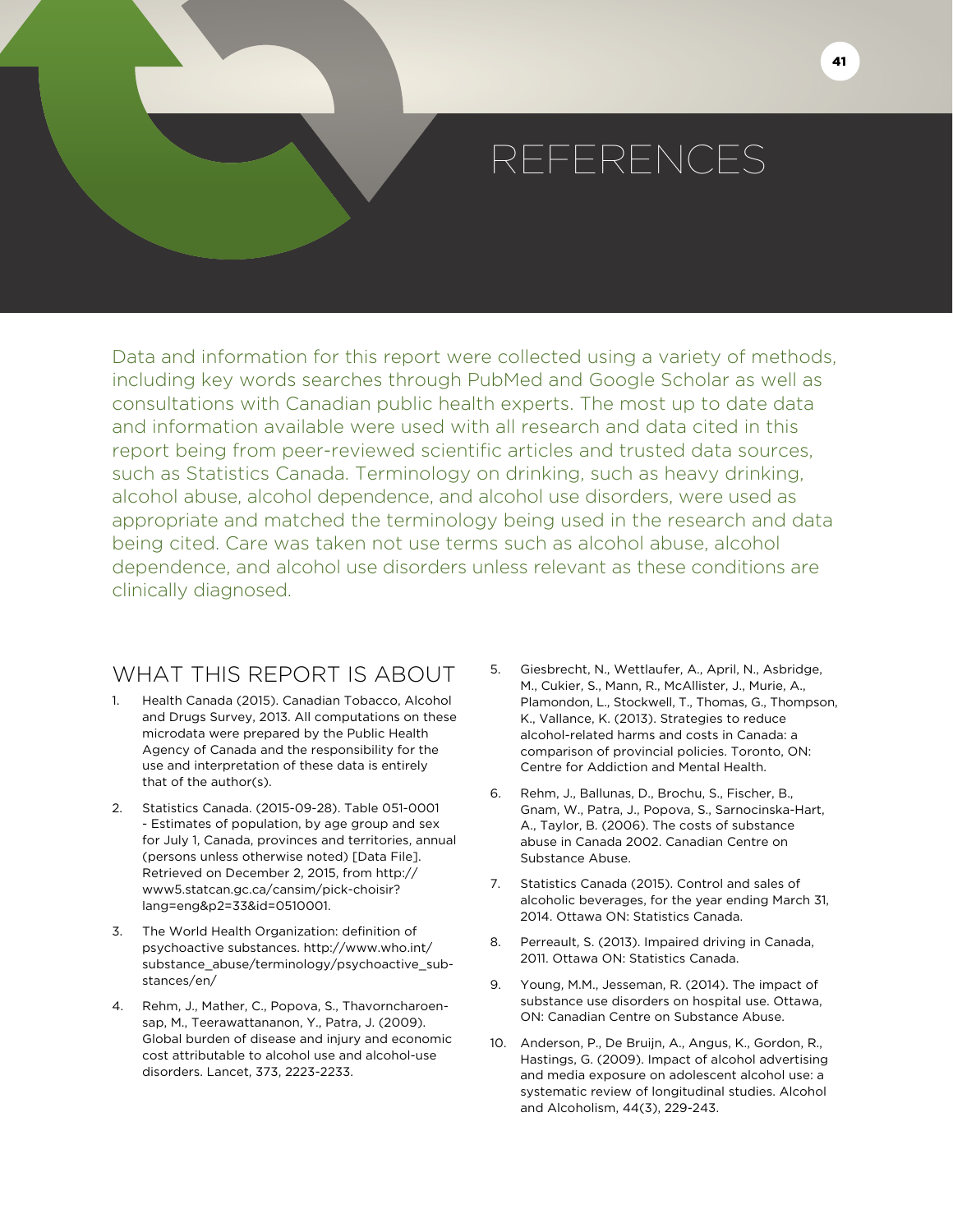- 11. Borsari, B., Read, J.P., Neighbors, C., White, H.R. (2013). An update of research examining college student alcohol-related consequences: new perspectives and implications for interventions. Alcoholism: Clinical and Experimental Research, 37(5), 709-716.
- 12. Drapkin, M.L., Eddie, D., Buffington, A.J., McCrady, B.S. (2015). Alcohol-specific coping styles of adult children of individuals with alcohol use disorders and association with psychosocial functioning. Alcohol and Alcoholism, epub.
- 13. Engels, R.C., Hermans, R., van Baaren, R.B., Hollenstein, T., Bot, S.M. (2009). Alcohol portrayal on television affects actual drinking behaviour. Alcohol and Alcoholism, 44(3), 244-249.
- 14. Gommans, R., Stevens, G.W., Finne, E., Cillessen, A.H., Boniel-Nissim, M., ter Bogt, T.F. (2015). Frequent electronic media communication with friends is associated with higher adolescent substance use. International Journal of Public Health, 60(2), 167-177.
- 15. Gordon, R., Harris, F., Marie Mackintosh, A., Moodie, C. (2011). Assessing the cumulative impact of alcohol marketing on young people's drinking: cross-sectional data findings. Addiction Research and Therapy, 19(1), 66-75.
- 16. Heath, D. (2000). Drinking occasions: Comparative perspectives on alcohol and culture. Philadelphia: Brunner/Mazel.
- 17. Jennings, J.M., Milam, A.J., Greiner, A., Furr-Holden, C.D., Curriero, F.C., Thornton, R.J. (2014). Neighborhood alcohol outlets and the association with violent crime in one mid-Atlantic City: the implications for zoning policy. Journal of Urban Health, 91(1), 62-71.
- 18. Jernigan, D.H., Ostroff, J., Ross, C.S., Naimi, T.B., Brewer, R.D. (2007). Youth exposure to alcohol advertising in magazines – United States, 2001- 2005. Morbidity and Mortality Weekly Report, 56(30), 763-766.
- 19. Klostermann, K., Chen, R., Kelley, M.L., Schroeder, V.M., Braitman, A.L., Mignone, T. (2011). Coping behavior and depressive symptoms in adult children of alcoholics. Substance Use and Misuse, 46(9), 1162-1168.
- 20. Koordeman, R., Anschutz, D. J., Engels, R. C. (2011). Exposure to alcohol commercials in movie theaters affects actual alcohol consumption in young adult high weekly drinkers: an experimental study. The American Journal on Addictions, 20(3), 285-291.
- 21. Koordeman, R., Anschutz, D. J., van Baaren, R. B., Engels, R. C. (2011). Effects of alcohol portrayals in movies on actual alcohol consumption: an observational experimental study. Addiction, 106(3), 547-554.
- 22. Koordeman, R., Kuntsche, E., Anschutz, D. J., van Baaren, R. B., Engels, R.C. (2011). Do we act upon what we see? Direct effects of alcohol cues in movies on young adults' alcohol drinking. Alcohol and Alcoholism, 46(4), 393-398.
- 23. Koordeman, R., Anschutz, D. J., Engels, R. C. (2012). The effect of alcohol advertising on immediate alcohol consumption in college students: an experimental study. Alcoholism, Clinical and Experimental Research, 36(5), 874-880.
- 24. Koordeman, R., Anschutz, D. J., Engels, R. C. (2015). Self-control and the effects of movie alcohol portrayals on immediate alcohol consumption in male college students. Frontiers in Psychiatry, 5, 187.
- 25. Martinic, M., Meashams, F. (eds.) (2008). Swimming with crocodiles: the culture of extreme drinking. New York: Routledge.
- 26. McCutcheon, V.V., Lessov-Schalgger, C.N., Steinley, D., Bucolz, K.K. (2014). Social network drinking and family history contribute equally to first-onset dependence in high risk adults. Drug and Alcohol Dependence, 141, 145-148.
- 27. Milam, A., Furr-Holden, C., Bradshaw, C., Webster, D., Cooley-Strickland, M., Leaf P. (2013). Alcohol environment, perceived safety and exposure to alcohol, tobacco and other drugs in early adolescence. Journal of Community Psychology, 41(7), 867-883.
- 28. Milam, A.J., Furr-Holden, C.D., Cooley-Strickland, M.C., Bradshaw, C.P., Leaf, P.J. (2014). Risk for exposure to alcohol, tobacco, and other drugs on the route to and from school: the role of alcohol outlets. Prevention Science, 15(1), 12-21.
- 29. Pasch, K.E., Komro, K.A., Perry, C.L., Hearst, M.O., Farbakhsh, K. (2007). Outdoor alcohol advertising near schools: what does it advertise and how is it related to intentions and use of alcohol among young adolescents? Journal of Studies on Alcohol and Drugs, 68(4), 587-596.
- 30. Scull, T.M., Kupersmidt, J.B., Erausquin, J.T. (2014). The impact of media-related cognitions on children's substance use outcomes in the context of parental and peer substance use. Journal of Youth and Adolescence, 43(5), 717-728.
- 31. Smith, L.A., Foxcroft, D.R. (2009). The effect of alcohol advertising, marketing and portrayal on drinking behaviour in young people: systematic review of prospective cohort studies. BMC Public Health, 9, 51.
- 32. Snyder, L.B., Milici, F.F., Slater, M., Sun, H., Strizhakova, Y. (2006) Effects of alcohol advertising exposure on drinking among youth. Archives of Pediatrics and Adolescent Medicine, 160(1) 18-24.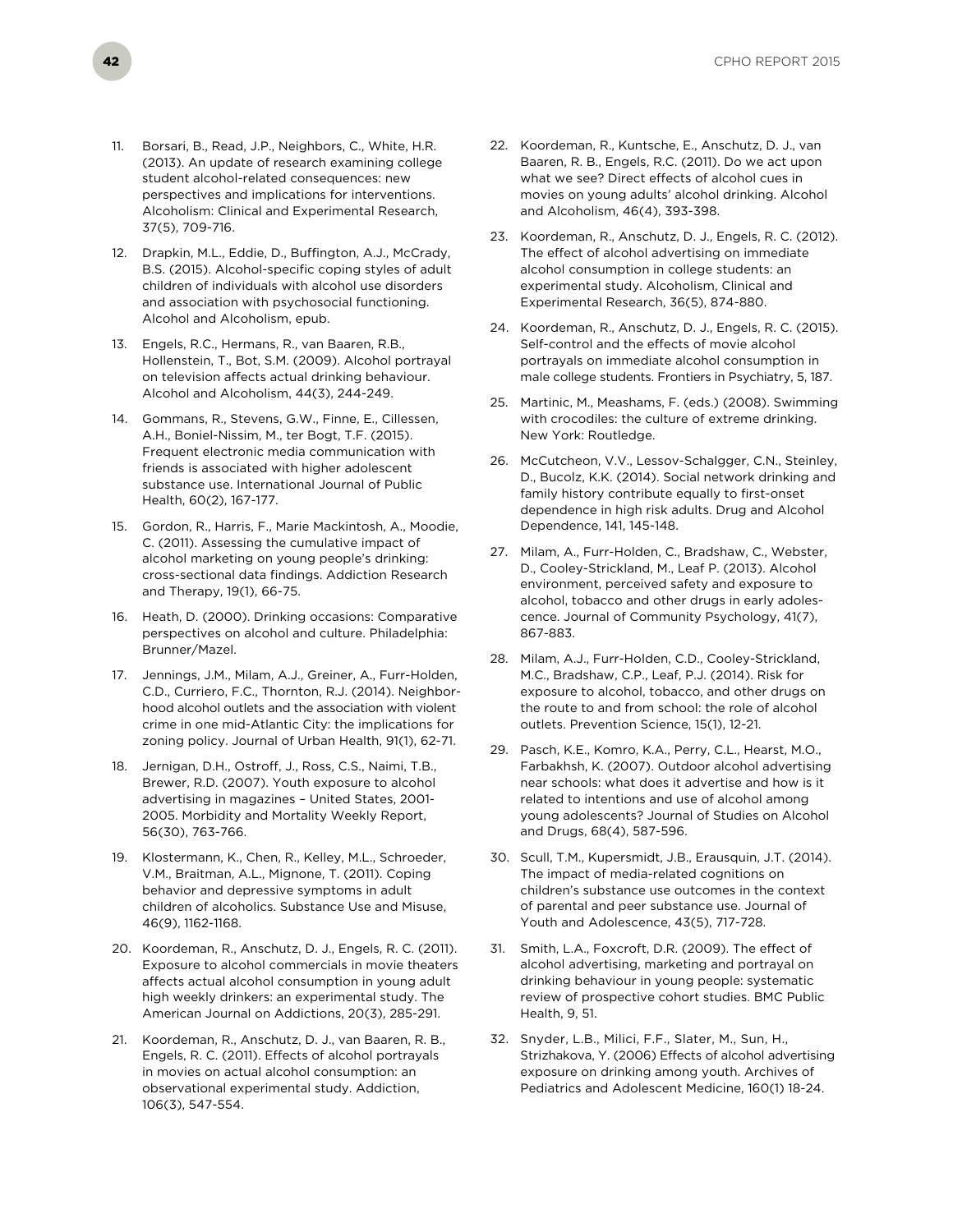- 33. Stacy, A.W., Zogg, J.B., Unger, J.B., Dent, C.W. (2004). Exposure to televised alcohol ads and subsequent adolescent alcohol use. American Journal of Health Behavior, 28(6), 498-509.
- 34. Stoolmiller, M., Wills, T.A., McClure, A.C. (2012). Media and family predictors of drinking onset and binge drinking among US adolescents. BMJ Open, 2.
- 35. Treno, A.J., Grube, J.W., Martin, S.E. (2003). Alcohol availability as a predictor of youth drinking and driving: a hierarchical analysis of survey and archival data. Alcoholism, Clinical and Experimental Research, 27(5), 835-840.
- 36. Vermeulen-Smit, E., Koning, I.M., Verdurmen, J.E., Van der Vorst, H., Engels, R.C., Vollebergh, W.A. (2012). The influence of paternal and maternal drinking patterns within two-partner families on the initiation and development of adolescent drinking. Addictive Behaviors, 37(11), 1248-1256.
- 37. Boniface, S., Shelton, N. (2013). How is alcohol consumption affected if we account for underreporting? A hypothetical scenario. European Journal of Public Health, 23(6), 1076-1081.
- 38. Caetano, R. (2001). Non-response in alcohol and drug surveys: a research topic in need of further attention. Addiction, 96, 1541-1545.
- 39. Stockwell, T., Donath, S., Cooper-Stanbury, M., Chikritzhs, T., Catalano, P., Mateo, C. (2004). Under-reporting alcohol consumption in household surveys: a comparison of quantity-frequency, graduated-frequency and recent recall. Addiction, 99(8), 1024-1033.
- 40. Garriguet, D. (2008). Beverage consumption of Canadian adults. Health Reports, 19(4).
- 41. Lim, S.S., Vos, T., Flaxman, A.D., Danaei, G., Shibuya, K., Adair-Rohani, H., Amann, M., Anderson, H.R., Andrews, K.G., Aryee, M., Atkinson, C., Bacchus, L.J., Bahalim, A.N., Balakrishnan, K., Balmes, J., Barker-Collo, S., Baxter, A., Bell, M.L., Blore, J.D., Blyth, F., Bonner, C., Borges, G., Bourne, R., Boussinesq, M., Brauer, M., Brooks, P., Bruce, N.G., Brunekreef, B., Bryan-Hancock, C., Bucello, C., Buchbinder, R., Bull, F., Burnett, R.T., Byers, T.E., Calabria, B., Carapetis, J., Carnahan, E., Chafe, Z., Charlson, F., Chen, H., Chen, J.S., Cheng, A.T., Child, J.C., Cohen, A., Colson, K.E., Cowie, B.C., Darby, S., Darling, S., Davis, A., Degenhardt, L., Dentener, F., Des Jarlais, D.C., Devries, K., Dherani, M., Ding, E.L., Dorsey, E.R., Driscoll, T., Edmond, K., Ali, S.E., Engell, R.E., Erwin, P.J., Fahimi, S., Falder, G., Farzadfar, F., Ferrari, A., Finucane, M.M., Flaxman, S., Fowkes, F.G., Freedman, G., Freeman, M.K., Gakidou, E., Ghosh, S., Giovannucci, E., Gmel, G., Graham, K., Grainger, R., Grant, B., Gunnell, D., Gutierrez, H.R., Hall, W., Hoek, H.W., Hogan, A., Hosgood, H.D. 3rd, Hoy, D., Hu, H., Hubbell, B.J.,

Hutchings, S.J., Ibeanusi, S.E., Jacklyn, G.L., Jasrasaria, R., Jonas, J.B., Kan, H., Kanis, J.A., Kassebaum, N., Kawakami, N., Khang, Y.H., Khatibzadeh, S., Khoo, J.P., Kok, C., Laden, F., Lalloo, R., Lan, Q., Lathlean, T., Leasher, J.L., Leigh, J., Li, Y., Lin, J.K., Lipshultz, S.E., London, S., Lozano, R., Lu, Y., Mak, J., Malekzadeh, R., Mallinger, L., Marcenes, W., March, L., Marks, R., Martin, R., McGale, P., McGrath, J., Mehta, S., Mensah, G.A., Merriman, T.R., Micha, R., Michaud, C., Mishra, V., MohdHanafiah, K., Mokdad, A.A., Morawska, L., Mozaffarian, D., Murphy, T., Naghavi, M., Neal, B., Nelson, P.K., Nolla, J.M., Norman, R., Olives, C., Omer, S.B., Orchard, J., Osborne, R., Ostro, B., Page, A., Pandey, K.D., Parry, C.D., Passmore, E., Patra, J., Pearce, N., Pelizzari, P.M., Petzold, M., Phillips, M.R., Pope, D., Pope, C.A. 3rd, Powles, J., Rao, M., Razavi, H., Rehfuess, E.A., Rehm, J.T., Ritz, B., Rivara, F.P., Roberts, T., Robinson, C., Rodriguez-Portales, J.A., Romieu, I., Room, R., Rosenfeld, L.C., Roy, A., Rushton, L., Salomon, J.A., Sampson, U., Sanchez-Riera, L., Sanman, E., Sapkota, A., Seedat, S., Shi, P., Shield, K., Shivakoti, R., Singh, G.M., Sleet, D.A., Smith, E., Smith, K.R., Stapelberg, N.J., Steenland, K., Stöckl, H., Stovner, L.J., Straif, K., Straney, L., Thurston, G.D., Tran, J.H., Van Dingenen, R., van Donkelaar, A., Veerman, J.L., Vijayakumar, L., Weintraub, R., Weissman, M.M., White, R.A., Whiteford, H., Wiersma, S.T., Wilkinson, J.D., Williams, H.C., Williams, W., Wilson, N., Woolf, A.D., Yip, P., Zielinski, J.M., Lopez, A.D., Murray, C.J., Ezzati, M., AlMazroa, M.A., Memish, Z.A. (2012). A comparative risk assessment of burden of disease and injury attributable to 67 risk factors and risk factor clusters in 21 regions, 1990-2010: a systematic analysis of the Global Burden of Disease Study 2010. Lancet, 380(9859), 2224-2260.

- 42. Butt, P., Beirness, D., Gliksman, L., Paradis, C., Stockwell, T. (2011). Alcohol and health in Canada: a summary of evidence and guidelines for lowrisk drinking. Ottawa ON: Canadian Centre on Substance Abuse.
- 43. Foran, H.M., O'Leary, K.D. (2008). Alcohol and intimate partner violence: a meta-analytic review. Clinical Psychology Review, 28(7), 1222-1234.
- 44. Hughes, K., Anderson, Z., Morleo, M., Bellis, M.A. (2008). Alcohol, nightlife and violence: the relative contributesion of drinking before and during nights out to negative health and criminal justice outcomes. Addiction, 103(1), 60-65.
- 45. McKim, W.A., Hancock, S.D. (2013). Drugs and behavior: An introduction to behavioral pharmacology. New Jersey: Pearson.
- 46. Nace, E. (2005). Alcohol. In R.J. Frances, S.I. Miller, A.H. Mack (eds.), Clinical Textbook of Addictive Disorders, third edition (p. 72-104). New York: Guilford Press.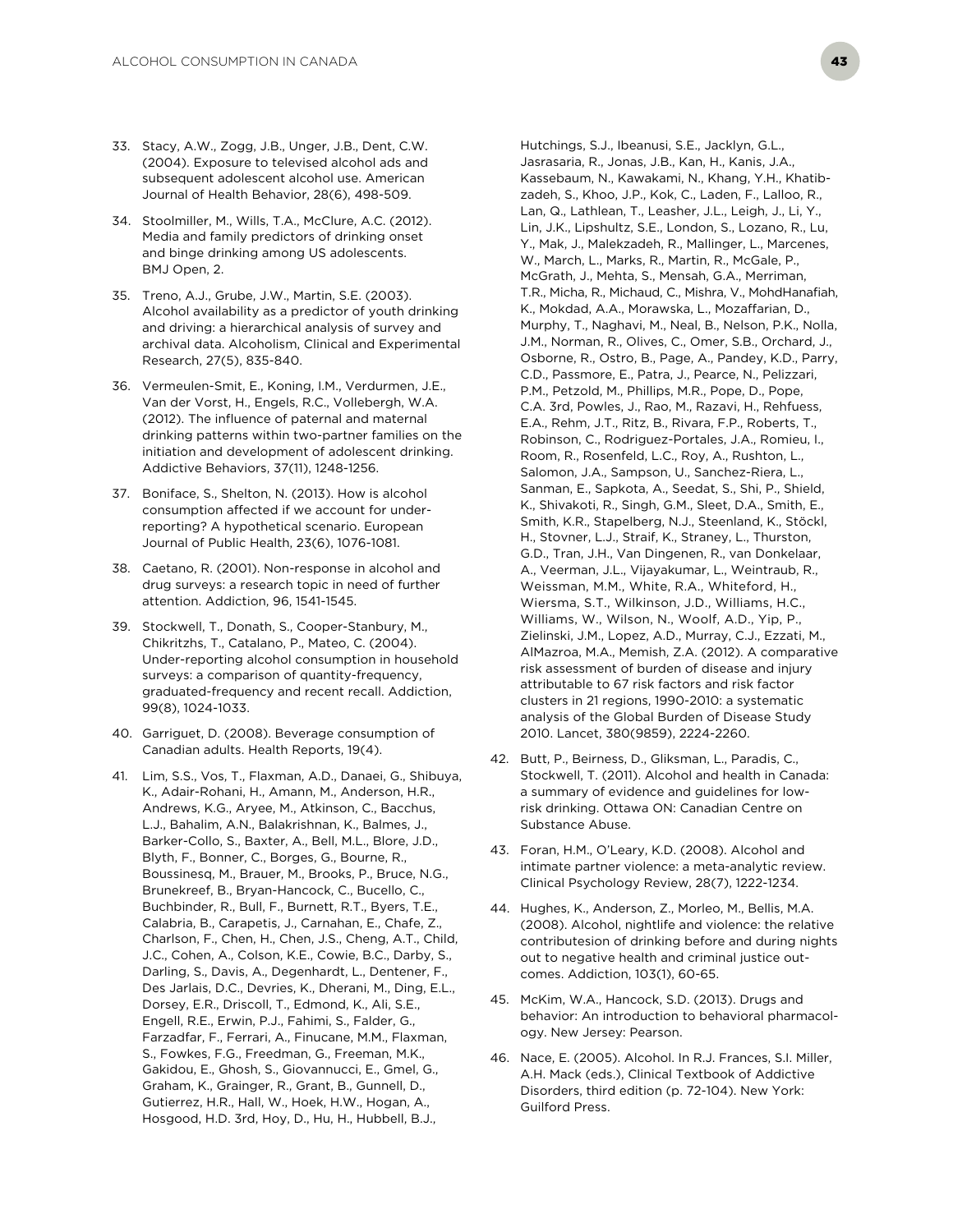- 47. Salom, C.L., Williams, G.M., Najman, J.M., Alati, R. (2015). Substance use and mental health disorders are linked to different forms of intimate partner violence victimisation. Drug and Alcohol Dependence, 151, 121-127.
- 48. World Health Organization (2014). Global status report of alcohol and health - 2014 edition. Switzerland: WHO Press.
- 49. World Health Organization (2015). Alcohol. Fact sheet. http://www.who.int/mediacentre/factsheets/fs349/en/
- 50. World Health Organization (2014). The top 10 causes of death. http://www.who.int/mediacentre/ factsheets/fs310/en/.
- 51. International Agency for Research on Cancer (2015): http://monographs.iarc.fr/ENG/Classification/
- 52. Bagnardi, V., Rota, M., Botteri, E., Tramacere, I., Islami, F., Fedirko, V., Scotti, L., Jenab, M., Turati, F., Pasquali, E., Pulcchi, C., Bellocco, R., Negri, E., Corrao, G., Rehm, J., Boffetta, P., La Vecchi, C. (2013). Light alcohol drinking and cancer : a meta-analysis. Annals of Oncology, 24(2), 301-308.
- 53. Bagnardi, V., Zatonski, W., Scotti, L., La Vecchia, C., Corrao, G. (2008). Does drinking pattern modify the effect of alcohol on the risk of coronary heart disease? Journal of Epidemiology and Community Health, 62(7), 615-619.
- 54. Biagi, M., Bertelli, A.A. (2015). Wine, alcohol and pills: what future for the French paradox? Life Sciences, 131, 19-22.
- 55. Boden, J.M., Fergusson, D.M. (2011). Alcohol and depression. Addiction, 106(5), 906-914.
- 56. Briasoulis, A., Agarwal, V., Messerli, F.H. (2012). Alcohol consumption and the risk of hypertension in men and women: a systematic review and meta-analysis. Journal of Clinical Hypertension (Greenwich), 14(11), 792-798.
- 57. Chikiritzhs, T., Stockwell, T., Naimi, T., Andreasson, S., Dangardt, F., Liang, W. (2015). Has the leaning tower of presumed health benefits from 'moderate' alcohol use finally collapsed? Addiction, 110(5), 726-727.
- 58. Chiva-Blanch, G., Arranz, S., Lamuela-Raventos, R.M., Estruch, R. (2013). Effects of wine, alcohol and polyphenols on cardiovascular disease risk factors: evidences from human studies. Alcohol, 48(3), 270-277.
- 59. Di Castelnuovo, A., Costanzo, S., Bagnardi, V., Donati, M.B., Iacoviello, L., de Gaetano, G. (2006). Alcohol dosing and total mortality in men and women: an updated meta-analysis of 34 prospective studies. Archives of Internal Medicine, 166(22), 2437-2445.
- 60. Djousse, L., Gaziano, J.M. (2008). Alcohol consumption and heart failure: a systematic review. Current Atherosclerosis Reports, 10(2), 117-120.
- 61. Dorn, J.M., Hovey, K., Williams, B.A., Freudenheim, J.L., Russell, M., Nochajski, T.H., Trevisan, M. (2007). Alcohol drinking pattern and non-fatal myocardial infarction in women. Addiction, 102(5), 730-739.
- 62. Esper, L.H., Furtado, E.F. (2014). Identifying maternal risk factors associated with Fetal Alcohol Spectrum Disorder: a systematic review. European Child and Adolescent Psychiatry, 23(10), 877-889.
- 63. Fernandez-Sola, J.(2015). Cardiovascular risks and benefits of moderate and heavy alcohol consumption. Nature Reviews. Cardiology, epub.
- 64. Goncalves, A., Claggett, B., Jhund, P.S., Rosamond, W., Deswal, A., Aguilar, D., Shah, A.M., Cheng, S., Solomon, S.D. (2015). Alcohol consumption and risk of heart failure: the Atherosclerosis Risk in Communities Study. European Heart Journal, 36(15), 939-945.
- 65. Goncalves, A., Jhund, P.S., Claggett, B., Shah, A.M., Butler, K., Kitzman, D.W., Rosamond, W., Fuchs, F.D., Solomon, S.D. (2015). Relationship between alcohol consumption and cardiac structure and function in the elderly: the atherosclerosis risk in communities study. Circulation. Cardiovascular Imaging, 8(6), epub
- 66. Grant, B.F., Goldstein, R.B., Saha, T.D., Chou, S.P., Jung, J., Zhang, H., Pickering, R.P., Ruan, W.J., Smith, S.M., Huang, B., Hasin, D.S. (2015). Epidemiology of DSM-5 alcohol use disorder: results from the National Epidemiology Survey on Alcohol and Related Condition III. JAMA Psychiatry, epub.
- 67. Griffin, J.A., Umstattd, M.R., Usdan, S.L. (2010). Alcohol use and high-risk sexual behavior among collegiate women: a review of research on alcohol myopia theory. Journal of American College Health, 58(6), 523-532.
- 68. Harper, C. (2009).The neuropathology of alcohol-related brain damage. Alcohol, 44(2), 136-140.
- 69. Horvat, P., Richards, M., Kubinova, R., Pajak, A., Malyutina, S., Shishkin, S., Pikhart, H., Peasey, A., Marmot, M.G., Singh-Manoux, A., Bobak, M. (2015). Alcohol consumption, drinking patterns and cognitive function in older Eastern European adults. Neurology, 84(3), 287-295.
- 70. Jane-Llopis, E., Matytsina, I. (2006). Mental health and alcohol, drugs and tobacco: a review of the comorbidity between mental disorders and the use of alcohol, tobacco and illicit drugs. Drug and Alcohol Review, 25(6), 515-536.
- 71. Jordaan, G.P., Emsley, R. (2014). Alcohol-induced psychotic disorder: a review. Metabolic Brain Disease, 29(2), 231-243.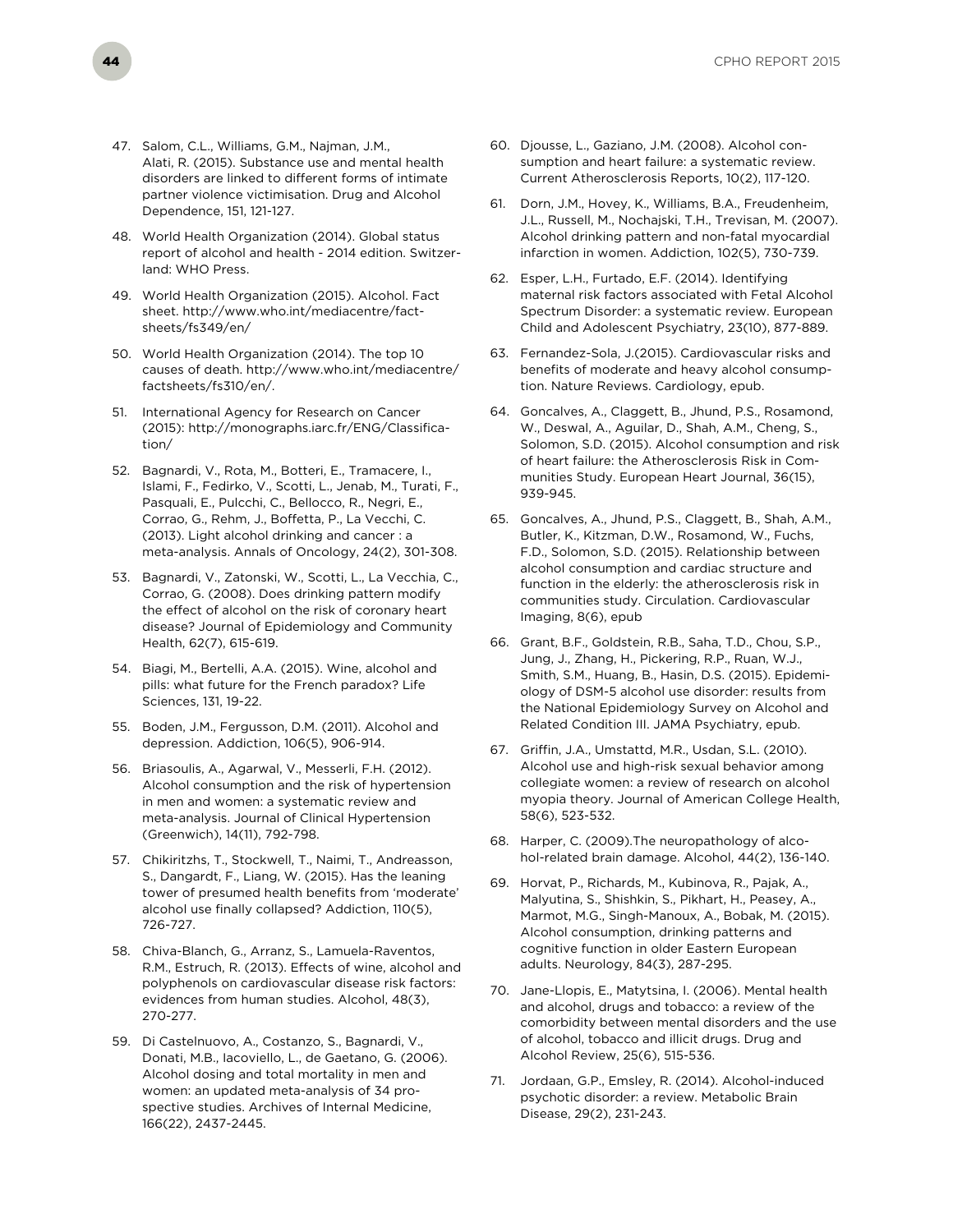- 72. Lee, Y.C., Hashibe, M. (2014).Tobacco, alcohol and cancer in low and high income countries. Annals of Global Health, 80(5), 378-383.
- 73. Lee, S.J., Sudore, R.L., Williams, B.A., Lindquist, K., Chen, H.L., Covinsky, K.E. (2009). Functional limitations, socioeconomic status, and all-cause mortality in moderate alcohol drinkers. Journal of the American Geriatrics Society, 57(6), 955-962.
- 74. Liu, S.W., Lien, M.H., Fenske, N.A. (2010). The effects of alcohol and drug abuse on the skin. Clinics in Dermatology, 28(4), 391-399.
- 75. Matsumoto, C., Miedema, M.D., Ofman, P., Gaziano, J.M., Sesso, H.D. (2014). An expanding knowledge of the mechanisms and effects of alcohol consumption on cardiovascular disease. Journal of Cardiopulmonary Rehabilitation and Prevention, 34(3), 159-171.
- 76. Moussa, M.N., Simpson, S.L., Mayhugh, R.E., Grata, M.E., Burdette, J.H., Porrino, L.J., Laurienti, P.J. (2015). Long-term moderate alcohol consumption does not exacerbate age-related cognitive decline in healthy, community-dwelling older adults. Frontiers in Aging Neuroscience, 6, 341.
- 77. Murray, R.P., Connett, J.E., Tyas, S.L., Bond, R., Ekuma, O., Silversides, C.J., Barnes, G.E. (2002). Alcohol volume, drinking pattern, and cardiovascular disease morbidity and mortality: is there a U-shaped function? American Journal of Epidemiology, 155(3), 242-248.
- 78. Neafsey, E.J., Collins, M.A. (2011). Moderate alcohol consumption and cognitive risk. Neuropsychiatric Disease and Treatment, 7, 465-484.
- 79. O'Keefe, J.H., Bhatti, S.K., Bajwa, A., DiNicolantonio, J.J., Lavie, C.J. (2014). Alcohol and cardiovascular health: the dose makes the poison… or the remedy. Mayo Clinic Proceedings, 89(3), 382-393.
- 80. Padilla, H., Michael Gaziano, J., Djousse, L., (2010). Alcohol consumption and risk of heart failure: a meta-analysis. The Physician and Sportsmedicine, 38(3), 84-89.
- 81. Palmstierna, T. (2001). A model for predicting alcohol withdrawal delirium. Psychiatric Services, 52(6), 820-823.
- 82. Parry, C.D., Patra, J., Rehm, J. (2011). Alcohol consumption and non-communicable diseases: epidemiology and policy implications. Addiction, 106(10), 1718-1724.
- 83. Pelucchi, C., Tramacere, I., Boffeta, P., Negri, E., La Vecchia, C. (2011). Alcohol consumption and cancer risk. Nutrition and Cancer, 63(7), 983-990.
- 84. Pietraszek, A., Gregersen, S., Hermansen, K. (2010). Alcohol and type 2 diabetes: a review. Nutrition, Metabolism, and Cardiovascular Diseases, 20(5), 366-375.
- 85. Pompili, M., Serafini, G., Innamorati, M., Dominici, G., Ferracuti, S., Kotzalidis, G.D., Serra, G., Girardi, P., Janiri, L., Tatarelli, R., Sher, L., Lester, D. (2010). Suicidal behavior and alcohol abuse. International Journal of Environmental Research and Public Health, 7(4), 1392-1431.
- 86. Rehm J., Room, R., Taylor, B. (2008). Method for moderation: measuring lifetime risk of alcoholattributable mortality as a basis for drinking guidelines. International Journal of Methods in Psychiatric Research, 17(3), 141-151.
- 87. Rehm, J., Taylor, B., Mohapatra, S., Irving, H., Baliunas, D., Patra, J., Roerecke, M. (2010). Alcohol as a risk factor for liver cirrhosis: a systematic review and meta-analysis. Drug and Alcohol Review, 29(4), 437-445.
- 88. Rehm, J., Taylor, B., Room, R. (2006). Global burden of disease from alcohol, illicit drugs and tobacco. Drug and Alcohol Review, 25(6), 503-513.
- 89. Ronskley, P.E., Brien, S.E., Turner, B.J., Mukamal, K.J., Ghali, W.A. (2011). Association of alcohol consumption with selected cardiovascular disease outcomes: a systematic review and meta-analysis. BMJ, 342, d671.
- 90. Standridge, J.B., Zylstra, R.G., Adams, S.M. (2004). Alcohol consumption: an overview of benefits and risks. Southern Medical Journal, 97(7), 664-672.
- 91. Stock, A.K., Riegler, L., Chmielewski, W.X., Beste, C. (2015). Paradox effects of binge drinking on response inhibition processes depending on mental workload. Archives of Toxicology, epub.
- 92. Vasanthi, H.R., Parameswari, R.P., DeLeiris, J., Das, D.K. (2012). Health benefits of wine and alcohol from neuroprotection to heart health. Frontiers in Bioscience (Elite Edition), 4, 1505-1512.
- 93. Aertgeerts, B., Buntinx, F. (2002). The relation between alcohol abuse or dependence on academic performance in first-year college students. The Journal of Adolescent Health, 31(3), 223-225.
- 94. Anda, R.F., Whitfield, C.L., Felitti, V.J., Chapman, D., Edwards, V.J., Dube, S.R., Williamson, D.F. (2002). Adverse childhood experiences, alcoholic parents and alter risk of alcoholism and depression. Psychiatric Services, 53(8), 1001-1009.
- 95. Breese, G.R., Sinha, R., Heilig, M. (2011). Chronic alcohol neuroadaptation and stress contribtue to susceptibility for alcohol craving and relapse. Pharmacology and Therapeutics, 129(2), 149-171.
- 96. Cook, R.T. (1998). Alcohol abuse, alcoholism, and damage to the immune system – a review. Alcoholism, Clinical and Experimental Research, 22(9), 1927-1942.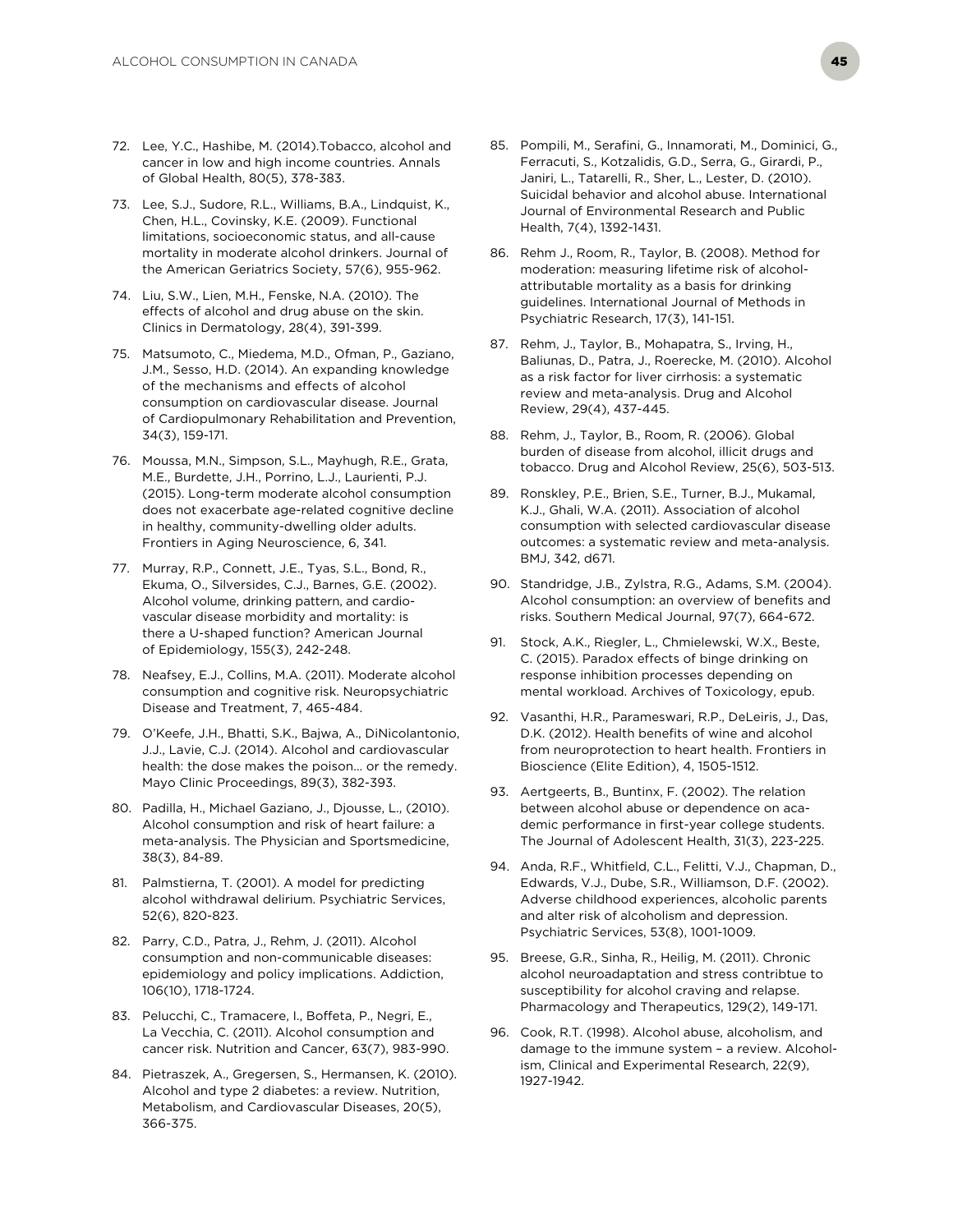- 97. Connor, J.P., Gullo, M.J., White, A., Kelly, A.B. (2014). Polysubstance use: diagnostic challenges, patterns of use and health. Current Opinion in Psychiatry, 27(4), 269-275.
- 98. Dick, D.M., Smith, G., Olausson, P., Mitchell, S.H., Leeman, R.F., O'Malley, S.S., Sher, K. (2010). Understanding the construct of impulsivity and its relationship to alcohol use disorders. Addiction Biology, 15(2), 217-226.
- 99. Dube, S.R., Anda, R.F., Felitti, V.J., Croft, J.B., Edwards, V.J., Giles, W.H. (2001). Growing up with parental alcohol abuse: exposure to childhood abuse, neglect and household dysfunction. Child Abuse and Neglect, 25(12), 1627-1640.
- 100. Eckardt, M.J., File, S.E., Gessa, G.L., Grant, K.A., Guerri, C., Hoffman, P.L., Kalant, H., Koob, G.F., Li, T.K., Tabakoff, B. (1998). Effects of moderate alcohol consumption on the central nervous system. Alcoholism, Clinical and Experimental Research, 22(5), 998-1040.
- 101. Enoch, M.A. (2011) The role of early life stress as a predictor for alcohol and drug dependence. Psychopharmacology (Berl), 214, 17–31.
- 102. Ginsburg, E.S. (1999). Estrogen, alcohol and breast cancer risk. The Journal of Steroid Biochemistry and Molecular Biology, 69(1-6), 299-306.
- 103. Gliksman, L., Newton-Taylor, B., Adlaf, E., Giesbrecht, N. (1997). Alcohol and other drug use by Ontario University students: the roles of gender, age, year of study, academic grades, place of residence and programme of study. Drugs: Education, Prevention and Policy, 4(2), 117-129.
- 104. Gullo, M.J., Dawe, S. (2008). Impulsivity and adolescent substance use: rashly dismissed as 'all-bad'? Neuroscience and Biobehavioral Reviews, 32(8), 1507-1518.
- 105. Jeynes, W.H. (2002). The relationship between the consumption of various drugs by adolescents and their academic achievement. The American Journal of Drug and Alcohol Abuse, 28(1), 15-35.
- 106. Klug, T.L., Bageman, E., Ingvar, C., Rose, C., Jernstrom, H. (2006). Moderate coffee and alcohol consumption improves the estrogen metabolite profile in adjuvant treated breast cancer patients: a pilot study comparing pre- and post-operative levels. Molecular Genetics and Metabolism, 89(4), 381-389.
- 107. LaBrie, J.W., Kenney, S.R., Napper, L.E., Miller, K. (2014). Impulsivity and alcohol-related risk among college students: examining urgency, sensation seeking and the moderating influence of beliefs about alcohol's role in the college experience. Addictive Behaviors, 39(1), 159-164.
- 108. Li, N., Fu, S., Zhu, F., Deng, X., Shi, X. (2013). Alcohol intake induces diminished ovarian reserve in childbearing age women. The Journal of Obstetrics and Gynaecology Research, 39(2), 516-521.
- 109. Mayfield, J., Ferguson, L., Harris, R.A. (2013). Neuroimmune signalling: a key component of alcohol abuse. Current Opinion in Neurobiology, 23(4), 513-520.
- 110. Nicolau, P., Miralpeix, E., Sola, I., Carreras, R., Checa, M.A. (2014). Alcohol consumption and in vitro fertilization: a review of the literature. Gynecological Endocrinology, 30(11), 759-763.
- 111. Pascarella, E.T., Goodman, K.M., Seifert, T.A., Tagliapietra-Nicoli, G., Park, S., Whitt, E.J. (2007). College student binge drinking and academic achievement: a longitudinal replication and extension. Journal of College Student Development, 48(6), 715-727.
- 112. Purohit, V. (1998). Moderate alcohol consumption and estrogen levels in postmenopausal women: a review. Alcoholism, Clinical and Experimental Research, 22(5), 994-997.
- 113. Rehm, J., Shield, K.D., Joharchi, N.,Shuper, P.A. (2012). Alcohol consumption and the intention to engage in unprotected sex: systematic review and meta-analysis of experimental studies. Addiction, 107(1), 51-59.
- 114. Roerecke, M., Rehm, J. (2014). Alcohol consumption, drinking patterns, and ischemic heart disease: a narrative review of meta-analyses and a systematic review and meta-analysis of the impact of heavy drinking occasions on risk for moderate drinkers. BMC Medicine, 12, 182.
- 115. Romeo, J., Warnberg, J., Nova, E., Diaz, L.E.., Gomez-Martinez, S., Marcos, A. (2007). Moderate alcohol consumption and the immune system: a review. The British Journal of Nutrition, 98 Suppl 1, S111-115.
- 116. Sanchez-Roige, S., Baro, V., Trick, L., Pena-Oliver, Y., Stephens, D.N., Duka, T. (2014). Exaggerated waiting impulsivity associated with human binge drinking, and high alcohol consumption in mice. Neuropsychopharmacology, 39, 2919-2927.
- 117. Schliep, K.C., Zarek, S.M., Schisterman, E.F., Wactawski-Wende, J., Trevisan, M., Sjaarda, L.A., Perkins, N.J., Mumford, S.L. (2015). Alcohol intake, reproductive hormones and menstrual cycle function: a prospective cohort study. The American Journal of Clinical Nutrition, epub
- 118. Schneier, F.R., Foose, T.E., Hasin, D.S., Heimberg, R.G., Liu, S.M., Grant, B.F., Blanco, C. (2010). Social anxiety disorder and alcohol use disorder comorbidity in the National Epidemiologic Survey on alcohol and related conditions. Psychological Medicine, 40(6), 977-988.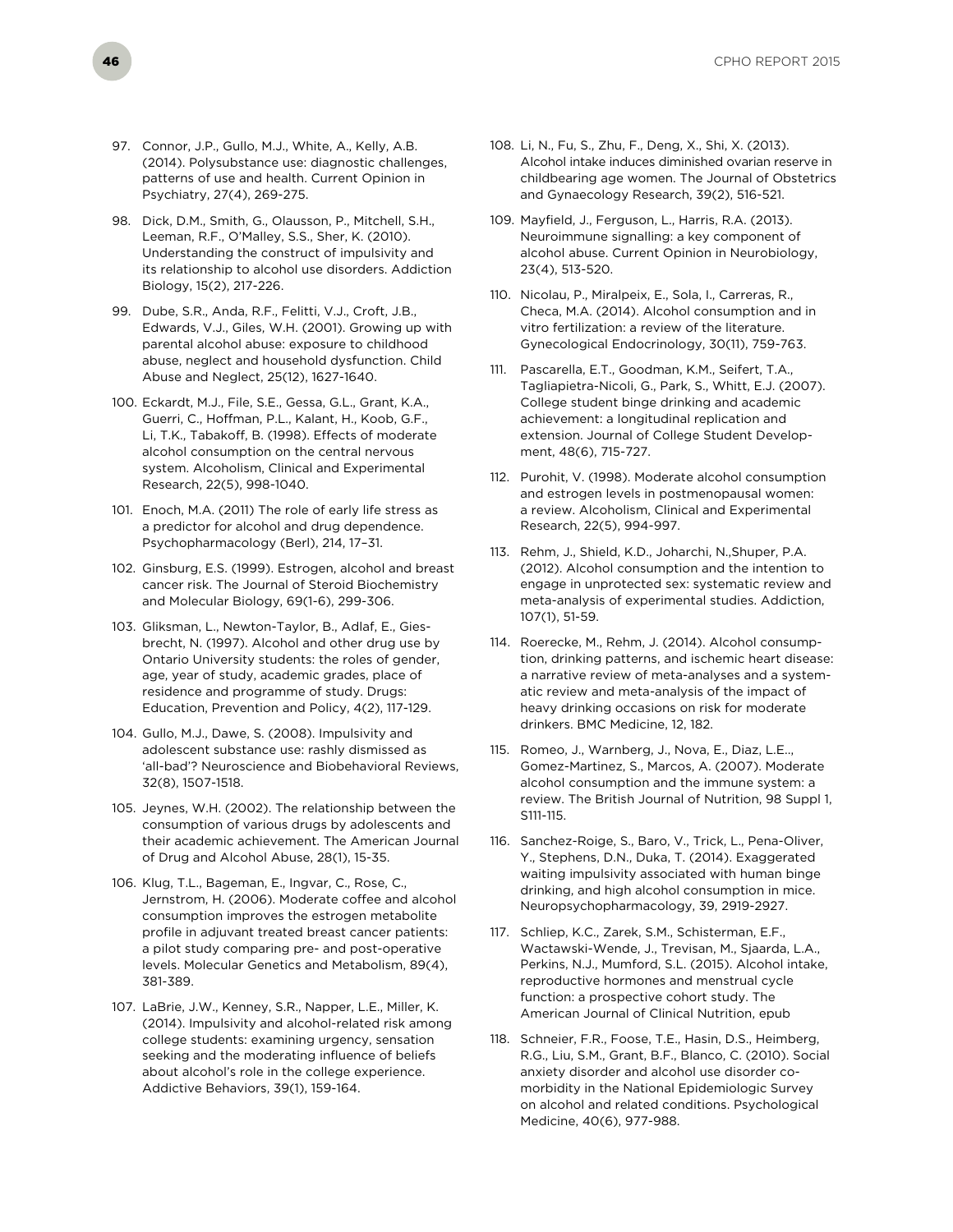- 119. Scoccianti, C., Straif, K., Romieu, I. (2013). Recent evidence on alcohol and cancer epidemiology. Future Oncology, 9(9), 1315-1322.
- 120. Seth, P., Wingood, G.M., DiClemente, R.J., Robinson, L.S. (2011). Alcohol use as a marker for risky sexual behaviours and biologically confirmed sexually-transmitted infections among young adult African American women. Womens Health Issue, 21(2), 130-135.
- 121. Shield, K.D., Parry, C., Rehm, J. (2013). Chronic diseases and conditions related to alcohol use. Alcohol Research: Current Reviews, 35(2), 155-173.
- 122. Shield, K.D., Rehm, J. (2015). Global risk factor rankings: the importance of age-based health loss inequities caused by alcohol and other risk factors. BMC Research Notes, 8, epub.
- 123. Singleton, R.A. (2007). Collegiate Alcohol Consumption and Academic Performance. 68(4), 548-555.
- 124. Spencer, R.L., Hutchinson, K.E. (1999). Alcohol, aging and the stress response. Alcohol Research and Health, 23(4), 272-283.
- 125. Taylor, B., Rehm, J., Room, R., Patra, J, Bondy, S. (2008). Determination of lifetime injury mortality risk in Canada in 2002 by drinking amount per occasion and number of occasions. American Journal of Epidemiology, 168, 1119-1125.
- 126. Taylor, B., Irving, H.M., Kanteres, F., Room, R., Borges, G., Cherpitel, C., Greenfield, T., Rehm, J. (2010). The more you drink, the harder you fall: a systematic review and meta-analysis of how acute alcohol consumption and injury or collision risk increase together. Drug and Alcohol Dependence, 110(1-2), 108-116.
- 127. Ward, R.J., Lallemand, F., de Witte, P. (2014). Influence of adolescent heavy session drinking on the systemic and brain innate immune system. Alcohol and Alcoholism, 49(2), 193-197.
- 128. Stockwell, T., Zhao, J.H., Thomas, G. (2009). Should alcohol policies aim to reduce total alcohol consumption? New analyses of Canadian drinking patterns. Addiction Research and Theory, 17, 135-151.
- 129. Stockwell, T., Zhao, J., Macdonald, S. (2014). Who under-reports their alcohol consumption in telephone surveys and by how much? An application of the 'yesterday method' in a national Canadian substance use survey. Addiction, 109(10), 1657-1666.
- 130. Zhao, J., Stockwell, T., Macdonald, S. (2009). Non-response bias in alcohol and drug population surveys. Drug and Alcohol Review, 28(6), 648-657.

# IMPACTS ON CANADIANS

- 131. Thomas, G. (2012). Levels and patterns of alcohol use in Canada. Ottawa ON: Canadian Centre on Substance Abuse.
- 132. Health Canada (2008). Canadian Alcohol and Drug Use Monitoring Survey All computations on these microdata were prepared by the Public Health Agency of Canada and the responsibility for the use and interpretation of these data is entirely that of the author(s).
- 133. Monk, R.L., Heim, D., Qureshi, A., Price, A. (2015). "I have no clue what I drunk last night" using Smartphone technology to compare in-vivo and retrospective self-reports of alcohol consumption. PLoS One, 10(5).
- 134. Arbour-Nicitopoulos, K.P., Kwan, M.Y., Lowe, D., Taman, S., Faulkner, G.E. (2010). Social norms of alcohol, smoking and marijuana use within a Canadian setting. Journal of American College Health, 59(3), 191-196.
- 135. Bertholet, N., Faouzi, M., Studer, J., Daeppen, J.B., Gmel, G. (2013). Perception of tobacco, cannabis, and alcohol use of others is associated with one's own use. Addiction Science and Clinical Practice, 8, 15.
- 136. Cunningham, J.A., Neighbors, C., Wild, T.C., Humphreys, K. (2012). Normative misperceptions about alcohol use in a general population sample of problem drinkers from a large metropolitan city. Alcohol and Alcoholism, 47(1), 63-66.
- 137. Devos-Comby, L., Lange, J.E. (2008). "My drink is larger than yours?" A literature review of self-defined drink sizes and standard drinks. Current Drug Abuse Reviews, 1(2), 162-176.
- 138. Gold, G.J., Nguyen, A.T. (2009). Comparing entering freshman's perceptions of campus marijuana and alcohol use to reported use. Journal of Drug Education, 39(2), 133-148.
- 139. Grant, S., LaBrie, J.W., Hummer, J.F., Lac, A. (2012). How drunk am I? Misperceiving one's level of intoxication in the college drinking environment. Psychology of Addictive Behaviors, 26(1), 51-58.
- 140. Lee, C.M., Geisner, I.M., Patrick, M.E., Neighbors, C. (2010).The social norms of alcohol-related negative consequences. Psychology of Addictive Behaviors, 24(2), 342-348.
- 141. Mallett, K.A., Lee, C.M., Neighbors, C., Larimer, M.E., Turrisi, R. (2006). Do we learn from our mistakes? An examination of the impact of negative alcohol-related consequences on college students' drinking patterns and perceptions. Journal of Studies on Alcohol, 67(2), 269-276.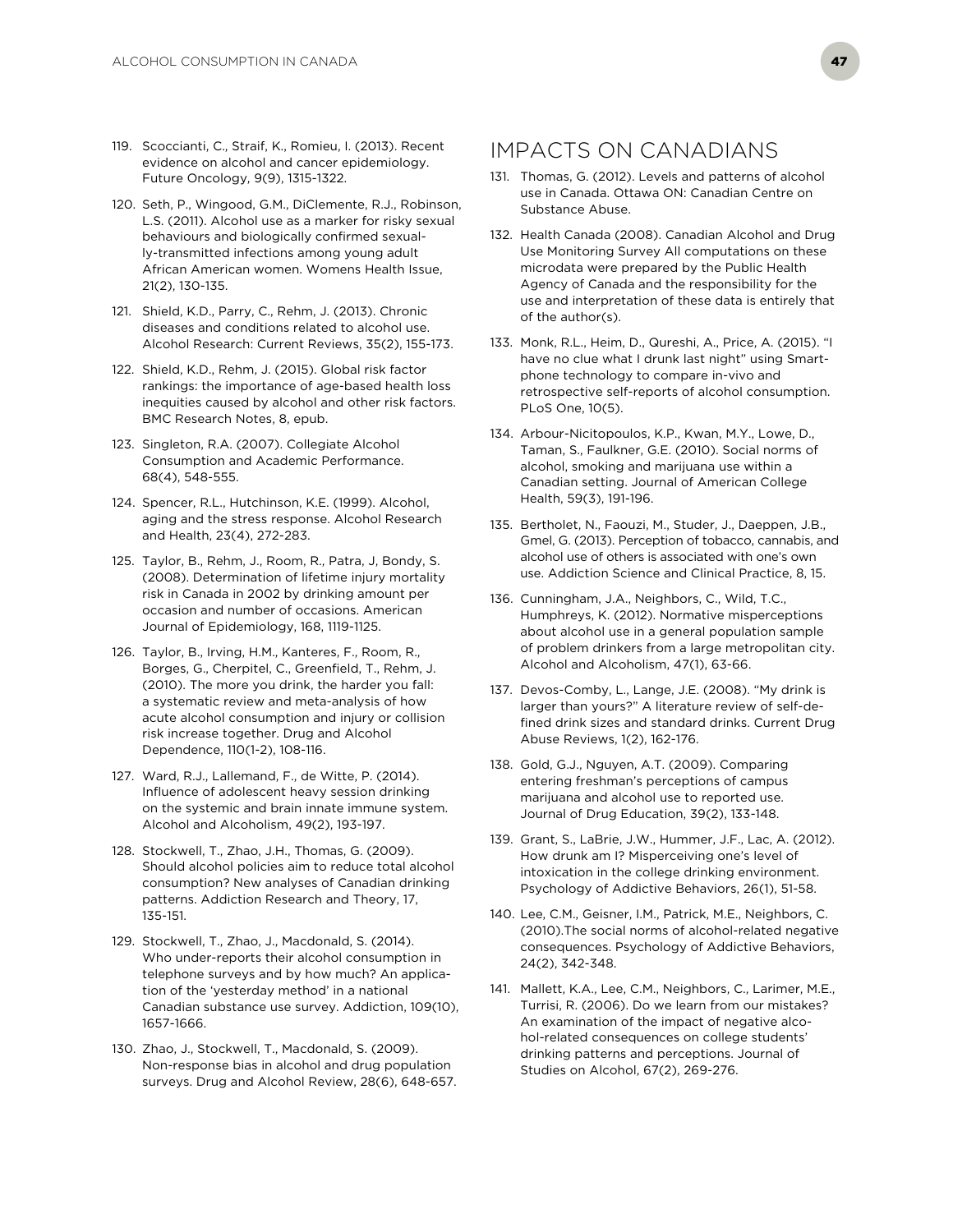- 142. Mallett, K.A., Turrisi, R., Larimer, M.E., Mastroleo, N.R. (2009). Have I had one drink too many? Assessing gender differences in misperceptions of intoxication among college students. Journal of Studies on Alcohol and Drugs, 70(6), 964-970.
- 143. Perkins, H.W. (2007). Misperceptions of peer drinking norms in Canada: another look at the "reign of error" and its consequences among college students. Addictive Behaviors, 32(11), 2645-2656.
- 144. Thornton, L.K., Baker, A.L., Johnson, M.P., Lewin, T. (2013). Perceived risk associated with tobacco, alcohol and cannabis use among people with and without psychotic disorders. Addictive Behaviors, 38(6) 2246-2251.
- 145. Turrisi, R., Jaccard J., Kelly S.Q., O'Malley C.M. (1993). Social psychological factors involved in adolescents' efforts to prevent their friends from driving while intoxicated. Journal of Youth and Adolescence, 22, 147–169.
- 146. Turrisi, R., Wiersma K. (1999) Examination of judgments of drunkenness, binge drinking and drunk driving tendencies in teens with and without a family history of alcohol abuse. Alcoholism, Clinical and Experimental Research, 23, 1191–1198.
- 147. White, A.M., Kraus, C.L., Flom, J.D., Kestenbaum, L.A., Mitchell, J.R., Shah, K., Swartzwelder, H.S. (2005). College students lack knowledge of standard drink volumes: Implications for definitions of risky drinking based on survey data. Alcoholism, Clinical and Experimental Research, 29(4) 631-638.
- 148. Woodyard, C.D., Hallam, J.S., Bentley, J.P. (2013). Drinking norms: predictors of misperceptions among college students. American Journal of Health Behavior, 37(1), 14-24.
- 149. Bellis, M.A., Hughes, K., Jones, L., Morleo, M., Nicholls, J., McCoy, E., Webster, J., Sumnall, H. (2015). Holidays, celebrations, and commiserations: measuring drinking during feasting and fasting to improve national and individual estimates of alcohol consumption. BMC Medicine, epub.
- 150. MacDonald, S., Pakula, B., Zhao, J., Stockwell, T. (2007). Per adult consumption of alcohol in British Columbia: 2002 to 2005. In Mapping Substance Use in BC and Canada: A report of the BC Pilot Alcohol and Other Drug Monitoring Project, 2007.
- 151. MacDonald, S. (1999). Unrecorded alcohol consumption in Ontario, Canada: estimation procedures and research implications. Drug and Alcohol Review, 18(1), 21-29.
- 152. Alberta Alcohol and Drug Abuse Commission (2008). Home brewing and winemaking in Alberta. Alberta Health Services.
- 153. Stahre, M., Naimi, T., Brewer, R., Holt, J. (2006). Measuring average alcohol consumption: the impact of including binge drinks in quantity-frequency calculations. Addiction, 101(12) 1711-1718.
- 154. Stockwell, T., Zhao, J., Chikirtzhs, T., Greenfield, T.K. (2008). What did you drink yesterday? Public health relevance of a recent recall method used in the 2004 Australian National Drug Strategy Household Survey. Addiction, 103(6), 919-928.
- 155. Zhao, J., Stockwell, T., Thomas, G. (2015). An adaptation of the yesterday method to correct for under-reporting of alcohol consumption and estimate compliance with Canadian low-risk drinking guidelines. Canadian Journal of Public Health, 106(4), e204-209.
- 156. Thomas, G. (2012). Analysis of beverage alcohol sales in Canada. Alcohol Price Policy Series, Report 2 of 3. Ottawa ON: Canadian Centre on Substance Abuse.
- 157. Pitel, S., Solomon, R. (2013). Estimating the number and cost of impairment-related traffic crashes in Canada: 1999 to 2010. Mothers Against Drunk Driving.
- 158. Institute for Health Metrics and Evaluation (IHME) (2015). GBD Compare. Seattle, WA: IHME, University of Washington.
- 159. Statistics Canada. (2014). Table 102-0531 Deaths, by cause, Chapter XI: Diseases of the digestive system (K00 to K93), age group and sex, Canada, annual (number) [Data File]. Retrieved on January 13, 2015, from http://www5.statcan.gc.ca/cansim/ a26?lang=eng&id=1020531.
- 160. Mann, R.E., Smart, R.G., Govoni, R. (2003). The epidemiology of alcoholic liver disease. Alcohol Research and Health, 27(3), 209-219.
- 161. Reuben, A. (2006). Alcohol and the liver. Current Opinion in Gastroenterology, 22, 263-271.
- 162. Reuben, A. (2007). Alcohol and the liver. Current Opinion in Gastroenterology, 23(3), 283-291.
- 163. Popova, S., Lange, S., Burd, L., Rehm, J. (2015). The Burden and Economic Impact of fetal alcohol spectrum disorder in Canada. Toronto ON: Centre for Addiction and Mental Health.
- 164. Rasmussen, C., Andrew, G., Zwaigenbaum, L., Tough, S. (2008). Neurobehavioural outcomes of children with fetal alcohol spectrum disorders: A Canadian perspective. Paediatrics and Child Health, 13(3), 185-191.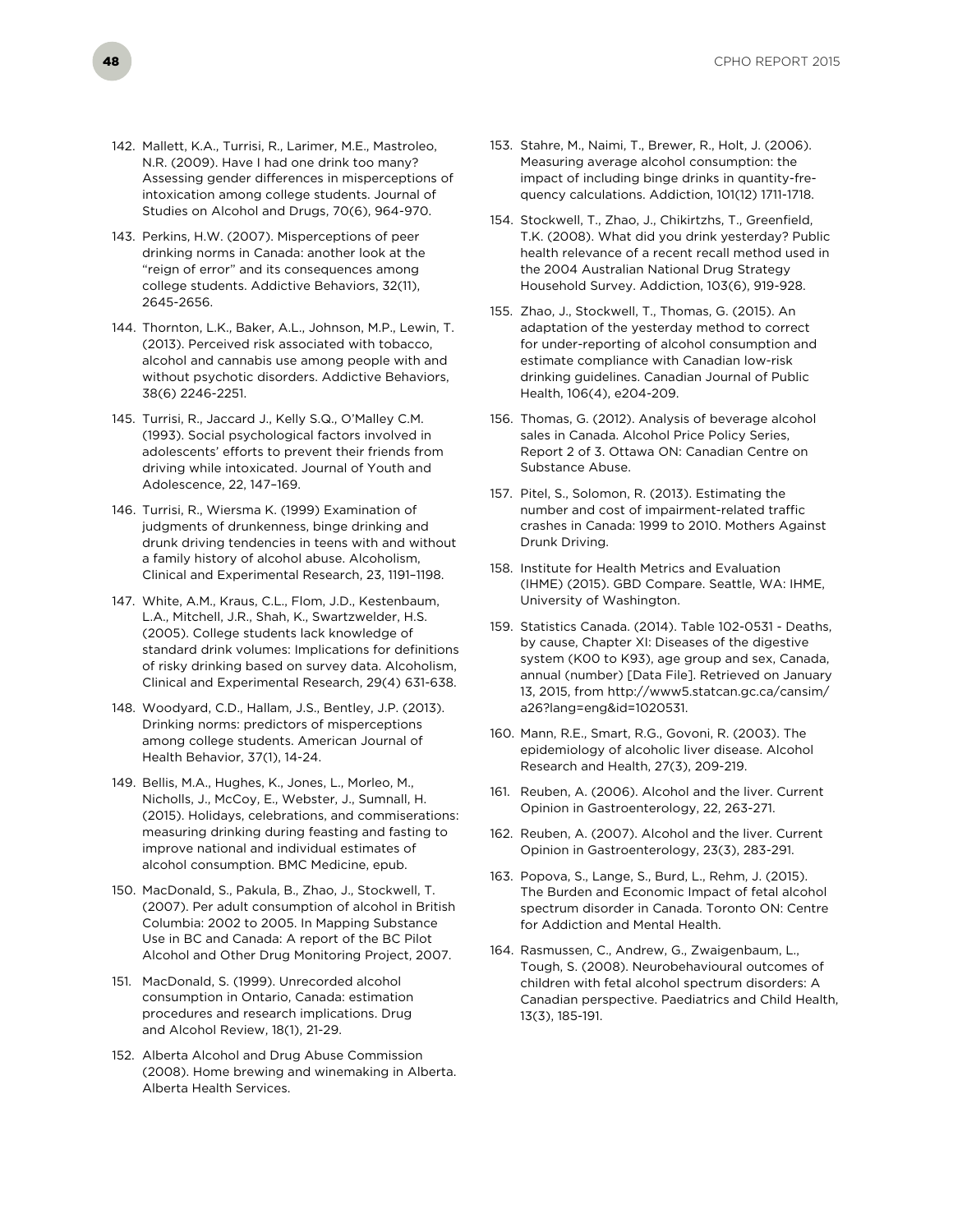- 165. Cook, J.L., Green, C.R., Liley, C.M., Anderson, S.M., Baldwin, M.E., Chudley, A.E., Conry, J.L., LeBlanc, N., Loock, C.A., Lutke, J., Mallon, B.F., McFarlane, A.A., Temple, V.K., Rosales, T., Canada Fetal Alcohol Spectrum Disorder Research Network (2015). Fetal alcohol spectrum disorder: a guideline for diagnosis across the lifespan. Canadian Medical Association Journal, epub.
- 166. Public Health Agency of Canada (2014). Fetal Alcohol Spectrum Disorder (FASD): http://www. phac-aspc.gc.ca/hp-ps/dca-dea/prog-ini/fasd-etcaf/index-eng.php.
- 167. May, P.A., Gossage, J.P., Kalberg, W.O., Robinson, L.K., Manning, M., Hoyme, H.E. (2009). Prevalence and epidemiologic characteristics of FASD from various research methods with an emphasis on recent in-school studies. Developmental Disabilities Research Reviews, 15(3), 176–192.
- 168. Tait, C.L. (2003). Fetal alcohol syndrome among Aboriginal People in Canada: Review and analysis of the intergenerational links to residential schools. Aboriginal Health Foundation.
- 169. Riley, E.P., Infante, M.A., Warren, K.R. (2011). Fetal alcohol spectrum disorders: an overview. Neuropsychology Review, 21(2), 73-80.
- 170. Streissguth, A.P., Barr, H.M., Kogan, J., Bookstein, F. L. (1996). Understanding the occurrence of secondary disabilities in clients with fetal alcohol syndrome (FAS) and fetal alcohol effects (FAE). Final Report to the Centers for Disease Control and Prevention (CDC), August, 1996. Seattle: University of Washington, Fetal Alcohol and Drug Unit, Tech. Rep. No. 96-06.
- 171. Singh, S., Sedgh, G., Hussain, R. (2010). Unintended pregnancy: worldwide levels, trends and outcomes. Studies in Family Planning, 41(4), 241-250.
- 172. Health Canada. Nutrition for Health Term Infants: Recommendations from Birth to Six Months. http:// www.hc-sc.gc.ca/fn-an/nutrition/infant-nourisson/ recom/index-eng.php.
- 173. Koren, G. (2002). Drinking alcohol while breastfeeding: Will it harm the baby? The Hospital for Sick Children. http://www.motherrisk.org/women/ updatesDetail.jsp?content\_id=347
- 174. Canadian Cancer Society's Advisory Committee on Cancer Statistics (2015). Canadian Cancer Statistics 2015. Toronto ON: Canadian Cancer Society.
- 175. Baan, R., Straif, K., Grosse, Y., Secertan, B., El Ghissassi, F., Bouvard, V., Altieri, A., Cogliano, V. (2007). Carcinogenicity of alcoholic beverages. Lancet Oncology, 8, 292-293.
- 176. de Menezes, R.F., Bergmann, A., Thuler, L.C. (2013). Alcohol consumption and risk of cancer: a systematic literature review. Asian Pacific Journal of Cancer Prevention, 14(9), 4965-4972.
- 177. Islami, F., Tramacere, I., Rota, M., Bagnardi, V., Fedirko, V., Scotti, L., Garavello, W., Jenab, M., Carrao, G., Straif, K., Negri, E., Boffeetta, P., La Vecchia, C. (2010). Alcohol drinking and laryngeal cancer: overall and dose-risk relation – a systematic review and meta-analysis. Oral Oncology, 46(11), 802-810.
- 178. Li, Y., Mao, Y., Zhang, Y., Cai, S., Chen, G., Ding, Y., Guo, J., Chen, K., Jin, M. (2014). Alcohol drinking and upper aerodigestive tract cancer mortality: a systematic review and meta-analysis. Oral Oncology, 50(4), 269-275.
- 179. Scoccianti, C., Straif, K., Romieu, I. (2013). Recent evidence on alcohol and cancer epidemiology. Future Oncology, 9(9), 1315-1322.
- 180. Singletary, K.W., Gapstur, S.M. (2001). Alcohol and breast cancer: a review of epidemiologic and experimental evidence and potential mechanisms. JAMA, 286(17), 2143-2151.
- 181. Turati, F., Galeone, C., Rota, M., Pelucchi, C., Negri, E., Bagnardi, V., Carrao, G., Boffetta, P., La Vecchia, C. (2014). Alcohol and liver cancer: a systematic review and meta-analysis of prospective studies. Annals of Oncology, 25(8), 1526-1535.
- 182. Pelucchi, C., Tramacere, I., Boffeta, P., Negri, E., La Vecchia, C. (2011). Alcohol consumption and cancer risk. Nutrition and Cancer, 63(7), 983-990.
- 183. 183. Seitz, H.K., Pelucchi, C., Bagnardi, V., La Vecchia, C. (2012). Epidemiology and pathophysiology of alcohol and breast cancer: Update 2012. Alcohol and Alcoholism, 47(3), 204-212.
- 184. Cao, Y., Willett, W.C., Rimm, E.B., Stampfer, M.J., Giovannucci, E.L. (2015). Light to moderate intake of alcohol, drinking patterns and risk of cancer: results from two prospective US cohort studies. BMJ, 351, epub.
- 185. Fedirko, V., Tramacere, I., Bagnardi, V., Rota, M., Scotti, L., Islami, F., Negri, E., Straif, K., Romieu, I., La Vecchia, C., Boffetta, P., Jenab, M. (2011). Alcohol drinking and colorectal cancer risk : an overall and dose-response meta-analysis of published studies. Annals of Oncology, 22(9), 1958-1972.
- 186. Romieu, I. Scoccianti, C., Chajes, V., de Batile, J., Biessy, C., Dossus, L., Baglietto, L., Clavel-Chapelon, F. Overvad, K., Olsen, A., Tjonneland, A., Kaaks, R., Lukanova, A., Boeing, H., Trichopoulou, A., Lagiou, P., Trichopoulos, D., Palli, D., Sieri, S., Tumino, R.,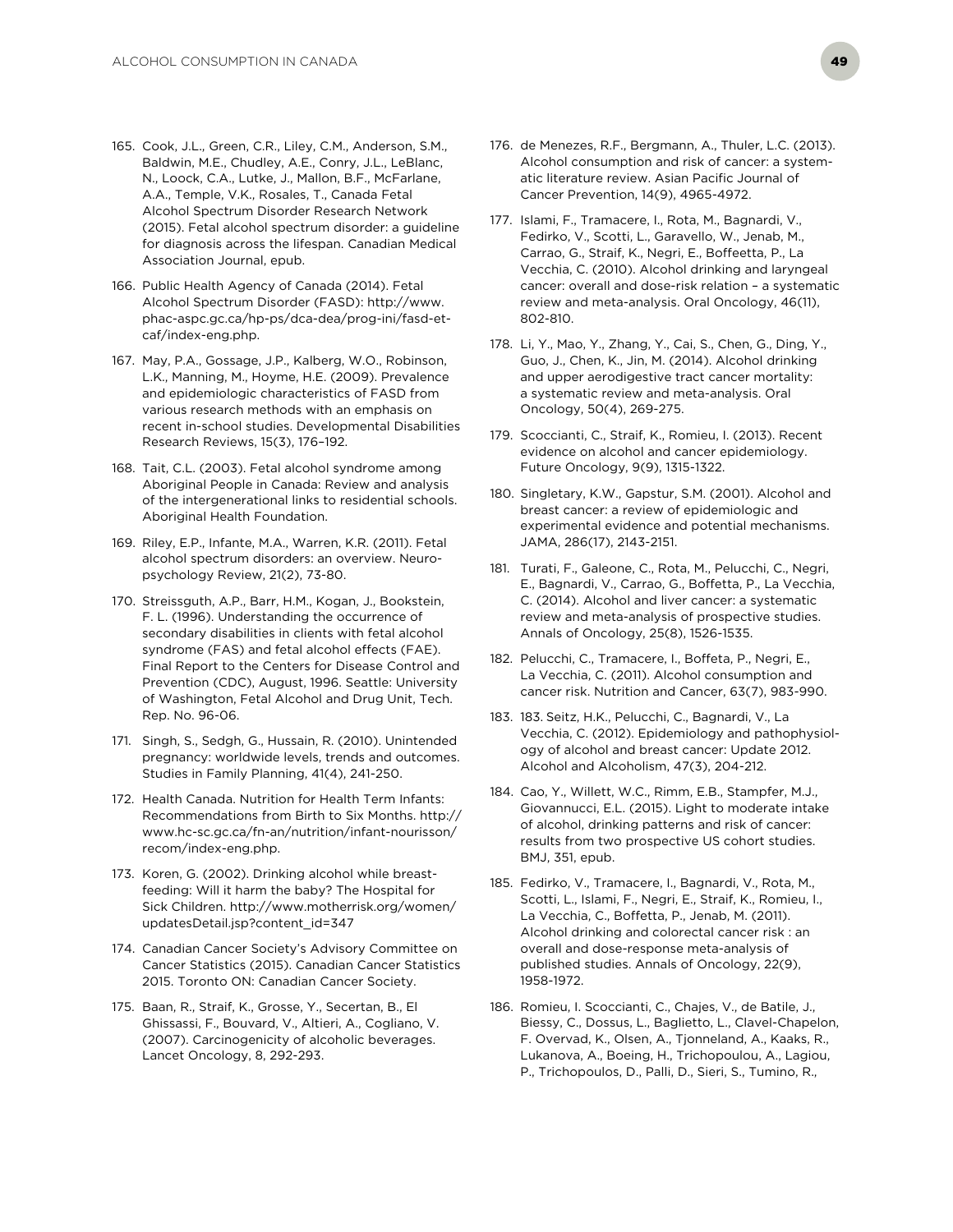Vineis, P, Panico, S., Bueno-de-Mesquita, H.B., van Gils, C.H., Peeters, P.H., Lund, E., Skeie, G., Weiderpass, E., Quiros Garcia, J.R., Chirlaque, M.D., Ardanaz, E., Sanchez, M.J., Duell, E.J., Amiano, P., Borgquist, S., Wirfalt, E., Hallmans, G., Johansson, I., Nilsson, L.M., Khaw, K.T., Wareham, N., Key, T.J., Travis, R.C., Murphy, N., Wark, P.A., Ferrari, P., Riboli, E. (2015). Alcohol intake and breast cancer in European propsective investivation into cancer and nutrition. International Journal of Cancer, 137(8), 1921-1930.

- 187. Canadian Centre on Substance Abuse (2014). Cancer and Alcohol. Ottawa ON: Canadian Centre on Substance Abuse.
- 188. Chen, W.Y., Rosner, B., Hankinson, S.E., Colditz, G.A., Willett, W.C. (2011). Moderate alcohol consumption during adult life, drinking patterns, and breast cancer risk. JAMA, 306(17), 1884-1890.
- 189. Llerena, S., Arias-Loste, M.T., Puente, A., Cabezas, J., Crespo, J., Fabrega, E. (2015). Binge drinking: burden of liver disease and beyond. World Journal of Hepatology, 7(27), 2703-2715.
- 190. Puddey, I.B., Rakic, V., Dimmitt, S.B., Beilin, L.J. (1999). Influence of pattern of drinking on cardiovascular disease and cardiovascular risk factors – a review. Addiction, 94(5), 649-663.
- 191. Rehm, J., Ashley, M.J., Room, R., Single, E., Bondy, S., Ferrence, R., Giesbrecht, N. (1996). On the emerging paradigm of drinking patterns and their social and health consequences. Addiction, 91(11), 1615-1621.
- 192. Sundell, L., Salomaa, V., Vartiainen, E., Poikolainen, K, Laatikainen, T. (2008). Increased stroke risk is related to a binge-drinking habit. Stroke, 39(12), 3179-3184.
- 193. Miller, P., Plant, M., Plant, M. (2005). Spreading out or concentrating weekly consumption: alcohol problems and other consequences within a UK population sample. Alcohol and Alcoholism, 40(5), 461-468.
- 194. Skov-Ettrup, L.S., Eliason, M., Ekholm, O., Gronbaek, M., Tolstrup, J.S. (2011). Binge drinking, drinking frequency and risk of ischaemic heart disease: a population-based cohort study. Scandinavian Journal of Public Health, 39(8), 880-887.
- 195. Bondy, S.J. (1996). Overview of studies on drinking patterns and consequences. Addiction, 91(11), 1663-1674.
- 196. Druesne-Pecollo, N., Tehard, B., Mallet, Y., Gerber, M., Norat, T., Hercberg, S., Latino-Martel, P. (2009). Alcohol and genetic polymorphisms: effect on risk of alcohol-related cancer. The Lancet. Oncology, 10(2), 173-180.
- 197. LI, W., Li, J., Liu, W., Altura, B.T., Altura, B.M. (2004). Alcohol-induced apoptosis of canine cerebral vascular smooth muscle cells: role of extracellular and intracellular calcium ions. Neuroscience Letters, 354(3), 221-224.
- 198. Rogdriguez, A., Chawla, K., Umoh, N.A., Cousins, V.M., Keteqou, A., Reddy, M.G., Al Rubaiee, M., Haddad, G.E., Burke, M.W. (2015). Alcohol and apoptosis: friends or foes? Biomolecules, 5(4), 3193-3203.
- 199. 1Seitz, H.K., Becker, P. (2007). Alcohol metabolism and cancer risk. Alcohol Research and Health, 30(1), 38-41.
- 200. Bergmann, M.M., Rehm, J., Klipstein-Grobusch, K., Boeing, H., Schutze, M., Drogan, D., Overvad, K. Tjonneland, A., Halkjaer, J., Fagherazzi, G., Boutron-Ruault, M.C., Clavel-Chapelon, F., Teucher, B., Kaaks, R., Trichopoulou, A., Benetou, V., Trichopoulos, D., Palli, D., Pala, V., Tumino, R., Vneis, P., Beulens, J.W., Redondo, M.L., Duell, E.J., Molina-Montes, E., Navarro, C., Barricarte, A., Arriola, L., Allen, N.E., Crowe, F.L., Khaw, K.T., Wareham, N., Romquera, D., Wark, P.A., Romieu, I., Nunes, L., Riboli, E., Ferrari, P. (2013). The association of pattern of lifetime alcohol use and cause of death in the European prospective investigation into cancer and nutrition (EPIC) study. International Journal of Epidemiology, 42(6), 1772-1790.
- 201. Brien, S.E., Ronksley, P.E., Turner, B.J., Mukamal, K.J., Ghali, W.A. (2011). Effect of alcohol consumption on biological markers associated with risk of coronary heart disease: systematic review and meta-analysis of interventional studies. BMJ, 342, d636.
- 202. Fekjaer, H.O. (2013). Alcohol a universal preventive agent? A critical analysis. Addiction, 108(12), 2051-2057.
- 203. Stockwell, T., Zhao, J., Panwar, S., Roemer, A., Naimi, T., Chikritzhs, T. (in press). Do "moderate" drinkers have reduced mortality risk? A systematic review and meta-analysis of alcohol consumption and all-cause mortality. Journal of Studies on Alcohol and Drugs.
- 204. Klatsky, A.L., Gunderson, E. (2008). Alcohol and hypertension : a review. Journal of the American Society of Hypertension, 2(5), 307-317.
- 205. Patra, J., Taylor, B., Irving, H., Roerecke, M., Baliunas, D., Mohapatra, S., Rehm, J. (2010). Alcohol consumption and the risk of morbidity and mortality for different stroke types – a systematic review and meta-analysis. BMC Public Health, 10, 258.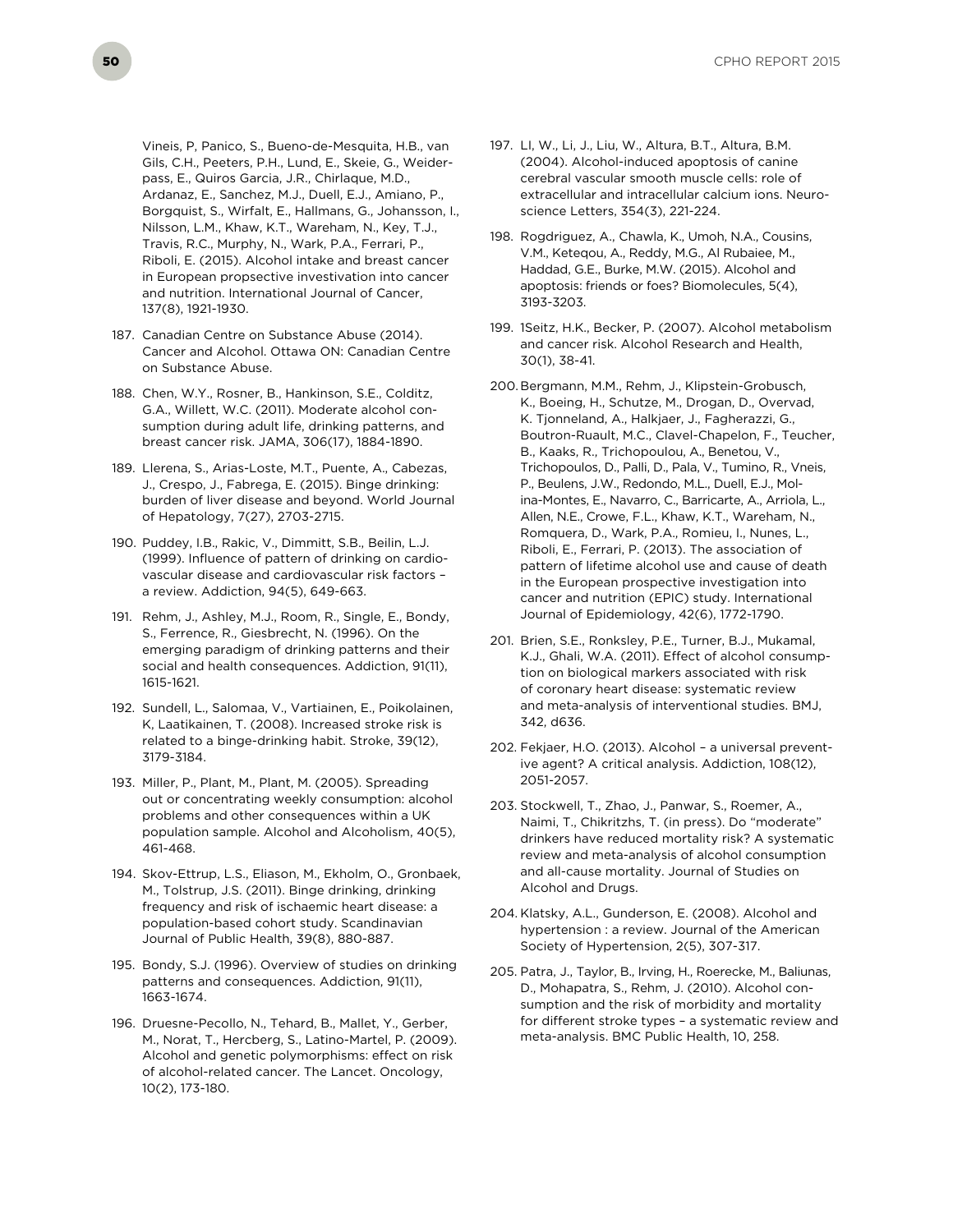- 206. Rehm, J., Sempos, C.T., Trevisan, M. (2003). Alcohol and cardiovascular disease – more than one paradox to consider. Average volume of alcohol consumption, patterns of drinking and risk of coronary heart disease – a review. Journal of Cardiovascular Risk, 10(1), 15-20.
- 207. Mazzaglia, G., Britton, A.R., Altmann, D.R., Chenet, L. (2001). Exploring the relationship between alcohol consumption and non-fatal or fatal stroke: a systematic review. Addiction, 96(12), 1743-1756.
- 208. de la Monte, S.M., Kril, J.J. (2014). Human alcohol-related neuropathology. Acta Neuropathologica, 127(1), 71-90.
- 209. National Institute on Alcohol Abuse and Alcoholism (2015). Alcohol overdose: the dangers of drinking too much. http://pubs.niaaa.nih.gov/publications/ AlcoholOverdoseFactsheet/Overdosefact.htm.
- 210. Statistics Canada. (2014). Table 102-0540 Deaths, by cause, Chapter XX: External causes of morbidity and mortality (V01 to Y89), age group and sex, Canada, annual (number) [Data File]. Retrieved on January 13, 2015, from http://www5.statcan.gc.ca/ cansim/pick-choisir?lang=eng&p2=33&id=1020540.
- 211. Cotter, A. (2014). Homicide in Canada, 2013. Ottawa ON: Statistics Canada.
- 212. Traffic Injury Research Foundation. (2015).The Road Safety Monitor, 2015. Drinking and Driving in Canada. Ottawa ON: Traffic Injury Research Foundation.
- 213. Traffic Injury Research Foundation. (2013). Alcohol-Crash Problem in Canada: 2010. (Prepared for Canadian Council of Motor Transport Administrators and Transport Canada).
- 214. Compton, R.P., Berning, A. (2015). Drug and alcohol crash risk. Traffic Safety Facts Research Note, February 2015. Washington DC: US Department of Transportation.
- 215. Statistics Canada. (2015). Table 252-0051 Incident-based crime statistics, by detailed violations, annual (number unless otherwise noted) [Data File]. Retrieved on December 2, 2015, from http:// www5.statcan.gc.ca/cansim/pick-choisir? lang=eng&p2=33&id=2520051.
- 216. Borges, G., Loera, C.R. (2010). Alcohol and drug use in suicidal behaviour. Current Opinion in Psychiatry, 23(3), 195-204.
- 217. Carrigan, M.H., Randall, C.L. (2003). Self-medication in social phobia: a review of the alcohol literature. Addictive Behaviors, 28(2), 269-284.
- 218. Davis, L., Uezato, A., Newell, J.M., Frazier, E. (2008). Major depression and comorbid substance use disorders. Current Opinion in Psychiatry, 21(1), 14-18.
- 219. Holahan, C.J., Moos, R.H., Holahan, C.K., Cronkite, R.C., Randall, P.K. (2003). Drinking to cope and alcohol use and abuse in unipolar depression: a 10-year model. Journal of Abnormal Psychology, 112(1), 159-165.
- 220. Canadian Centre on Substance Abuse (2009). Substance abuse in Canada: concurrent disorders. Ottawa, ON: Canadian Centre on Substance Abuse.
- 221. Ramstedt, M. (2005). Alcohol and suicide at the population level – the Canadian experience. Drug and Alcohol Review, 24(3), 230-208.
- 222. Briere, F.N., Rohde, P., Seeley, J.R., Klein, D., Lewinsohn, P.M. (2014). Comorbidity between major depression and alcohol use disorder from adolescence to adulthood. Comprehensive Psychiatry, 55(3), 526-533.
- 223. Grant, B.F., Harford, T.C. (1995). Comorbidity between DSM-IV alcohol use disorders and major depression : results of a national survey. Drug and Alcohol Dependence, 39(3), 197-206.
- 224. Graham, K. Masak, A., Demers, A., Rehm, J. (2007). Dose the association between alchol consumption and depression depend on how they are measured? Alcoholism, Clinical and Experimental Research, 31(1), 78-88.
- 225. Fergusson, D.M., Boden, J.M., Horwood, L.J. (2009). Tests of causal links between alcohol abuse or dependence and major depression. Archives of General Psychiatry, 66(3), 260-266.
- 226. Sullivan, L.E., Fielliln, D.A., O'Connor, P.G. (2005). The prevalence and impact of alcohol problems in major depression: a systematic review. The American Journal of Medicine, 118(4), 330-341.
- 227. Bremner, J.D., Southwick, S.M., Darnell, A., Charney, D.S. (1996). Chronic PTSD in Vietnam combat veterans: Course of illness and substance abuse. The American Journal of Psychiatry, 153, 369–375.
- 228. Breslau, N., Davis, G.C., Schultz, L.R. (2003). Posttraumatic stress disorder and the incidence of nicotine, alcohol and other drug disorders in persons who have experienced trauma. Archives of General Psychiatry, 60(3), 289-294.
- 229. Gaher, R.M., Simons, J.S., Hahn, A.M., Hofman, N.L., Hansen, J., Buchkoski, J. (2014). An experience sampling study of PTSD and alcohol-related problems. Psychology of Addictive Behaviors, 28(4), 1013-1025.
- 230. Kline, A., Weiner, M.D., Ciccone, D.S., Interian, A., St Hill, L., Losonczy, M. (2014). Increased risk of alcohol dependency in a cohort of National Guard troops with PTSD: a longitudinal study. Journal of Psychiatric Research, 50, 18-25.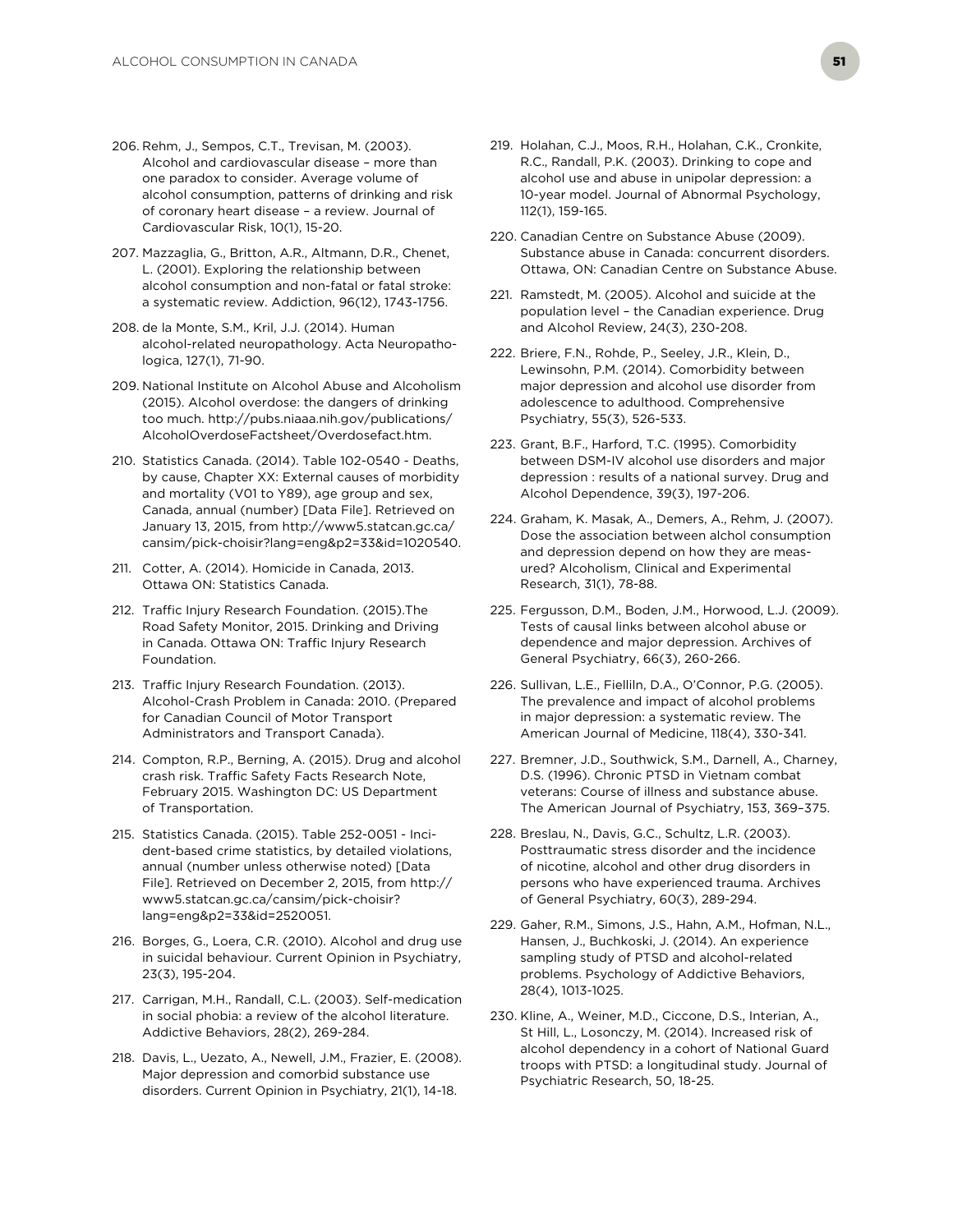- 231. Lipschitz, D.S., Rasmusson, A.M., Anyan, W., Gueorguieva, R., Billingslea, E.M., Cromwell, P.F., Southwick, S.M. (2003). Posttraumatic stress disorder and substance use in inner-city adolescent girls. Journal of Nervous and Mental Disease, 191, 714–721.
- 232. Walsh, K., Elliott, J.C., Shmulewitz, D., Aharonovich, E. Strous, R., Frisch, A., Weizman, A., Spivak, B., Grant, B.F., Hasin, D. (2014). Trauma exposure, posttraumatic stress disorder and risk for alcohol, nicotine and marijuana dependence in Israel. Comprehensive Psychiatry, 55(3), 621-630.
- 233. Simpson, T.L., Stappenbeck, C.A., Luterek, J.A., Lehavot, K., Kaysen, D.L. (2014). Drinking motives moderate daily relationships between PTSD symptoms and alcohol use. Journal of Abnormal Psychology, 123(1), 237-247.
- 234. Cosci, F., Schruers, K.R., Abrams, K.R., Griez, E.J. (2007). Alcohol use disorders and panic disorder: a review of the evidence of a direct relationship. The Journal of Clinical Psychiatry, 68(6), 874-880.
- 235. Kushner, M.G., Abrams, K., Borchardt, C. (2000). The relationships between anxiety disorders and alcohol use disorders: a review of major perspectives and findings. Clinical Psychology Review, 20(2), 149-171.
- 236. Kushner, M.G., Sher, K.J., Beitman, B.D. (1990). The relation between alcohol problems and the anxiety disorders. The American Journal of Psychiatry, 147(6), 3462-3468.
- 237. Morris, E.P., Stewart, S.H., Ham, L.S. (2005). The relationship between social anxiety disorder and alcohol use disorders: a critical review. Clinical Psychology Review, 25(6), 734-760.
- 238. Merikanagas, K.R., Angst, J. (1995). Comorbidity and social phobia: evidence from clinical, epidemiologic and genetic studies. European Archives of Psychiatry and Clinical Neuroscience, 244(6), 297-303.
- 239. Schry, A.R., White, S.W. (2013). Understanding the relationship between social anxiety and alcohol use in college students : a meta-analysis. Addictive Behavior, 38(11), 2690-2706.
- 240. Norberg, M.M., Norton, A.R., Olivier, J., Zvolensky, M.J. (2010). Social anxiety, reasons for drinking, and college students. Behavior Therapy, 41(4), 555-566.
- 241. Bahlmann, M., Preuss, U.W., Syoka, M. (2002). Chronological relationship between antisocial personality disorder and alcohol dependence. European Addiction Research, 8(4), 195-200.
- 242. Fu, Q., Health, A.C., Bucholz, K.K., Nelson, E., Goldberg, J., Lyons, M.J., True, W.R., Jacob, T., Tsuang, M.T., Eisen, S.A. (2002). Shared genetic risk of major depression, alcohol dependence and marijuana dependence: contribution of antisocial personality disorder in men. Archives of General Psychiatry, 59(12), 1125-1132.
- 243. Kovac, I., Merette, C., Legault, L., Doniger, M., Plamour, R.M., WHO/ISBRA Study of State and Trait Markers of Alcohol Use and Dependence Investigators (2002). Evidence in an international sample of alcohol-dependent subjects of subgroups with specific symptom patterns of antisocial personality disorder. Alcoholism, Clinical and Experimental Research, 26(7), 1088-1096.
- 244. Moeller, F.G., Dougherty, D.M.(2001). Antisocial personality disorder, alcohol and aggression. Alcohol Research and Health, 25(1), 5-11.
- 245. Stinson, F.S., Dawson, D.A., Goldstein, R.B., Chou, S.P., Huang, B., Smith, S.M., Ruan, W.J., Pulay, A.J., Saha, T.D., Pickering, R.P., Grant, B.F. (2008). Prevalence, correlates, disability and comorbidity of DSM-IV narcissistic personality disorder: results from wave 2 national epidemiologic survey on alcohol and related conditions. The Journal of Clinical Psychiatry, 69(7), 1033-1045.
- 246. Agrawal, A., Sartor, C.E., Lynskey, M.T., Grant, J.D., Pergadia, M.L., Grucza, R., Bucholz, K.K., Nelson, E.C., Madden, P.A., Martin, N.G., Health, A.C. (2009). Evidence for an interaction between age at first drink and genetic influences on DSM-IV alcohol dependence symptoms. Alcoholism: Clinical and Experimental Research, 33(12), 2047-2056.
- 247. LaBrie, J.W., Migliuri, S., Kenney, S.R., Lac, A. (2010). Family history of alcohol abuse associated with problematic drinking among college students. Addictive Behaviors, 35(7), 721-725.
- 248. Friesthler, B., Gruenewald, P.J. (2013). Where the individual meets the ecological: a study of parent drinking patterns, alcohol outlets and child physical abuse. Alcoholism: Clinical and Experimental Research, 37(6), 993-1000.
- 249. Elliott, J.C., Carey, K.B., Bonafide, K.E. (2012). Does family history of alcohol problems influence college and university drinking or substance use? Addiction, 107(10), 1774-1785.
- 250. Chassin, L., Lee, M.R., Cho, Y.I., Wang, F.L., Agrawal, A., Sher, K.J., Lynskey, M.T. (2012). Testing multiple levels of influence in the intergenerational transmission of alcohol disorders from a developmental perspective: the example of alcohol use promoting peers and Q-opioid receptor M1 variation. Development and Psychopathology, 24(3), 953-967.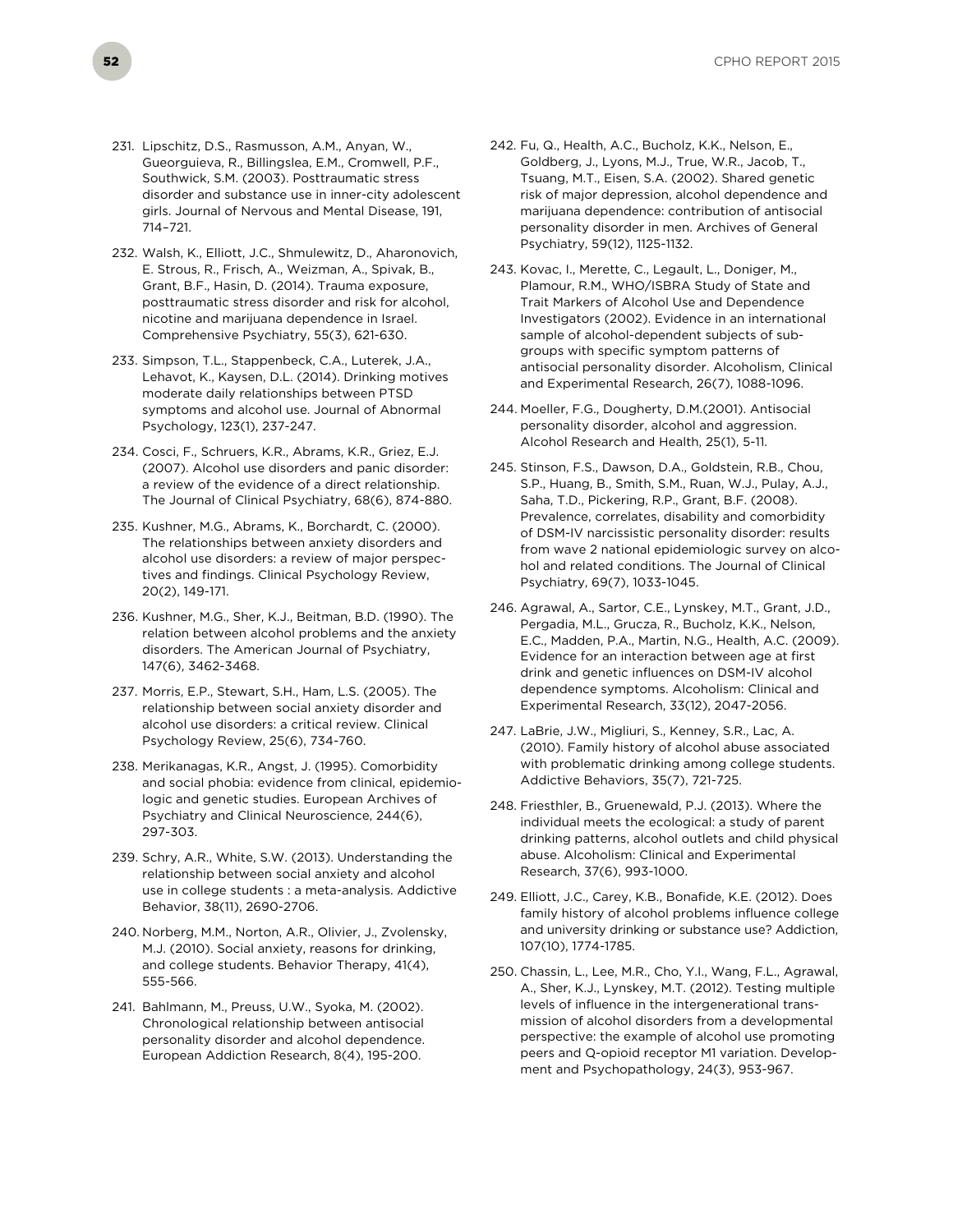- 251. Gronbaek, M., Deis, A., Sorensen, T.I., Becker, U., Schnohr, P., Jensen, G. (1995). Mortality associated with moderate intakes of wine, beer or spirits. BMJ, 310(6988), 1165-1169.
- 252. 252.Gronbaek, M., Becker, U., Johansen, D., Gottschau, A., Schnohr, P., Hein, H.O., Sorensen, T.I. (2000). Type of alcohol consumed and mortality from all causes, coronary heart disease and cancer. Annals of Internal Medicine, 133(6), 411-419.
- 253. Rimm, E.B., Moats, C. (2007). Alcohol and coronary heart disease: drinking patterns and mediators of effect. Annals of Epidemiology, 17(5S), S3-S7.
- 254. Strandberg, T.E., Strandberg, A.Y., Salomaa, V.V., Pitkala, K., Tilvis, R.S., Miettinen, T.A. (2007). Alcoholic beverage preference, 29-year mortality, and quality of life in men in old age. The Journals of Gerontology, Series A. Biological Sciences and Medical Sciences, 62(2), 213-218.
- 255. Takkouche, B., Regueira-Mendez, C., Garcia-Closas, R., Figuieras, A., Gestal-Otero, J.J., Hernan, M.A. (2002). Intake of wine, beer and spirits and the risk of clinical common cold. American Journal of Epidemiology, 155(9), 853-858.
- 256. Thompson, P.L. (2013). J-curve revisited: cardiovascular benefits of moderate alcohol use cannot be dismissed. MJA, 198(8), 419-422.
- 257. Britton, A., Marmot, M.G., Shipley, M. (2008). Who benefits from the cardioprotective properties of alcohol consumption: health freaks or couch potatoes? Journal of Epidemiology and Community Health, 62(10), 905-908.
- 258. Holmes, M.V. Dale, C.E., Zuccolo, L., Silverwood, R.J., Guo, Y., Ye, Z., Prieto-Merino, D., Dehghan, A., Trompet, S., Wong, A., Cavadino, A., Drogan, D., Padmanabhan, S., Li, S., Yesupriya, A., Leusink, M., Sundstrom, J., Hubacek, J.A., Pikhart, H., Swerdlow, D.I., Panayiotou, A.G., Borinskaya, S.A., Finan, C., Shah, S., Kuchenbaecker, K.B., Shah, T., Engmann, J., Folkersen, L., Eriksson, P., Ricceri, F., Melander, O., Sacerdote, C., Gamble, D.M., Rayaprolu, S., Ross, O.A., McLachlan, S., Vikhireva, O., Sluijs, I., Scott, R.A., Adamkova, V., Flicker, L., Bockxmeer, F.M., Power, C., Marques-Vidal, P., Meade, T., Marmot, M.G., Ferro, J.M., Paulos-Pinheiro, S., Humphries, S.E., Talmud, P.J., Mateo Leach, I., Verweij, N., Linneberg, A., Skaaby, T., Doevendans, P.A., Cramer, M.J., van der Harst, P., Klungel, O.H., Dowling, N.F., Dominiczak, A.F., Kumari, M., Nicolaides, A.N., Weikert, C., Boeing, H., Ebrahim, S., Gaunt, T.R., Price, J.F., Lannfelt, L., Peasey, A., Kubinova, R., Pajak, A., Malyutina, S., Voevoda, M.I., Tamosiunas, A., Maitland-van der Zee, A.H., Norman, P.E., Hankey, G.J., Bergmann, M.M., Hofman, A., Franco, O.H., Cooper, J., Palmen, J., Spiering, W., de Jong, P.A., Kuh, D., Hardy, R.,

Uitterlinden, A.G., Ikram, M.A., Ford, I., Hyppönen, E., Almeida, O.P., Wareham, N.J., Khaw, K.T., Hamsten, A., Husemoen, L.L., Tjønneland, A., Tolstrup, J.S., Rimm, E., Beulens, J.W., Verschuren, W.M., Onland-Moret, N.C., Hofker, M.H., Wannamethee, S.G., Whincup, P.H., Morris, R., Vicente, A.M., Watkins, H., Farrall, M., Jukema, J.W., Meschia, J., Cupples, L.A., Sharp, S.J., Fornage, M., Kooperberg, C., LaCroix, A.Z., Dai, J.Y., Lanktree, M.B., Siscovick, D.S., Jorgenson, E., Spring, B., Coresh, J., Li, Y.R., Buxbaum, S.G., Schreiner, P.J., Ellison, R.C., Tsai, M.Y., Patel, S.R., Redline, S., Johnson, A.D., Hoogeveen, R.C., Hakonarson, H., Rotter, J.I., Boerwinkle, E., de Bakker, P.I., Kivimaki, M., Asselbergs, F.W., Sattar, N., Lawlor, D.A., Whittaker, J., Davey Smith, G., Mukamal, K., Psaty, B.M., Wilson, J.G., Lange, L.A., Hamidovic, A., Hingorani, A.D., Nordestgaard, B.G., Bobak, M., Leon, D.A., Langenberg, C., Palmer, T.M., Reiner, A.P., Keating, B.J., Dudbridge, F., Casas, J.P.; InterAct Consortium (2014). Association between alcohol and cardiovascular disease : Mendelian randomisation analysis based on individual participant data. BMJ, 10, 349.

- 259. Knott, C.S., Coombs, N., Stamatski, E., Biddulph, J.P. (2015). All cause mortality and the case for age specific alcohol consumption guidelines: pooled analyses of up to 10 population based cohorts. BMJ, epub.
- 260. Nielsen, N.R., Schnohr, P., Jensen, G., Gronbaek, M. (2004). Is the relationship between type of alcohol and mortality influenced by socio-economic status? Journal of Internal Medicine, 255(2), 280-288.
- 261. White, I.R., Altmann, D.R., Nanchahal, K. (2002). Alcohol consumption and mortality: modelling risks for men and women at different ages. BMJ, 325(7357), 191.
- 262. Canadian Centre on Substance Abuse (2014). Chronic illness and alcohol. Ottawa ON: Canadian Centre on Substance Abuse.
- 263. Balk, E.M., Earley, A., Raman, G., Avendano, E.A., Pittas, A.G., Remington, P.L. (2015). Combined diet and physical activity promotion programs to prevent type 2 diabetes among persons at increased risk: a systematic review for the Community Preventive Services Task Force. Annals of Internal Medicine, 163(6), 437-451.
- 264. Dunkley, A.J., Charles, K., Gray, L.J., Camosso-Stefinovic, J., Davies, M.J., Khunti, K. (2012). Effectiveness of interventions for reducing diabetes and cardiovascular disease risk in people with metabolic syndrome: systematic review and mixed treatment comparison meta-analysis. Diabetes, Obesity and Metabolism, 14(7), 616-625.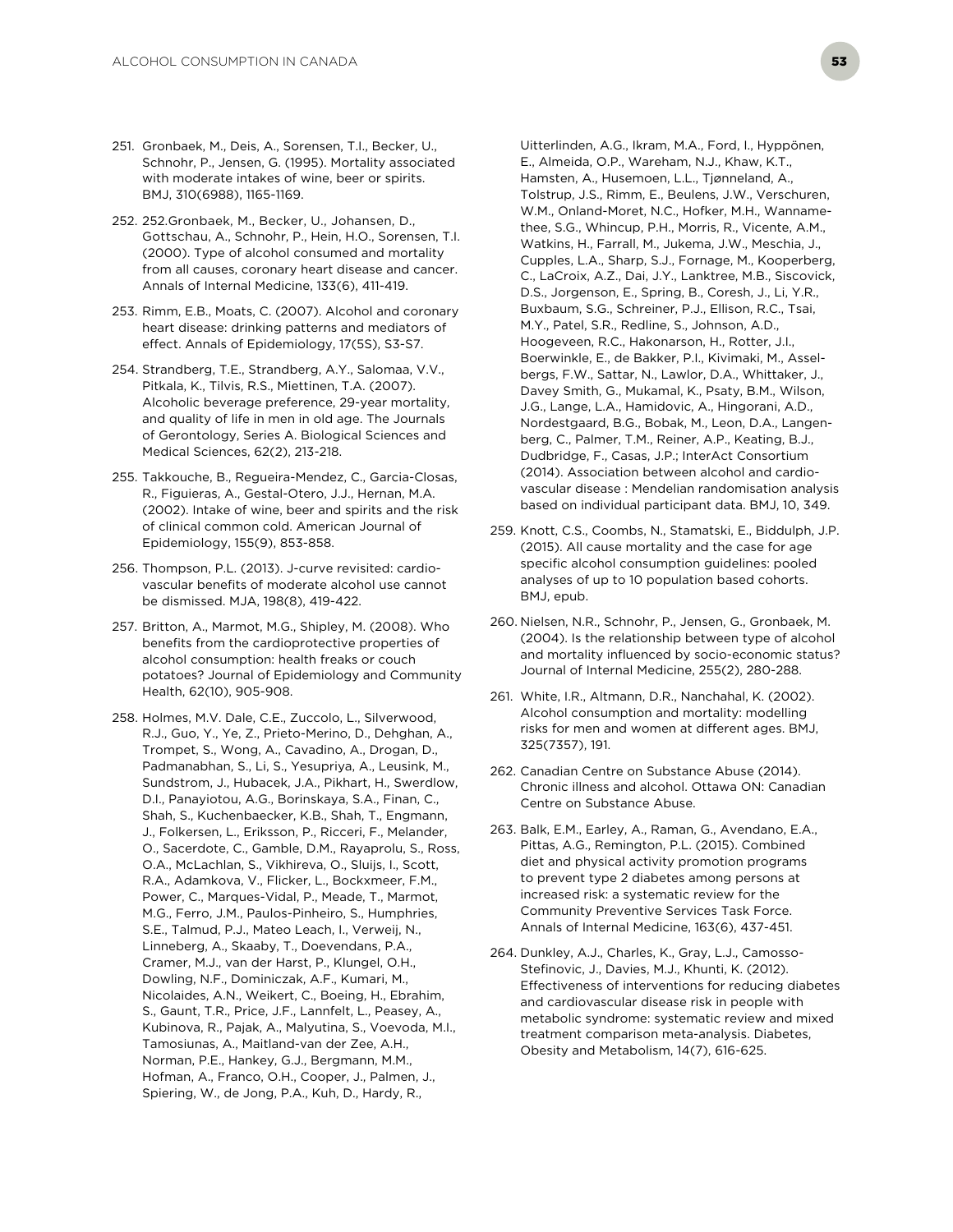- 265. Lin, J.S., O'Connor, E., Evans, C.V., Senger, C.A., Rowland, M.G., Groom, H.C. (2014). Behavioral counseling to promote a healthy lifestyle in persons with cardiovascular risk factors: a systematic review of the US Preventive Services Task Force. Annals of Internal Medicine, 161(8), 567-578.
- 266. Mann, J. (2000). Murder, Magic and Medicine. New York: Oxford University Press, Inc.
- 267. Niland, P., Lyons, A.C., Goodwin, I., Hutton, F. (2013). "Everyone can loosen up and get a bit of a buzz on": Young adults, alcohol and friendship practices. International Journal of Drug Policy, 24, 530-537.
- 268. Vander Ven, T. (2011). Getting wasted: Why college students drink too much and party so hard. New York: New York University Press.
- 269. El-Guebaly, N. (2007). Investigating the association between moderate drinking and mental health. Annals of Epidemiology, 17(supplement 5), S55-S62.
- 270. Peele, S., Brodsky, A. (2000). Exploring the psychological benefits associated with moderate alcohol use: a necessary corrective to assessments of drinking outcomes? Drug and Alcohol Dependence, 60, 221-247.
- 271. Room, R. (2000). The more drinking, the more fun: but is there a calculus of fun, and should it drive policy? Drug and Alcohol Dependence, 60, 249-250.

### PATHWAYS TO IMPACTS: FROM BRAIN TO BEHAVIOUR

- 272. Aguilera, M.T., de la Sierra, A., Coca, A., Estruch, R., Fernandez-Sola, J., Urbano-Marquez, A. (1999). Effect of alcohol abstinence on blood pressure: assessment by 24-hour ambulatory blood pressure. Hypertension, 33(2), 653-657.
- 273. Mili, F., Flanders, W.D., Boring, J.R., Annest, J.L., DeStefano, F. (1992). The associations of alcohol drinking and drinking cessation to measures of the immune system in middle-aged men. Alcoholism, Clinical and Experimental Research, 16(4), 688-694.
- 274. Diagnostic and Statistical Manual of Mental Disorders, 5th edition (DSM-V) (2013).
- 275. Diagnostic and Statistical Manual of Mental Disorders, 4th edition (DSM-IV) (2000).
- 276. Pearson, C., Janz, T., Ali, J. (2013). Mental and substance use disorders in Canada. Ottawa ON: Statistics Canada.
- 277. Holdstock, L., de Wit, H. (1998). Individual differences in the biphasic effects of ethanol. Alcoholism, Clinical and Experimental Research, 22(9), 1903-1911.
- 278. Clark, R., Adermark, L. (2015). Dopaminergic regulation of striatal interneurons in reward and addiction: focus on alcohol. Neural Plasticity, epub.
- 279. Soderpalm, B., Ericson, M. (2013). Neurocircuitry involved in the development of alcohol addiction: the dopamine system and its access points. Current Topics in Behavioral Neurosciences, 13, 127-161.
- 280. Trigo, J.M., Martin-Garcia, E., Berrendero, F., Robeldo, P., Maldonado, R. (2010). The endogenous opioid system: a common structure in drug addiction. Drug and Alcohol Dependence, 108(3), 183-194.
- 281. Alfonso-Loeches, S., Guerri, C. (2011). Molecular and behavioral aspects of the actions of alcohol on the adult and developing brain. Critical Reviews in Clinical Laboratory Sciences, 48(1), 19-47.
- 282. Bates, M.E., Bowden, S.C., Barry, D. (2002). Neurocognitive impairment associated with alcohol use disorders: implications for treatment. Experimental and Clinical Psychopharmacology, 10, 193-212.
- 283. McEwen, B.S., Gianaros, P.J. (2010). Central role of the brain in stress and adaptation: links to socioeconomic status, health and disease. Annals of the New York Academy of Sciences, 1186, 190-222.
- 284. Badrick, E., Bobak, M., Britton, A., Kirschbaum, C., Marmot, M., Kumari, M. (2008). The relationships between alcohol consumption and cortisol secretion in an aging cohort. The Journal of Clinical Endocrinology and Metabolism, 93(3), 750-757.
- 285. Becker, H.C. (2012). Effects of alcohol dependence and withdrawal on stress responsiveness and alcohol consumption. Alcohol Research, 34(4), 448-458.
- 286. Beresford, T.P., Arciniegas, D.B., Alfers, J., Clapp, L., Martin, B., Beresford, H.F., Du, Y., Liu, D., Shen, D., Davatzikos, C., Laudenslager, M.L. (2006). Hypercortisolism in alcohol dependence and its relation to hippocampal volume loss. Journal of Studies on Alcohol, 67(6), 861-867.
- 287. Brown, S.A., Vik, P.W., Patterson, T.L., Grant, I., Schuckit, M.A. (1995). Stress, vulnerability and adult alcohol relapse. Journal of Studies on Alcohol, 56(5), 538-545.
- 288. Breese, G.R., Chu, K., Dayas, C.V., Funk, D., Knapp, D.J., Koob, G.F., Le, D.A., O'Dell, L.E., Overstreet, D.H., Roberts, A.J., Sinha, R., Valdez, G.R., Weiss, F. (2005). Stress enhancement of craving during sobriety: a risk for relapse. Alcoholism: Clinical and Experimental Research, 29(2), 185-195.
- 289. Sinha, R. (2011). How does stress increase risk for drug abuse and relapse? Psychopharmacology (Berlin), 158(4), 343-359.
- 290. Spencer, R.L., Hutchinson, K.E. (1999). Alcohol, aging and the stress response. Alcohol Research and Health, 23(4), 272-283.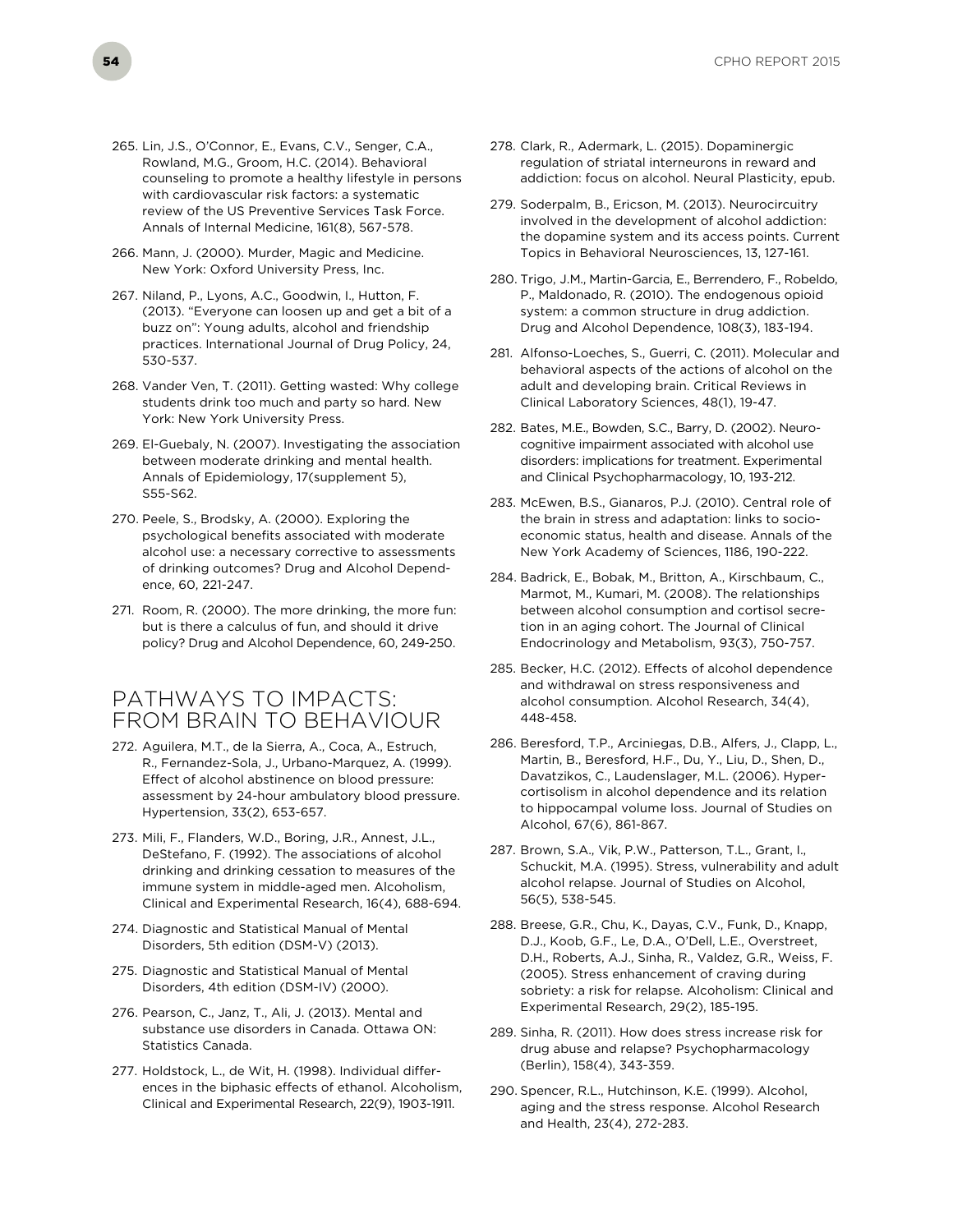- 291. Zhou, Y., Kreek, M.J. (2014). Alcohol: a stimulant activating brain stress response systems with persistent neuroadaptation. Neuropharmacology, 87, 51-58.
- 292. McCarthy, D.M., Niculete, M.E., Treloar, H.R., Morris, D.H., Bartholow, B.D. (2012). Acute alcohol effects on impulsivity: associations with drinking and drinking behavior. Addiction, 107(12), 2109-2114.
- 293. Townshend, J.M., Kambouropoulus, N., Griffin, A., Hunt, F.J., Milani, R.M. (2014). Binge drinking, reflection impulsivity and unplanned sexual behavior: impaired decision-making in young social drinkers. Alcoholism, Clinical and Experimental Research, 38(4), 1143-1150.
- 294. Weafer, J., Fillmore, M.T. (2012). Acute tolerance to alcohol impairment of behavioral and cognitive mechanisms related to driving: drinking and driving on the descending limb. Psychopharmacoloy, 220, 679-706.
- 295. Cashell-Smith, M.L., Connor, J.L., Kypri, K. (2007). Harmful effects of alcohol on sexual behaviour in a New Zealand university community. Drug and Alcohol Review, 26(6), 645-651.
- 296. Girard, A.L., Senn, C.Y. (2008). The role of the new "date rape drugs" in attributions about date rape. Journal of Interpersonal Violence, 23(1), 3-20.
- 297. McCauley, J.L., Calhoun, K.S., Gidycz, C.A. (2010). Binge drinking and rape: a prospective examination of college women with a history of previous sexual victimization. Journal of Interpersonal Violence, 25(9), 1655-1668.
- 298. Testa, M., Livingston, J.A. (2009). Alcohol consumption and women's vulnerability to sexual victimization: can reducing women's drinking prevent rape? Substance Use and Misuse, 44(9-10), 1349-1376.
- 299. Lindgren, K.P., Pantalone, D.W., Lewis, M.A., George, W.H. (2009). College students' perceptions about alcohol and consensual sexual behavior: alcohol leads to sex. Journal of Drug Education, 39(1), 1-21.
- 300.Brevers, D., Noel, X., Hanak, C., Verbanck, P., Kornreich, C. (2015). On the relationship between emotional state and abnormal unfairness sensitivity in alcohol dependence. Frontiers in Psychology, 6, 983.
- 301. Townshend, J.M., Duka, T. (2003). Mixed emotions: alcoholics' impairments in the recognition of specific emotional facial expressions. Neuropsychologia, 41(7), 773-782.
- 302. Uekermann, J., Daum, I. (2008). Social cognition in alcoholism: a link to prefrontal cortex dysfunction? Addiction, 103(5), 726-735.
- 303. Mowbray, O., Quinn, A., Cranford, J.A. (2014). Social networks and alcohol use disorders: findings from a nationally representative sample. The American Journal of Drug and Alcohol Abuse, 40(3), 181-186.
- 304. Schomerus, G., Lucht, M., Holzinger, A., Matschinger, H., Carta, M.G., Angermeyer, M.C. (2011). The stigma of alcohol dependence compared with other mental disorders: a review of population studies. Alcohol and Alcoholism, 46(2), 105-112.
- 305. Leonard, K.E., Eiden, R.D. (2007). Marital and family processes in the context of alcohol use and alcohol disorders. Annual Review of Clinical Psychology, 3, 285-310.
- 306. Homish, G.G., Leonard, K.E., Kozlowski, L.T., Cornelius, J.R. (2009). The longitudinal association between multiple substance use discrepancies and marital satisfaction. Addiction, 104(7), 1201-1209.
- 307. Leonard, K.E., Smith, P.H., Homish, G.G. (2014). Concordant and discordant alcohol, tobacco and marijuana use as predictors of marital dissolution. Psychology of Addictive Behaviors, 28(3), 780-89.
- 308. Salom, C.L., Williams, G.M., Najman, J.M., Alati, R. (2015). Substance use and mental health disorders are linked to different forms of intimate partner violence victimisation. Drug and Alcohol Dependence, 151, 121-127.
- 309. Cooper, M.L. (2002). Alcohol use and risky sexual behavior among college students and youth: evaluating the evidence. Journal of Studies on Alcohol, 14, 101-117.
- 310. Giancola, P.R., Josephs, R.A., Parrott, D.J., Duke, A.A. (2010). Alcohol myopia revisited: clarifying aggression and other acts of disinhibition through a distorted lens. Perspective on Psychological Science, 5(3), 265-278.
- 311. Kiss, L., Schraiber, L.B., Hossain, M., Watts, C., Zimmerman, C. (2015). The link between community-based violence and intimate partner violence: the effect of crime and male aggression on intimate partner violence against women. Prevention Science, 16(6), 881-889.
- 312. Leonard, K.E. (2005). Alcohol and intimate partner violence: when can we say that heavy drinking is a contributing cause of violence? Addiction, 100(4), 422-425.
- 313. Sayette, M.A., Wilson, G.T., Elias, M.J. (1993). Alcohol and aggression: a social information processing analysis. Journal of Studies on Alcohol, 54(4), 399-407.
- 314. Crane, C.A., Godleski, S.A., Przybyla, S.M., Schlauch, R.C., Testa, M. (2015). The proximal effects of acute alcohol consumption on male-to-female aggression: a meta-analytic review of the experimental literature. Trauma, Violence and Abuse, epub.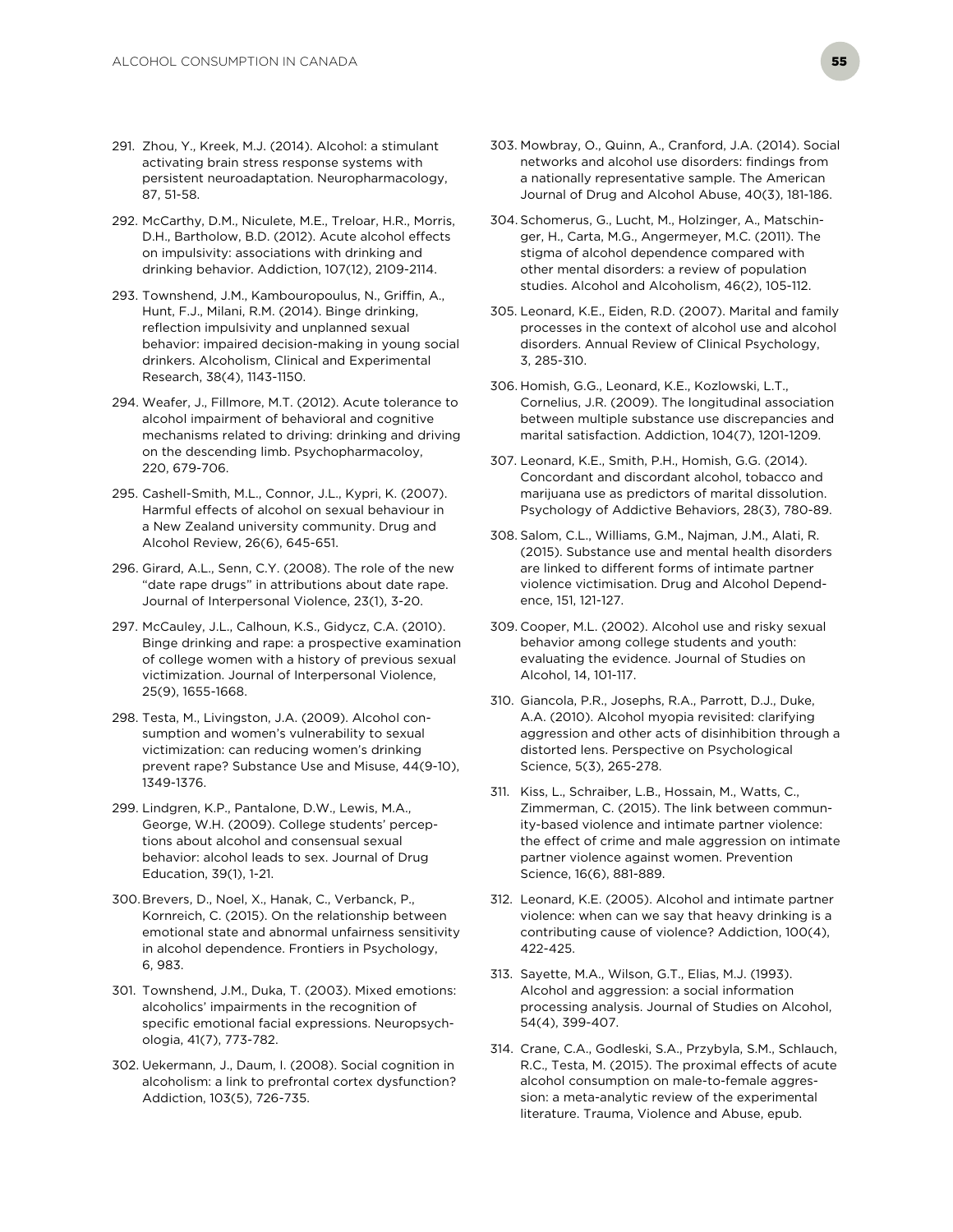315. Charlton, S.G., Starkey, N.J. (2015). Driving while drinking: performance impairments resulting from social drinking. Accident Analysis and Prevention,

74, 210-217.

- 316. Agius, P., Taft, A., Hemphill, S., Toumbourou, J., McMorris, B. (2013). Excessive alcohol use and its association with risky sexual behaviour: a cross-sectional analysis of data from Victorian secondary school students. Australian and New Zealand Journal of Public Health, 37(1), 76-82.
- 317. Devries, K.M., Child, J.C., Bacchus, L.J., Mak, J., Falder, G., Graham, K., Watts, C., Heise, L. (2014). Intimate partner violence victimization and alcohol consumption in women: a systematic review and meta-analysis. Addiction, 109(3), 379-391.
- 318. Coffin, P.O., Galea, S., Ahern, J., Leon, A.C., Vlahov, D., Tardiff, K. (2003). Opiates, cocaine and alcohol combinations in accidental drug overdose deaths in New York City , 1990-1998. Addiction, 98(6), 739-747.
- 319. Fillmore, M.T., Vogel-Sprott, M. (1995). Behavioral effects of alcohol in novice and experienced drinkers: alcohol expectancies and impairment. Psychopharmacology (Berlin), 122(2), 175-181.
- 320. Flack Jr, W.F., Daubman, K.A., Caron, M.L., Asadorian, J.A., D'Aureli, N.R., Gigliotti, S.N., Hall, A.T., Kiser, S., Stine, E.R. (2007). Risk factors and consequences of unwanted sex among university students: hooking up, alcohol and stress response. Journal of Interpersonal Violence, 22(2), 139-157.
- 321. Harrison, E.L.R., Fillmore, M.T. (2011). Alcohol and distraction interact to impair driving performance. Drug and Alcohol Dependence, 117, 31-37.
- 322. Lewis, B., Hoffman, L.A., Nixon, S.J. (2014). Sex differences in drug use among polysubstance users. Drug and Alcohol Dependence, 145(1), 127-133.
- 323. Livingston, J.A., Testa, M., Windle, M., Bay-Cheng, L.Y. (2015). Sexual risk at first coitus: does alcohol make a difference? Journal of Adolescence, 43, 145-158.
- 324. Moss, H.B., Chen, C.M., Yi, H. (2014). Early adolescent patterns of alcohol, cigarettes and marijuana polysubstance use and young adult substance use outcomes in a nationally representative sample. Drug and Alcohol Dependence, 136(1), 51-62.
- 325. Shuper, P.A., Neumann, M., Kanteres, F., Baliunas, D., Joharchi, N., Rehm, J. (2010). Causal considerations on alcohol and HIV/AIDS – a systematic review. Alcohol and Alcoholism, 45(2), 159-166.
- 326. Trenz, R.C., Schere, M., Harrell, P., Zur, J., Sinha, A., Latimer, W. (2012). Early onset drug and polysubstance use as predictors of injection drug use among adult drug users. Addictive Behaviors, 37(4), 367-372.

327. Vester, J., Roth, T. (2012). Drivers can poorly predict their own driving impairment: a comparison between measurements of subjective and objective driving quality. Psychopharmacology, 219, 775-781.

# INFLUENCING FACTORS

- 328. Public Health Agency of Canada (2011). What determines health? http://www.phac-aspc.gc.ca/ ph-sp/determinants/index-eng.php#key\_ determinants.
- 329. World Health Organization. Health Impact Assessment: The determinants of health. http://www.who. int/hia/evidence/doh/en/
- 330. McGovern, P.E. (2010). Uncorking the past: the quest for wine, beer and other alcoholic beverages. Oakland, California: University of California Press.
- 331. Room, R. (1997). Alcohol, the individual and society: what history teaches us. Addiction, 92 (suppl 1), S7-11.
- 332. Miron, J.A., Zweibel, J. (1991). Alcohol consumption during prohibition. The American Economic Review, 81(2), 242-247.
- 333. Doll R. (1998). The benefit of alcohol in moderation. Drug and Alcohol Review, 17, 353–63.
- 334. Fortney, J., Mukherjee, S., Curran, G., Fortney, S., Han, X., Booth, B.M. (2004). Factors associated with perceived stigma for alcohol use and treatment among at-risk drinkers. The Journal of Behavioral Health Services and Research, 31(4), 418-429.
- 335. Keyes, K.M., Hatzenbuehler, M.L., McLaughlin, K.A., Link, B., Olfson, M., Grant, B.F., Hasin, D. (2010). Stigma and treatment for alcohol disorders in the United States. American Journal of Epidemiology, 172(12), 1364-1372.
- 336. Romo, L.K. (2012). 'Above the influence': how college students communicate about the healthy deviance of alcohol abstinence. Health Communication, 27(7), 672-681.
- 337. Room, R. (2005). Stigma, social inequality and alcohol and drug use. Drug and Alcohol Review, 24(2), 143-155.
- 338. Romo, L.K., Dinsmore, D.R., Watterson, T.C. (2015). 'Coming out' as an alcoholic: how former problem drinkers negotiate disclosure of their nondrinking identity. Health Communication, epub.
- 339. Kerridge, B.T. Khan, M.R., Rehm, J., Sapkota, A. (2014). Terrorism, civil war and related violence and substance use disorder morbidity and mortality: a global analysis. Journal of Epidemiology and Global Health, 4(1), 61-72.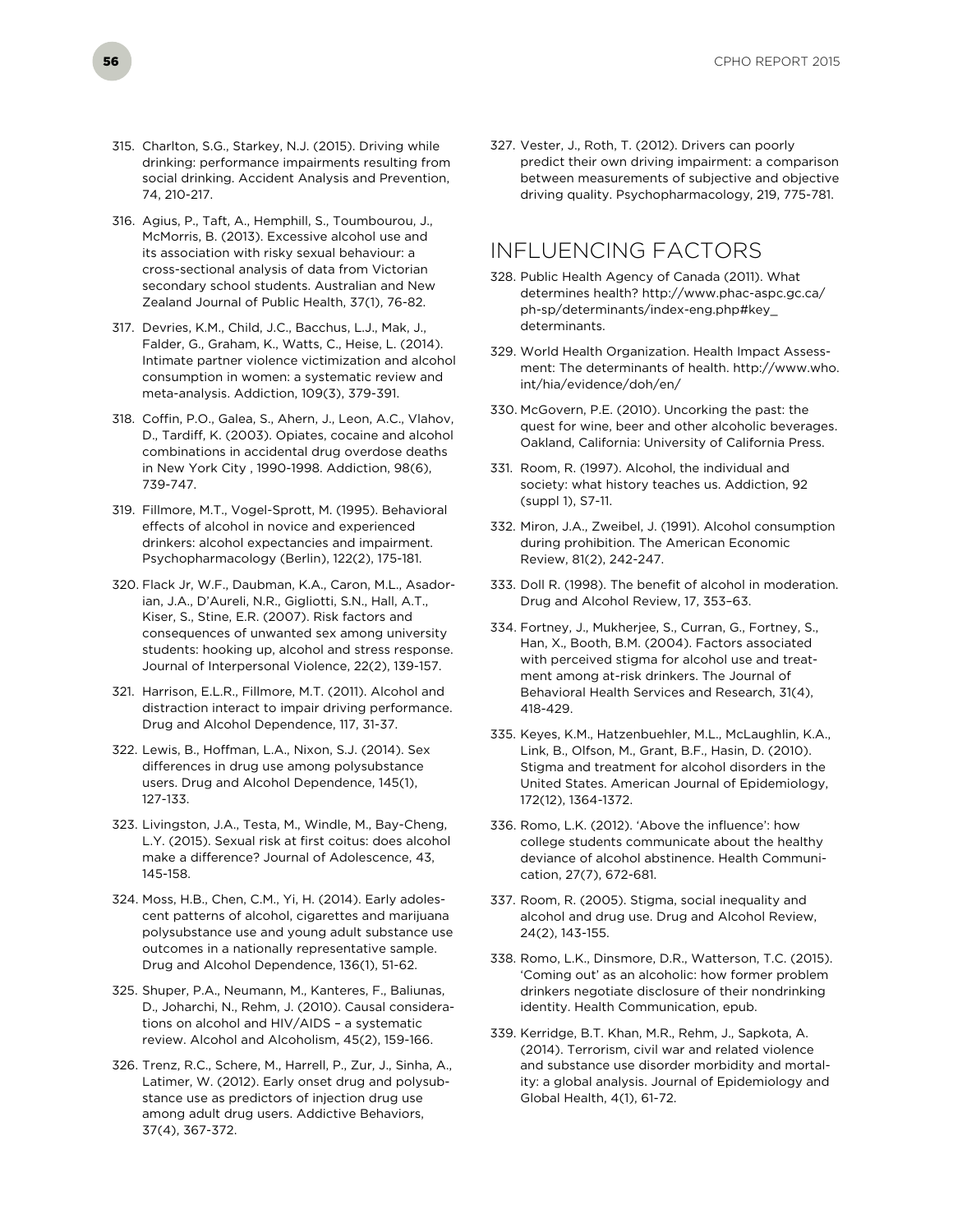- 340. Pacula, R.L. (2011). Substance use and recessions: what can be learned from economic analyses of alcohol? The International Journal on Drug Policy, 22(5), 326-334.
- 341. Vlahov, D., Galea, S., Ahern, J., Resnick, H., Boscarino, J.A., Gold, J., Bucuvalas, M., Kilpatrick, D. (2004). Consumption of cigarettes, alcohol and marijuana among New York City residents six months after the September 11 terrorist attacks. The American Journal of Drug and Alcohol Abuse, 30(2), 385-407.
- 342. OECD (2015). Tackling harmful alcohol use: Economics and public health policy. OECD Publishing.
- 343. Batel, P. (2011). Changing alcohol abuse patterns. La Revue du praticien, 61(10), 1364-1368.
- 344. Beck, F., Richard, J.B. (2014). Alcohol use in France. La Presse Médicale, 43(10 pt 1), 1067-1079.
- 345. Office for National Statistics (2015). Adult Drinking Habits in Great Britain, 2013.
- 346. Paradis, C., Demers, A., Picard, E. (2010). Alcohol consumption: a different kind of Canadian mosaic. Canadian Journal of Public Health, 101(4), 275-280.
- 347. Statistics Canada. (2015). Table 105-0501 Health indicator profile, annual estimates, by age group and sex, Canada, provinces, territories, health regions (2013 boundaries) and peer groups (occasional) [Data File]. Retrieved on January 4, 2016, http://www5.statcan.gc.ca/cansim/ a26?lang=eng&retrLang=eng&id=1050501& pattern=&csid.
- 348. Cooper, M.L. (1994). Motivations for alcohol use among adolescents: Development and validation of a four-factor model. Psychological Assessment, 6, 117–128.
- 349. Foster, D.W. (2014). Drinking identity as a mediator of the relationship between drinking motives and weekly alcohol consumption among heavy drinking undergraduate students. Addictive Behaviors, 39(12), 1811-1815.
- 350. Foster, D.W., Neighbors, C., Prokhorov, A. (2014). Drinking motives as moderators of the effect of ambivalence on drinking and alcohol-related problems. Addictive Behaviors, 39(1), 133-139.
- 351. Carpenter, K.M., Hassin, D.S. (1999). Drinking to cope with negative affect and DSM-IV alcohol use disorders: a test of three alternative explanations. Journal of Studies on Alcohol and Drugs, 60(5), 694-704.
- 352. Beirness, D.J. (1987). Self-estimates of blood alcohol concentration in drink-driving context. Drug and Alcohol Dependence, 19, 79-90.
- 353. Cromer, J.R., Cromer, J.A., Maruff, P., Snyder, P.J. (2010). Perception of alcohol intoxication shows acute tolerance while executive functions remain impaired. Experimental and Clinical Psychopharmacology, 18, 329-359.
- 354. Northcote, J. (2011). Young adults' decision making surrounding heavy drinking: a multi-staged model of planned behaviour. Social Science and Medicine, 72(12), 2020-2025.
- 355. Fatseas, M., Serre, F., Alexandre, J.M., Debrabant, R., Auriacombe, M., Swendsen, J. (2015) Craving and substance use among patients with alcohol, tobacco, cannabis or heroin addiction : a comparison of substance- and person-specific cues. Addiction, epub.
- 356. Wells, S., Mihic, L., Tremblay, P.F., Graham, K., Demers, A. (2008). Where, with whom, and how much alcohol is consumed on drinking events involving aggression? Event-level associations in a Canadian national survey of university students. Alcoholism, Clinical and Experimental Research, 3293), 522-533.
- 357. King, A.C., Houle, T., de Wit, H., Holdstock, L., Schuster, A. (2002). Biphasic alcohol response differs in heavy versus light drinkers. Alcoholism, Clinical and Experimental Research, 26(6), 827-835.
- 358. King, A.C., de Wit, H., McNamara, P.J., Cao, D. (2011). Rewarding, stimulant and sedative alcohol responses and relationship to future binge drinking. Archives of General Psychiatry, 68(4), 389-399.
- 359. King, A.C., McNamara, P.J., Hasin, D.S., Cao, D. (2014). Alcohol challenge responses predict future alcohol use disorder symptoms: a 6-year prospective study. Biological Psychiatry, 75(10), 798-806.
- 360. Clapp, J., Reed, M., Holmes, M., Lange, J., Voas, R. (2006). Drunk in public, drunk in private: The relationship between college students, drinking environments and alcohol consumption. American Journal of Drug Alcohol Abuse, 32, 275–285.
- 361. Cosper, R., Okraru, I., Neuman, B. (1987). Tavern going in Canada: A national survey of regulars at public drinking establishments. Journal of Studies on Alcohol, 48, 252–259.
- 362. Paradis, C., Demers, A., Nadeau, L., Pircard, E. (2011). Parenthood, alcohol intake and drinking contexts: occario furem facit. Journal of Studies on Alcohol and Drugs, 72(2), 259-269.
- 363. Single, E., Wortley, S. (1993). Drinking in various settings as it relates to demographic variables and level of consumption: Findings from a national survey in Canada. Journal of Studies on Alcohol and Drugs, 54, 590–599.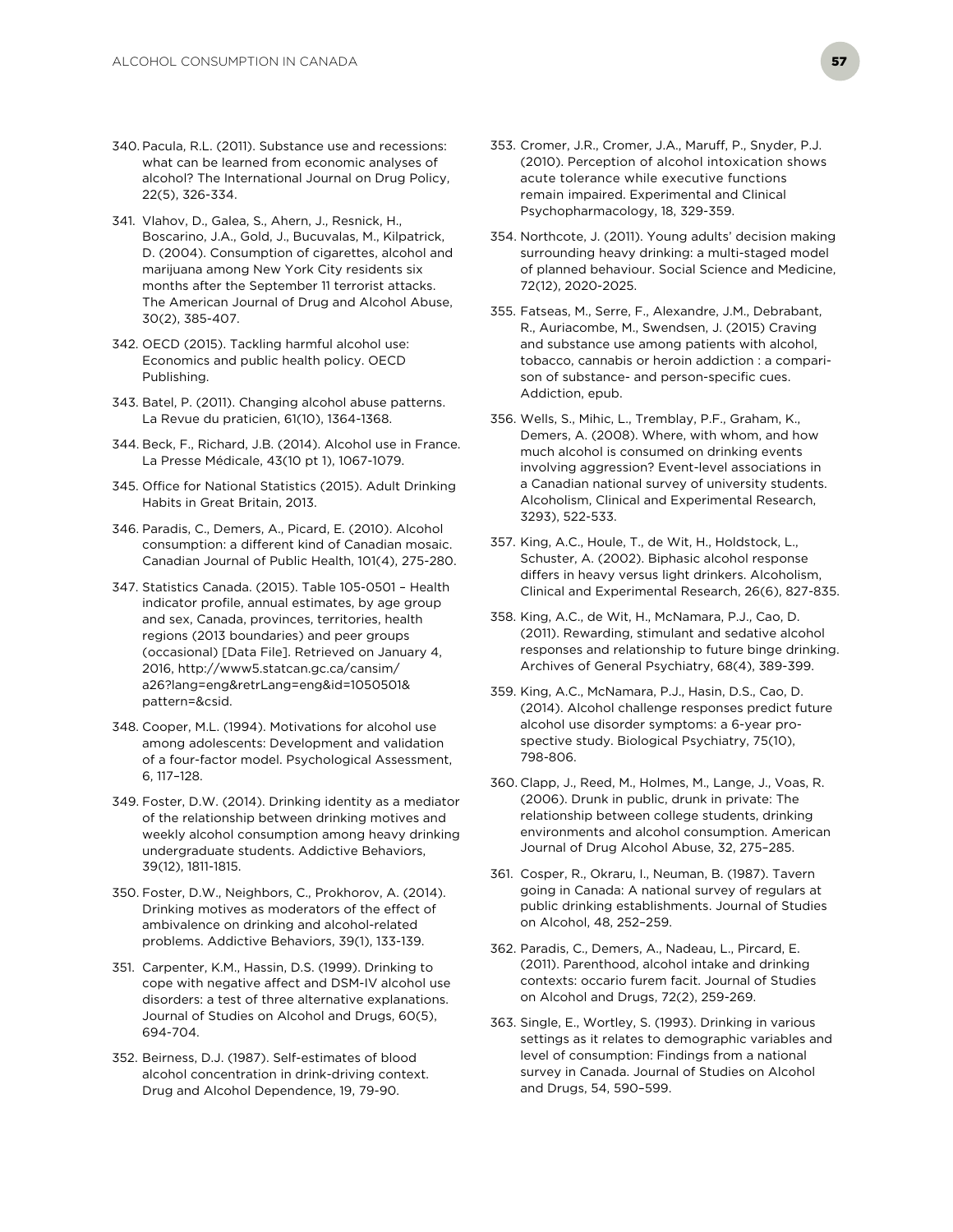- 364. Paradis, C. (2011). Parenthood, drinking locations and heavy drinking. Social Science and Medicine, 72(8), 1258-1265.
- 365. Kypri, K., PAschall, M.J., Langley, J.D., Baxter, J., Bourdeau, B. (2010). The role of drinking locations in university student drinking: findings from a national web-based survey. Drug and Alcohol Dependence, 111(1-2), 38-43.
- 366. Demers, A., Kairouz, S., Adlaf, E.M., Gliksman, L., Newton-Taylor, B., Marchand, A. (2002). Multilevel analysis of situational drinking among Canadian undergraduates. Social Science and Medicine, 55(3), 415-424.
- 367. Kairouz, S., Greenfield, T.K. (2007). A comparative multi-level analysis of contextual drinking in American and Canadian adults. Addiction, 102(1), 71-80.
- 368. Delucchi, K.L., Matzger, H., Weisner, C. (2008). Alcohol in emerging adulthood: 7-year study of problem and dependent drinkers. Addictive Behaviors, 33(1), 134-142.
- 369. Mushtaq, R., Shoib, S., Shah, T., Mushtaq, S. (2014). Relationship between loneliness, psychiatric disorders and physical health? A review on the psychological aspects of loneliness. Journal of Clinical and Diagnostic Research, 8(9), WE01-4.
- 370. Hagihara, A., Tarumi, K., Nobutomo, K. (2003). Positive and negative effects of social support on the relationship between work stress and alcohol consumption. Journal of Studies on Alcohol, 64(6), 874-883.
- 371. Hussong, A.M. (2003). Further refining the stress-coping model of alcohol involvement. Addictive Behaviors, 28, 1515-1522.
- 372. Peirce, R.S., Frone, M.R., Russell, M., Cooper, M.L. (1996). Financial stress, social support and alcohol involvement: a longitudinal test of the buffering hypothesis in a general population survey. Health Psychology, 15, 38-47.
- 373. Steptoe, A., Wardle, J., Pollard, T.M., Canaan, L., Davies, G.J. (1996). Stress, social support and health-related behavior: a study of smoking, alcohol consumption and physical exercise. Journal of Psychosomatic Research, 41(2), 171-180.
- 374. Liu, X.C., Keyes, K.M., Li, G. (2014). Work stress and alcohol consumption among adolescents: moderation by family and peer influences. BMC Public Health, 14, 1303.
- 375. Bacharach, S.B., Bamberger, P.A., Sonnenstuhl, W.J., Vashdi, D. (2004). Retirement, risky alcohol consumption and drinking problems among blue-collar workers. Journal of Studies on Alcohol, 65(4), 537-545.
- 376. Bamberger, P.A. (2014). Winding down and boozing up: the complex link between retirement and alcohol misuse. Working, Aging and Retirement, 1(1), 92-111.
- 377. Bergen, H.A., Martin, G., Roeger, L., Allison, S. (2005). Perceived academic performance and alcohol, tobacco and marijuana use: longitudinal relationships in young community adolescents. Addictive Behaviors, 30(8), 1563-1573.
- 378. Cox, R.G., Zhang, L., Johnson, W.D., Bender, D.R. (2007). Academic performance and substance use: findings from a state survey of public high school students. The Journal of School Health, 77(3), 109-115.
- 379. Crum, R.M., Anthony, J.C. (2000). Educational level and risk for alcohol abuse and dependence: differences by race-ethnicity. Ethnicity and Disease, 10(1), 39-52.
- 380. Crum, R.M., Bucholz, K.K., Helzer, J.E., Anthony, J.C. (1992). The risk of alcohol abuse and dependence in adulthood: the association with educational level. American Journal of Epidemiology, 135(9), 989-999.
- 381. Crum, R.M., Helzer, J.E., Anthony, J.C. (1993). Level of education and alcohol abuse and dependence in adulthood: a further inquiry. American Journal of Public Health, 83(6), 830-837.
- 382. Crum R.M., Juon, H.S., Green, K.M., Roberston, J., Fothergill, K., Ensminger, M. (2006). Educational achievement and early school behavior as predictors of alcohol use: 35 year follow-up of the Woodlawn Study. Journal of Studies on Alcohol, 67(1), 75-85.
- 383. De Goeij, M.C., Suhrcke, M., Toffolutti, V., van de Mheen, D., Shoenmakers, T.M., Kunst, A.E. (2015). How economic crises affect alcohol consumption and alcohol-related health problems: a realist systematic review. Social Science and Medicine, 131, 131-146.
- 384. Dewey, J. (1999). Reviewing the relationship between school factors and substance use for elementary, middle and high school students. The Journal of Primary Prevention, 19, 177-225.
- 385. Diego, M.A., Field, T.M., Sanders, C.E. (2003). Academic performance, popularity and depression predict adolescent substance use. Adolescence, 38(149), 35-42.
- 386. Ferreira, M.P., Weems, M.K. (2008). Alcohol consumption by aging adults in the United States: health benefits and detriments. Journal of the American Dietetic Association, 108(10), 1668-1676.
- 387. Hallfors, D., Cho, H., Brodish, P.H., Fleweeling, R., Khatapoush, S. (2006). Identifying high school students 'at risk' for substance use and other behavioral problems: implications for prevention. Substance Use and Misuse, 41(1), 1-15.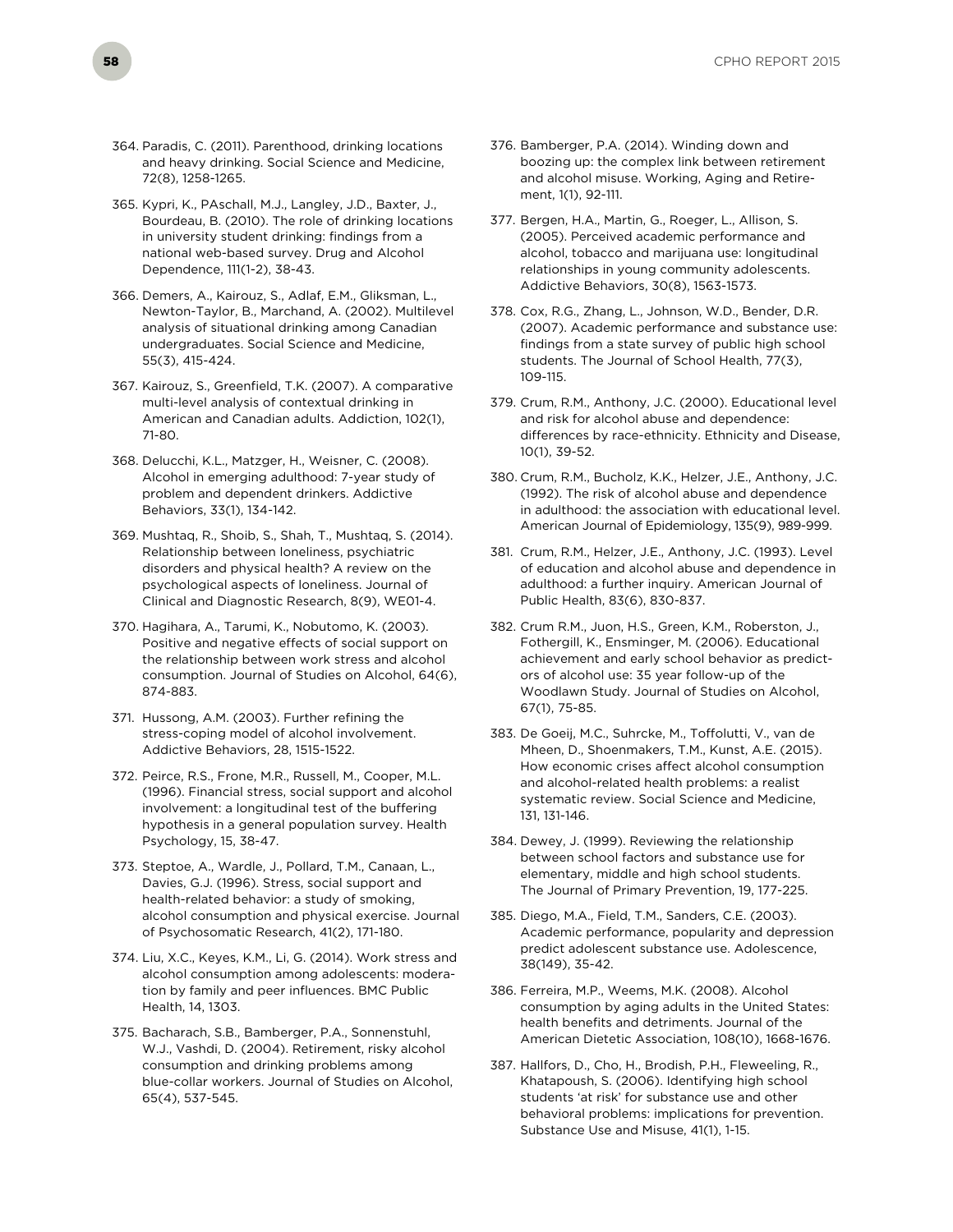- 388. Kalousova, L., Burgard, S.A. (2014). Unemployment, measured and perceived decline of economic resources: contrasting three measures of recessionary hardships and their implications for adopting negative health behaviors. Social Science and Medicine, 106, 28-34.
- 389. Lee, M.R., Chassin, L., MacKinnon, D.P. (2015). Role transitions and young adult maturing out of heavy drinking: evidence for larger effects of marriage among more severe premarriage problem drinkers. Alcoholism, Clinical and Experimental Research, 39(6), 1064-1074.
- 390. Keyes, K.M., Hatzenbuehler, M.L. Hasin, M.S. (2011). Stressful life experiences, alcohol consumption, and alcohol use disorders: the epidemiologic evidence for four main types of stressors. Psychopharmacology (Berlin), 218(1), 1-17.
- 391. Marchand, A. (2008). Alcohol use and misuse: what are the contribution of occupation and work organization conditions? BMC Public Health, 9, 333.
- 392. Marchand, A., Blanc, M.E. (2011). Occupation, work organization conditions, and alcohol misuse in Canada: an 8-year longitudinal study. Substance Use and Misuse, 46(8), 1003-1014.
- 393. Marchand, A., Parent-Lamarch, A., Blanc, M.E. (2011). Work and high-risk alcohol consumption in the Canadian workforce. International Journal of Environmental Research and Public Health, 8(7), 2692-2705.
- 394. Midanik, L.T., Soghikian, K., Ransom, L.J., Tekawa, I.S. (1995). The effect of retirement on mental health and health behaviours: the Kaiser Permanente Retirement Study. The Journals of Gerontology. Series B, Psychological Sciences and Social Sciences, 50(1), S59-S61.
- 395. Power, C., Rodgers, B., Hope, S. (1999). Heavy alcohol consumption and marital status: disentangling the relationship in a national study of young adults. Addiction, 94(1), 1477-1487.
- 396. Richman, J.A., Zlatoper, K.W., Zackula Ehmke, J.L., Rospenda, K.M. (2006). Retirement and drinking outcomes: lingering effects of workplace stress? Addictive Behaviors, 31(5), 767-776.
- 397. Saade, S.L., Marchand, A. (2013). Work organisation conditions, alcohol misuse: the moderating role of personality traits. Work, 44(2), 191-200.
- 398. Sanders, C.E., Field, T.M., Diego, M.A. (2001). Adolescents' academic expectations and achievement. Adolescence, 36(144), 795-802.
- 399. Sutherland, I., Shepherd, J.P. (2001). Social dimensions of adolescent substance use. Addiction, 96(3), 445-458.
- 400.Townsend, L., Flisher, A.J., King, G. (2007). A systematic review of the relationship between high school dropout and substance use. Clinical Child and Family Psychology, 10(4), 295-317.
- 401. Wang, X., Steier, J.B., Gallo, W.T. (2014). The effect of retirement on alcohol consumption: results from the US Health and Retirement Study. European Journal of Public Health, 24(3), 485-489.
- 402. Kumar, V., Kinsella, L.J. (2010). Health brain aging: effect of head injury, alcohol and environmental toxins. Clinics in Geriatric Medicine, 26(1), 29-44.
- 403. Zins, M., Gueguen, A., Kivimaki, M., Singh-Manoux, A., Leclerc, A., Vahtera, J., Westerlund, H., Ferrie, J.E., Goldberg, M. (2011). Effect of retirement on alcohol consumption: longitudinal evidence from the French Gazzel cohort study. PLoS One, 6(10), e26531.
- 404.Aldridge-Gerry, A.A., Roesch, S.C., Villodas, F., McCabe, C., Leung, Q.K., DaCosta, M. (2011). Daily stress and alcohol consumption: Modeling between-person and within-person ethnic variation in coping behavior. Journal of Studies on Alcohol and Drugs, 72 (2011), pp. 125–134.
- 405. Britton, P.C. (2004). The relation of coping strategies to alcohol consumption and alcohol-related consequences in a college sample. Addiction Research and Theory, 12, 103–114.
- 406. Brkic, S., Soderpalm, B., Soderpalm, G.A. (2015). A family history of Type 1 alcoholism differentiates alcohol consumption in high cortisol responders to stress. Pharmacology, Biochemistry, and Behavior, 130, 59-66.
- 407. Cho, S.B., Llaneza, D.C., Adkins, A.E., Cooke, M., Kendler, K.S., Clark, S.L., Dick, D.M. (2015). Patterns of substance use across the first year of college and associated risk factors. Frontiers in Psychiatry, 27(6), 152.
- 408. Cooper, M.L., Russell, M., George, W.H. (1988). Coping, expectancies, and alcohol abuse: A test of social learning formulations. Journal of Abnormal Psychology, 97, 218–230.
- 409. Cooper, M.L., Russell, M., Skinner, J.B., Frone, R., Mudar, P. (1992). Stress and alcohol use: Moderating effects of gender, coping, and alcohol expectancies. Journal of Abnormal Psychology, 101, 139–152.
- 410. Corbin, W.R., Farmer, N.M., Nolen-Hoekesma, S. (2013). Relations among stress, coping strategies, coping motives, alcohol consumption and related problems: a mediated moderation model. Addictive Behaviors, 38(4), 1912-1919.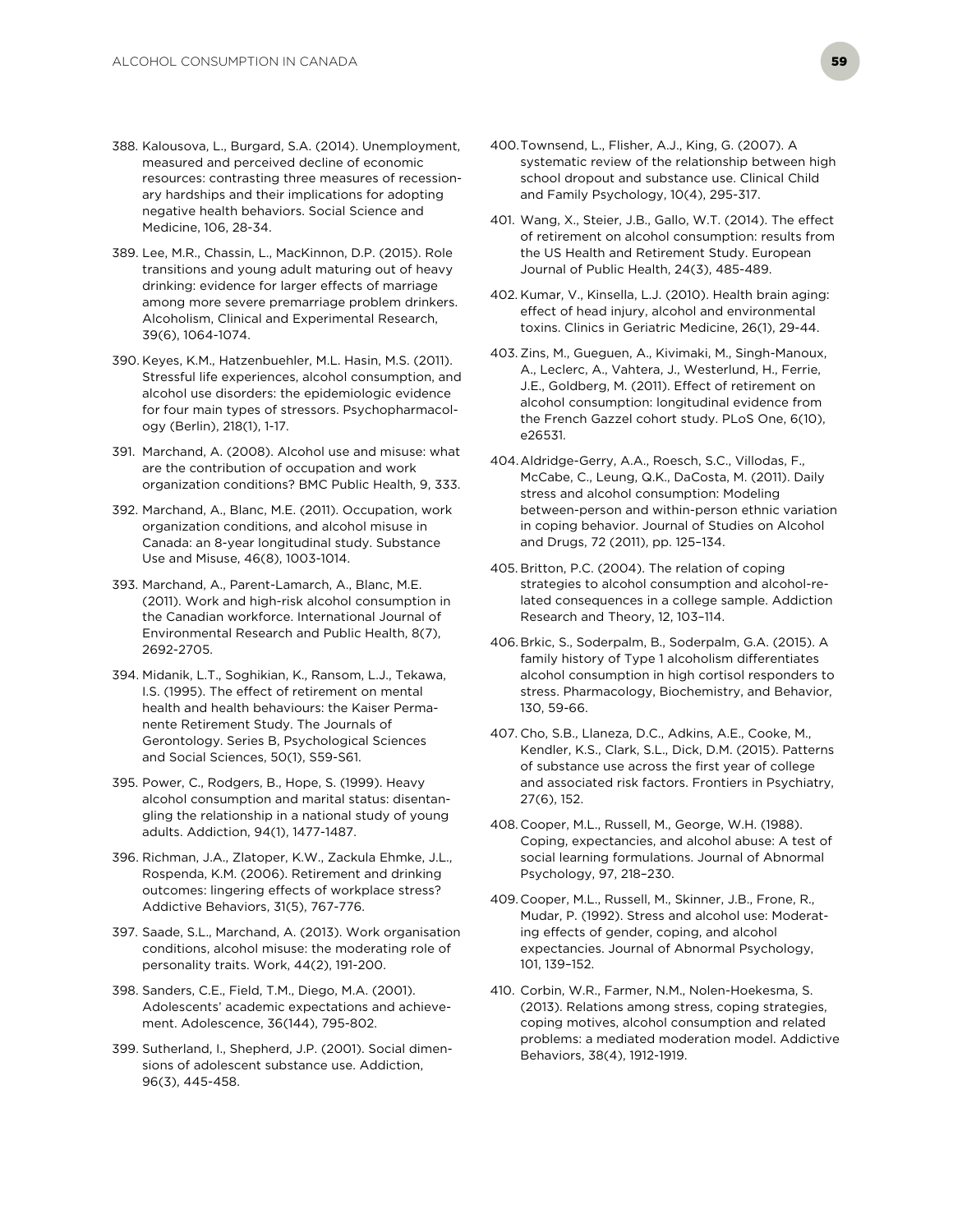- 411. Debell, F., Fear, N.T., Head, M., Batt-Rawden, S., Greenberg, N., Wessely, S., Goodwin, L. (2014). A systematic review of the comorbidity between PTSD and alcohol misuse. Social Psychiatry and Psychiatric Epidemiology, 49(9), 1401-1425.
- 412. De Bellis, M.D. (2002). Developmental traumatology: A contributory mechanism for alcohol and substances use disorders. Psychoneuroendocrinology, 27, 155–170.
- 413. Kuerbis, A., Sacco, P. (2012). The impact of retirement on the drinking patterns of older adults: a review. Addictive Behaviors, 37(5), 587-595.
- 414. Evans, D.M., Dunn, N.J. (1995). Alcohol expectancies, coping responses, and self-efficacy judgments: A replication and extension of Cooper et al.'s 1988 study in a college sample. Journal of Studies on Alcohol, 56, 186–193.
- 415. Gaher, R.M., Simons, J.S., Hahn, A.M., Hofman, N.L., Hansen, J., Buchkoski, J. (2014). An experience sampling study of PTSD and alcohol-related problems. Psychology of Addictive Behaviors, 28(4), 1013-1025.
- 416. Karwacki, S.B., Bradley, J.R. (1996). Coping, drinking motives, goal attainment expectancies and family models in relation to alcohol use among college students. Journal of Drug Education, 26, 243–255.
- 417. Keyes, K.M., Hatzenbuehler, M.L., Grant, B.F., Hasin, D.S. (2012). Stress and alcohol: epidemiologic evidence. Alcohol Research, 34(4), 391-400.
- 418. Kilpatrick, D.G., Acierno, R., Saunders, B., Resnick, H.S., Best, C.L., Schnurr, P.P. (2000). Risk factors for adolescent substance abuse and dependence: Data from a national sample. Journal of Consulting and Clinical Psychology, 68, 19–30.
- 419. Laurent, J., Catanzaro, S.J., Callan, M.K. (1997). Stress, alcohol-related expectancies and coping preferences: A replication with adolescents of the Cooper et al. (1992) model. Journal of Studies on Alcohol, 58, 644–651.
- 420. Leonard, K.E., Rothbard, J.C. (1999). Alcohol and the marriage effect. Journal of Studies on Alcohol. Supplement. 13, 139-146..
- 421. Rohrbach, L.A., Grana, R., Vernberg, E., Sussman, S., Sun, P. (2009). Impact of Hurricane Rita on adolescent substance use. Psychiatry: Interpersonal and Biological Processes, 72, 222–237.
- 422. Spanagel, R., Noori, H.R., Heilig, M. (2014). Stress and alcohol interactions: animal studies and clinical significance. Trends in Neuroscience, 37(4), 219-227.
- 423. Veenstra, M.Y., Lemmens, P.H.H.M., Friesema, I.H.M., Tan, F.E.S., Garretsen, H.F.L., Knottnerus, J.A., Zwietering, P.J. (2007). Coping style mediates impact of stress on alcohol use: A prospective population-based study. Addiction, 102, 1890–1898.
- 424. Virtanen, M., Jokela, M., Nyberg ,S.T., Madsen, I.E., Lallukka, T., Ahola, K., Alfredsson, L., Batty, G.D., Bjorner, J.B., Borritz, M., Burr, H., Casini, A., Clays, E., De Bacquer, D., Dragano, N., Erbel, R., Ferrie, J.E., Fransson, E.I., Hamer, M., Heikkilä, K., Jöckel, K.H., Kittel, F., Knutsson, A., Koskenvuo, M., Ladwig, K.H., Lunau, T., Nielsen, M.L., Nordin, M., Oksanen, T., Pejtersen, J.H., Pentti, J., Rugulies, R., Salo, P., Schupp, J., Siegrist, J., Singh-Manoux, A., Steptoe, A., Suominen, S.B., Theorell, T., Vahtera, J., Wagner, G.G., Westerholm, P.J., Westerlund, H., Kivimäki, M. (2015). Long working hours and alcohol use: systematic review and meta-analysis of published studies and unpublished individual participant data. BMJ, epub.
- 425. De Wit, H., Soderpalm, A.H., Nikolayev, L., Young, E. (2003). Effects of acute social stress on alcohol consumption in healthy subjects. Alcoholism, Clinical and Experimental Research, 27, 1270-1277.
- 426. Miller, P.M., Hersen, M., Eisler, R.M., Hilsman, G. (1974). Effects of social stress on operant drinking of alcoholics and social drinkers. Behaviour Research and Therapy, 12, 67-72.
- 427. Thomas, S.E., Bacon, A.K., Randall, P.K., Brady, K.T., See, R.E. (2011). An acute psychosocial stressor increases drinking in non-treament-seeking alcoholics. Psychopharmacology, 218, 19-28.
- 428. Stranges, S., Wu, T., Dorn, J.M., Freudenheim, J.L., Muti, P., Farinaro, E., Russell, M., Nochajski, T.H., Trevisan, M. (2004). Relationship of alcohol drinking pattern to risk of hypertension: a population-based study. Hypertension, 44(6), 813-819.
- 429. Trevisan, M., Schisterman, E., Mennotti, A., Farchi, G., Conti, S., Risk Factor and Life Expectancy Research Group (2001). Drinking pattern and mortality: the Italian Risk Factor and Life Expectancy pooling project. Annals of Epidemiology, 11(5), 312-319.
- 430. Adams, Z.W., Kaiser, A.J., Lynam, D.R., Charnigo, R.J., Milich, R. (2012). Drinking motives as mediators of the impulsivity-substance use relation: pathways for negative urgency, lack of premeditation, and sensation seeking. Addictive Behaviors, 37(7), 848-855.
- 431. Andrucci, G.L., Archer, R.P. Pancoast, D.L., Gordon, R.A. (1989). The relationship of MMPI and Sensation Seeking Scales to adolescent drug use. Journal of Personality Assessment, 53(2), 253-266.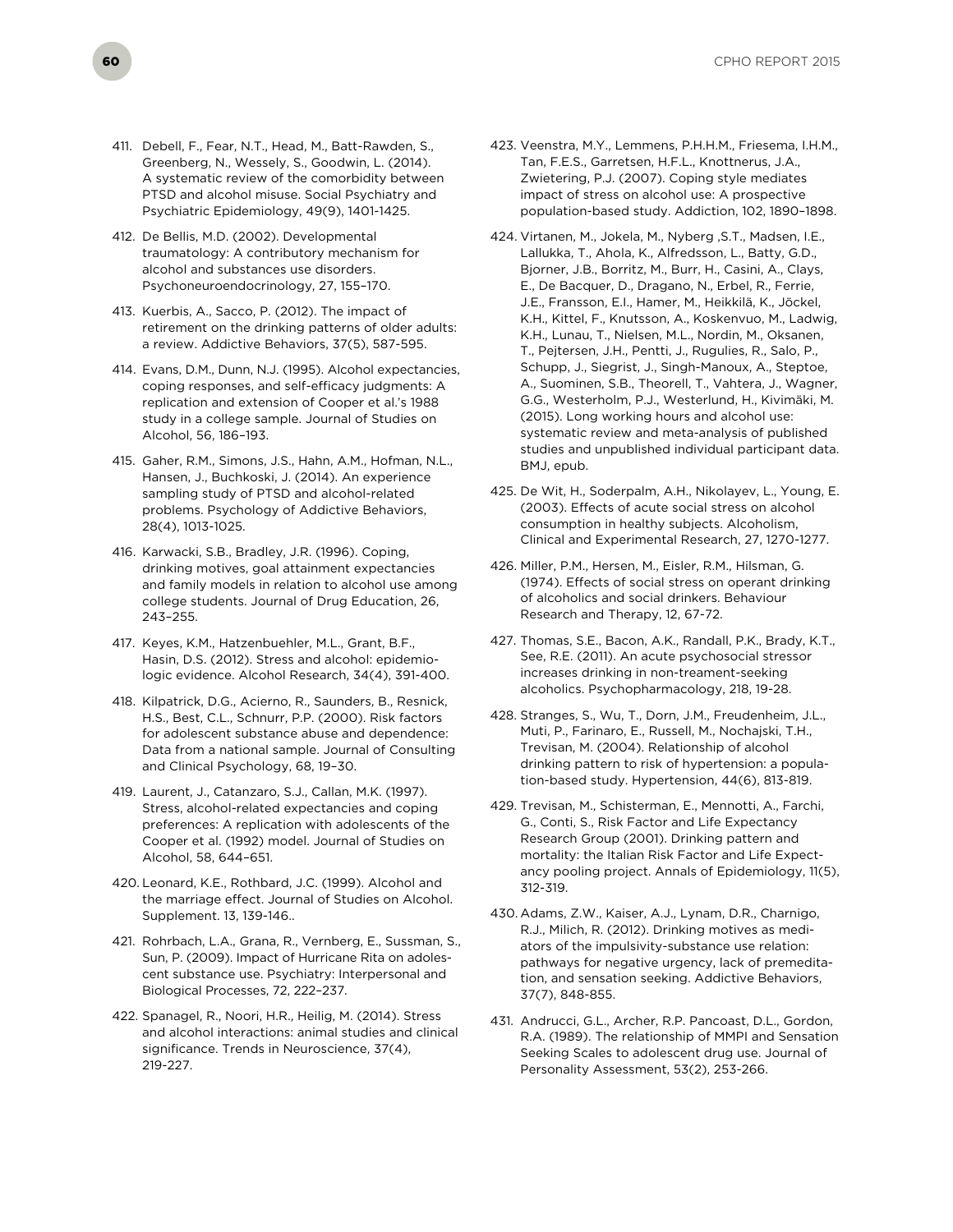- 432. Jaffe, L.T., Archer, R.P. (1987). The prediction of drug use among college students from MMPI, MCMI, and sensation seeking scales. Journal of Personality Assessment, 51(2), 243-253.
- 433. Pedersen, W. (1991). Mental health, sensation seeking and drug use patterns: a longitudinal study. British Journal of Addiction, 86(2), 195-204.
- 434. Puente, C.P., Gonzalez Gutierrez, J.L., Abellan, I.C., Lopez, A.L. (2008). Sensation seeking, attitudes toward drug use, and actual use among adolescents: testing a model for alcohol and ecstasy use. Substance Use and Misuse, 43(11), 1615-1627.
- 435. Yanovitzky, I. (2006). Sensation seeking and alcohol use by college students: examining multiple pathways of effects. Journal of Health Communication, 11(3), 269-280.
- 436. Vlahov, D., Galea, S., Resnick, H., Ahern, J., Boscarino, J.A., Bucuvalas, M., Kilpatrick, D. (2002). Increased use of cigarettes, alcohol, and marijuana among Manhattan, New York, residents after the September 11th terrorist attacks. American Journal of Epidemiology, 155:988–996.
- 437. Edenberg, H.J., Foroud, T. (2014).Genetics of Alcoholism. Handbook of Clinical Neurology, 125, 561-571.
- 438. Enoch, M.A. (2012). The influence of geneenvironment interactions on the development of alcoholism and drug dependence. Current Psychiatry Reports, 14(2), 150-158.
- 439. Foroud, T., Edenberg, H.J., Crabbe, J.C. (2010). Genetic research: who is at risk for alcoholism? Alcohol Research and Health, 33(1/2), 64-75.
- 440.Goldman, D., Oroszi, G., Ducci, F. (2005). The genetics of addictions: uncovering the genes. Nature Reviews. Genetics, 6(7), 521-532.
- 441. Hagele, C., Friedel, E., Kienast, T., Kiefer, F. (2014). How do we 'learn' addiction? Risk factors and mechanisms getting addicted to alcohol. Neuropsychobiology, 70(2), 67-76.
- 442. Iyer-Eimerbrink, P.A., Nurnberger Jr, J.I. (2014). Genetics of alcoholism. Current Psychiatry Reports, 16(12), 518.
- 443. Edenberg, H.J., (2007). The genetics of alcohol metabolism: role of alcohol dehydrogenase and aldehyde dehydrogenase variants. Alcohol Research and Health, 30(1), 5-13.
- 444. Freudenheim, J.L., Ambrosone, C.B., Moysich, K.B., Vena, J.E., Graham, S., Marshall, J.R., Muti, P., Laughlin, R., Nemoto, T., Harty, L.C., Crist, G.A., Chan, A.W., Shields, P.G. (1999). Alcohol dehydrogenase 3 genotype modification of the association of alcohol consumption with breast cancer risk. Cancer Causes Control, 10(5), 369-377.
- 445. Slutske, W.S., Heath, A.C., Madden, P.A., Bucholz, K.K., Statham, D.J., Martin, N.G. (2002). Personality and genetic risk for alcohol dependence. Journal of Abnormal Psychology, 111(1), 124-133.
- 446. Riddihough, G., Zhan, L.M. (2010). What is epigenetics? Science, 330 (6004), 611.
- 447. Krishnan, H.R., Sakharkar, A.J., Teppen, T.L., Berkel, T.D., Pandey, S.C. (2014). The epigenetic landscape of alcoholism. International Review of Neurobiology, 115, 75-116.
- 448. Massart, R., Barnea, R., Dikshtein, Y., Suderman, M., Meir, O., Hallett, M., Kennedy, P., Nestler, E.J., Szyf, M., Yadid, G. (2015) Role of DNA Methylation in the Nucleus Accumbens in Incubation of Cocaine Craving. Journal of Neuroscience, epub.
- 449. Wong, C.C.Y., Mill, J., Fernandes, C. (2011). Drugs and addiction: an introduction to epigenetics. Addiction, 106, 480-489.
- 450. Little, R.E., Streissguth, A.P., Barr, H.M., Herman, C.S. (1980). Decreased birth weight in infants of alcoholic women who abstained during pregnancy. The Journal of Pediatrics, 96, 974-977.
- 451. Ramsay, M. (2010). Genetic and epigenetic insights into fetal alcohol spectrum disorders. Genome Medicine, 2, 27.
- 452. Blaze, J., Asok, A., Roth, T.L. (2015). The long-term impacts of adverse caregiving environments on epigenetic modifications and telomeres. Frontiers in Behavioral Neuroscience, epub.
- 453. Gudsnuk, K., Champagne, F.A. (2011). Epigenetic effects of early developmental experiences. Clinics in Perinatology, 38(4), 703-717.
- 454. Gudsnuk, K., Champagne, F.A. (2012). Epigenetic influence of stress and the social environment. ILAR Journal, 53(34), 279-288.
- 455. Klengel, T., Binder, E.B. (2015). Epigenetics of stress-related psychiatric disorders and gene x environment interactions. Neuron, 86(6), 1343-1357.
- 456. Vaiserman, A.M. (2015). Epigenetic programming by early-life stress: evidence from human populations. Developmental Dynamics, 244(3), 254-265.
- 457. Vickers, M.H. (2014). Early life nutrition, epigenetics and programming of later life disease. Nutrients, 6(6), 2165-2178.
- 458. Dowling, G.J., Weiss, S.R.N., Condon, T.P. (2008). Drugs of abuse and the aging brain. Neuropsychopharmacology, 33, 209-218.
- 459. Meier, P., Seitz, H.K. (2008). Age, alcohol metabolism and liver disease. Current Opinion in Clinical Nutrition and Metabolic Care, 11(1), 21-26.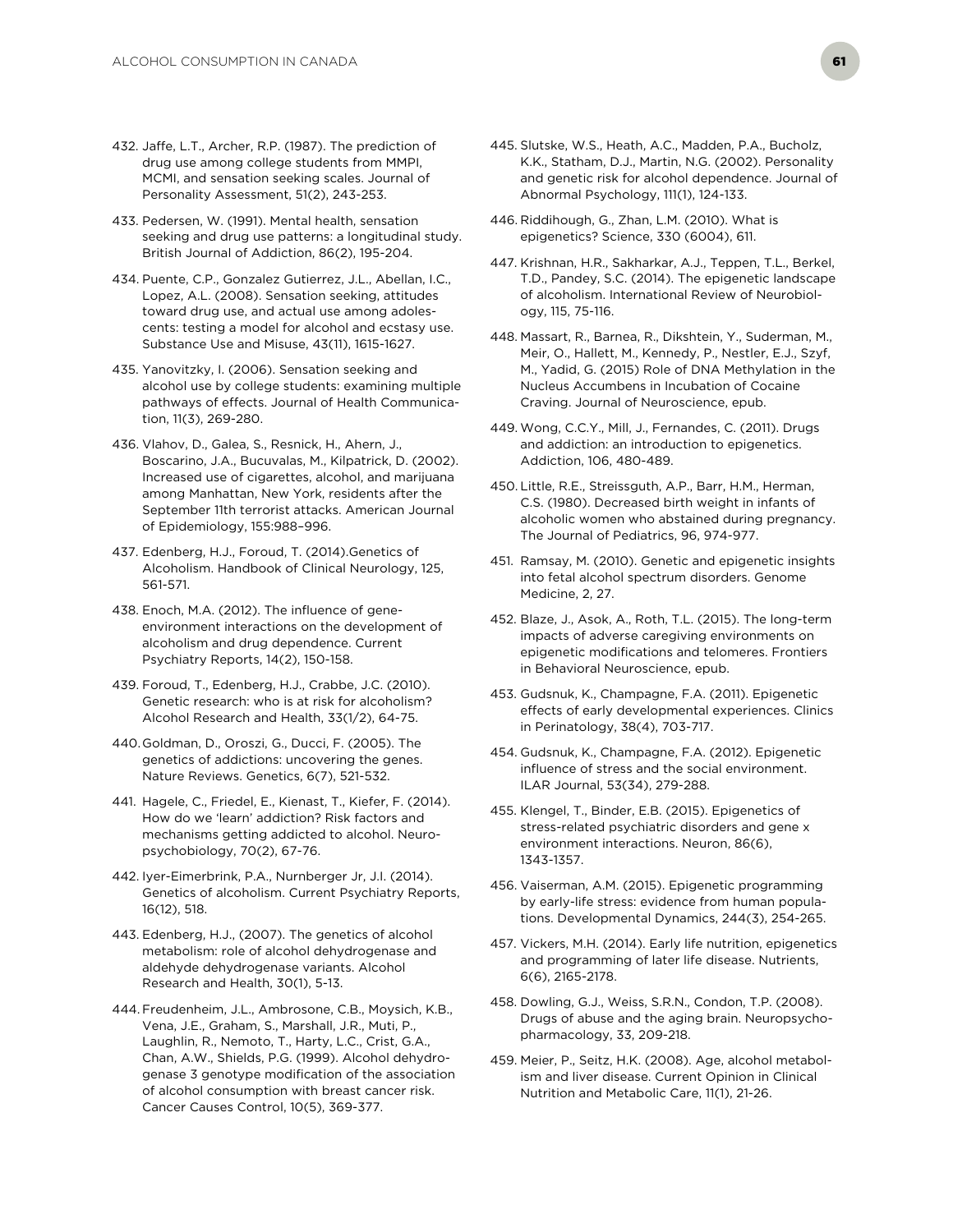- 460.Novier, A., Diaz-Granados, J.L., Matthews, D.B. (2015). Alcohol use across the lifespan: An analysis of adolescent and aged rodent and humans. Pharmacology, Biochemistry, and Behavior, 133, 65-82.
- 461. Oneta, C.M., Pedrosa, M., Ruttimann, S., Russell, R.M., Seitz, H.K. (2001). Age and bioavailability of alcohol. Zeitschrift für Gastroenterologie, 39(9), 783-788.
- 462. Seitz, H.K., Stickel, F. (2007). Alcohol liver disease in the elderly. Clinics in Geriatric Medicine, 23(4), 905-921.
- 463. Smith, J.W. (1995). Medical manifestations of alcoholism in the elderly. The International Journal of Addictions, 30(13-14). 1749-1798.
- 464. Vestal, R.E., McGuire, E.A., Tobin, J.D., Andres, R., Norris, A.H., Mezey, E. (1977). Aging and ethanol metabolism. Clinical Pharmacology and Therapeutics, 21(3), 343-354.
- 465. Moore, A.A., Gould R., Reuben, D.B., Greendale, G.A., Carter, M.K., Zhou, K., Karlamangla, A. (2005). Longitudinal patterns and predictors of alcohol consumption in the United States. American Journal of Public Health, 95(3), 458-465.
- 466. Rogers, J., Wiese, B.S. (2011). Geriatric drinkers: evaluation and treatment for alcohol overuse. BC Medical Journal, 53(7), 353-356.
- 467. Ekstedt, M. Franzen, L.E., Holmqvist, M., Bendtsen, P., Mathiesen, U.L., Bodemar, G., Kechagias, S. (2009). Alcohol consumption is associated with progression of hepatic fibrosis in non-alcohol fatty liver disease. Scandinavian Journal of Gastroenterology, 44(3), 366-374.
- 468. Baum, M.K., Rafie, C., Lai, S., Sales, S., Page, J.B., Campa, A. (2010). Alcohol use accelerates HIV disease progression. AIDS Research and Human Retroviruses, 26(5), 511-518.
- 469. Bhattacharya, R., Shuhart, M.C. (2003). Hepatitis C and alcohol: interactions, outcomes and implications. Journal of Clinical Gastroenterology, 36(3), 242-252.
- 470. Hahn, J.A., Samet, J.H. (2010). Alcohol and HIV disease progression: weighing the evidence. Current HIV/AIDS Reports, 7(4), 226-233.
- 471. Hutchinson, S.J., Bird, S.M., Goldberg, D.J. (2005). Influence of alcohol on the progression of hepatitis C virus infection: a meta-analysis. Clinical Gastroenterology and Hepatology, 3(11), 1150-1159.
- 472. Samet, J.H., Cheng, D.M., Libman, H., Nunes, D.P., Alperen, J.K., Saitz, R. (2007). Alcohol consumption and HIV disease progression. Journal of Acquired Immune Deficiency Syndromes, 46(2), 194-199.
- 473. Wiley, T.E., McCarthy, M., Breidi, L., McCarthy, M., Layden, T.J. (1998). Impact of alcohol on the histological and clinical progression of hepatitis C infection. Hepatology, 28(3), 805-809.
- 474. National Institute on Alcohol Abuse and Alcoholism Harmful interactions: mixing alcohol with medicines: http://pubs.niaaa.nih.gov/publications/ Medicine/Harmful\_Interactions.pdf
- 475. De Jong, F.A., Sparreboom, A., Verweij, J., Mathijssen, R.H. (2008). Lifestyle habits as a contributor to anti-cancer treatment failure. European Journal of Cancer, 44(3), 374-382.
- 476. Kumar, S., Rao, P.S., Earla, R., Kumar, A. (2015). Drug-drug interactions between anti-retroviral therapies and drugs of abuse in HIV systems. Expert Opinion on Drug Metabolism and Toxicology, 11(3), 343-355.
- 477. Statistics Canada (2008). Socio-economic status (SES): http://www.statcan.gc.ca/pub/81-004-x/ def/4068719-eng.htm.
- 478. Bonevski, B., Regan, T., Paul, C., Baker, A.L., Bisquera, A. (2014). Associations between alcohol, smoking, socioeconomic status and comorbidities: evidence from 45 and Up Study. Drug and Alcohol Review, 33(2), 169-176.
- 479. Casswell, S., Pledger, M., Hooper, R. (2003). Socioeconomic status and drinking patterns in young adults. Addiction, 98(5), 601-610.
- 480. Castillo-Carniglia, Á., Kaufman, J.S., Pino, P. (2014). Small area associations between social context and alcohol-attributable mortality in a middle income country. Drug and Alcohol Dependence, 137, 129–36.
- 481. Connolly, S., O'Reilly, D., Rosato, M., Cardwell, C. (2011). Area of residence and alcohol-related mortality risk: a five-year follow-up study. Addiction, 106(1):84–92.
- 482. Erskine, S., Maheswaran, R., Pearson, T., Gleeson, D. (2010). Socioeconomic deprivation, urban–rural location and alcohol-related mortality in England and Wales. BMC Public Health, 10, 99.
- 483. Fothergill, K.E., Ensminger, M.E. (2006). Childhood and adolescent antecedents of drug and alcohol problems: a longitudinal study. Drug and Alcohol Dependence, 82, 61–76.
- 484. Hanson, M.D., Chen, E. (2007). Socioeconomic status and health behaviors in adolescence : a review of the literature. Journal of Behavioral Medicine, 30(3), 363-385.
- 485. Huerta, M.C., Borgonovi, F. (2010). Education, alcohol use and abuse among young adults in Britain. Social Science and Medicine, 71(1), 143-151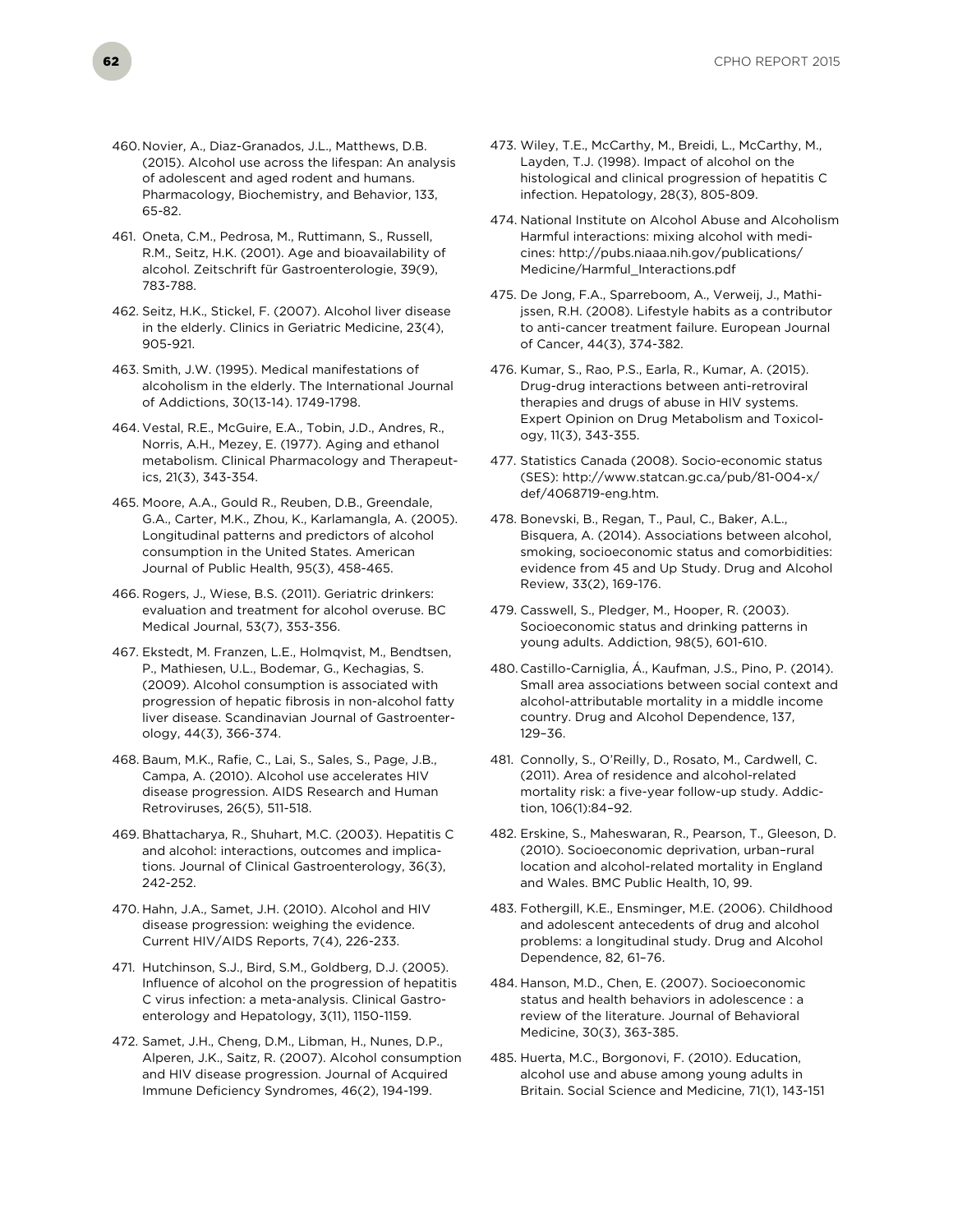- 486. Kendler, K.S., Gardner, C.O., Hickman, M., Heron, J., Macleod, J., Lewis, G., Dick, D.M. (2014). Socioeconomic status and alcohol-related behaviors in mid- to late adolescence in the Avon Longitudinal Study of parents and children. Journal of Studies on Alcohol and Drugs, 75(4), 541-545.
- 487. Lemistra, M., Bennett, N.R., Neudorf, C., Kunst, A., Nannapaneni, U., Warren, L.M., Kershaw, T., Scott, C.R. (2008). A meta-analysis of marijuana and alcohol use by socio-economic status in adolescents aged 10-15 years. Canadian Journal of Public Health, 99(3), 172-177.
- 488. Mulia, N., Karriker-Jaffe, K.J. (2012). Interactive influence of neighbourhood and individual socioeconomic status on alcohol consumption and problems. Alcohol and Alcoholism, 47(2), 178-186.
- 489. Redonnet, B., Chollet, A., Fombonne, E., Bowes, L., Melchior, M. (2012). Tobacco, alcohol, cannabis and other illegal drug use among young adults : the socioeconomic context. Drug and Alcohol Dependence, 121(3), 213-239.
- 490. van Oers JA, Bongers IM, van de Goor LA, Garretsen HF. (1999). Alcohol consumption, alcohol-related problems, problem drinking, and socioeconomic status. Alcohol and Alcoholism, 34, 78–88.
- 491. Grittner, U., Kuntsche, S., Gmel, G., Bloomfield, K. (2013). Alcohol consumption and social inequality at the individual and country levels – results from an international study. European Journal of Public Health, 23(2), 332-339.
- 492. Mäkelä P. (1999). Alcohol-related mortality as a function of socio-economic status. Addiction, 94(6), 867–86.
- 493. Mäkelä P, Paljärvi T. (2008). Do consequences of a given pattern of drinking vary by socioeconomic status? A mortality and hospitalisation follow-up for alcohol-related causes of the Finnish Drinking Habits Surveys. Journal of Epidemiology and Community Health, 62, 728–33.
- 494. Marchand, A., Parent-Lamarche, A., Blanc, M.E. (2011). Work and high-risk alcohol consumption in the Canadian workforce. International Journal of Environmental Research and Public Health, 8(7), 2692-2705.
- 495. Crum, R.M., Muntaner, C., Eaton, W.W., Anthony, J.C. (1995). Occupational stress and the risk of alcohol abuse and dependence. Alcoholism, Clinical and Experimental Research, 19:647–655
- 496. Head, J., Stansfeld, S.A., Siegrist, J. (2004). The psychosocial work environment and alcohol dependence: a prospective study. Occupational and Environmental Medicine, 61, 219–224
- 497. Hemmingsson, T., Lundberg, I. (1998). Work control, work demands, and work social support in relation to alcoholism among young men. Alcoholism, Clinical and Experimental Research, 22, 921–927
- 498. Joensuu, M., Vaananen, A., Koskinen, A., Kivimaki, M., Virtanen, M., Vahtera, J. (2010). Psychosocial work environment and hospital admissions due to mental disorders: a 15-year prospective study of industrial employees. Journal of Affective Disorders, 124, 118–125.
- 499. Moore, S., Grunberg, L., Greenberg, E. (2003). A longitudinal exploration of alcohol use and problems comparing managerial and nonmanagerial men and women. Addictive Behaviors, 28:687–703.
- 500.Ribet, C., Zins, M., Gueguen, A., Bingham, A., Goldberg, M., Ducimetiere, P., Lang, T. (2003). Occupational mobility and risk factors in working men: selection, causality or both? Results from the GAZEL study. Journal of Epidemiology and Community Health, 57, 901–906.
- 501. Rospenda, K.M., Richman, J.A., Wislar, J.S., Flaherty, J.A. (2000). Chronicity of sexual harassment and generalized work-place abuse: effects on drinking outcomes. Addiction, 95, 1805–1820.
- 502. Richman, J.A., Rospenda, K.M., Flaherty, J.A., Freels, S., Zlatoper, K. (2004). Perceived organizational tolerance for workplace harassment and distress and drinking over time [harassment and mental health]. Women and Health, 40, 1–23.
- 503. Rospenda, K.M., Fujishiro, K., Shannon, C.A., Richman, J.A. (2008). Workplace harassment, stress, and drinking behavior over time: gender differences in a national sample. Addictive Behaviors, 33, 964–967.
- 504. Shields, M. (1999). Long working hours and health. Health Reports. Ottawa ON: Statistics Canada.
- 505. Sikora, P., Moore, S., Greenberg, E., Grunberg, L. (2008). Downsizing and alcohol use: a crosslagged longitudinal examination of the spillover hypothesis. Work Stress, 22, 51–68.
- 506. Zins, M., Carle, F., Bugel, I., Leclerc, A., Orio, D.F., Goldberg, M. (1999). Predictors of change in alcohol consumption among Frenchmen of the GAZEL study cohort. Addiction, 94, 385–395.
- 507. Dobson, M.C. (2011). Insecurity, professional sociability and alcohol: Young freelance musicians' perspectives on work and life in the music profession. Psychology of Music, 39(2), 240-260.
- 508. Gronnerod, J.S. (2002). The use of alcohol and cannabis in non-professional rock bands in Finland. Contemporary Drug Problems, 29(2), 417-443.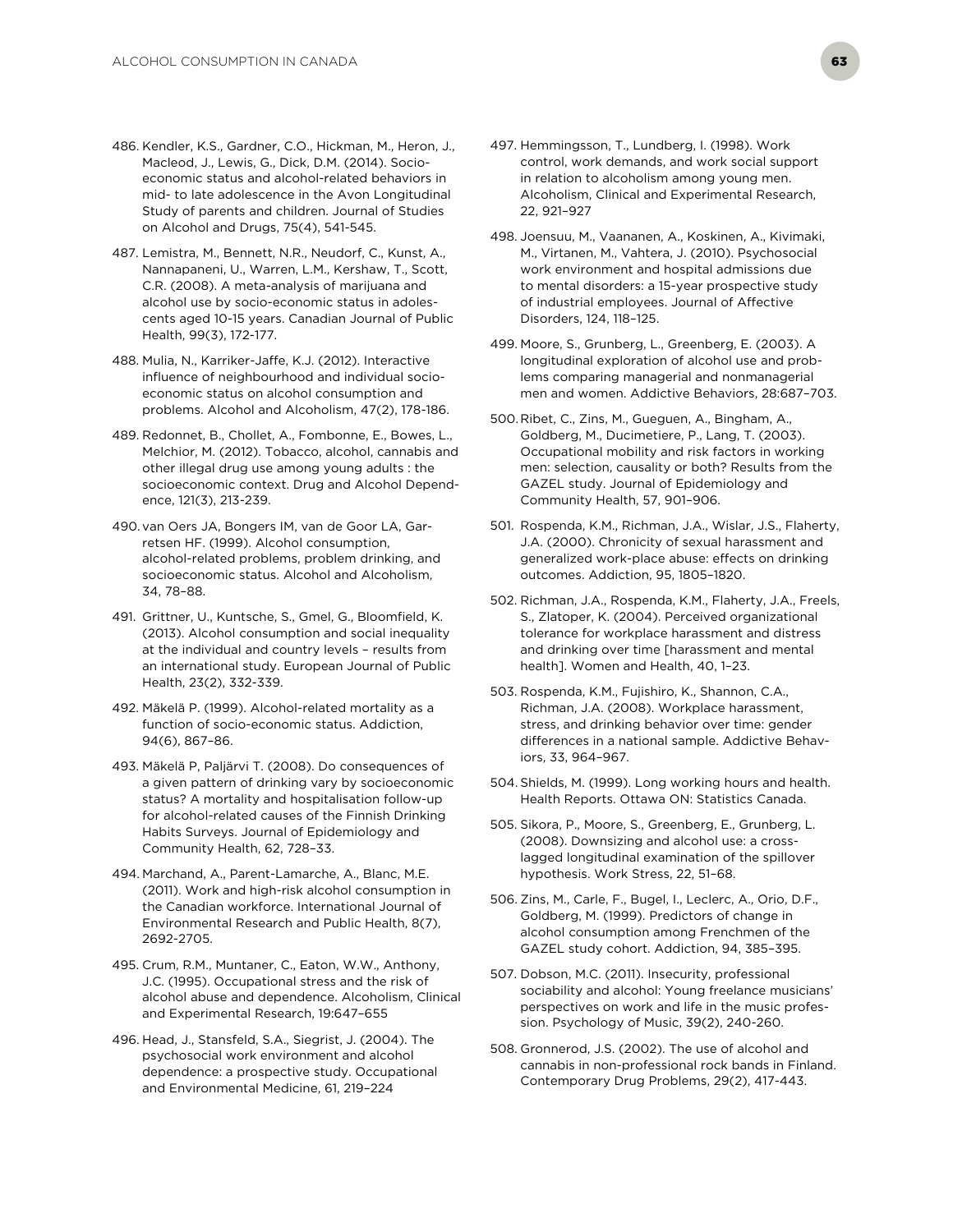- 509. Barry, A.E., Howell, S.M., Riplinger, A., Piazza-Gardner, A.K. (2015). Alcohol use among college athletes: do intercollegiate, club, or intramural student athletes drink differently? Substance Use and Misuse, 50(3), 302-307.
- 510. Cadigan, J.M., Littlefield, A.K., Martens, M.P., Sher, K.J. (2013). Transitions into and out of intercollegiate athletic involvement and risky drinking. Journal of Studies on Alcohol and Drugs, 74(1), 21-29.
- 511. Ford, J.A. (2007). Alcohol use among college students: a comparison of athletes and nonathletes. Substance Use and Misuse, 42(9), 1367-1377
- 512. Leichliter, J.S., Meilman, P.W., Presley, C.A., Cashin, J.R. (1998). Alcohol use and related consequences among students with varying levels of involvement in college athletics. Journal of American College Health, 46(6), 257-262.
- 513. Nelson, T.F., Weschler, H. (2001). Alcohol and college athletes. Medicine and Science in Sports and Exercise, 33(1), 43-47.
- 514. O'Brien, K.S., Ali, A., Cotter, J.D., O`Shea, R.P., Stannard, S. (2007). Hazardous drinking in New Zealand sportspeople: level of sporting participation and drinking motives. Alcohol and Alcoholism, 42(4), 376-382.
- 515. Zhou, J., O`Brien, K.S., Heim, D. (2014). Alcohol consumption in sportspeople : the role of social cohesion, identity and happiness. International Review for the Sociology of Sport, 49(3-4), 278-293.
- 516. Wechsler, H., Davenport, A.E., Dowdall, G.W., Grossman, S.J., Zanakos, S.I. (1997). Binge drinking, tobacco, and illicit drug use and involvement in college athletics : a survey of students at 140 American colleges. Journal of American College Health, 45(5), 195-200.
- 517. Peretti-Watel, P., Guagliardo, V., Verger, P., Pruvost, J., Mignon, P., Obadia, Y. (2003). Sporting activity and drug use: Alcohol, cigarette and cannabis use among elite student athletes. Addiction, 98(9), 1249-1256.
- 518. Yusko, D.A., Buckman, J.F., White, H.R., Pandina, R.J. (2008). Alcohol, tobacco, illicit drugs, and performance enhancers: a comparison of use by college student athletes and nonathletes. Journal of American College Health, 57(3), 281-290.
- 519. Zhou, J., Heim, D. (2014). Sports and spirits: a systematic qualitative review of emergent theories for student-athlete drinking. Alcohol and Alcoholism, 49(6), 604-617.
- 520. Nelson, T.F., Wechsler, H. (2003). School spirits: alcohol and collegiate sports fans. Addictive Behaviors, 28(1), 1-11.
- 521. Mays, D., Depadilla, L., Thompson, N.J., Kushner, H.I., Windle, M. (2010). Sports participation and problem alcohol use: a multi-wave national sample of adolescents. American Journal of Preventive Medicine, 38(5), 491-498.
- 522. Wichstrom, T., Wichstrom, L. (2009). Does sports participation during adolescence prevent later alcohol, tobacco and cannabis use? Addiction, 104(1), 138-149.
- 523. Leri, F., Bruneau, J., Stewart, J. (2003). Understanding polydrug use: review of heroin and cocain co-use. Addiction, 98(1), 7-22.
- 524. Brache, K., Thomas, G., Stockwell, T. (2012). Caffeinated alcoholic beverages in Canada: Prevalence of use, risks and recommended policy responses. Ottawa, ON: Canadian Centre on Substance Abuse.
- 525. Marczinski, C.A. (2015). Can energy drinks increase the desire for more alcohol? Advances in Nutrition, 6(1), 96-101.
- 526. Brache, K., Stockwell, T. (2011). Drinking patterns and risk behaviors associated with combined alcohol and energy drink consumption in college drinkers. Addictive Behaviors, 36(12), 1133-1140.
- 527. Marczinski, C.A., Fillmore, M.T., Henges, A.L., Ramsey, M.A., Young, C.R. (2013). Mixing an energy drink with an alcoholic beverage increases motivation for more alcohol in college students. Alcoholism, Clinical and Experimental Research, 37(2), 276-283.
- 528. O'Brien, M.C., McCoy, T.P., Rhodes, S.D., Wagoner, A., Wolfson, M. (2008). Caffeinated cocktails: energy drink consumption, high-risk drinking, and alcohol-related consequences among college students. Academic Emergency Medicine, 15(5), 453-460.
- 529. Price, R., Hilchey, C., Darredeau, C., Fulton, H., Barrett, S. (2010). Brief communication: Energy drink co-administration is associated with increased reported alcohol ingestion. Drug and Alcohol Review, 29(3), 331–333.
- 530. Thombs, D., O'Mara, R., Tsukamoto, M., Rossheim, M., Weiler, R., Merves, M., Goldberder, B. (2010). Event-level analyses of energy drink consumption and alcohol intoxication in bar patrons. Addictive Behaviours, 35(4), 325–330.
- 531. Ferreira, S., de Mello, M., Pompeia, S., de Souza-Formigoni, M. (2006). Effects of energy drink ingestion on alcohol intoxication. Alcoholism: Clinical and Experimental Research, 30(4), 598–605.
- 532. Marczinski, C.A. (2011). Alcohol mixed with energy drinks: consumption patterns and motivations for use in US college students. International Journal of Environmental Research and Public Health, 8(8), 3232-3245.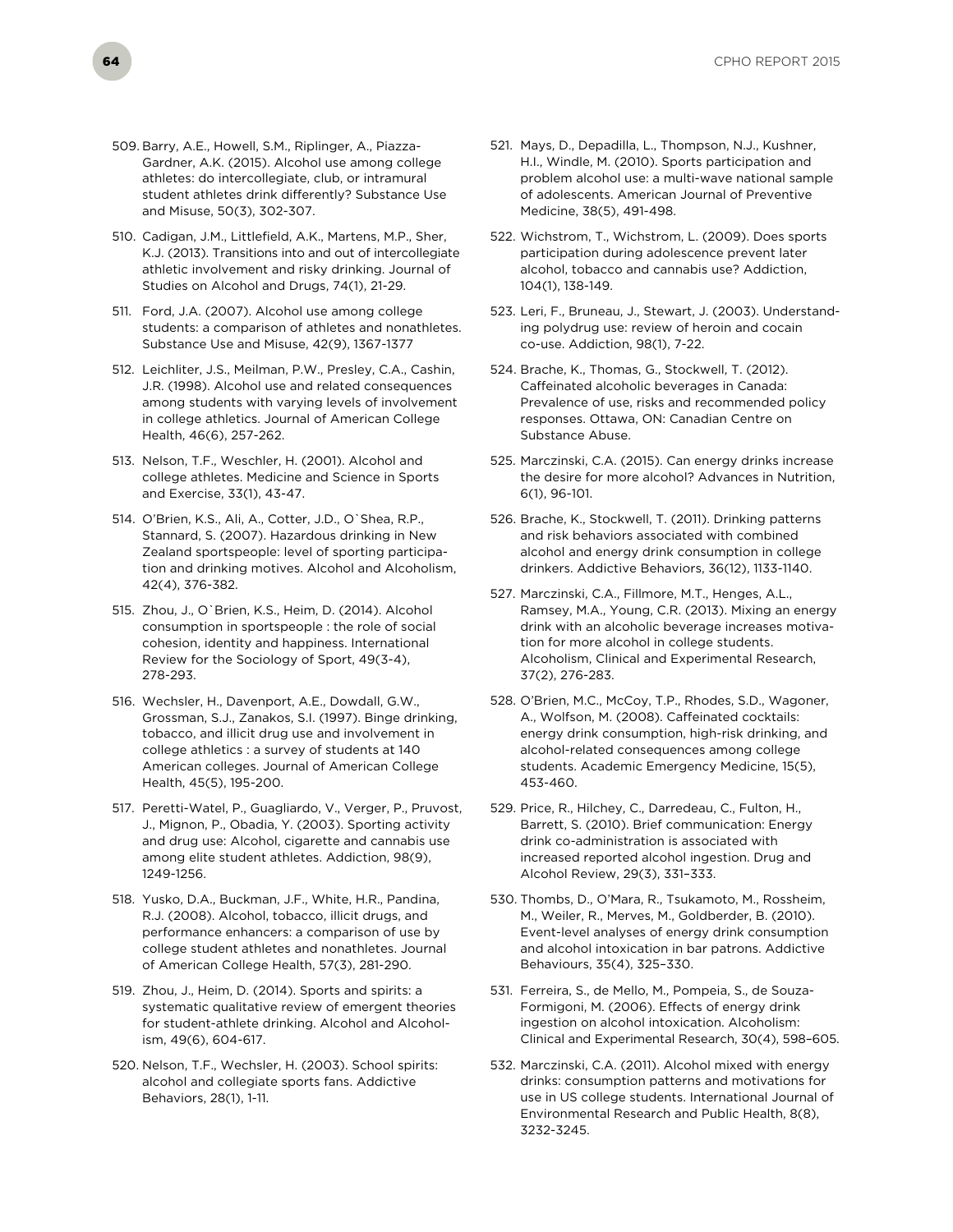- 533. Marczinski, C.A., Fillmore, M.T. (2014). Energy drinks mixed with alcohol: what are the risks? Nutrition Reviews, 72 (suppl 1), 98-107.
- 534. McKetin, R., Coen, A., Kaye, S. (2015). A comprehensive review of the effects of mixing caffeinated energy drinks with alcohol. Drug and Alcohol Dependence, epub.
- 535. Hartman, R.L., Huestis, M.A. (2013). Cannabis effects on driving skills. Clinical Chemistry, 59(3), 478-492.
- 536. Hartman, R.L., Brown, T.L., Milavetz, G., Spurgin, A., Gorelick, D.A., Gaffney, G., Huestis, M.A. (2015). Controlled cannabis vaporizer administration: blood and plasma cannabinoids; with and without alcohol. Clinical Chemistry, 61(6), 850-869.
- 537. Hartman, R.L., Brown, T.L., Milavetz, G., Spurgin, A., Pierce, R.S., Gorelick, D.A., Gaffney, G., Huestis, M.A. (2015). Cannabis effects on driving lateral control with and without alcohol. Drug and Alcohol Dependence, epub.
- 538. Pelucchi, C., Gallus, S., Garavello, W., Bosetti, C., La Vecchia, C. (2006). Cancer risk associated with alcohol and tobacco use : focus on upper aerodigestive tract and liver. Alcohol Research and Health, 29(3), 193-198.
- 539. Stone, A.L., Becker, L.G., Huber, A.M., Catalano, R.F. (2012). Review of risk and protective factors of substance use and problem use in emerging adulthood. Addictive Behaviors, 37(7), 747-775.
- 540. Monahan, K.C., Oesterle, S., Rhew, I., Hawkins, J.D. (2014). The relation between risk and protective factors for problem behaviors and depressive symptoms, antisocial behavior and alcohol use in adolescence. Journal of Community Psychology, 42(5), 621-638.
- 541. Hemphill, S.A., Heerde, J.A., Herrenkohl, T.I., Patton, G.C., Toumbourou, J.W., Catalano, R.F. (2011). Risk and protective factors for adolescent substance use in Washington State, the United States and Victoria, Australia: a longitudinal study. Journal of Adolescent Health, 49(3), 312-320.
- 542. DeHart, T., Tennen, H., Aremli, S., Todd, M., Mohr, C. (2009). A diary study of implicit self-esteem, interpersonal interactions and alcohol consumption in college students. Journal of Experimental Social Psychology, 45(4), 720-730.
- 543. DeHart, T., Tennen, H., Aremli, S., Todd, M., Affleck, G. (2008). Drinking to regulate negative romantic relationship interactions: the moderating role of self-esteem. Journal of Experimental Social Psychology, 44(3), 527-538.
- 544. Canadian Centre on Substance Abuse. Canada's Low-Risk Alcohol Drinking Guidelines. Ottawa ON: Canadian Center on Substance Abuse.

### POPULATION HEALTH PERSPECTIVE

- 545. DeWit, D.J., Adlaf, E.M., Offord, D.R., Ogborne, A.C. (2000). Age at first alcohol use: a risk factor for the development of alcohol disorders. The American Journal of Psychiatry, 157, 745-750.
- 546. Hersh, M.A., Hussong, A.M. (2006). High school drinker typologies predict alcohol involvement and psychosocial adjustment during acclimation to college. Journal of Youth and Adolescence, 35(5), 741-754.
- 547. Dawson, D.A., Goldstein, R.B., Chou, S.P., Ruan, W.J., Grant, B.F. (2008). Age at first drink and the first incidence of adult-onset DSM-IV alcohol use disorders. Alcoholism, Clinical and Experimental Research, 32(12), 2149-2160.
- 548. Grant, B.F., Dawson, D.A. (1997). Age of onset of drug use and its association with DSM-IV drug abuse and dependence: results from the National Longitudinal Alcohol Epidemiologic Survey. Journal of Substance Abuse, 10(2), 163-173.
- 549. Gruber, E., DiClemente, R.J., Anderson, M.M., Lodico, M. (1996). Early drinking onset and its association with alcohol use and problem behavior in late adolescence. Preventive Medicine, 25(3), 293-300.
- 550. Hawkins, J.D., Graham, J.W., Maguin, E., Abbott, R., Hill, K.G., Catalano, R.F. (1997). Exploring the effects of age of alcohol use initiation and psychosocial risk factors on subsequent alcohol misuse. Journal of Studies on Alcohol, 58(3), 280-290.
- 551. Hingson, R.W., Zha, W. (2009). Age of drinking onset, alcohol use disorders, frequent heavy drinking and unintentionally injuring oneself and other after drinking. Pediatrics, 123(6), 1477-1484.
- 552. Maggs, J.L., Schulenberg, J.E. (2005). Initiation and course of alcohol consumption among adolescents and young adults. Recent Developments in Alcoholism, 17(1), 29-47.
- 553. Spear, L.P. (2015). Adolescent alcohol exposure: Are there separable vulnerable periods within adolescence? Physiology and Behaviour, epub.
- 554. Leatherdale, S.T., Burkhalter, R. (2012). The substance use profile of Canadian youth: Exploring the prevalence of alcohol, drug and tobacco use by gender and grade. Addictive Behaviors, 37(3).
- 555. Freeman, J., Coe, H., King, M. (2014). Health behaviour in school-aged children: trends report 1990-2010. Ottawa ON: Public Health Agency of Canada.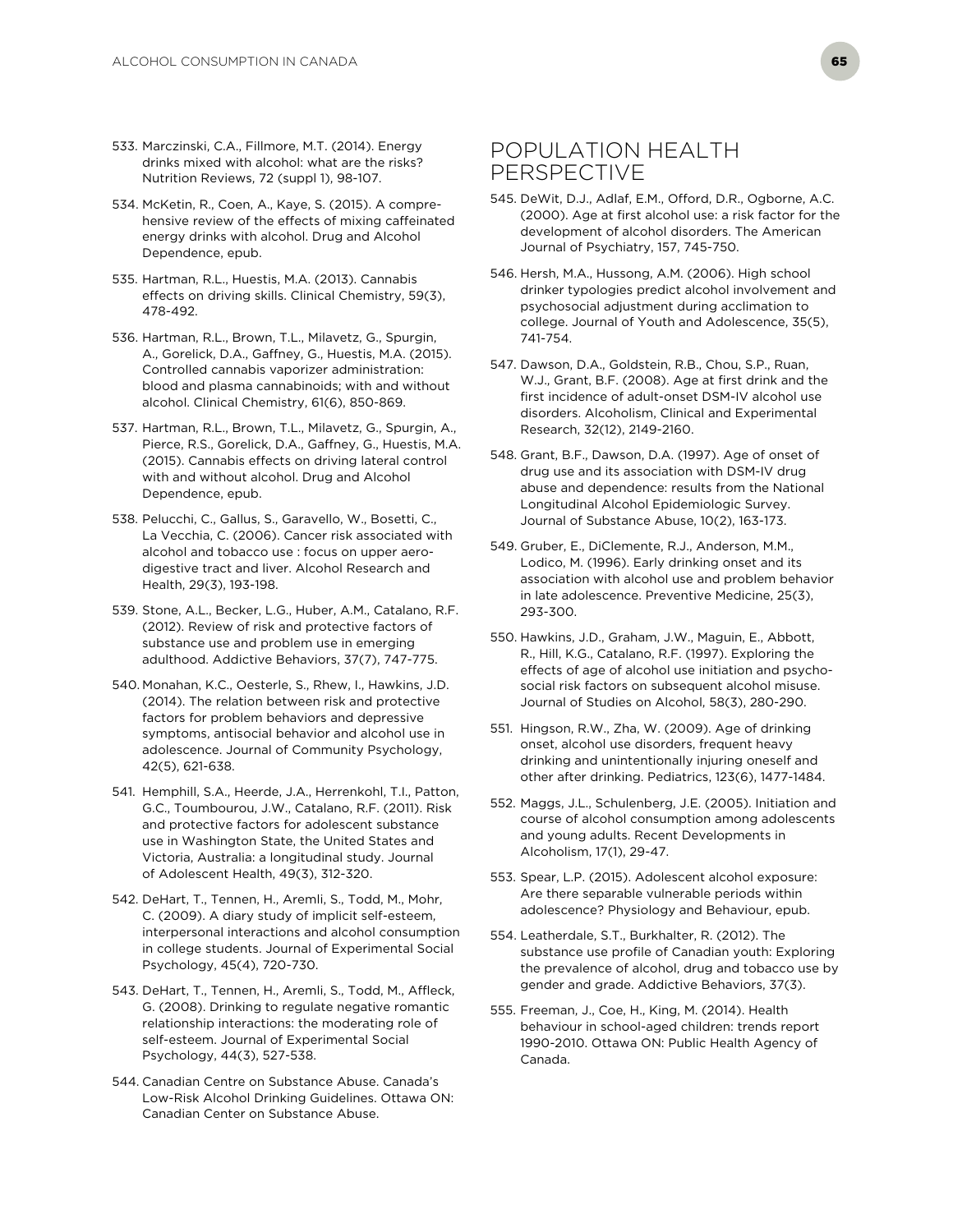- 556. Caldwell, L.C., Schweinsburg, A.D., Nagel, B.J., Barlett, V.C., Brown, S.A., Tapert, S.F. (2005). Gender and adolescent alcohol use disorders on BOLD (blood oxygen level dependent) response to spatial working memory. Alcohol and Alcoholism, 40(3), 194-200.
- 557. Bava, S., Tapert, S.F. (2010). Adolescent brain development and the risk for alcohol and other drug problems. Neuropsychology Review, 20(4), 398-413.
- 558. Squeglia, L.M., Tapert, S.F., Sullivan, E.V., Jacobus, J., Meloy, M.J., Rohlfing, T., Pfefferbaum, A. (2015). Brain development in heavy-drinking adolescents. The American Journal of Psychiatry, 172, 531-542.
- 559. Blakemore, S.J., Robbins, T.W. (2012). Decision-making in the adolescent brain. Nature Neuroscience, 15(9), 1184-1191.
- 560. Chambers, R.A., Taylor, J.R., Potenza, M.N. (2003). Developmental neurocircuitry of motivation in adolescence: A critical period of addiction vulnerability. The American Journal of Psychiatry, 260(6), 1041-1052
- 561. Clark, D.B., Thatcher, D.L., Tapert, S.F. (2008). Alcohol, psychological dysregulation and adolescent brain development. Alcoholism, Clinical and Experimental Research, 32(3), 375-385.
- 562. Galvan, A., Hare, T., Voss, H., Glover, G., Casey, B.J. (2007). Risk-taking and the Adolescent Brain: Who is at risk? Developmental Science, 10 (2), F8–F14.
- 563. Guerri, C., Pascual, M. (2010). Mechanisms involved in the neurotoxic, cognitive and neurobehavioral effects of alcohol consumption during adolescence. Alcohol, 44(1), 15-26.
- 564. Lisdahl, K.M., Gilbart, E.R., Wright, N.E., Shollenbarger, S. (2013). Dare to delay? The impacts of adolescent alcohol and marijuana use onset on cognition, brain structure and function. Frontiers in Psychiatry, 4, 53.
- 565. Peeters, M., Vollebergh, W.A.M., Reinout, W.W., Field, M. (2014). Psychological changes and cognitive impairments in adolescent heavy drinkers. Alcohol and Alcoholism, 49(2), 182-186.
- 566. Petit, G., Maurage, P., Kornreich, C. Verbanck, P., Campanella, S. (2014). Binge drinking in adolescents: a review of neurophysiological and neuroimaging research. Alcohol and Alcoholism, 49(2), 198-206
- 567. Witt, E.D. (2010). Research on alcohol and adolescent brain development: opportunities and future directions. Alcohol, 44(1), 119-124.
- 568. Peters, S., Jolles, D.J., Van Duijvenvoorde, A.C., Crone, E.A., Peper, J.S. (2015). The link between testosterone and amygdala-orbitofrontal cortex connectivity in adolescent alcohol use. Psychoneuroendocrinology, 53, 117-126.
- 569. Henkel, D. (2011). Unemployment and substance use: a review of the literature (1990-2010). Current Drug Abuse Reviews, 4, 4-27.
- 570. Wolaver, A.M. (2002). Effects of heavy drinking in college on study effort, grade point average and major choice. Contemporary Economic Policy, 20(4), 415-428.
- 571. Neighbors, C., Lee, C.M., Lewis, M.A., Fossos, N., Larimer, M.E. (2007). Are social norms the best predictor of outcomes among heavy-drinking college students? Journal of Studies on Alcohol and Drugs, 68(4), 556-565.
- 572. Noel, Z. (2014) Why adolescents are at risk of misusing alcohol and gambling. Alcohol and Alcoholism, 49(2), 165-172.
- 573. Blakemore, S.J., Choudhury, S. (2006). Brain development during puberty: state of the science. Developmental Science, 9(1), 11-14.
- 574. Crone, E.A. (2009). Executive functions in adolescence: inferences from brain and behavior. Developmental Science, 12(6), 825-830.
- 575. Eiland, L., Romeo, R.D. (2013). Stress and the developing adolescent brain. Neuroscience, 249, 162-171.
- 576. Dube, S.R., Anda, R.F., Felitti, V.J., Edwards, V.J., Croft, J.B. (2002). Adverse childhood experiences and personal alcohol abuse as an adult. Addictive Behaviors, 27(5), 713-725.
- 577. Dube, S.R., Felitti, V.J., Dong, M., Chapman, D.P., Giles, W.H., Anda, R.F. (2003). Childhood abuse, neglect and household dysfunction and the risk of illicit drug use: the adverse childhood experiences study. Pediatrics, 111(3), 564-572.
- 578. Dube, S.R., Miller, J.W., Brown, D.W., Giles, W.H., Felitti, V.J., Dong, M., Anda, R.F. (2006) Adverse childhood experiences and the association with ever using alcohol and initiating alcohol use during adolescence. The Journal of Adolescent Health, 38, 444, e1–10.
- 579. Felitti, V.J., Anda, R.F., Nordenberg, D., Williamson, D.F., Spitz, A.M., Edwards, V., Koss, M.P., Marks, J.S. (1998). Relationship of childhood abuse and household dysfunction to many of the leading causes of death in adults. The Adverse Childhood Experiences (ACE) Study. American Journal of Preventive Medicine, 14(4), 245-258.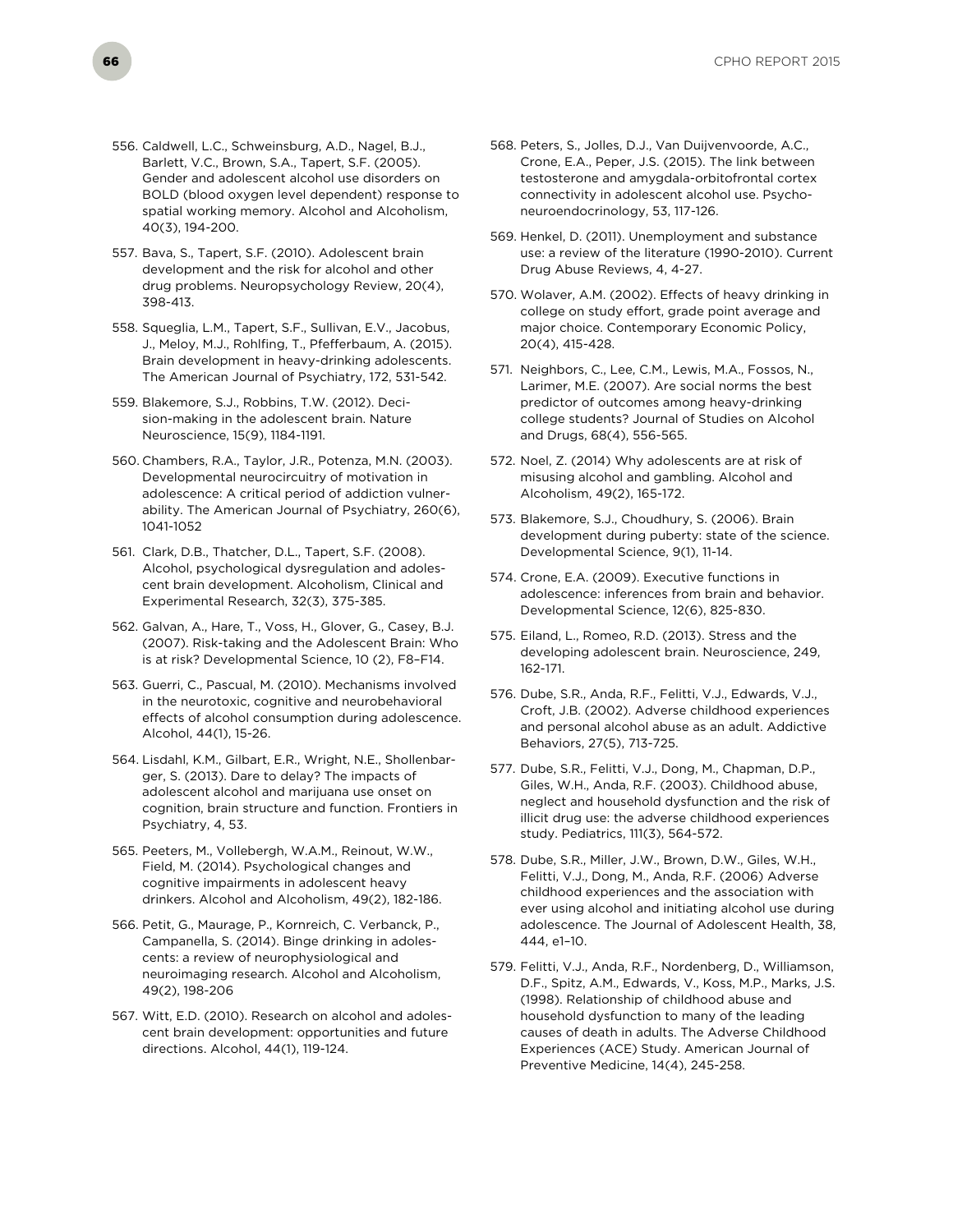- 580. Kaplow, J.B., Widom, C.S. (2007). Age of onset of child maltreatment predicts long-term mental health outcomes. Journal of Abnormal Psychology, 116, 176–87.
- 581. Keiley, M.K., Howe, T.R., Dodge, K.A., Bates, J.E., Petti, G.S. (2001). The timing of child physical maltreatment: a cross-domain growth analysis of impact on adolescent externalizing and internalizing problems. Development and Psychopathology, 13, 891–912.
- 582. Lansford, J.E., Miller-Johnson, S., Berlin, L.J., Dodge, K.A., Bates, J.E., Pettit, G.S. (2007). Early physical abuse and later violent delinquency: a prospective longitudinal study. Child Maltreatment, 12, 233–45.
- 583. Rossow, I., Keating, P., Felix, L., McCambridge, J. (2015). Does parental drinking influence children's drinking? A systematic review of prospective cohort studies. Addiction, epub.
- 584. Van der Vorst, H., Krank, M., Engels, R.C., Pieters, S., Burk, W.J., Mares, S.H. (2013). The mediating role of alcohol-related memory associations on the relation between perceived parental drinking and the onset of adolescents' alcohol use. Addiction, 108(3), 526-533.
- 585. Latendress, S.J., Rose, R.J., Viken, R.J., Pulkkinen, L., Kaprio, J., Dick, D.M. (2008). Parenting mechanisms in links between parents' and adolescents' alcohol use disorders. Alcoholism, Clinical and Experimental Research, 32(2), 322-330.
- 586. Jackson, M., Colby, S.M., Barnett, N.P., Abar, C.C. (2015). Prevalence and correlates of sipping alcohol in a prospective middle school sample. Psychology of Addictive Behaviors, epub.
- 587. Ennett, S.T., Jackson, C., Bowling, J.M., Dickinson, D.M. (2013). Parental socialization and children's susceptibility to alcohol use initiation. Journal of Studies on Alcohol and Drugs, 74(5), 694-702.
- 588. Livingston, J.A., Testa, M., Hoffman, J.H., Windle, M. (2010). Can parents prevent heavy episodic drinking by allowing teens to drink at home? Addictive Behaviors, 35(12), 1105-1112.
- 589. Mares, S.H., Lichtwarck-Aschoff, A., Engels, R.C. (2013). Intergenerational transmission of drinking motives and how they relate to young adults' alcohol use. Alcohol and Alcoholism, 48(4), 445-451.
- 590. Yu, J. (2003). The association between parental alcohol-related behaviors and children's drinking. Drug and Alcohol Dependence, 69(3), 253-262.
- 591. King, K.M., Chassin, L. (2004) Mediating and moderated effects of adolescent behavioral undercontrol and parenting in the prediction of drug use disorders in emerging adulthood. Addictive Behaviors, 18, 239–249.
- 592. Mason, W.A., Windle, M. (2001). Family, religious, school and peer influences on adolescent alcohol use: a longitudinal study. Journal of Studies on Alcohol, 62(1), 44-53.
- 593. Miles, D.R., Silberg, J.L., Pickens, R.W., Eaves, L.J. (2005) Familial influences on alcohol use in adolescent female twins: testing for genetic and environmental interactions. Journal of Studies on Alcohol, 66, 445–451.
- 594. Moore, G.F., Rothwell, H., Segrott, J. (2010). An exploratory study of the relationship between parental attitudes and behaviour and young people's consumption of alcohol. Substance Abuse Treatment, Prevention, and Policy, 5, 6.
- 595. Simons-Morton, B., Chen, R. (2005). Latent growth curve analyses of parent influences on drinking progression among early adolescents. Journal of Studies on Alcohol, 66(1), 5-13.
- 596. Waldron, M., Grant, J.D., Bucholz, K.K., Lynskey, M.T., Slutske, W.S., Glowinski, A.L., Henders, A., Statham, D.J., Martin, N.G., Heath, A.C. (2014). Parental separation and early substance involvement: results from children of alcoholics and cannabis dependent twins. Drug and Alcohol Dependence, 134, 78-84.
- 597. Waldron, M., Vaughan, E.L. Bucholz, K.K., Lynskey, M.T., Sartor, C.E., Duncan, A.E., Madden, P.A., Heath, A.C. (2014). Risks for early substance involvement associated with parental alcoholism and parental separation in an adolescent female cohort. Drug and Alcohol Dependence, 138, 130-136.
- 598. Van Ryzin, M.J., Fosco, G.M., Dishion, T.J. (2012). Family and peer predictors of substance use from early adolescence to early adulthood: an 11-year prospective analysis. Addictive Behaviors, 37(12), 1314-1324.
- 599. Health Canada (2014). 2012/2013 Youth Smoking Survey. Ottawa ON: Health Canada.
- 600.Health Canada (2012). 2010/2011 Youth Smoking Survey. Ottawa ON: Health Canada.
- 601. Health Canada (2010). 2008/2009 Youth Smoking Survey. Ottawa ON: Health Canada.
- 602. Freeman, J.G., King, M., Pickett, W. (2011). The health of Canada's young people: a mental health focus. Ottawa ON: Public Health Agency of Canada.
- 603. Borsari, B., Murphy, J.G., Barnett, N.P. (2007). Predictors of alcohol use during the first year of college: implications for prevention. Addictive Behaviors, 32, 2062-2086.
- 604.Park, C.L. (2004). Positive and negative consequences of alcohol consumption in college students. Addictive Behaviors, 29, 311-321.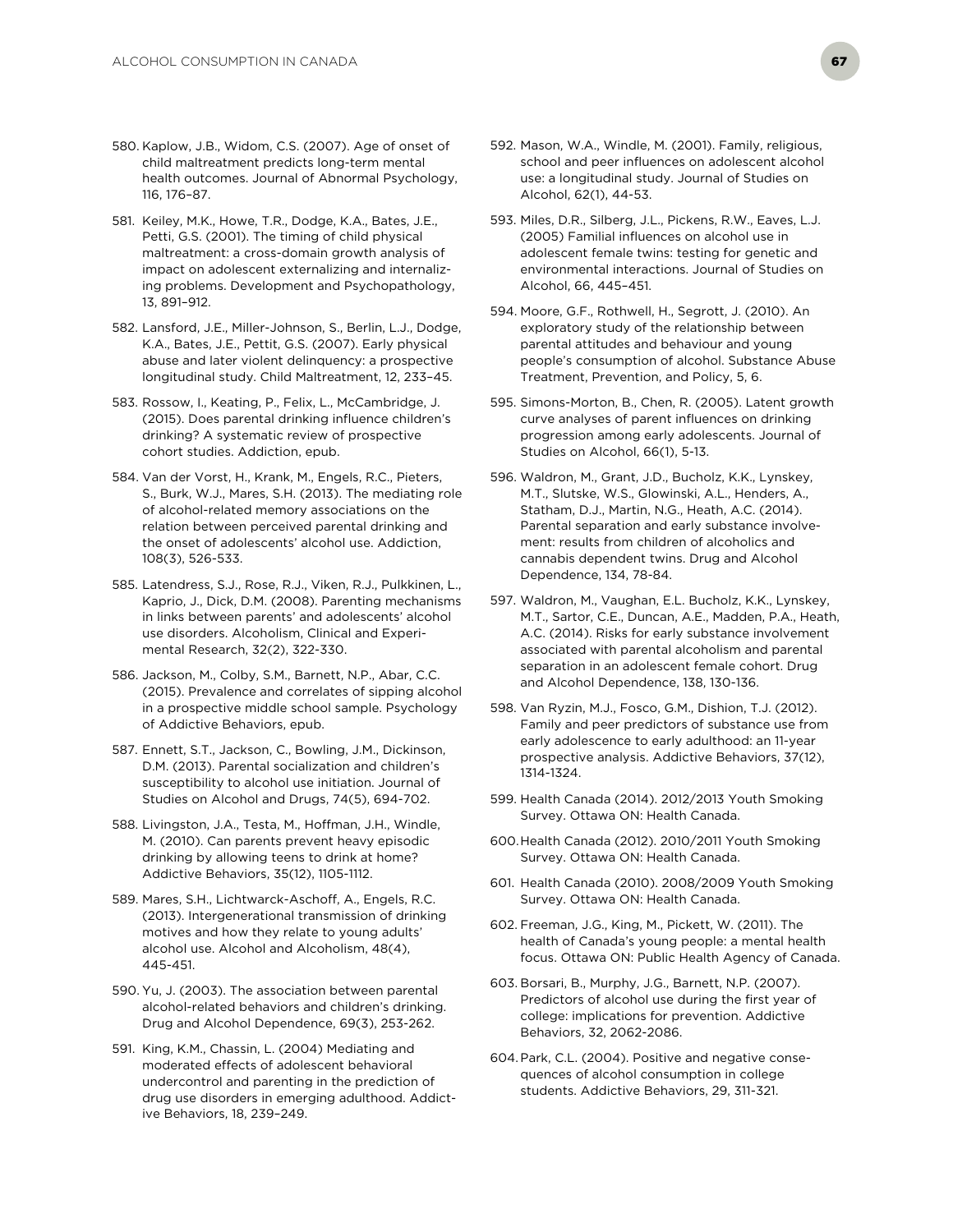- 
- 605. Mallett, K.A., Bachrach, R.L., Turrisi, R. (2008). Are all negative consequences truly negative? Assessing variations among college students' perceptions of alcohol related consequences. Addictive Behaviors, 33, 1375-1381.
- 606. Patrick, M.E., Maggs, J.L. (2011). College students' evaluations of alcohol consequences as positive or negative. Addictive Behaviors, 36, 1148-1153.
- 607. Borsari, B., Bergen-Cico, D., Carey, K.B. (2003). Self-reported drinking-game participation of incoming college students. Journal of American College Health, 51(4), 149-154.
- 608. Cameron, J.M., Heidelberg, N., Simmons, L., Lyle, S.B., Mitra-Varma, K., Correia, C. (2010). Drinking game participation among undergraduate students attending National Alcohol Screening Day. Journal of American College Health, 58(5), 499-506.
- 609. Johnson, T.J., Stahl, C. (2004). Sexual experiences associated with participation in drinking games. The Journal of General Psychology, 131(3), 304-320.
- 610. Perdersen, E.R., Labrie, J. (2008). Normative misperceptions of drinking among college students: a look at the specific contexts of prepartying and drinking games. Journal of Studies on Alcohol and Drugs, 69(3), 406-411.
- 611. Zamboanga, B.L., Leitkowski, L.K., Rodriguez, L., Cascio, K.A. (2006). Drinking games in female college students: more than just a game? Addictive Behaviors, 31(8), 1485-1489.
- 612. Battaglia, C., Battaglia, B., Mancini, F., Nappi, R.E., Paradisi, R., Venuroli, S. (2011). Moderate alcohol intake, genital vascularization and sexuality in young, healthy eumenorrheic women. A pilot study. The Journal of Experimental Medicine, 8(8), 2334-2343.
- 613. Public Health Agency of Canada (2009). What Mothers Say: The Canadian Maternity Experience Survey. Ottawa ON: Public Health Agency of Canada.
- 614. Rohwer, R.D., Liu, S., You, N.C., Buring, J.E., Manson, J.E., Song, Y. (2015). Interrelationship between alcohol intake and endogenous sex-steroid hormones on diabetes risk in postmenopausal women. Journal of the American College of Nutrition, 34(4), 273-280.
- 615. Augustynska, B., Ziolkowski, M., Odrowaz-Sypniewska, G., Kielpinski, A., Gruszka, M., Kosmowski, W. (2007). Menstrual cycle in women addicted to alcohol during the first week following drinking cessation – changes in sex hormones levels in relation to selected clinical features. Alcohol and Alcoholism, 42(2), 80-83.
- 616. Suzuki, R., Ye, W., Rylander-Rudqvist, T., Saji, S., Golditz, G.A., Wolk, A. (2005). Alcohol and postmenopausal breast cancer risk defined by estrogen and progesterone receptor status: a prospective cohort study. Journal of the National Cancer Institute, 97(21), 1601-1608.
- 617. Suzuki, R., Orsini, N., Mignone, L., Saji, S., Wolk, A. (2008). Alcohol intake and risk of breast cancer defined by estrogen and progesterone receptor status – a meta-analysis of epidemiological studies. International Journal of Cancer, 122(8), 1832-1841.
- 618. Randall, C.L., Roberts, J.S., Del Boca, F.K., Carroll, K.M., Connors, G.J., Mattson, M.E. (1999). Telescoping of landmark events associated with drinking: a gender comparison. Journal of Studies on Alcohol, 60(2), 252-260.
- 619. Lewis, B., Nixon, S.J. (2014). Characterizing gender differences in treatment seekers. Alcoholism, Clinical and Experimental Research, 38, 275-284.
- 620. Kuntsche, E., Knibbe, R., Gmel, Engels., R. (2006). Who drinks and why? A review of socio-demographic, personality and contextual issues behind the drinking motives in young people. Addictive Behaviours, 31(10), 1844-1857.
- 621. Assembly of First Nations (2006). First Nations Public Health: A Framework for Improving the Health of our People and our Communities. Ottawa ON: Assembly of First Nations.
- 622. Assembly of First Nations (2013). First Nations Wholistic Policy and Planning: a transitional discussion document on the social determinants of health. Ottawa ON: Assembly of First Nations.
- 623. Dion Tout, M., Kipling, G. (2003) Aboriginal People, Resilience and the Residential School Legacy. Ottawa ON: The Aboriginal Healing Foundation.
- 624. Greenwood, M.L., de Leeuw, S.N. (2012). Social determinants of health and the future well-being of Aboriginal children in Canada. Paediatrics and Child Health, 17(7), 381-384.
- 625. Health Canada, Assembly of First Nations, National Native Addiction Partnership Foundation (2011). Honouring Our Strengths: A Renewed Framework to Address Substance Use Issues Among First Nations People in Canada. Ottawa ON: Health Canada, Assembly of First Nations and National Native Addiction Partnership Foundation.
- 626. Health Canada, the Assembly of First Nations (2015). First Nations Mental Wellness Continuum Framework. Ottawa ON: Health Canada and the Assembly of First Nations.
- 627. Inuit Tapiriit Kanatami (2014). Social Determinants of Inuit Health in Canada. Ottawa ON: Inuit Tapriit Kanatami.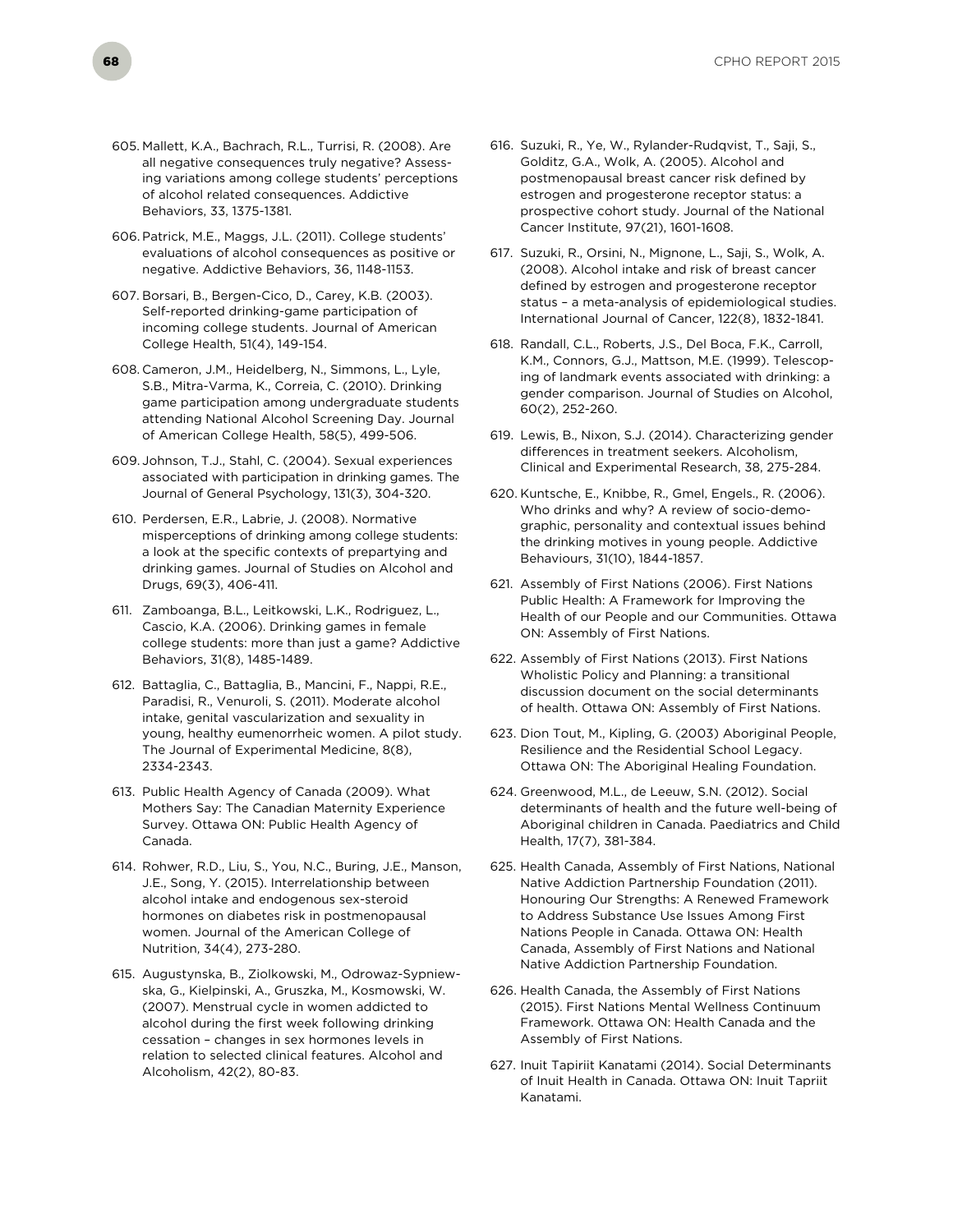- 628. Kumar, M.B., Wesche, S., McGuire, C. (2012). Trends in Metis-related health research (1980-2009): identification of research gaps. Canadian Journal of Public Health, 103(1), 23-28.
- 629. Sheppard, A.J., Hetherington, R. (2012). A decade of research in Inuit children, youth, and maternal health in Canada: areas of concentrations and scarcities. International Journal of Circumpolar Health, 71.
- 630. Young, T.K. (2003). Review of research on Aboriginal populations in Canada: relevance to their health needs. BMJ, 327(7412), 419-422.
- 631. First Nations Information Governance Centre (FNIGC) (2012). First Nations Regional Health Survey (RHS) 2008/10: National report on adults, youth and children living in First Nations communities. Ottawa ON: FNIGC.
- 632. Wallace, S. (2014). Inuit health: selected findings from the 2012 Aboriginal Peoples Survey. Ottawa ON: Statistics Canada.
- 633. Gionet, L., Roshanafshar, S. (2013). Select health indicators of First Nations people living off reserve, Métis and Inuit. Ottawa, ON: Statistics Canada.

## REDUCING HEALTH IMPACTS

- 634. The Government of the United Kingdom (2012). The Government's Alcohol Strategy. https://www. gov.uk/government/uploads/system/uploads/ attachment\_data/file/224075/alcohol-strategy.pdf.
- 635. Moyer, A., Finney, J.W. (2015). Brief interventions for alcohol misuse. Canadian Medical Association Journal, 187(7), 502-506.
- 636. Babor, T.F., Higgins-Biddle, J.C. (2001). Brief intervention: for hazardous and harmful drinking. World Health Organization.
- 637. Berger, D., Bradley, K.A. (2015). Primary care management of alcohol misuse. The Medical Clinics of North America, 99(5), 989-1016.
- 638. Cuijpers, P., Riper, H., Lemmers, L. (2004). The effects on mortality of brief interventions for problem drinking: a meta-analysis. Addiction, 99(7), 938-945.
- 639. USPSTF (2004). Screening and behavioral counseling interventions in primary care to reduce alcohol misuse: recommendation statement. Annals of Internal Medicine, 140(7), 554-56.
- 640.Whitlock, E.P., Polen, M.R., Green, C.A., Orleans, T., Klein, J., US Preventive Services Task Force (2004). Behavioral counseling interventions in primary care to reduce risky/harmful alcohol use by adults: a summary of the evidence for the US Preventive Services Task Force. Annals of Internal Medicine, 140(7), 557-568.
- 641. Foxcroft, D.R., Moreira, M.T., Almeida Santimano, N.M., Smith, L.A. (2015). Social norms interventions to reduce alcohol misuse in university or college students. The Cochrane Database of Systematic Reviews, epub.
- 642. Moreira, M.T., Smith, L.A., Foxcroft, D. (2009). Social norms interventions to reduce alcohol misuse in university or college students. The Cochrane Database of Systematic Reviews, 8(3).
- 643. Linden, A.N., Kite, B.A., Braitman, A.L., Henson, J.M. (2014). Protective behavioral strategy use and motivations for drinking: exploring alternatives to drinking strategies. Addictive Behaviors, 39, 469-472.
- 644. Mason, A.E., Boden, M.T., Cucciare, M.A. (2014). Prospective associations among approach coping, alcohol misuse and psychiatric symptoms among veterans receiving a brief alcohol intervention. Journal of Substance Abuse Treatment, 46(5), 553-560.
- 645. Melnyk, B.M., Jacobson, D., Kelly, S., Belyea, M., Shaibi, G., Small, L., O'Haver, J., Marisglia, F.F. (2013). Promoting healthy lifestyles in high school adolescents: a randomized controlled trial. American Journal of Preventive Medicine, 45(4), 407-415.
- 646. Stappenbeck, C.A., Luterek, J.A., Kaysen, J.A., Rosenthal, C.F., Gurrad, B., Simpson, T.L. (2015). A controlled examination of two coping skills for daily alcohol use and PTSD symptom severity among dually diagnosed individuals. Behaviour Research and Therapy, 66, 8-17.
- 647. Ray, A.E., Turrisi, R., Abar, B., Peters, K.E. (2009). Social-cognitive correlates of protective drinking behaviors and alcohol-related consequences in college students. Addictive Behaviors, 34(11), 911-917.
- 648. Stephens, P.C., Sloboda, Z., Stephens, R.C., Teasdale, T., Grey, S.F., Hawthorne, R.D., Williams, J. (2009). Universal school-based substance abuse prevention programs: modelling targeted mediators and outcomes for adolescent cigarette, alcohol and marijuana use. Drug and Alcohol Dependence, 102(1-3), 19-29.
- 649. Koutakis, N., Stattin, H., Kerr, M. (2008). Reducing youth alcohol drinking through a parent-targeted intervention: the Orebro Prevention Program. Addiction, 103(10), 1629-1637.
- 650. Ozdemir, M., Koutaski, N. (2015). Does promoting parents' negative attitudes to underage drinking reduce adolescents' drinking? The mediating process and moderators of the effects of the Orebro Prevention Program. Addiction, epub.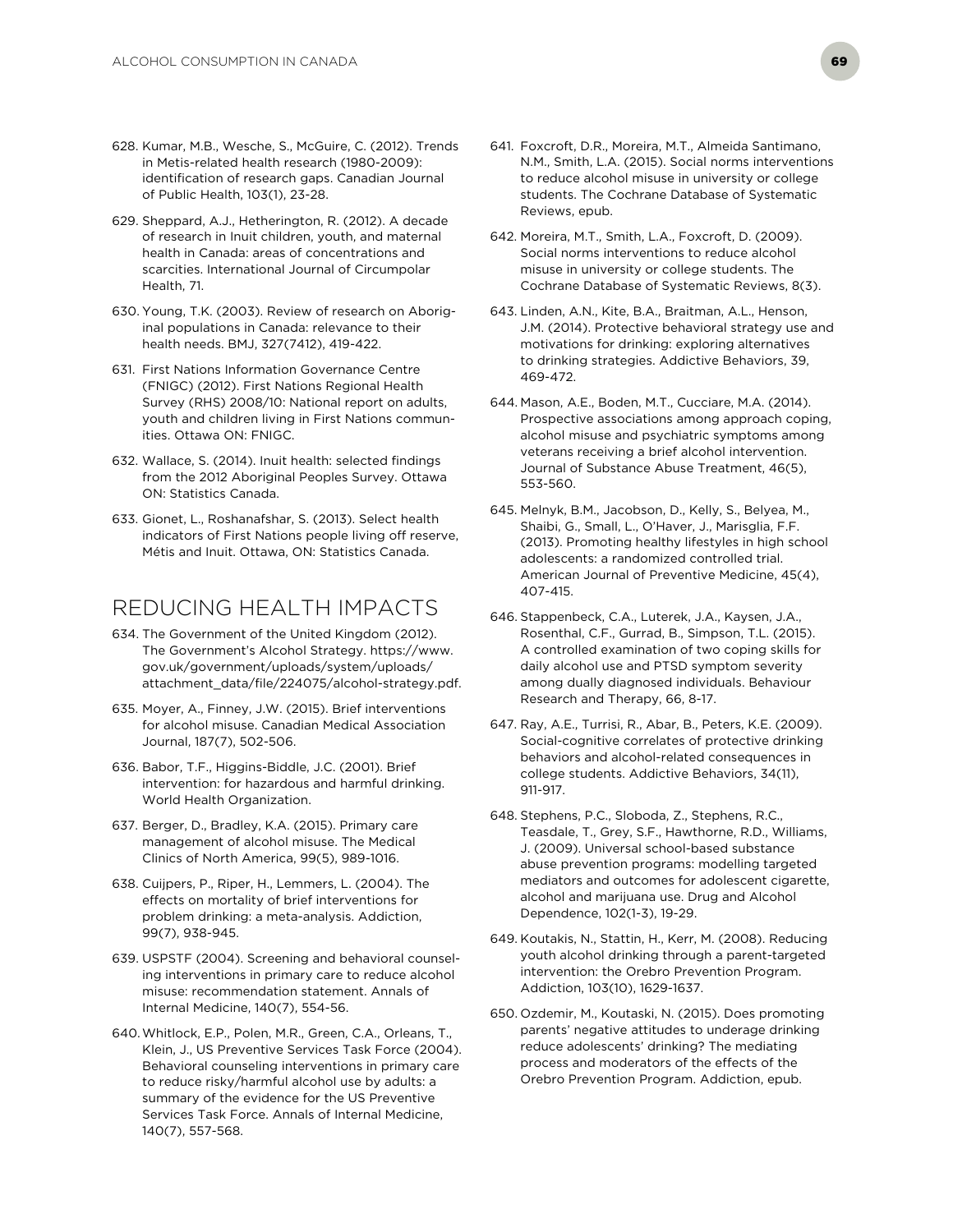- 651. Pettersson, C., Ozdemir, M., Eriksson, C. (2011). Effects of a parental program for preventing underage drinking – the NGO program strong and clear. BMC Public Health, 11, 251.
- 652. Koning, I.M., Verdurmen, J.E., Engels, R.C., van den Eijnden, R.J., Vollebergh, W.A. (2012). Differential impact of a Dutch alcohol prevention program targeting adolescents and parents separately and stimultaneously: low self-control and lenient parenting at baseline predict effectiveness. Prevention Science, 13(3), 278-287.
- 653. Koning, I.M., van den Eijnden, R.J., Verdurmen, J.E., Engels, R.C., Vollebergh, W.A. (2013). A cluster randomized trial on the effects of a parent and student intervention on alcohol use in adolescents four years after baseline; no evidence of catching-up behavior. Addictive Behaviors, 38(4), 2032-2039.
- 654. Koning, I.M., Maric, M., MacKinnon, D., Vollebergh, W.A. (2015). Effects of combined parent-student alcohol prevention program on intermediate factors and adolescents' drinking behavior: a sequential mediation model. Journal of Consulting and Clinical Psychology, 83(4), 719-727.
- 655. Verdurmen, J.E., Koning, I.M., Vollebergh, W.A., van den Eijnden, R.J., Engels, R.C. (2014). Risk moderation of a parent and student preventive alcohol intervention by adolescent and family factors: a cluster randomized trial. Preventive Medicine, 60, 88-94.
- 656. Conrod, P.J., O'Leary-Barrett, M., Newton, N., Topper, L., Castellanos-Ryan, N., Mackie, C., Girard, A. (2013). Effectiveness of a selective, personality-targeted prevention program for adolescent alcohol use and misuse: a cluster randomized controlled trial. JAMA Psychiatry, 70(3), 334-342.
- 657. O'Leary-Barrett, M., Mackie, C.J., Castellanos-Ryan, N., Al-Khudhairy, N., Conrod, P.J. (2010). Personality-targeted interventions delay uptake of drinking and decrease risk of alcohol-related problems when delivered by teachers. Journal of the American Academy of Child and Adolescent Psychiatry, 49(9), 954-963.
- 658. Lammers, J., Goossens, F., Conrod, P., Engels, R., Wiers, R.W., Kleinjan, M. (2015). Effectiveness of a selective intervention program targeting personality risk factors for alcohol misuse among young adolescents: results of a cluster randomized controlled trial. Addiction 110(7), 1101-1109.
- 659. The Society of Obstetricians and Gynaecologists of Canada (2010). Alcohol use and pregnancy consensus clinical guidelines. Journal of Obstetrics and Gynaecology Canada, 32(8), S1-S32.
- 660. Stockwell, T., Zhao, J., Giesbrecht, N., Macdonald, S., Thomas, G., Wettlaufer, A. (2012). The raising of minimum alcohol prices in Saskatchewan, Canada: impacts on consumption and implications for public health. American Journal of Public Health, 201(12), 103-110.
- 661. Stockwell, T., Zhao, J., Marzell, M., Gruenewald, P.J., Macdonald, S., Ponicki, W.R., Martin, G. (2015). Relationships between minimum alcohol pricing and crime during the partial privatization of a Canadian Government alcohol monopoly. Journal of Studies on Alcohol and Drugs, 76(4), 628-634.
- 662. Wagenaar, A.C., Salois, M.J., Kmoro, K.A. (2009). Effects of beverage alcohol price and tax levels on drinking: a meta-analysis of 1003 estimates from 112 studies. Addiction, 104(2), 179-190.
- 663. Xu, X., Chaloupka, F.J. (2011). The effects of prices on alcohol use and its consequences. Alcohol Research and Health, 34(2), 236, 245.
- 664. Stockwell, T., Zhao, J., Martin, G., Macdonald, S., Vallance, K., Treno, A., Ponikci, W., Tu, A., Buxton, J. (2013). Minimum alcohol prices and outlet densisties in British Columbia, Canada: estimated impacts on alcohol-attributable hospital admissions. American Journal of Public Health, 103(11), 2014-2020.
- 665. Zhao, J., Stockwell, T., Martin, G., Macdonald, S., Vallance, K., Treno, A., Ponikci, W.R., Tu, A. Buxton, J. (2013). The relationships between minimum alcohol prices, outlet densities and alcoholattributable deaths in British Columbia, 2002-2009. Addiction, 108(6), 1059-1069.
- 666. Barbor, T.F. (2004). Alcohol: no ordinary commodity. Oxford: Oxford University Press.
- 667. Abbey, A., Scott, R.O., Smith, M.J. (1993). Physical, subjective and social availability: their relationship to alcohol consumption in rural and urban areas. Addiction, 88(4), 489-499.
- 668. Adrian, M., Ferguson, B.S., Her, M. (1996). Does allowing the sale of wine in Quebec grocery stores increase consumption? Journal of Studies on Alcohol, 57(4), 434-448.
- 669. Callaghan, R.C., Sanches, M., Gatley, J.M. (2013). Impacts of the minimum legal drinking age legislation on in-patient morbidity in Canada, 1997-2007: a regression-discontinuity approach. Addiction, 108(09), 1590-1600.
- 670. Popova, S., Giesbrecht, N., Bekmuradov, D., Patra, J. (2009). Hours and days of sale and density of alcohol outlets: impacts of alcohol consumption and damage: a systematic review. Alcohol and Alcoholism, 44(5), 500-516.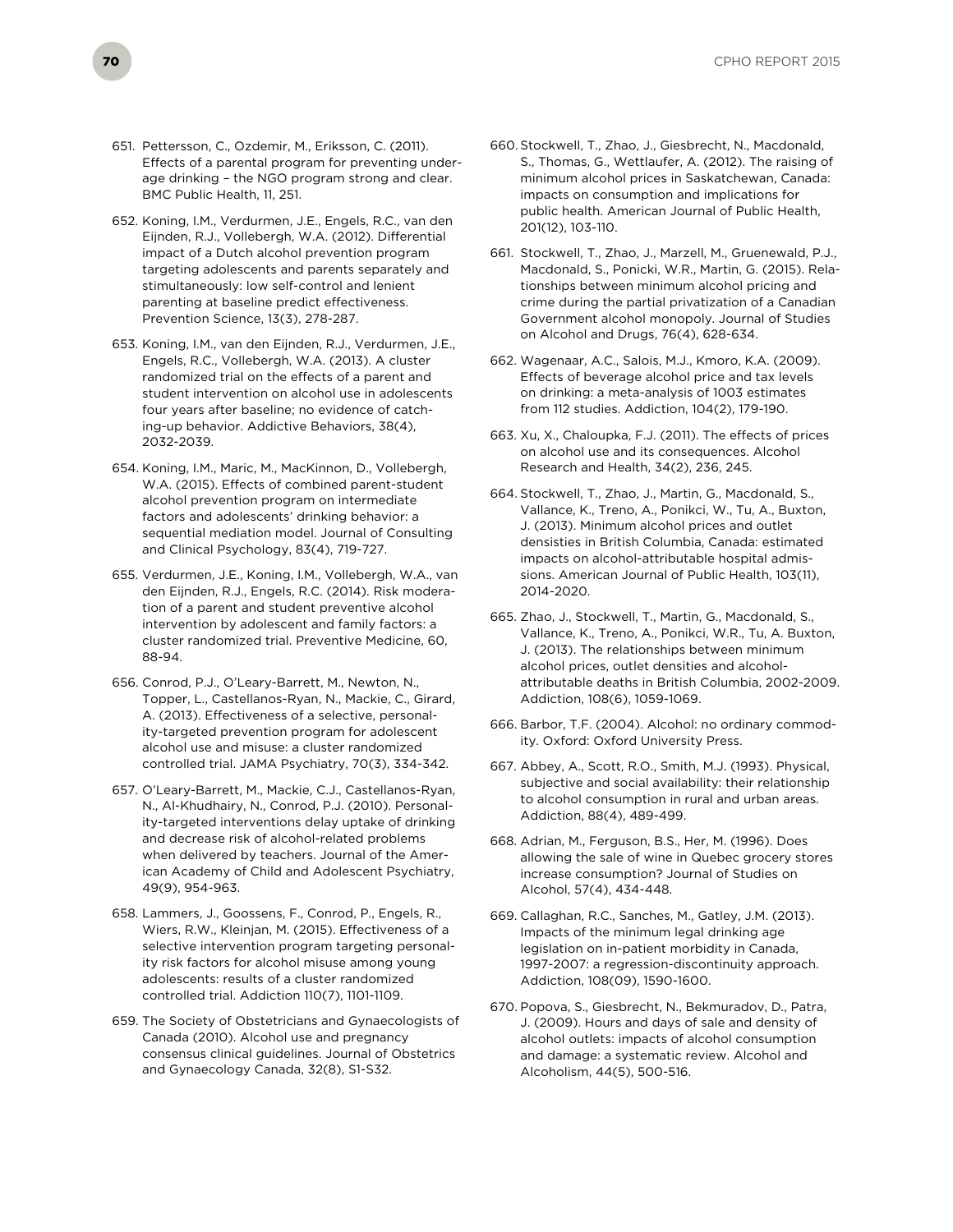- 671. Stockwell, T., Zhao, J., Macdonald, Pakula, B., Gruenewald, P., Holder, H. (2009). Changes in per capita alcohol sales during the partial privatization of British Columbia's retail alcohol monopoly 2003-2008: a multi-level local area analysis. Addiction, 104(11), 1827-1836.
- 672. Stockwell, T., Zhao, J., Macdonald, S., Vallance, K., Gruenewald, P., Ponicki, W., Holder, H. Treno, A. (2011). Impact on alcohol-related mortality of a rapid rise in the density of private liquor outlets in British Columbia: a local are multi-level analysis. Addiction, 106(4), 768-776.
- 673. Trolldal, B. (2005). An investigation of the effect of privatization of retail sales of alcohol on consumption and traffic accidents in Alberta, Canada. Addiction, 100, 662-671.
- 674. Graham, K., Osgood, D.W., Zibrowski, E., Purcell, J., Gliksman, L., Leonard, K., Pernanen, K., Saltz, R.F., Toomey, T.L. (2004). The effect of the Safer Bars programme on physical aggression in bars: results of a randomized controlled trial. Drug and Alcohol Review, 23(1), 31-41.
- 675. Patra J., Rehm, J., Popova, S. (2011). Avoidable alcohol-attributable criminality and its costs due to selected interventions in Canada. The International Journal on Drug Policy, 22(2), 109-119.
- 676. Howard-Pitney, B., Johnson, M.D., Altman, D.G., Hopkins, R., Hammond, N. (1991). Responsible alcohol service: a study of server, manager and environmental impact. American Journal of Public Health, 81, 197-199.
- 677. Lang, E., Stockwell, T., Rydon, P., Beel, A. (1998). Can training bar staff in responsible serving practices reduce alcohol-related harm? Drug and Alcohol Review, 17, 39-50.
- 678. Wagenaar, A.C., Toomey, T.L. (2002). Effects of minimum drinking age laws: review and analyses of the literature from 1960 to 2000. Journal of Studies on Alcohol, 14, 206-225.
- 679. Callaghan, R.C., Sanches, M., Gatley, J.M. (2013). Impacts of the minimum legal drinking age legislation on in-patient morbidity in Canada, 1997-2007: a regression-discontinuity approach. Addiction, 108(09), 1590-1600.
- 680. Callaghan, R.C., Sanches, M., Gatley, J.M., Cunningham, J.K. (2013). Effects of the minimum legal drinking age on alcohol-related health service use in hospital settings in Ontario: a regression-discontinuity approach. American Journal of Public Health, 130(12), 2284-2291.
- 681. Callaghan, R.C., Gatley, J.M., Sanches, M., Asbridge, M. (2016). Impacts of drinking-age legislation on alcohol-impaired driving crimes among young people in Canada, 2009-2013. Addiction, epub.
- 682. Callaghan, R.C., Sanches, M., Gatley, J.M., Stockwell, T. (2014). Impacts of drinking-age laws on mortality in Canada, 1980-2009. Drug and Alcohol Dependence, 138, 137-145.
- 683. Fell, J.C., Fisher, D.A., Voas, R.B., Blackman, K., Tippets, A.S. (2009). The impact of underage drinking laws on alcohol-related fatal crashes of young drivers. Alcoholism, Clinical and Experimental Research, 33(7), 1208-1219.
- 684. Green, R., Jason, H., Ganz, D. (2015). Underage drinking: does the minimum age drinking law offer enough protection? International Journal of Adolescent Medicine and Health, 27(2), 117-128.
- 685. Canadian Centre on Substance Abuse. Legal Drinking Age for Alcohol in Canada. http://www. ccsa.ca/eng/topics/alcohol/pages/legal-Drinking-Age-for-Alcohol-in-Canada.aspx.
- 686. Barry, A.E., Johnson, E., Rabre, A., Darville, G., Donovan, K.M., Efunbumi, O. (2015). Underage access to online alcohol marketing content: a YouTube case study. Alcohol and Alcoholism, 50(1), 89-94.
- 687. Jernigan, D., O'Hara, J. (2004). Alcohol advertising and promotion. In Bonnie, R.J., O'Connell, M.E. (eds). Reducing Underage Drinking: A Collective Responsibility. Washington D.C.: The National Academies Press.
- 688. Ross, C.S., Ostroff, J., Siegel, M.B., DeJong, W., Naimi, T.S., Jernigan, D.H. (2014). Youth alcohol brand consumption and exposure to brand advertising in magazines. Journal of Studies on Alcohol and Drugs, 75(4), 615-622.
- 689. Ross, C.S., Maple, E., Siegel, M., DeJong, W., Naimi, T.S., Ostroff, J., Padon, A.A., Borzekowski, D.L., Jernigan, D.H. (2014). The relationship between brand-specific alcohol advertising on television and brand-specific consumption among underage youth. Alcoholism, Clinical and Experimental Research, 38(8), 2234-2242.
- 690. Ross, C.S., Maple, E., Siegel, M., DeJong, W., Naimi, T.S., Padon, A.A., Borzekowski, D.L., Jernigan, D.H. (2015). The relationship between population-level exposure to alcohol advertising on television and brand-specific consumption among underage youth in the US. Alcohol and Alcoholism, 50(3), 358-364.
- 691. Tanski, S.E., McClure, A.C., Li, Z., Jackson, K., Morgenstern, M., Li, Z., Sargent, J.D. (2015). Cued recall of alcohol advertising on television and underage drinking behavior. JAMA Pediatrics, 169(3), 264-271.